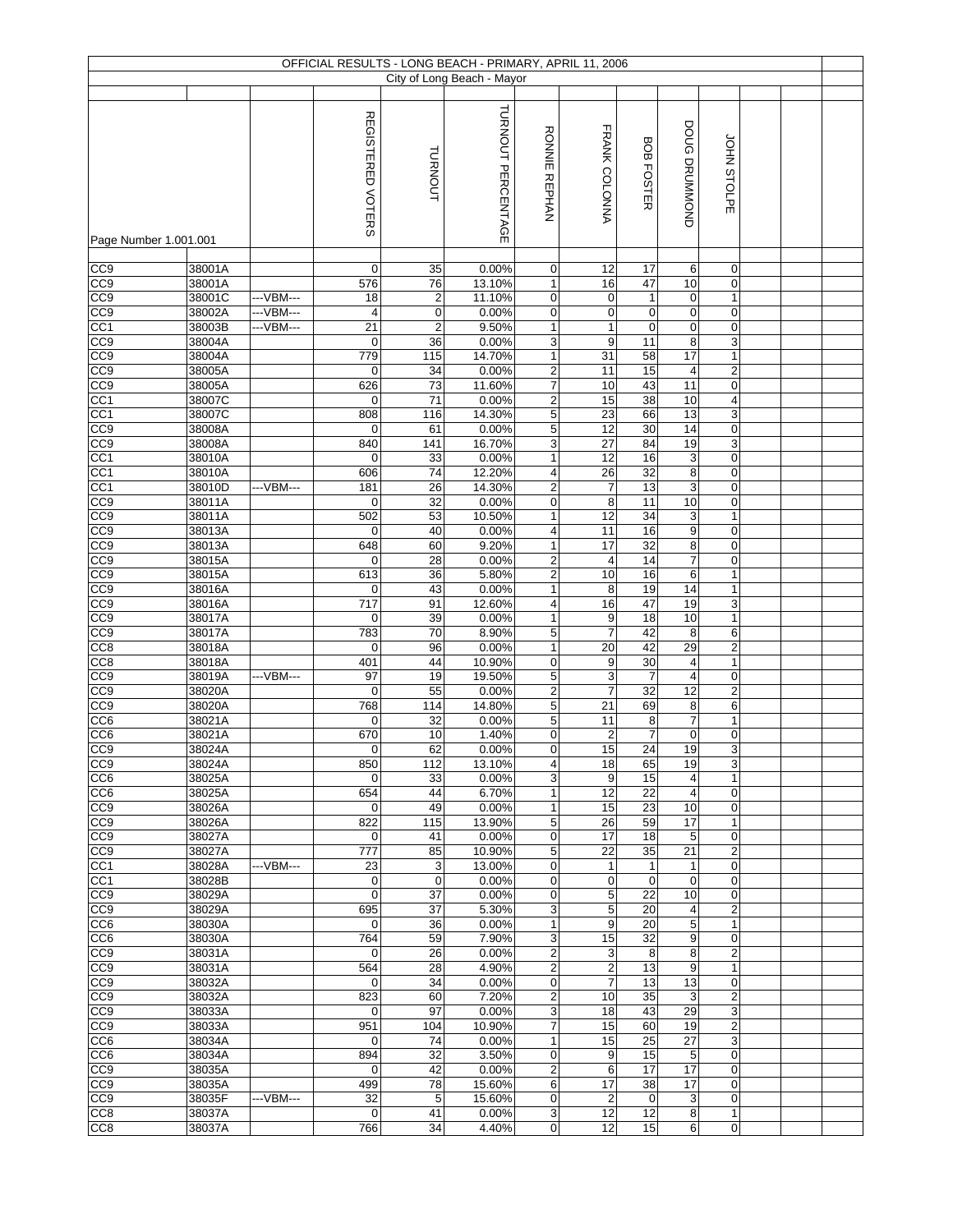|                                    |                  |           |                                 |                   | OFFICIAL RESULTS - LONG BEACH - PRIMARY, APRIL 11, 2006 |                                |                     |                         |                         |                                          |  |  |
|------------------------------------|------------------|-----------|---------------------------------|-------------------|---------------------------------------------------------|--------------------------------|---------------------|-------------------------|-------------------------|------------------------------------------|--|--|
|                                    |                  |           |                                 |                   | City of Long Beach - Mayor                              |                                |                     |                         |                         |                                          |  |  |
|                                    |                  |           |                                 |                   |                                                         |                                |                     |                         |                         |                                          |  |  |
|                                    |                  |           | REGISTERED VOTERS               | <b>TURNOUT</b>    | TURNOUT PERCENTAGE                                      | <b>RONNIE</b><br><b>REPHAN</b> | FRANK COLONNA       | BOB FOSTER              | DOUG DRUMMOND           | JOHN STOLPE                              |  |  |
| Page Number 2.001.001              |                  |           |                                 |                   |                                                         |                                |                     |                         |                         |                                          |  |  |
|                                    | 38037F           |           |                                 |                   |                                                         |                                |                     |                         |                         |                                          |  |  |
| CC8<br>CC8                         | 38039A           |           | $\mathbf 0$<br>$\mathbf 0$      | $\mathbf 0$<br>32 | 0.00%<br>0.00%                                          | $\mathbf 0$<br>0               | 0<br>$\overline{7}$ | 0<br>16                 | $\mathbf 0$<br>6        | 0<br>$\overline{c}$                      |  |  |
| CC8                                | 38039A           |           | 754                             | 31                | 4.10%                                                   | 0                              | 10                  | 18                      | $\overline{\mathbf{c}}$ | $\pmb{0}$                                |  |  |
| CC <sub>2</sub>                    | 38040A           |           | $\mathbf 0$                     | 31                | 0.00%                                                   | $\overline{\mathbf{c}}$        | 6                   | 14                      | $\boldsymbol{7}$        | $\mathbf{1}$                             |  |  |
| CC2                                | 38040A           |           | 992                             | 33                | 3.30%                                                   | 0                              | 10                  | 13                      | 8                       | $\mathbf{1}$                             |  |  |
| CC <sub>8</sub>                    | 38041A           |           | $\mathbf 0$                     | 30                | 0.00%                                                   | 1                              | 6                   | 17                      | 5                       | $\mathbf{1}$                             |  |  |
| CC <sub>8</sub>                    | 38041A           |           | 504                             | 18                | 3.50%                                                   | 0                              | $\mathbf{1}$        | 13                      | 3                       | $\mathbf{1}$                             |  |  |
| CC8                                | 38041C           |           | $\mathbf 0$                     | $\mathbf 0$       | 0.00%                                                   | 0                              | 0                   | $\mathbf 0$             | $\mathbf 0$             | $\mathbf 0$                              |  |  |
| CC8                                | 38041D           |           | $\mathbf 0$                     | $\mathbf 0$       | 0.00%                                                   | 0                              | $\mathbf 0$         | $\mathbf 0$             | $\mathbf 0$             | 0                                        |  |  |
| CC8                                | 38042A           |           | $\mathbf 0$                     | 93                | 0.00%                                                   | 6                              | 19                  | 38                      | 26                      | $\overline{c}$                           |  |  |
| CC <sub>8</sub>                    | 38042A           |           | 788<br>$\mathbf 0$              | 47                | 5.90%                                                   | $\mathbf{1}$                   | 11<br>10            | 23<br>10                | 12                      | $\mathbf 0$                              |  |  |
| CC7<br>CC7                         | 38043A<br>38043A |           | 369                             | 30<br>33          | 0.00%<br>8.90%                                          | $\mathbf{1}$<br>$\mathbf{1}$   | $\overline{7}$      | 16                      | 9<br>4                  | $\pmb{0}$<br>$\overline{2}$              |  |  |
| CC7                                | 38044A           | --VBM---  | $\overline{2}$                  | $\mathbf{1}$      | 50.00%                                                  | 0                              | $\pmb{0}$           | $\pmb{0}$               | $\mathbf{1}$            | $\mathbf 0$                              |  |  |
| CC7                                | 38044D           |           | $\mathbf 0$                     | 172               | 0.00%                                                   | 4                              | 50                  | $\overline{71}$         | 43                      | $\mathbf{1}$                             |  |  |
| CC7                                | 38044D           |           | 908                             | 253               | 27.80%                                                  | 5                              | 82                  | 117                     | 40                      | $\mathbf{p}$                             |  |  |
| CC5                                | 38045A           | ---VBM--- | 12                              | 6                 | 50.00%                                                  | 0                              | $\mathbf 0$         | $\overline{\mathbf{4}}$ | $\boldsymbol{2}$        | $\mathbf 0$                              |  |  |
| CC <sub>5</sub>                    | 38045B           |           | $\mathbf 0$                     | 30                | 0.00%                                                   | 0                              | 6                   | 15                      | 8                       | $\boldsymbol{0}$                         |  |  |
| CC <sub>5</sub>                    | 38045B           |           | 358                             | 33                | 9.20%                                                   | 1                              | 15                  | $\overline{8}$          | 6                       | $\mathbf{1}$                             |  |  |
| CC <sub>5</sub>                    | 38045C           |           | $\mathbf 0$                     | $\mathbf 0$       | 0.00%                                                   | 0                              | $\pmb{0}$           | $\pmb{0}$               | $\pmb{0}$               | $\pmb{0}$                                |  |  |
| CC <sub>5</sub>                    | 38045H           |           | $\mathbf 0$                     | 39                | 0.00%                                                   | $\pmb{0}$                      | $\overline{11}$     | 15                      | 10                      | $\mathbf{1}$                             |  |  |
| CC5                                | 38045H           |           | 423                             | 53                | 12.50%                                                  | 0                              | 18                  | $\overline{22}$         | 12                      | $\mathbf{1}$                             |  |  |
| CC4<br>CC4                         | 38047A           |           | $\mathbf 0$<br>781              | 37                | 0.00%                                                   | 0                              | 6<br>10             | 20<br>10                | 8<br>$\mathbf{1}$       | $\ensuremath{\mathsf{3}}$<br>$\mathbf 0$ |  |  |
| CC3                                | 38047A<br>38048A |           | $\mathbf 0$                     | 23<br>50          | 2.90%<br>0.00%                                          | $\overline{\mathbf{c}}$<br>3   | 18                  | 21                      | $\bf 8$                 | 0                                        |  |  |
| CC3                                | 38048A           |           | 546                             | 57                | 10.40%                                                  | 0                              | 11                  | 29                      | 10                      | $\overline{2}$                           |  |  |
| CC2                                | 38049B           |           | $\Omega$                        | 59                | 0.00%                                                   | 6                              | 18                  | 28                      | $\overline{\mathbf{4}}$ | $\mathbf{1}$                             |  |  |
| CC2                                | 38049B           |           | 808                             | 68                | 8.40%                                                   | 4                              | 8                   | 33                      | 15                      | $\overline{c}$                           |  |  |
| CC <sub>4</sub>                    | 38051A           |           | $\mathbf 0$                     | 139               | 0.00%                                                   | $\overline{\mathbf{c}}$        | 33                  | 57                      | 40                      | $\mathbf{1}$                             |  |  |
| CC4                                | 38051A           |           | 958                             | 219               | 22.80%                                                  | 3                              | 49                  | 115                     | 41                      | $\pmb{0}$                                |  |  |
| CC <sub>4</sub>                    | 38051C           | ---VBM--- | 204                             | 82                | 40.10%                                                  | $\mathbf{1}$                   | 24                  | 36                      | 16                      | $\mathbf{1}$                             |  |  |
| CC4                                | 38052A           |           | $\mathbf 0$                     | 110               | 0.00%                                                   | 0                              | 27                  | 54                      | 18                      | $\overline{7}$                           |  |  |
| CC <sub>4</sub>                    | 38052A           |           | 778                             | 142               | 18.20%                                                  | $\overline{\mathbf{c}}$        | 41                  | 69                      | 19                      | $\overline{5}$                           |  |  |
| CC <sub>8</sub>                    | 38053A           |           | $\mathbf 0$                     | 99                | 0.00%                                                   | 4                              | 28                  | 51                      | 12                      | $\mathbf{1}$                             |  |  |
| CC <sub>8</sub><br>CC <sub>8</sub> | 38053A<br>38055A |           | 840<br>$\mathbf 0$              | 79<br>89          | 9.40%<br>0.00%                                          | 3<br>1                         | 26<br>23            | 34<br>37                | 15<br>22                | 0<br>$\overline{2}$                      |  |  |
| CC <sub>8</sub>                    | 38055A           |           | 799                             | 93                | 11.60%                                                  | 1                              | 28                  | 41                      | 22                      | $\mathbf 0$                              |  |  |
| CC <sub>8</sub>                    | 38057A           |           | $\mathbf 0$                     | 64                | 0.00%                                                   | 4                              | 20                  | 20                      | 16                      | $\mathbf 2$                              |  |  |
| CC <sub>8</sub>                    | 38057A           |           | 781                             | 76                | 9.70%                                                   | 3                              | 22                  | 32                      | 10                      | 3                                        |  |  |
| CC8                                | 38058A           |           | 0                               | 45                | 0.00%                                                   | $\overline{\mathbf{c}}$        | 12                  | 11                      | 13                      | $\overline{2}$                           |  |  |
| CC <sub>8</sub>                    | 38058A           |           | 741                             | 57                | 7.60%                                                   | $\mathbf{1}$                   | 23                  | 22                      | 9                       | $\mathbf 0$                              |  |  |
| CC8                                | 38059A           |           | $\mathbf 0$                     | 51                | 0.00%                                                   | $\mathbf{1}$                   | 21                  | 20                      | $\overline{7}$          | $\mathbf 0$                              |  |  |
| CC8                                | 38059A           |           | 699                             | 34                | 4.80%                                                   | 0                              | 14                  | 11                      | 8                       | 0                                        |  |  |
| CC <sub>8</sub>                    | 38060A           |           | $\mathbf 0$<br>$\overline{778}$ | 33                | 0.00%<br>7.80%                                          | $\overline{2}$                 | 5<br>23             | 16<br>19                | 8                       | 1                                        |  |  |
| CC8                                | 38060A           |           |                                 | 61                |                                                         | $\overline{2}$                 |                     |                         | 5<br>44                 | $\mathbf 0$                              |  |  |
| CC <sub>5</sub><br>CC5             | 38065A<br>38065A |           | 0<br>862                        | 144<br>147        | 0.00%<br>17.00%                                         | 1<br>$\overline{c}$            | 21<br>35            | 68<br>72                | 27                      | $\mathbf{1}$<br>$\mathbf{1}$             |  |  |
| CC <sub>5</sub>                    | 38067A           |           | $\mathbf 0$                     | 115               | 0.00%                                                   | 0                              | 21                  | 60                      | 28                      | $\overline{c}$                           |  |  |
| CC5                                | 38067A           |           | 787                             | 129               | 16.30%                                                  | 1                              | 40                  | 59                      | 22                      | $\overline{2}$                           |  |  |
| CC7                                | 38068A           |           | $\mathbf 0$                     | $\mathbf 0$       | 0.00%                                                   | 0                              | 0                   | $\mathbf 0$             | $\mathbf 0$             | $\mathbf 0$                              |  |  |
| CC9                                | 38069C           | ---VBM--- | 201                             | 15                | 7.40%                                                   | $\mathbf{1}$                   | $\mathbf 0$         | 12                      | $\overline{2}$          | $\mathbf 0$                              |  |  |
| CC <sub>8</sub>                    | 38070A           |           | $\mathbf 0$                     | 89                | 0.00%                                                   | $\mathbf{1}$                   | 22                  | 51                      | 11                      | $\overline{c}$                           |  |  |
| CC <sub>8</sub>                    | 38070A           |           | 771                             | 154               | 19.90%                                                  | $\mathbf{1}$                   | 63                  | 65                      | 23                      | $\overline{c}$                           |  |  |
| CC7                                | 38071A           |           | $\mathbf 0$                     | 153               | 0.00%                                                   | 3                              | 61                  | 62                      | 18                      | 3                                        |  |  |
| CC7                                | 38071A           |           | 931                             | 165               | 17.70%                                                  | 2                              | 68                  | 75                      | 10                      | $\overline{4}$                           |  |  |
| CC <sub>2</sub>                    | 38072A           |           | $\mathbf 0$                     | 41                | 0.00%                                                   | 5                              | 12                  | 15                      | 9                       | $\mathbf 0$                              |  |  |
| CC2                                | 38072A           |           | 633<br>$\mathbf 0$              | 67<br>113         | 10.50%                                                  | 4<br>0                         | 26<br>46            | 23<br>51                | 6<br>14                 | 3<br>$\mathbf{1}$                        |  |  |
| CC <sub>8</sub><br>CC <sub>8</sub> | 38075A<br>38075A |           | 734                             | 108               | 0.00%<br>14.70%                                         | 0                              | 40                  | 47                      | 14                      | $\boldsymbol{0}$                         |  |  |
| CC7                                | 38076A           |           | $\mathbf 0$                     | 98                | 0.00%                                                   | 7                              | 25                  | 44                      | 17                      | $\mathbf{3}$                             |  |  |
|                                    |                  |           |                                 |                   |                                                         |                                |                     |                         |                         |                                          |  |  |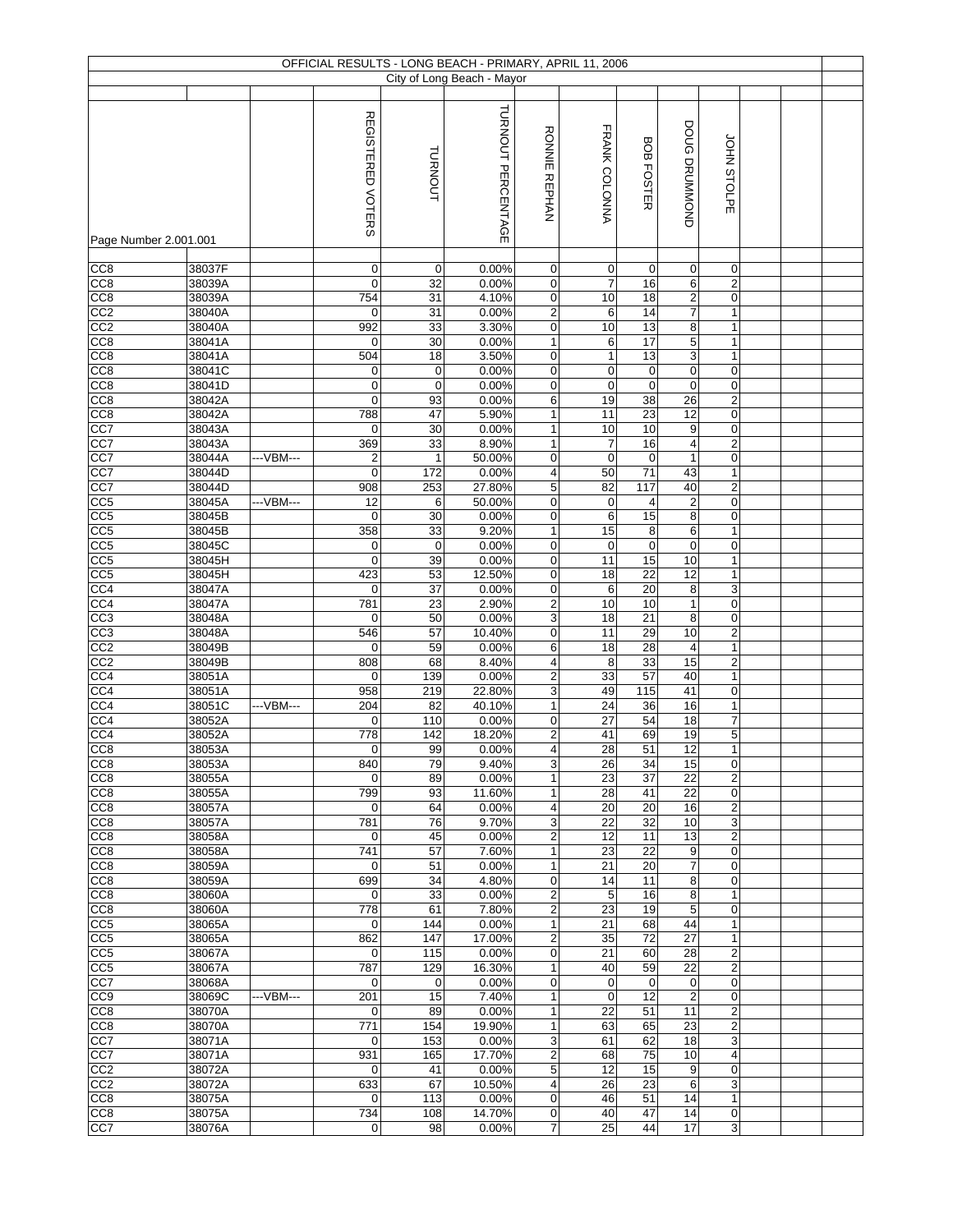|                                    |                  |           |                    |             | OFFICIAL RESULTS - LONG BEACH - PRIMARY, APRIL 11, 2006 |                                |                               |                       |                                            |                              |  |  |
|------------------------------------|------------------|-----------|--------------------|-------------|---------------------------------------------------------|--------------------------------|-------------------------------|-----------------------|--------------------------------------------|------------------------------|--|--|
|                                    |                  |           |                    |             | City of Long Beach - Mayor                              |                                |                               |                       |                                            |                              |  |  |
|                                    |                  |           |                    |             |                                                         |                                |                               |                       |                                            |                              |  |  |
|                                    |                  |           |                    |             |                                                         |                                |                               |                       |                                            |                              |  |  |
|                                    |                  |           | REGISTERED VOTERS  | TURNOUT     | TURNOUT PERCENTAGE                                      | <b>RONNIE REPHAN</b>           | FRANK COLONNA                 | <b>BOB FOSTER</b>     | DOUG DRUMMOND                              | JOHN STOLPE                  |  |  |
| Page Number 3.001.001              |                  |           |                    |             |                                                         |                                |                               |                       |                                            |                              |  |  |
|                                    |                  |           |                    |             |                                                         |                                |                               |                       |                                            |                              |  |  |
| CC7                                | 38076A           |           | $\overline{746}$   | 85          | 11.30%                                                  | $\mathbf{1}$                   | 25                            | 42                    | 12                                         | $\overline{c}$               |  |  |
| CC8                                | 38080A           |           | $\mathbf 0$        | 84          | 0.00%                                                   | $\mathbf{1}$                   | 31                            | 35                    | 13                                         | $\pmb{0}$                    |  |  |
| CC8                                | 38080A           |           | 438                | 98          | 22.30%                                                  | 0                              | 28                            | 48                    | 15                                         | $\mathbf{1}$                 |  |  |
| CC7                                | 38081A           |           | $\mathbf 0$        | 73          | 0.00%                                                   | $\mathbf{1}$                   | 19                            | 40                    | 8                                          | $\mathbf{3}$                 |  |  |
| CC7                                | 38081A           |           | 505                | 106         | 20.90%                                                  | 0                              | 26                            | 61                    | 16                                         | 0                            |  |  |
| CC7                                | 38081B           |           | $\mathbf 0$        | 40          | 0.00%                                                   | 3                              | 12                            | 17                    | 8                                          | 0                            |  |  |
| CC7                                | 38081B           |           | 261                | 63          | 24.10%                                                  | $\mathbf 0$                    | $\overline{21}$               | 34                    | $\mathbf 5$                                | $\mathbf{1}$                 |  |  |
| CC7                                | 38082A           |           | $\mathbf 0$        | 122         | 0.00%                                                   | $\overline{7}$                 | 42                            | 48                    | 21                                         | $\mathbf{1}$                 |  |  |
| CC7                                | 38082A           |           | 767                | 154         | 20.00%                                                  | 5                              | 50                            | 76                    | 15                                         | $\mathbf 0$                  |  |  |
| CC7                                | 38082B           | ---VBM--- | 18                 | 1           | 5.50%                                                   | 0                              | $\mathbf{1}$                  | 0                     | 0                                          | $\pmb{0}$                    |  |  |
| CC7                                | 38084A           |           | $\mathbf 0$        | 83          | 0.00%                                                   | $\mathbf{1}$                   | 22                            | 41                    | 16                                         | $\overline{2}$               |  |  |
| CC7                                | 38084A           |           | 636                | 133         | 20.90%                                                  | $\mathbf{1}$                   | 48                            | 56<br>14              | 20                                         | $\mathbf{1}$                 |  |  |
| CC7<br>CC7                         | 38084B<br>38285A | ---VBM--- | 153<br>$\mathbf 0$ | 31<br>54    | 20.20%<br>0.00%                                         | 0<br>$\mathbf{1}$              | 8<br>$\overline{17}$          | 22                    | $\,$ 5 $\,$<br>10                          | $\mathbf{1}$<br>$\mathbf 0$  |  |  |
| CC7                                | 38285A           |           | 397                | 77          | 19.30%                                                  | $\overline{\mathbf{c}}$        | 19                            | 39                    | 13                                         | $\mathbf{1}$                 |  |  |
| CC7                                | 38085B           |           | 0                  | 74          | 0.00%                                                   | 0                              | $\overline{25}$               | 33                    | 12                                         | $\mathbf 2$                  |  |  |
| CC7                                | 38085B           |           | 461                | 135         | 29.20%                                                  | $\overline{\mathbf{c}}$        | 50                            | 65                    | 13                                         | $\mathbf 2$                  |  |  |
| CC <sub>2</sub>                    | 38088A           |           | $\mathbf 0$        | 76          | 0.00%                                                   | 4                              | $\overline{37}$               | $\overline{31}$       | $\sqrt{2}$                                 | $\mathbf 0$                  |  |  |
| CC <sub>2</sub>                    | 38088A           |           | 904                | 98          | 10.80%                                                  | $\overline{\mathbf{2}}$        | 33                            | 46                    | 14                                         | $\pmb{0}$                    |  |  |
| CC <sub>1</sub>                    | 38089A           | ---VBM--- | 226                | 25          | 11.00%                                                  | $\mathbf{1}$                   | $\,$ 5 $\,$                   | 10                    | $\overline{7}$                             | $\mathbf{1}$                 |  |  |
| CC <sub>1</sub>                    | 38089D           |           | 0                  | 26          | 0.00%                                                   | $\mathbf{1}$                   | $\overline{7}$                | 12                    | $\overline{5}$                             | $\mathbf{1}$                 |  |  |
| CC1                                | 38089D           |           | 339                | 24          | 7.00%                                                   | $\mathbf{1}$                   | 8                             | 10                    | 3                                          | $\mathbf{1}$                 |  |  |
| CC9                                | 38090A           |           | $\mathbf 0$        | $\mathbf 0$ | 0.00%                                                   | $\mathsf 0$                    | $\mathbf 0$                   | $\mathbf 0$           | 0                                          | $\mathbf 0$                  |  |  |
| CC4                                | 38091A           |           | $\mathbf 0$        | 38          | 0.00%                                                   | 4                              | 10                            | 14                    | 8                                          | $\boldsymbol{2}$             |  |  |
| CC <sub>4</sub>                    | 38091A           |           | 683                | 28          | 4.00%                                                   | $\overline{\mathbf{c}}$        | $\overline{7}$                | 10                    | 5                                          | $\overline{3}$               |  |  |
| CC6                                | 38091C           |           | 0                  | 42          | 0.00%                                                   | $\mathbf{1}$                   | 11                            | 20                    | 6                                          | 4                            |  |  |
| CC6                                | 38091C           |           | 776                | 34          | 4.30%                                                   | $\overline{2}$                 | 14                            | 11                    | $\mathbf 5$                                | $\mathbf 0$                  |  |  |
| CC7<br>CC7                         | 38092A<br>38092A |           | 0<br>758           | 54<br>161   | 0.00%<br>21.20%                                         | $\mathbf{1}$<br>7              | 13<br>26                      | $\overline{27}$<br>97 | 10<br>26                                   | $\mathbf 0$<br>$\pmb{0}$     |  |  |
| CC4                                | 38093A           |           | 0                  | 61          | 0.00%                                                   | $\mathbf{1}$                   | 19                            | 25                    | 12                                         | $\mathbf{1}$                 |  |  |
| CC4                                | 38093A           |           | 568                | 60          | 10.50%                                                  | $\mathbf{1}$                   | 14                            | 36                    | $\overline{\mathcal{I}}$                   | $\mathbf{1}$                 |  |  |
| CC7                                | 38097A           |           | 0                  | 64          | 0.00%                                                   | $\overline{7}$                 | 10                            | 37                    | $\overline{\mathcal{I}}$                   | $\mathbf{1}$                 |  |  |
| CC7                                | 38097A           |           | 750                | 103         | 13.70%                                                  | 5                              | 19                            | 48                    | 6                                          | 5                            |  |  |
| CC <sub>1</sub>                    | 38098A           | ---VBM--- | 21                 | 3           | 14.20%                                                  | $\mathbf{1}$                   | $\mathbf 0$                   | $\mathbf{1}$          | $\mathbf 0$                                | $\mathbf{1}$                 |  |  |
| CC7                                | 38099A           |           | 0                  | 53          | 0.00%                                                   | 3                              | 18                            | 18                    | $\overline{4}$                             | 6                            |  |  |
| CC7                                | 38099A           |           | 798                | 135         | 16.90%                                                  | 3                              | 31                            | 73                    | 18                                         | $\boldsymbol{2}$             |  |  |
| CC7                                | 38100A           |           | 0                  | 40          | 0.00%                                                   | 4                              | 8                             | 20                    | 3                                          | $\mathbf{3}$                 |  |  |
| CC7                                | 38100A           |           | 588                | 83          | 14.10%                                                  | 4                              | 10                            | 54                    | 10                                         | 3                            |  |  |
| CC7                                | 38101A           |           | $\mathbf 0$        | 52          | 0.00%                                                   | $\overline{\mathbf{c}}$        | 10                            | 29                    | 8                                          | 3                            |  |  |
| CC7<br>CC8                         | 38101A<br>38102A |           | 792<br>0           | 151<br>32   | 19.00%<br>0.00%                                         | 3<br>$\mathbf{1}$              | 32<br>4                       | 77<br>19              | 18                                         | 5<br>$\mathbf 0$             |  |  |
| CC <sub>8</sub>                    | 38102A           |           | 602                | 47          | 7.80%                                                   | 3                              | 13                            | 26                    | 5<br>$\overline{4}$                        | $\mathbf{1}$                 |  |  |
| CC7                                | 38103A           |           | 0                  | 43          | 0.00%                                                   | 0                              | $\overline{5}$                | 20                    | $\overline{12}$                            | 5                            |  |  |
| CC7                                | 38103A           |           | 730                | 130         | 17.80%                                                  | $\overline{2}$                 | 19                            | 86                    | $\overline{7}$                             | 6                            |  |  |
| CC <sub>8</sub>                    | 38108A           |           | $\mathbf 0$        | 50          | 0.00%                                                   | $\overline{\mathbf{c}}$        | 10                            | $\overline{21}$       | $\overline{13}$                            | $\overline{c}$               |  |  |
| CC <sub>8</sub>                    | 38108A           |           | 440                | 29          | 6.50%                                                   | 3                              | 8                             | 16                    | $\mathbf{1}$                               | $\mathbf 0$                  |  |  |
| CC <sub>6</sub>                    | 38110A           |           | $\mathbf 0$        | 77          | 0.00%                                                   | 4                              | 18                            | 40                    | 13                                         | $\mathbf{1}$                 |  |  |
| CC6                                | 38110A           |           | 644                | 61          | 9.40%                                                   | $\overline{\mathbf{c}}$        | 20                            | 32                    | $\overline{7}$                             | $\mathbf 0$                  |  |  |
| CC <sub>6</sub>                    | 38113A           |           | 0                  | 27          | 0.00%                                                   | 0                              | 10                            | 11                    | 4                                          | $\mathbf 0$                  |  |  |
| CC6                                | 38113A           |           | 254                | 10          | 3.90%                                                   | 0                              | $\overline{\mathbf{4}}$       | 5                     | 1                                          | 0                            |  |  |
| CC <sub>6</sub>                    | 38113B           |           | 0                  | 55          | 0.00%                                                   | 8                              | 18                            | 21                    | 3                                          | 3                            |  |  |
| CC <sub>6</sub><br>CC <sub>8</sub> | 38113B<br>38116A |           | 582<br>0           | 37<br>30    | 6.30%<br>0.00%                                          | $\overline{2}$<br>$\mathbf{1}$ | $\overline{\mathcal{I}}$<br>8 | 20<br>13              | $\overline{\mathcal{A}}$<br>$\overline{7}$ | $\mathbf{1}$<br>$\mathbf{1}$ |  |  |
| CC <sub>8</sub>                    | 38116A           |           | 252                | 25          | 9.90%                                                   | 0                              | $\overline{7}$                | 10                    | $\overline{7}$                             | $\mathbf 0$                  |  |  |
| CC <sub>8</sub>                    | 38116B           |           | 0                  | 119         | 0.00%                                                   | $\mathbf{1}$                   | 42                            | 53                    | 17                                         | $\overline{2}$               |  |  |
| CC <sub>8</sub>                    | 38116B           |           | 765                | 105         | 13.70%                                                  | $\overline{\mathbf{c}}$        | 33                            | 46                    | 22                                         | $\mathbf 0$                  |  |  |
| CC <sub>6</sub>                    | 38117A           |           | $\mathbf 0$        | 50          | 0.00%                                                   | 6                              | 17                            | 21                    | $\,6$                                      | $\mathbf 0$                  |  |  |
| CC <sub>6</sub>                    | 38117A           |           | 788                | 53          | 6.70%                                                   | 0                              | 17                            | 29                    | 6                                          | 0                            |  |  |
| CC <sub>6</sub>                    | 38118A           |           | 0                  | 33          | 0.00%                                                   | 8                              | 6                             | 8                     | 8                                          | $\mathbf 0$                  |  |  |
| CC <sub>6</sub>                    | 38118A           |           | 663                | 39          | 5.80%                                                   | $\mathbf{1}$                   | 8                             | 20                    | 6                                          | $\mathbf{1}$                 |  |  |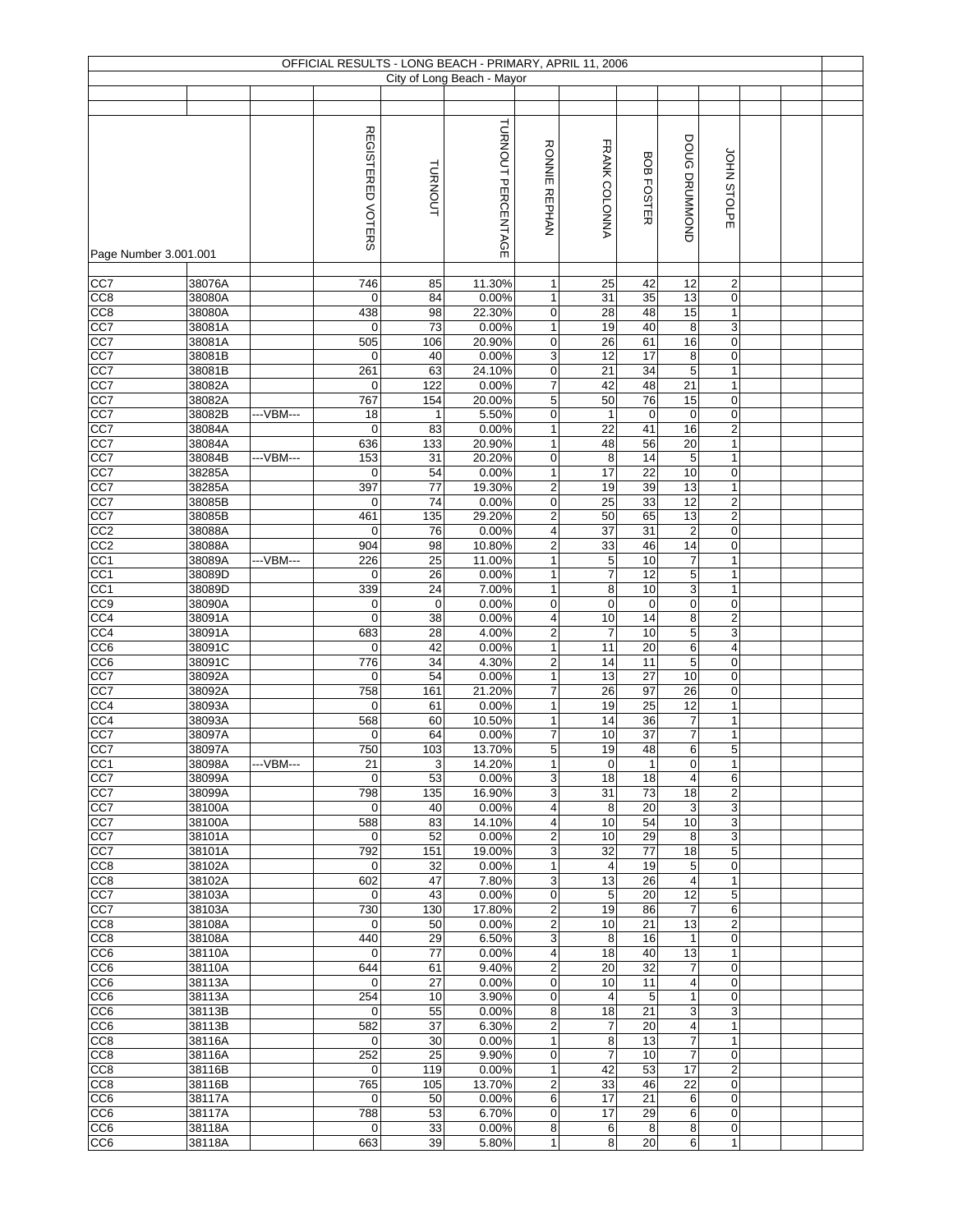|                                     |                  |           |                    |                       | OFFICIAL RESULTS - LONG BEACH - PRIMARY, APRIL 11, 2006 |                                |                                    |                               |                                         |                                  |  |  |
|-------------------------------------|------------------|-----------|--------------------|-----------------------|---------------------------------------------------------|--------------------------------|------------------------------------|-------------------------------|-----------------------------------------|----------------------------------|--|--|
|                                     |                  |           |                    |                       | City of Long Beach - Mayor                              |                                |                                    |                               |                                         |                                  |  |  |
|                                     |                  |           | REGISTERED VOTERS  | <b>TURNOUT</b>        | TURNOUT PERCENTAGE                                      | <b>RONNIE</b><br><b>REPHAN</b> | FRANK COLONNA                      | BOB FOSTER                    | DOUG DRUMMOND                           | JOHN STOLPE                      |  |  |
| Page Number 4.001.001               |                  |           |                    |                       |                                                         |                                |                                    |                               |                                         |                                  |  |  |
| CC7                                 | 38120A           |           | $\mathbf 0$        | 120                   | 0.00%                                                   | 1                              | 36                                 | 57                            | 22                                      | 2                                |  |  |
| CC7                                 | 38120A           |           | 895                | 134                   | 14.90%                                                  | 7                              | 45                                 | 57                            | 18                                      | 5                                |  |  |
| CC7<br>CC7                          | 38121A<br>38121A |           | $\mathbf 0$<br>325 | 10<br>6               | 0.00%<br>1.80%                                          | 3<br>$\overline{c}$            | $\mathbf{1}$<br>$\mathbf{1}$       | 3<br>$\overline{2}$           | $\overline{\mathbf{c}}$<br>$\mathbf{1}$ | $\mathbf{1}$<br>$\pmb{0}$        |  |  |
| CC <sub>2</sub>                     | 38122A           |           | $\mathbf 0$        | 59                    | 0.00%                                                   | $\overline{7}$                 | 23                                 | 22                            | 5                                       | $\mathbf{1}$                     |  |  |
| CC2                                 | 38122A           |           | 645                | 27                    | 4.10%                                                   | 3                              | $\overline{7}$                     | 13                            | $\overline{3}$                          | $\mathbf{1}$                     |  |  |
| CC <sub>1</sub>                     | 38137A           |           | $\mathbf 0$        | 19                    | 0.00%                                                   | $\overline{\mathbf{c}}$        | 6                                  | 8                             | $\mathbf 2$                             | $\mathsf{O}\xspace$              |  |  |
| CC <sub>1</sub>                     | 38137A           |           | 322                | 31                    | 9.60%                                                   | 0                              | 5                                  | 24                            | $\mathbf{1}$                            | $\pmb{0}$                        |  |  |
| CC7<br>CC7                          | 38124A           |           | $\mathbf 0$<br>707 | 89<br>78              | 0.00%<br>11.00%                                         | 7<br>$\overline{c}$            | $\overline{18}$<br>19              | 42<br>43                      | 19<br>10                                | $\overline{2}$                   |  |  |
| CC <sub>4</sub>                     | 38124A<br>38127A |           | 0                  | $\mathbf 0$           | 0.00%                                                   | 0                              | 0                                  | $\pmb{0}$                     | $\pmb{0}$                               | $\mathbf{1}$<br>$\mathbf 0$      |  |  |
| CC <sub>6</sub>                     | 38128A           |           | $\mathbf 0$        | 20                    | 0.00%                                                   | 3                              | 6                                  | 9                             | $\mathbf{1}$                            | $\pmb{0}$                        |  |  |
| CC6                                 | 38128A           |           | 450                | 37                    | 8.20%                                                   | $\pmb{0}$                      | 12                                 | 16                            | 6                                       | $\overline{2}$                   |  |  |
| CC6                                 | 38133A           |           | $\mathbf 0$        | 33                    | 0.00%                                                   | 6                              | 10                                 | 16                            | $\pmb{0}$                               | $\mathbf{1}$                     |  |  |
| CC6<br>CC <sub>6</sub>              | 38133A<br>38134A |           | 701<br>$\mathbf 0$ | 33<br>30              | 4.70%<br>0.00%                                          | 1<br>5                         | $\overline{12}$<br>$\overline{11}$ | 15<br>$\boldsymbol{9}$        | $\overline{5}$<br>5                     | $\pmb{0}$<br>$\mathbf 0$         |  |  |
| CC <sub>6</sub>                     | 38134A           |           | 698                | $\overline{21}$       | 3.00%                                                   | 3                              | 6                                  | 6                             | $\overline{2}$                          | $\boldsymbol{0}$                 |  |  |
| CC2                                 | 38135A           |           | $\mathbf 0$        | 67                    | 0.00%                                                   | 0                              | 23                                 | $\overline{24}$               | 13                                      | $\overline{\mathbf{4}}$          |  |  |
| CC <sub>2</sub>                     | 38135A           |           | 706                | 45                    | 6.30%                                                   | 0                              | 19                                 | $\overline{18}$               | 5                                       | $\boldsymbol{0}$                 |  |  |
| CC <sub>1</sub>                     | 38137A           |           | $\mathbf 0$        | $\overline{32}$       | 0.00%                                                   | 3                              | 10                                 | 14                            | 3                                       | $\mathbf 0$                      |  |  |
| CC <sub>1</sub>                     | 38137A           |           | 644                | 51                    | 7.90%                                                   | $\overline{\mathbf{c}}$        | $\overline{12}$                    | 29<br>13                      | 5<br>$\bf 8$                            | $\boldsymbol{0}$                 |  |  |
| CC6<br>CC6                          | 38138A<br>38138A |           | $\mathbf 0$<br>502 | 30<br>25              | 0.00%<br>4.90%                                          | $\mathbf{1}$<br>$\mathbf{1}$   | 6<br>8                             | 13                            | $\mathbf 2$                             | $\mathbf 0$<br>$\mathbf{1}$      |  |  |
| CC6                                 | 38138C           |           | $\mathbf 0$        | 44                    | 0.00%                                                   | 0                              | 14                                 | 23                            | $\overline{5}$                          | $\mathbf{1}$                     |  |  |
| CC <sub>6</sub>                     | 38138C           |           | 545                | 60                    | 11.00%                                                  | 5                              | 16                                 | $\overline{34}$               | 4                                       | $\mathbf 0$                      |  |  |
| CC <sub>6</sub>                     | 38145A           |           | $\mathbf 0$        | 25                    | 0.00%                                                   | 1                              | $\mathbf{1}$                       | $\boldsymbol{9}$              | 13                                      | $\mathbf{1}$                     |  |  |
| CC <sub>6</sub>                     | 38145A           |           | 550                | 31                    | 5.60%                                                   | 1                              | 3                                  | $\overline{17}$               | 8                                       | 1                                |  |  |
| CC4<br>CC <sub>4</sub>              | 38147A<br>38147B | ---VBM--- | 113<br>$\mathbf 0$ | 33<br>66              | 29.20%<br>0.00%                                         | 0<br>3                         | 21<br>15                           | 8<br>30                       | 3<br>14                                 | $\mathbf{1}$<br>$\overline{c}$   |  |  |
| CC <sub>4</sub>                     | 38147B           |           | 673                | 88                    | 13.00%                                                  | $\mathbf 0$                    | 24                                 | 45                            | 13                                      | $\mathbf{1}$                     |  |  |
| CC2                                 | 38149A           |           | $\mathbf 0$        | 50                    | 0.00%                                                   | 2                              | 15                                 | 27                            | 5                                       | $\mathbf{1}$                     |  |  |
| CC <sub>2</sub>                     | 38149A           |           | 753                | 61                    | 8.10%                                                   | $\mathbf{1}$                   | 16                                 | 37                            | 4                                       | $\mathbf 2$                      |  |  |
| CC <sub>6</sub><br>$\overline{CC6}$ | 38151A<br>38151A |           | $\mathbf 0$<br>375 | 20<br>22              | 0.00%<br>5.80%                                          | 0<br>$\mathbf{1}$              | 8<br>$\overline{3}$                | $\,$ 5 $\,$<br>$\overline{7}$ | $\overline{7}$<br>8                     | $\mathbf 0$<br>$\mathbf 0$       |  |  |
| CC <sub>2</sub>                     | 38152A           |           | $\boldsymbol{0}$   | 67                    | 0.00%                                                   | 1                              | 24                                 | 30                            | 8                                       | $\mathsf{O}\xspace$              |  |  |
| CC2                                 | 38152A           |           | 739                | 38                    | 5.10%                                                   | 0                              | 11                                 | 20                            | 5                                       | 0                                |  |  |
| CC4                                 | 38153B           |           | $\mathbf 0$        | 82                    | 0.00%                                                   | 3                              | 23                                 | 30                            | 24                                      | $\mathbf{1}$                     |  |  |
| CC4                                 | 38153B           |           | 616                | 137                   | 22.20%                                                  | 1                              | 32                                 | 76                            | 22                                      | $\overline{2}$                   |  |  |
| CC6                                 | 38154B<br>38154B |           | $\mathbf 0$<br>321 | 24<br>19              | 0.00%<br>5.90%                                          | $\pmb{0}$                      | 6<br>9                             | 12                            | 5<br>1                                  | $\mathbf{1}$                     |  |  |
| CC <sub>6</sub><br>CC6              | 38156A           | ---VBM--- | 180                | 26                    | 14.40%                                                  | 2<br>0                         | 11                                 | 6<br>8                        | 5                                       | $\boldsymbol{0}$<br>$\mathbf{1}$ |  |  |
| CC2                                 | 38157A           |           | $\mathbf 0$        | 35                    | 0.00%                                                   | 0                              | 13                                 | 20                            | 5                                       | 1                                |  |  |
| CC2                                 | 38157A           |           | 933                | 25                    | 2.60%                                                   | 2                              | 6                                  | 15                            | $\mathbf{1}$                            | $\mathbf{1}$                     |  |  |
| CC4                                 | 38157B           |           | $\mathbf 0$        | 66                    | 0.00%                                                   | 4                              | 25<br>$\overline{17}$              | 35                            | 13                                      | $\mathbf{1}$                     |  |  |
| CC4<br>CC4                          | 38157B<br>38158B |           | 638<br>$\mathbf 0$ | 60<br>$\overline{37}$ | 9.40%<br>0.00%                                          | 0<br>$\mathbf{1}$              | 14                                 | 33<br>13                      | 5<br>6                                  | 0<br>$\mathbf 0$                 |  |  |
| CC4                                 | 38158B           |           | 543                | 18                    | 3.30%                                                   | 0                              | 5                                  | 6                             | $\overline{\mathbf{c}}$                 | $\mathbf 0$                      |  |  |
| CC4                                 | 38159A           |           | $\mathbf 0$        | 36                    | 0.00%                                                   | 4                              | 6                                  | 21                            | $\boldsymbol{2}$                        | $\mathbf{1}$                     |  |  |
| CC4                                 | 38159A           |           | 638                | 18                    | 2.80%                                                   | 1                              | $\overline{c}$                     | 12                            | $\overline{c}$                          | 0                                |  |  |
| CC4                                 | 38159C           |           | $\mathbf 0$        | 23                    | 0.00%                                                   | $\mathbf{1}$                   | 11                                 | $\overline{7}$                | $\overline{2}$                          | $\overline{2}$                   |  |  |
| CC4<br>CC4                          | 38159C<br>38163A |           | 770<br>$\mathbf 0$ | 25<br>32              | 3.20%<br>0.00%                                          | 1<br>$\mathbf{1}$              | 4<br>13                            | 18<br>13                      | $\overline{c}$<br>4                     | $\mathbf 0$<br>$\mathbf 0$       |  |  |
| CC4                                 | 38163A           |           | 456                | 24                    | 5.20%                                                   | 3                              | 5                                  | 10                            | 6                                       | 0                                |  |  |
| CC6                                 | 38164A           |           | $\mathbf 0$        | 47                    | 0.00%                                                   | $\overline{\mathbf{c}}$        | 22                                 | 17                            | $\overline{\mathbf{4}}$                 | $\mathbf{1}$                     |  |  |
| CC <sub>6</sub>                     | 38164A           |           | 723                | 51                    | 7.00%                                                   | $\overline{\mathbf{c}}$        | 14                                 | 22                            | 6                                       | $\mathbf 0$                      |  |  |
| CC <sub>1</sub>                     | 38166A           |           | $\mathbf 0$        | 109                   | 0.00%                                                   | 5                              | 30                                 | 49                            | 17                                      | $\mathbf{1}$                     |  |  |
| CC <sub>1</sub><br>CC <sub>1</sub>  | 38166A<br>38166B |           | 995<br>$\mathbf 0$ | 82<br>80              | 8.20%<br>0.00%                                          | 0<br>1                         | 21<br>27                           | 44<br>32                      | 12<br>15                                | 3<br>$\mathbf 0$                 |  |  |
| CC <sub>1</sub>                     | 38166B           |           | 702                | 38                    | 5.40%                                                   | 3                              | 10                                 | 14                            | 9                                       | 0                                |  |  |
| CC6                                 | 38170A           |           | $\mathbf 0$        | 20                    | 0.00%                                                   | 3                              | $\overline{7}$                     | $\overline{4}$                | 5                                       | $\mathbf{1}$                     |  |  |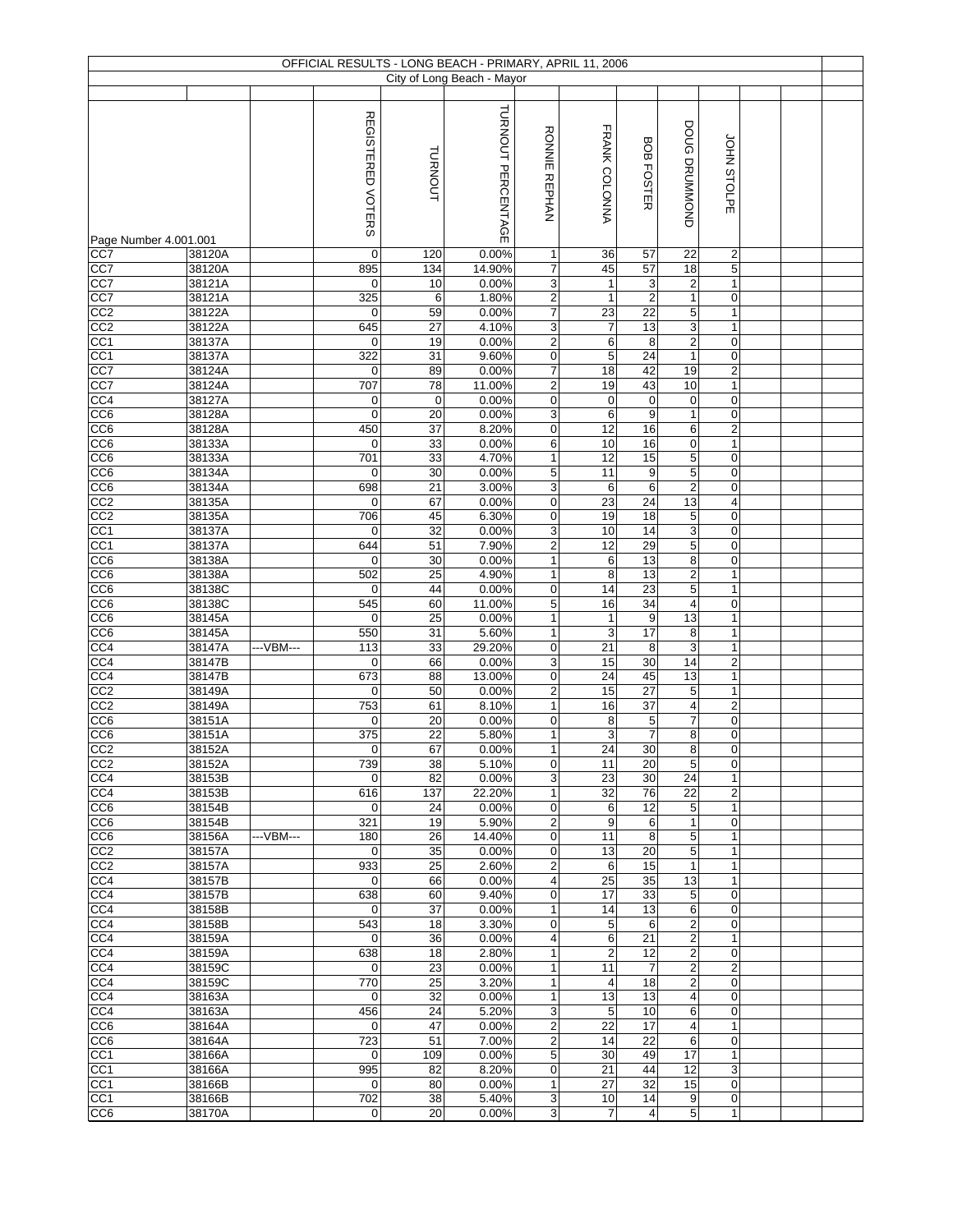|                         |                  |                    |             | OFFICIAL RESULTS - LONG BEACH - PRIMARY, APRIL 11, 2006 |                                        |                         |                   |                           |                                  |  |  |
|-------------------------|------------------|--------------------|-------------|---------------------------------------------------------|----------------------------------------|-------------------------|-------------------|---------------------------|----------------------------------|--|--|
|                         |                  |                    |             | City of Long Beach - Mayor                              |                                        |                         |                   |                           |                                  |  |  |
|                         |                  |                    |             |                                                         |                                        |                         |                   |                           |                                  |  |  |
|                         |                  |                    |             |                                                         |                                        |                         |                   |                           |                                  |  |  |
|                         |                  | REGISTERED VOTERS  | TURNOUT     | TURNOUT PERCENTAGE                                      | <b>RONNIE REPHAN</b>                   | FRANK COLONNA           | <b>BOB FOSTER</b> | DOUG DRUMMOND             | JOHN STOLPE                      |  |  |
|                         |                  |                    |             |                                                         |                                        |                         |                   |                           |                                  |  |  |
|                         |                  |                    |             |                                                         |                                        |                         |                   |                           |                                  |  |  |
| Page Number 5.001.001   |                  |                    |             |                                                         |                                        |                         |                   |                           |                                  |  |  |
| CC <sub>6</sub>         | 38170A           | 756                | 46          | 6.00%                                                   | 2                                      | $\overline{7}$          | 26                | 3                         | 4                                |  |  |
| CC6                     | 38171A           | $\mathbf 0$        | 34          | 0.00%                                                   | 3                                      | 12                      | 11                | 4                         | $\mathbf 0$                      |  |  |
| CC6                     | 38171A           | 652                | 36          | 5.50%                                                   | $\mathsf 0$                            | 8                       | 20                | $\overline{2}$            | $\mathbf{1}$                     |  |  |
| CC7                     | 38173A           | $\mathbf 0$        | 29          | 0.00%                                                   | $\mathbf{1}$                           | 16                      | $\boldsymbol{9}$  | $\overline{3}$            | $\pmb{0}$                        |  |  |
| CC7                     | 38173A           | 421                | 51          | 12.10%                                                  | 2                                      | 14                      | 25                | $\overline{5}$            | 3                                |  |  |
| CC1                     | 38175A           | $\mathbf 0$        | 44          | 0.00%                                                   | $\overline{\mathbf{c}}$                | 14                      | 19                | $\overline{7}$            | $\boldsymbol{0}$                 |  |  |
| CC <sub>1</sub>         | 38175A           | 630                | 89          | 14.10%                                                  | 4                                      | $\overline{24}$         | 46                | 10                        | 0                                |  |  |
| CC2                     | 38177A           | 0                  | 88          | 0.00%                                                   | 0                                      | 33                      | 41                | 11                        | $\mathbf{1}$                     |  |  |
| CC2                     | 38177A           | 541                | 48          | 8.80%                                                   | 0                                      | 19                      | 14                | 13                        | $\mathbf{1}$                     |  |  |
| CC2                     | 38178A           | 0                  | 58          | 0.00%                                                   | $\mathbf{1}$                           | 16                      | 26                | 11                        | $\overline{4}$                   |  |  |
| CC2                     | 38178A           | 808                | 53          | 6.50%                                                   | $\mathbf{1}$                           | 14                      | 22                | 14                        | $\mathbf{1}$                     |  |  |
| CC <sub>2</sub>         | 38179A           | 0                  | 70          | 0.00%                                                   | $\mathbf{1}$                           | $\overline{22}$         | $\overline{27}$   | $\overline{17}$           | $\mathbf{1}$                     |  |  |
| CC2                     | 38179A           | 693                | 47          | 6.70%                                                   | 0                                      | 11                      | 20                | 10                        | $\pmb{0}$                        |  |  |
| CC3                     | 38183A           | $\mathbf 0$        | 71          | 0.00%                                                   | $\overline{\mathbf{c}}$                | 17                      | 40                | 10                        | $\mathbf{1}$                     |  |  |
| CC <sub>3</sub>         | 38183A           | 683                | 59          | 8.60%                                                   | $\mathbf{1}$                           | 23                      | 23                | $\boldsymbol{7}$          | $\pmb{0}$                        |  |  |
| CC3                     | 38184A           | 0                  | 99          | 0.00%                                                   | $\overline{2}$                         | 35                      | 43                | 15                        | $\mathbf 2$                      |  |  |
| CC <sub>3</sub>         | 38184A           | 771                | 80          | 10.30%                                                  | $\overline{\mathbf{c}}$                | $\overline{32}$         | $\overline{32}$   | 11                        | $\boldsymbol{2}$                 |  |  |
| CC <sub>1</sub>         | 38185A           | $\mathbf 0$        | 65          | 0.00%                                                   | $\mathbf{1}$                           | $\overline{28}$         | $\overline{21}$   | 12                        | $\pmb{0}$                        |  |  |
| CC <sub>1</sub>         | 38185A           | 817                | 30          | 3.60%                                                   | 0                                      | $\overline{\mathbf{4}}$ | $\overline{18}$   | $\overline{5}$            | $\mathbf{1}$                     |  |  |
| CC3                     | 38187A           | $\pmb{0}$          | 108         | 0.00%                                                   | $\mathbf{1}$                           | 38                      | 44                | $\overline{22}$           | $\pmb{0}$                        |  |  |
| CC <sub>3</sub>         | 38187A           | 778                | 166         | 21.30%                                                  | 4                                      | 36                      | 86                | 37                        | 0                                |  |  |
| CC2                     | 38189A           | 0                  | $\mathbf 0$ | 0.00%                                                   | 0                                      | $\pmb{0}$               | $\pmb{0}$         | $\pmb{0}$                 | 0                                |  |  |
| CC7                     | 38190A           | $\mathbf 0$        | 26          | 0.00%                                                   | 3                                      | 3                       | 11                | $\overline{7}$            | $\mathbf{1}$                     |  |  |
| CC7                     | 38190A           | 526                | 100         | 19.00%                                                  | 8                                      | 18                      | 57                | $\overline{\mathfrak{c}}$ | $\overline{7}$                   |  |  |
| $\overline{CC3}$        | 38191A           | 0                  | 49          | 0.00%                                                   | $\mathbf{1}$                           | 13                      | 24                | $\boldsymbol{9}$          | 0                                |  |  |
| CC3<br>$\overline{CC2}$ | 38191A<br>38198A | 261<br>$\mathbf 0$ | 51<br>75    | 19.50%<br>0.00%                                         | 0<br>$\mathbf{1}$                      | 19<br>19                | 23<br>41          | 9<br>8                    | $\boldsymbol{0}$<br>$\mathbf{1}$ |  |  |
| CC <sub>2</sub>         | 38198A           | 769                | 110         | 14.30%                                                  | $\mathbf 2$                            | 24                      | 67                | 13                        | $\mathbf{1}$                     |  |  |
| CC2                     | 38199B           | $\mathbf 0$        | 104         | 0.00%                                                   | 0                                      | 30                      | 55                | 16                        | $\mathbf 2$                      |  |  |
| CC2                     | 38199B           | 623                | 48          | 7.70%                                                   | $\mathbf{1}$                           | 18                      | 22                | 6                         | 0                                |  |  |
| CC2                     | 38201A           | $\mathbf 0$        | 95          | 0.00%                                                   | 2                                      | 31                      | 43                | 15                        | $\overline{c}$                   |  |  |
| CC <sub>2</sub>         | 38201A           | 654                | 59          | 9.00%                                                   | $\mathbf{1}$                           | 16                      | 32                | 6                         | $\mathbf 0$                      |  |  |
| CC <sub>2</sub>         | 38201B           | $\overline{0}$     | $\pmb{0}$   | 0.00%                                                   | 0                                      | $\overline{0}$          | 0                 | 0                         | $\pmb{0}$                        |  |  |
| CC <sub>2</sub>         | 38201C           | 0                  | $\mathbf 0$ | 0.00%                                                   | 0                                      | $\mathbf 0$             | $\mathbf 0$       | $\mathbf 0$               | $\mathbf 0$                      |  |  |
| CC <sub>1</sub>         | 38202A           | $\mathbf 0$        | 80          | 0.00%                                                   | $\mathbf{1}$                           | 30                      | 29                | 13                        | $\mathbf{1}$                     |  |  |
| CC <sub>1</sub>         | 38202A           | 715                | 33          | 4.60%                                                   | $\mathbf{1}$                           | 10                      | 19                | 3                         | $\overline{0}$                   |  |  |
| CC <sub>2</sub>         | 38204A           | 0                  | 61          | 0.00%                                                   | 3                                      | 20                      | 26                | 11                        | 0                                |  |  |
| CC <sub>2</sub>         | 38204A           | 806                | 64          | 7.90%                                                   | 4                                      | 26                      | 23                | $\overline{7}$            | $\overline{c}$                   |  |  |
| CC3                     | 38207A           | $\mathbf 0$        | 255         | 0.00%                                                   | $\overline{\mathbf{c}}$                | 48                      | 126               | 75                        | $\mathbf{1}$                     |  |  |
| CC3                     | 38207A           | 962                | 136         | 14.10%                                                  | $\mathbf 0$                            | 33                      | 58                | 44                        | $\mathbf 0$                      |  |  |
| CC3                     | 38209A           | 0                  | 64          | 0.00%                                                   | $\mathbf{1}$                           | 27                      | 23                | 11                        | $\overline{2}$                   |  |  |
| CC3                     | 38209A           | 476                | 86          | 18.00%                                                  | 4                                      | 24                      | 46                | 10                        | $\mathbf 0$                      |  |  |
| CC2                     | 38210A           | 0                  | 91          | 0.00%                                                   | $\overline{2}$                         | 20                      | 54                | 14                        | $\mathbf{1}$                     |  |  |
| CC2                     | 38210A           | 656                | 111         | 16.90%                                                  | 0                                      | 29                      | 70                | 8                         | $\mathbf{1}$                     |  |  |
| CC <sub>2</sub>         | 38211A           | $\mathbf 0$        | 63          | 0.00%                                                   | $\mathbf{1}$                           | 17                      | 35                | 8                         | $\overline{c}$                   |  |  |
| CC <sub>2</sub>         | 38211A           | 634                | 72          | 11.30%                                                  | $\overline{\mathbf{c}}$                | 24                      | 35                | 9                         | $\mathbf 0$                      |  |  |
| CC <sub>3</sub>         | 38212A           | $\mathbf 0$        | 73          | 0.00%                                                   | $\overline{\mathbf{c}}$<br>$\mathbf 0$ | 26<br>22                | 28<br>50          | 13<br>11                  | $\overline{c}$<br>$\mathbf 0$    |  |  |
| CC <sub>3</sub>         | 38212A           | 636                | 84          | 13.20%                                                  |                                        |                         |                   |                           |                                  |  |  |
| CC <sub>3</sub><br>CC3  | 38213A<br>38213A | $\mathbf 0$<br>852 | 178<br>155  | 0.00%<br>18.10%                                         | $\mathbf{1}$<br>0                      | 56<br>43                | 72<br>85          | 46<br>19                  | $\mathbf 0$<br>1                 |  |  |
| CC <sub>8</sub>         | 38216B           | 0                  | 55          | 0.00%                                                   | $\mathbf{1}$                           | 10                      | 20                | 21                        | $\mathbf{1}$                     |  |  |
| CC <sub>8</sub>         | 38216B           | 454                | 76          | 16.70%                                                  | $\mathbf{1}$                           | 20                      | 38                | 11                        | $\mathbf{1}$                     |  |  |
| CC <sub>3</sub>         | 38217A           | $\mathbf 0$        | 89          | 0.00%                                                   | $\mathbf 2$                            | 29                      | 46                | 11                        | $\overline{0}$                   |  |  |
| CC <sub>3</sub>         | 38217A           | 652                | 73          | 11.10%                                                  | $\overline{\mathbf{c}}$                | 28                      | 33                | $\overline{7}$            | $\mathbf{1}$                     |  |  |
| CC <sub>3</sub>         | 38218A           | 0                  | 129         | 0.00%                                                   | 0                                      | 31                      | 65                | 33                        | $\mathbf 0$                      |  |  |
| CC <sub>3</sub>         | 38218A           | 651                | 178         | 27.30%                                                  | $\mathbf{1}$                           | 73                      | 65                | 39                        | $\mathbf 0$                      |  |  |
| CC <sub>3</sub>         | 38219A           | $\mathbf 0$        | 84          | 0.00%                                                   | $\mathbf{1}$                           | 26                      | 48                | 9                         | $\mathbf 0$                      |  |  |
| CC3                     | 38219A           | 494                | 71          | 14.30%                                                  | 0                                      | 22                      | 44                | 4                         | $\mathbf 0$                      |  |  |
| CC3                     | 38222A           | 0                  | 78          | 0.00%                                                   | $\mathbf{1}$                           | 33                      | 30                | 13                        | $\mathbf{1}$                     |  |  |
| CC <sub>3</sub>         | 38222A           | 610                | 82          | 13.40%                                                  | $\mathbf 0$                            | 37                      | 36                | $\overline{7}$            | $\boldsymbol{0}$                 |  |  |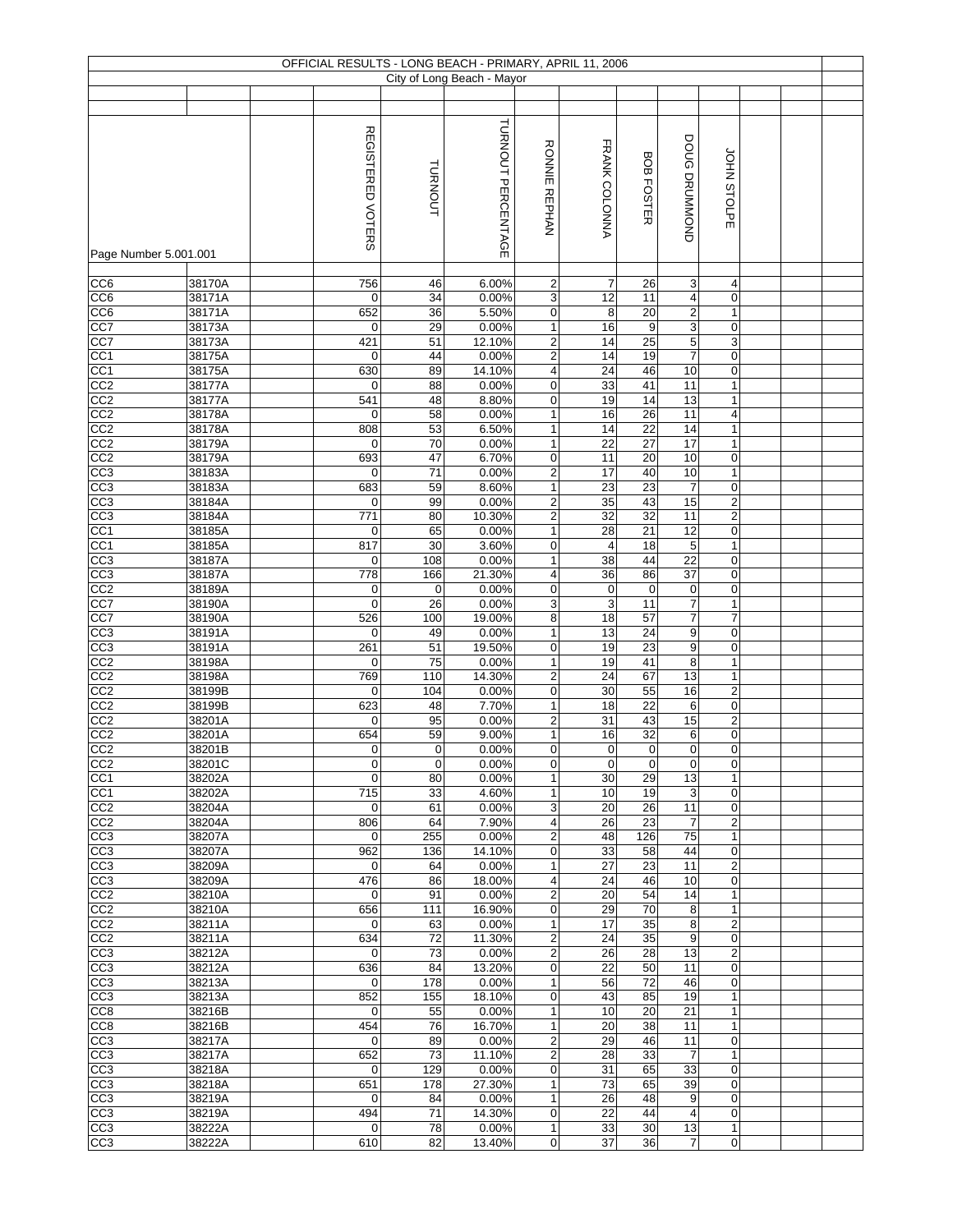|                                    |                  |           |                                |                   | OFFICIAL RESULTS - LONG BEACH - PRIMARY, APRIL 11, 2006 |                         |                         |                   |                          |                              |  |  |
|------------------------------------|------------------|-----------|--------------------------------|-------------------|---------------------------------------------------------|-------------------------|-------------------------|-------------------|--------------------------|------------------------------|--|--|
|                                    |                  |           |                                |                   | City of Long Beach - Mayor                              |                         |                         |                   |                          |                              |  |  |
|                                    |                  |           |                                |                   |                                                         |                         |                         |                   |                          |                              |  |  |
|                                    |                  |           |                                |                   |                                                         |                         |                         |                   |                          |                              |  |  |
|                                    |                  |           | REGISTERED VOTERS              | TURNOUT           | TURNOUT PERCENTAGE                                      | <b>RONNIE REPHAN</b>    | FRANK COLONNA           | <b>BOB FOSTER</b> | DOUG DRUMMOND            | JOHN STOLPE                  |  |  |
|                                    |                  |           |                                |                   |                                                         |                         |                         |                   |                          |                              |  |  |
| Page Number 6.001.001              |                  |           |                                |                   |                                                         |                         |                         |                   |                          |                              |  |  |
|                                    |                  |           |                                |                   |                                                         |                         |                         |                   |                          |                              |  |  |
| CC <sub>3</sub>                    | 38223A           |           | 0                              | 96                | 0.00%                                                   | 2                       | 34                      | 48                | 11                       | 1                            |  |  |
| CC3                                | 38223A           |           | 735                            | 152               | 20.60%                                                  | 6                       | 42                      | 75                | 20                       | $\pmb{0}$                    |  |  |
| CC <sub>2</sub>                    | 38224A           |           | 0                              | 44                | 0.00%                                                   | $\mathbf{1}$            | 11                      | $\overline{24}$   | 5                        | $\mathbf{1}$                 |  |  |
| CC2                                | 38224A           |           | 387                            | 37                | 9.50%                                                   | 0                       | 10                      | 20                | $\overline{5}$           | $\pmb{0}$                    |  |  |
| CC <sub>2</sub>                    | 38224B           |           | 0                              | 21                | 0.00%                                                   | 0                       | 7                       | 10                | 3                        | 0                            |  |  |
| CC2                                | 38224B           |           | 351                            | 35                | 9.90%                                                   | 0                       | 5                       | $\overline{17}$   | 8                        | 0                            |  |  |
| CC9                                | 38226A           | ---VBM--- | 23                             | 5                 | 21.70%                                                  | $\mathbf{1}$            | 0                       | $\mathbf{1}$      | 3                        | 0                            |  |  |
| CC9                                | 38226B           | ---VBM--- | 12                             | $\mathbf 0$       | 0.00%                                                   | 0                       | $\mathbf 0$             | $\mathbf 0$       | 0                        | 0                            |  |  |
| CC2                                | 38227A           |           | $\mathbf 0$                    | 34                | 0.00%                                                   | $\mathbf{1}$            | 11                      | 16                | 6                        | 0                            |  |  |
| CC2                                | 38227A           |           | 623                            | 46                | 7.30%                                                   | 0                       | 12                      | 27                | $\overline{7}$           | $\pmb{0}$                    |  |  |
| CC2                                | 38229A           |           | 0                              | 79                | 0.00%                                                   | 4                       | 23                      | 37                | 13                       | $\mathbf{1}$                 |  |  |
| CC <sub>2</sub>                    | 38229A           |           | 756                            | 65                | 8.50%                                                   | 0                       | 19                      | 31                | 9                        | $\mathbf 0$                  |  |  |
| CC9                                | 38230A           |           | 0                              | 16                | 0.00%                                                   | 0                       | $\overline{\mathbf{4}}$ | 6                 | 2                        | $\mathbf{1}$                 |  |  |
| CC9<br>CC9                         | 38230A<br>38233A | ---VBM--- | 291<br>$\overline{\mathbf{c}}$ | 43<br>$\mathbf 0$ | 14.70%<br>0.00%                                         | $\mathbf{1}$<br>0       | $9\,$<br>0              | 24<br>$\pmb{0}$   | $\overline{7}$<br>0      | $\mathbf 0$<br>0             |  |  |
| CC <sub>4</sub>                    | 38246A           |           | $\mathbf 0$                    | 30                | 0.00%                                                   | $\mathbf{1}$            | 13                      | $\overline{14}$   | $\mathbf 2$              | 0                            |  |  |
| CC4                                | 38246A           |           | 776                            | 24                | 3.00%                                                   | 0                       | $\boldsymbol{2}$        | 19                | 2                        | $\mathbf{1}$                 |  |  |
| CC <sub>2</sub>                    | 38238A           |           | $\mathbf 0$                    | 65                | 0.00%                                                   | 3                       | 23                      | 30                | $\overline{7}$           | $\mathbf{1}$                 |  |  |
| CC2                                | 38238A           |           | 848                            | 69                | 8.10%                                                   | $\overline{0}$          | $\overline{28}$         | $\overline{24}$   | 10                       | $\overline{c}$               |  |  |
| CC <sub>1</sub>                    | 38239A           |           | $\mathbf 0$                    | 64                | 0.00%                                                   | $\overline{2}$          | 23                      | 27                | 11                       | $\mathbf{1}$                 |  |  |
| CC <sub>1</sub>                    | 38239A           |           | 753                            | 36                | 4.70%                                                   | 0                       | 14                      | 18                | 4                        | $\mathbf 0$                  |  |  |
| CC7                                | 38240A           |           | 0                              | 42                | 0.00%                                                   | 0                       | 15                      | 16                | $\overline{\mathcal{I}}$ | $\mathbf{1}$                 |  |  |
| CC7                                | 38240A           |           | 262                            | 30                | 11.40%                                                  | $\mathsf 0$             | 15                      | 9                 | 6                        | $\mathbf 0$                  |  |  |
| CC6                                | 38242A           |           | 0                              | 31                | 0.00%                                                   | $\mathbf{1}$            | 6                       | 11                | 9                        | 3                            |  |  |
| CC <sub>6</sub>                    | 38242A           |           | 361                            | 26                | 7.20%                                                   | 0                       | $\overline{\mathbf{4}}$ | 18                | $\mathbf 2$              | 1                            |  |  |
| CC <sub>1</sub>                    | 38243A           | ---VBM--- | 226                            | 31                | 13.70%                                                  | 0                       | 13                      | 15                | 2                        | $\boldsymbol{0}$             |  |  |
| CC1                                | 38245A           |           | $\pmb{0}$                      | $\mathbf 0$       | 0.00%                                                   | 0                       | $\pmb{0}$               | $\mathbf 0$       | $\pmb{0}$                | $\pmb{0}$                    |  |  |
| CC4                                | 38248A           |           | 0                              | 59                | 0.00%                                                   | $\mathsf 0$             | $\overline{12}$         | 32                | 15                       | $\pmb{0}$                    |  |  |
| CC4                                | 38248A           |           | 661                            | 80                | 12.10%                                                  | 1                       | 23                      | 41                | 14                       | $\pmb{0}$                    |  |  |
| CC4                                | 38249A           |           | 0                              | 58                | 0.00%                                                   | 1                       | 14                      | 31                | 10                       | $\mathbf{1}$                 |  |  |
| CC4                                | 38249A           |           | 819                            | 46                | 5.60%                                                   | 0                       | 14                      | 25                | $\overline{\mathcal{I}}$ | 0                            |  |  |
| CC <sub>3</sub>                    | 38215A           |           | 0                              | 47                | 0.00%                                                   | $\overline{2}$          | 16                      | 17                | 10                       | 0                            |  |  |
| CC <sub>3</sub><br>CC <sub>9</sub> | 38215A<br>38253A | ---VBM--- | 803<br>129                     | 113<br>21         | 14.00%<br>16.20%                                        | 3<br>3                  | 45<br>8                 | 50<br>4           | 13<br>5                  | $\mathbf{1}$<br>$\mathbf{1}$ |  |  |
| CC <sub>3</sub>                    | 38254A           |           | 0                              | 218               | 0.00%                                                   | 0                       | 60                      | 99                | 56                       | $\overline{2}$               |  |  |
| CC <sub>3</sub>                    | 38254A           |           | 865                            | 176               | 20.30%                                                  | 1                       | 43                      | 75                | 54                       | $\overline{\mathbf{c}}$      |  |  |
| CC <sub>3</sub>                    | 38255A           |           | 0                              | 205               | 0.00%                                                   | 1                       | 63                      | 102               | 39                       | $\mathbf 0$                  |  |  |
| CC <sub>3</sub>                    | 38255A           |           | 866                            | 110               | 12.70%                                                  | 0                       | 37                      | 56                | 16                       | $\mathbf 0$                  |  |  |
| CC3                                | 38256A           |           | $\mathbf 0$                    | 110               | 0.00%                                                   | 0                       | 32                      | 50                | 24                       | $\mathbf{1}$                 |  |  |
| CC <sub>3</sub>                    | 38256A           |           | 663                            | 100               | 15.00%                                                  | $\mathbf 0$             | 40                      | 39                | 20                       | $\mathbf 0$                  |  |  |
| CC3                                | 38257A           |           | 0                              | 72                | 0.00%                                                   | 0                       | 23                      | 31                | 15                       | 1                            |  |  |
| CC3                                | 38257A           |           | 491                            | 115               | 23.40%                                                  | 3                       | 24                      | 35                | 26                       | $\mathbf{1}$                 |  |  |
| CC3                                | 38258A           |           | 0                              | 145               | 0.00%                                                   | 0                       | 30                      | 68                | 45                       | $\mathbf{1}$                 |  |  |
| CC3                                | 38258A           |           | 741                            | 176               | 23.70%                                                  | $\mathbf{1}$            | 43                      | $\overline{75}$   | 55                       | $\mathbf 0$                  |  |  |
| CC <sub>3</sub>                    | 38259A           |           | $\mathbf 0$                    | 158               | 0.00%                                                   | 0                       | 27                      | 47                | 81                       | $\overline{\mathbf{c}}$      |  |  |
| CC <sub>3</sub>                    | 38259A           |           | 646                            | 211               | 32.60%                                                  | $\mathbf{1}$            | 39                      | 58                | 113                      | $\mathbf 0$                  |  |  |
| CC <sub>3</sub>                    | 38262A           |           | 0                              | 132               | 0.00%                                                   | $\mathbf{1}$<br>0       | 51                      | 53<br>78          | 25<br>25                 | $\mathbf 0$<br>$\mathbf 0$   |  |  |
| CC3                                | 38262A<br>38264A |           | 846<br>$\mathbf 0$             | 173               | 20.40%                                                  | $\mathbf{1}$            | 59<br>21                | 25                | 11                       | $\mathbf{1}$                 |  |  |
| CC <sub>3</sub><br>CC3             | 38264A           |           | 767                            | 60<br>73          | 0.00%<br>9.50%                                          | $\mathbf{1}$            | 36                      | 27                | $\overline{7}$           | $\overline{2}$               |  |  |
| CC <sub>3</sub>                    | 38268A           |           | 0                              | 81                | 0.00%                                                   | $\overline{\mathbf{c}}$ | 35                      | 34                | 9                        | $\mathbf 0$                  |  |  |
| CC <sub>3</sub>                    | 38268A           |           | 743                            | 125               | 16.80%                                                  | 0                       | 55                      | 53                | 16                       | $\mathbf 0$                  |  |  |
| CC <sub>3</sub>                    | 38270A           |           | 0                              | 72                | 0.00%                                                   | $\mathbf{1}$            | 23                      | 35                | 13                       | $\overline{0}$               |  |  |
| CC <sub>3</sub>                    | 38270A           |           | 804                            | 84                | 10.40%                                                  | 0                       | 38                      | 30                | 13                       | $\mathbf 0$                  |  |  |
| CC <sub>3</sub>                    | 38271A           |           | 0                              | 122               | 0.00%                                                   | $\mathbf{1}$            | 39                      | 57                | 22                       | $\mathbf{1}$                 |  |  |
| CC <sub>3</sub>                    | 38271A           |           | 859                            | 121               | 14.00%                                                  | $\overline{\mathbf{c}}$ | 32                      | 65                | 17                       | $\mathbf{1}$                 |  |  |
| CC <sub>3</sub>                    | 38272A           |           | $\mathbf 0$                    | 106               | 0.00%                                                   | 0                       | 35                      | 56                | 14                       | $\mathbf 0$                  |  |  |
| CC3                                | 38272A           |           | 774                            | 119               | 15.30%                                                  | 0                       | 49                      | 41                | 29                       | $\mathbf 0$                  |  |  |
| CC <sub>3</sub>                    | 38275A           |           | 0                              | 138               | 0.00%                                                   | 1                       | 53                      | 50                | 32                       | $\mathbf{1}$                 |  |  |
| CC <sub>3</sub>                    | 38275A           |           | 805                            | 161               | 20.00%                                                  | $\mathbf 0$             | 60                      | 80                | 19                       | $\mathbf{1}$                 |  |  |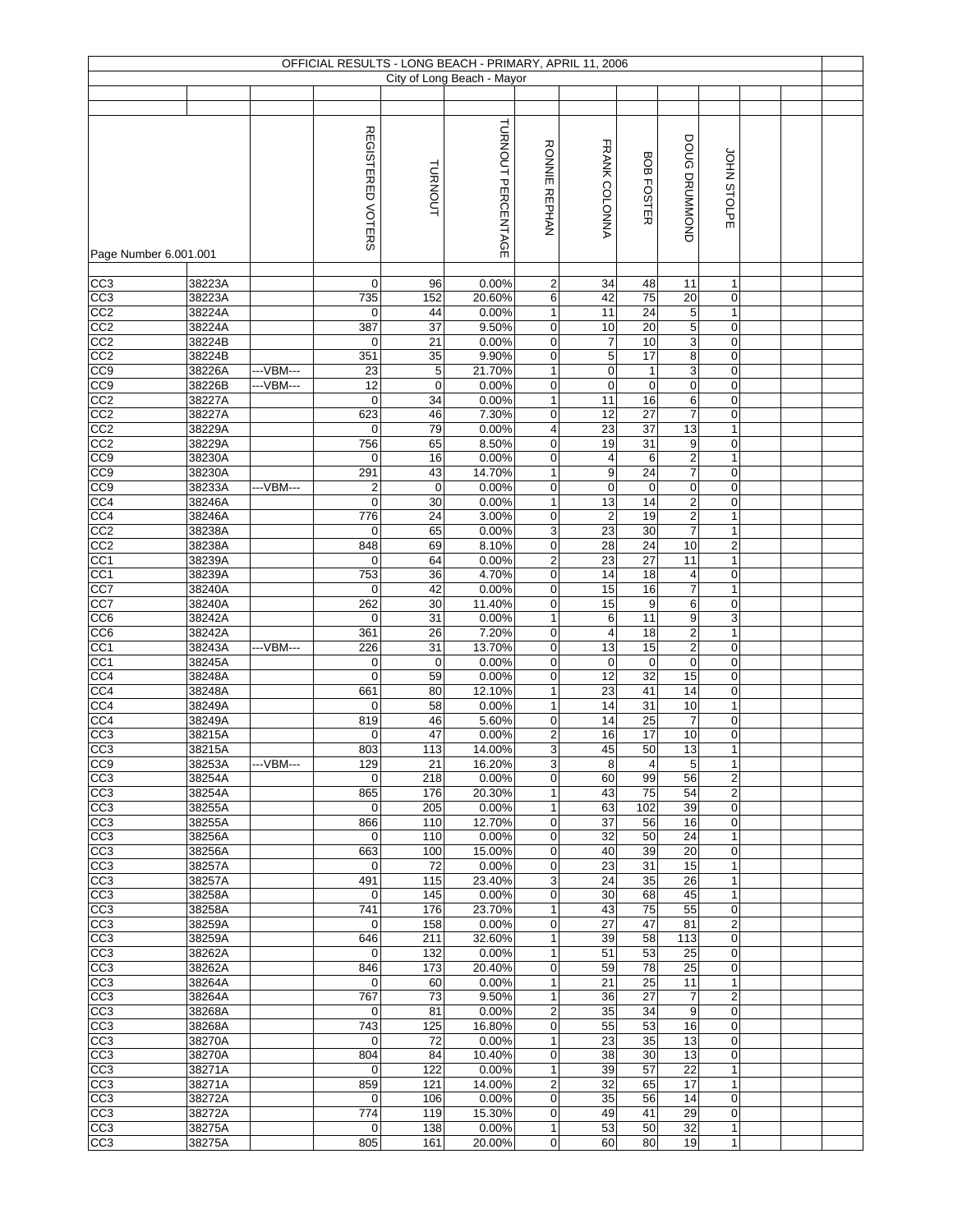|                       |        |            |                   |             | OFFICIAL RESULTS - LONG BEACH - PRIMARY, APRIL 11, 2006 |                         |                |                   |                 |                  |  |
|-----------------------|--------|------------|-------------------|-------------|---------------------------------------------------------|-------------------------|----------------|-------------------|-----------------|------------------|--|
|                       |        |            |                   |             | City of Long Beach - Mayor                              |                         |                |                   |                 |                  |  |
|                       |        |            |                   |             |                                                         |                         |                |                   |                 |                  |  |
|                       |        |            |                   |             |                                                         |                         |                |                   |                 |                  |  |
|                       |        |            |                   |             | TURNOUT PERCENTAGE                                      |                         |                |                   |                 |                  |  |
|                       |        |            | REGISTERED VOTERS |             |                                                         |                         |                |                   |                 |                  |  |
|                       |        |            |                   |             |                                                         | <b>RONNIE REPHAN</b>    | FRANK COLONNA  |                   | DOUG DRUMMOND   |                  |  |
|                       |        |            |                   |             |                                                         |                         |                |                   |                 |                  |  |
|                       |        |            |                   |             |                                                         |                         |                |                   |                 |                  |  |
|                       |        |            |                   |             |                                                         |                         |                |                   |                 |                  |  |
|                       |        |            |                   | TURNOUT     |                                                         |                         |                | <b>BOB FOSTER</b> |                 | JOHN STOLPE      |  |
|                       |        |            |                   |             |                                                         |                         |                |                   |                 |                  |  |
|                       |        |            |                   |             |                                                         |                         |                |                   |                 |                  |  |
|                       |        |            |                   |             |                                                         |                         |                |                   |                 |                  |  |
| Page Number 7.001.001 |        |            |                   |             |                                                         |                         |                |                   |                 |                  |  |
| CC3                   | 38276A |            | $\mathbf 0$       | 134         | 0.00%                                                   | 0                       | 60             | 50                | 23              | $\mathbf{1}$     |  |
| CC <sub>3</sub>       | 38276A |            | 796               | 158         | 19.80%                                                  | 0                       | 64             | 66                | 25              | $\boldsymbol{0}$ |  |
|                       |        |            |                   |             |                                                         |                         |                |                   |                 |                  |  |
| CC <sub>3</sub>       | 38279A |            | $\mathbf 0$       | 106         | 0.00%                                                   | $\overline{c}$          | 29             | 54                | 20              | $\mathbf{1}$     |  |
| CC3                   | 38279A |            | 487               | 83          | 17.00%                                                  | $\mathbf{1}$            | 27             | 41                | 14              | $\mathbf 0$      |  |
| CC3                   | 38280A |            | 0                 | 159         | 0.00%                                                   | 0                       | 34             | 100               | 23              | $\mathbf 0$      |  |
| CC3                   | 38280A |            | 628               | 138         | 21.90%                                                  | 0                       | 38             | 87                | 13              | $\boldsymbol{0}$ |  |
| CC <sub>3</sub>       | 38281A |            | $\mathbf 0$       | 236         | 0.00%                                                   | $\mathbf 0$             | 78             | 117               | 38              | $\overline{2}$   |  |
| CC3                   | 38281A |            | 940               | 221         | 23.50%                                                  | 0                       | 74             | 105               | 26              | $\pmb{0}$        |  |
| CC3                   | 38283A |            | 0                 | 91          | 0.00%                                                   | 2                       | 39             | 35                | 11              | $\mathbf{1}$     |  |
| CC <sub>3</sub>       | 38283A |            | 631               | 157         | 24.80%                                                  | $\mathbf{1}$            | 64             | 75                | 15              | $\boldsymbol{0}$ |  |
| CC <sub>3</sub>       | 38285A |            | $\mathbf 0$       | 119         | 0.00%                                                   | 0                       | 56             | 49                | 13              | $\pmb{0}$        |  |
| CC <sub>3</sub>       | 38285A |            | 590               | 112         | 18.90%                                                  | 0                       | 58             | 43                | 10              | $\mathbf 0$      |  |
| CC3                   | 38287A |            | 0                 | 157         | 0.00%                                                   | 0                       | 42             | 85                | 28              | $\mathbf{1}$     |  |
| CC3                   | 38287A |            | 759               | 125         | 16.40%                                                  | $\mathbf{1}$            | 38             | 52                | 31              | $\overline{2}$   |  |
| CC <sub>3</sub>       | 38289A |            | $\mathbf 0$       | 90          | 0.00%                                                   | 4                       | 20             | 35                | 31              | $\pmb{0}$        |  |
| CC3                   | 38289A |            |                   |             |                                                         | $\mathbf 0$             | 17             | 25                |                 | $\mathbf 0$      |  |
|                       |        |            | 569               | 76          | 13.30%                                                  |                         |                |                   | 33              |                  |  |
| CC <sub>3</sub>       | 38290A |            | 0                 | 167         | 0.00%                                                   | 1                       | 44             | 84                | 36              | $\mathbf{1}$     |  |
| CC <sub>3</sub>       | 38290A |            | 585               | 100         | 17.00%                                                  | 0                       | 17             | 60                | $\overline{20}$ | $\mathbf{1}$     |  |
| CC <sub>3</sub>       | 38291A |            | $\mathbf 0$       | 125         | 0.00%                                                   | $\overline{5}$          | 18             | 60                | 40              | $\boldsymbol{0}$ |  |
| CC3                   | 38291A |            | 515               | 114         | 22.10%                                                  | $\mathbf{1}$            | 19             | 47                | 41              | $\pmb{0}$        |  |
| CC <sub>3</sub>       | 38292A |            | $\mathbf 0$       | 167         | 0.00%                                                   | $\overline{c}$          | 57             | 52                | 51              | $\overline{2}$   |  |
| CC3                   | 38292A |            | 958               | 193         | 20.10%                                                  | 0                       | 64             | 63                | 63              | $\mathbf{1}$     |  |
| $\overline{CC3}$      | 38294A |            | $\mathbf 0$       | 56          | 0.00%                                                   | 0                       | 12             | 18                | 25              | $\mathbf 0$      |  |
| CC <sub>3</sub>       | 38294A |            | 628               | 117         | 18.60%                                                  | 1                       | 30             | 51                | 27              | $\overline{3}$   |  |
| $\overline{CC3}$      | 38294B |            | $\mathbf 0$       | $\mathbf 0$ | 0.00%                                                   | 0                       | $\mathbf 0$    | $\mathbf 0$       | $\mathbf 0$     | $\mathbf 0$      |  |
| CC5                   | 38295A |            | $\mathbf 0$       | 100         | 0.00%                                                   | 0                       | 28             | 44                | 20              | $\sqrt{3}$       |  |
| CC <sub>5</sub>       | 38295A |            | 738               | 163         | 22.00%                                                  | 1                       | 35             | 72                | 46              | $\boldsymbol{0}$ |  |
| CC1                   | 38296A |            | $\mathbf 0$       | 17          | 0.00%                                                   | $\overline{c}$          | 3              | 8                 | $\mathsf 3$     | $\boldsymbol{0}$ |  |
| CC1                   | 38296A |            | 570               | 26          | 4.50%                                                   | 0                       | $\overline{8}$ | 12                | $\mathbf{1}$    | $\boldsymbol{0}$ |  |
|                       |        |            |                   |             |                                                         |                         | 25             | 70                | 33              |                  |  |
| CC4                   | 38302A |            | 0                 | 133         | 0.00%                                                   | 3                       |                |                   |                 | $\mathbf 0$      |  |
| CC4                   | 38302A |            | 837               | 232         | 27.70%                                                  | 2                       | 61             | 121               | 43              | $\mathbf{1}$     |  |
| CC4                   | 38304A |            | $\mathbf 0$       | 129         | 0.00%                                                   | $\mathbf{1}$            | 28             | 60                | 37              | $\mathbf{1}$     |  |
| CC4                   | 38304A |            | 834               | 176         | 21.10%                                                  | $\mathbf{1}$            | 33             | 93                | 41              | $\overline{0}$   |  |
| CC4                   | 38305A |            | $\mathbf 0$       | 107         | 0.00%                                                   | 5                       | 27             | 42                | 29              | $\overline{c}$   |  |
| CC4                   | 38305A |            | 681               | 117         | 17.10%                                                  | 0                       | 22             | 64                | 25              | $\mathbf{1}$     |  |
| CC <sub>9</sub>       | 38307A | --- VBM--- | 164               | 22          | 13.40%                                                  | 5                       | 6              | 9                 | $\mathbf{1}$    | $\mathbf{1}$     |  |
| CC3                   | 38308A |            | $\mathbf 0$       | 52          | 0.00%                                                   | 0                       | 21             | 16                | 12              | $\mathbf 0$      |  |
| CC <sub>3</sub>       | 38308A |            | 616               | 103         | 16.70%                                                  | 2                       | 43             | 43                | 11              | $\mathbf{1}$     |  |
| CC3                   | 38309A |            | $\mathbf 0$       | 77          | 0.00%                                                   | $\mathbf 0$             | 27             | 31                | 17              | $\mathbf 0$      |  |
| CC3                   | 38309A |            | 582               | 79          | 13.50%                                                  | 0                       | 20             | 48                | 9               | $\mathbf{1}$     |  |
| CC5                   | 38315A |            | $\mathbf 0$       | 144         | 0.00%                                                   | 1                       | 44             | 56                | 28              | $\overline{2}$   |  |
| CC <sub>5</sub>       | 38315A |            | 835               | 125         | 14.90%                                                  | 3                       | 20             | 61                | 29              | $\sqrt{3}$       |  |
| CC <sub>5</sub>       | 38316A |            | $\mathbf 0$       | 155         | 0.00%                                                   | $\mathbf{1}$            | 29             | $\overline{77}$   | 42              | $\overline{c}$   |  |
| CC <sub>5</sub>       | 38316A |            | 800               | 104         | 13.00%                                                  | 0                       | 29             | 56                | 14              | $\mathbf 0$      |  |
| CC4                   | 38319A |            | 0                 | 86          | 0.00%                                                   | 3                       | 14             | 39                | $\overline{27}$ | $\mathbf 0$      |  |
| CC4                   | 38319A |            | 752               | 147         | 19.50%                                                  | $\overline{c}$          | 34             | 69                | 35              | $\overline{2}$   |  |
|                       |        |            |                   |             |                                                         |                         |                |                   |                 |                  |  |
| CC4                   | 38321A |            | 0                 | 108         | 0.00%                                                   | 2                       | 24             | 53                | 21              | $\overline{2}$   |  |
| CC4                   | 38321A |            | 830               | 127         | 15.30%                                                  | $\mathbf 0$             | 32             | 65                | 27              | $\mathbf 0$      |  |
| CC7                   | 38323A |            | 0                 | 20          | 0.00%                                                   | $\overline{\mathbf{c}}$ | 4              | 11                | $\mathbf{1}$    | $\mathbf{1}$     |  |
| CC7                   | 38323A |            | 358               | 11          | 3.00%                                                   | 1                       | $\mathbf{1}$   | 5                 | 3               | $\mathbf 0$      |  |
| CC <sub>3</sub>       | 38324A |            | $\mathbf 0$       | 61          | 0.00%                                                   | 0                       | 14             | 34                | 13              | $\mathbf 0$      |  |
| CC3                   | 38324A |            | 518               | 75          | 14.40%                                                  | $\mathbf{1}$            | 22             | 36                | 15              | $\mathbf{1}$     |  |
| CC <sub>5</sub>       | 38328A |            | 0                 | 151         | 0.00%                                                   | $\overline{c}$          | 23             | 89                | 28              | $\mathbf{1}$     |  |
| CC <sub>5</sub>       | 38328A |            | 817               | 153         | 18.70%                                                  | 3                       | 47             | 68                | 32              | $\overline{2}$   |  |
| CC7                   | 38333A |            | $\mathbf 0$       | 88          | 0.00%                                                   | 4                       | 15             | 49                | 13              | $\overline{2}$   |  |
| CC7                   | 38333A |            | 738               | 92          | 12.40%                                                  | 5                       | 24             | 52                | $\overline{7}$  | $\mathbf 0$      |  |
| CC5                   | 38335A |            | $\mathbf 0$       | 76          | 0.00%                                                   | $\overline{\mathbf{c}}$ | 16             | 33                | 19              | 3                |  |
| CC <sub>5</sub>       | 38335A |            | 499               | 137         | 27.40%                                                  | $\overline{\mathbf{c}}$ | 25             | 75                | 27              | $\mathbf 0$      |  |
| CC <sub>5</sub>       | 38336A |            | 0                 | 79          | 0.00%                                                   | 4                       | 22             | 44                | 5               | $\mathbf{1}$     |  |
| CC5                   | 38336A |            | 600               | 123         | 20.50%                                                  | 3                       | 34             | 56                | 23              | $\mathbf{3}$     |  |
|                       |        |            |                   |             |                                                         |                         |                |                   |                 |                  |  |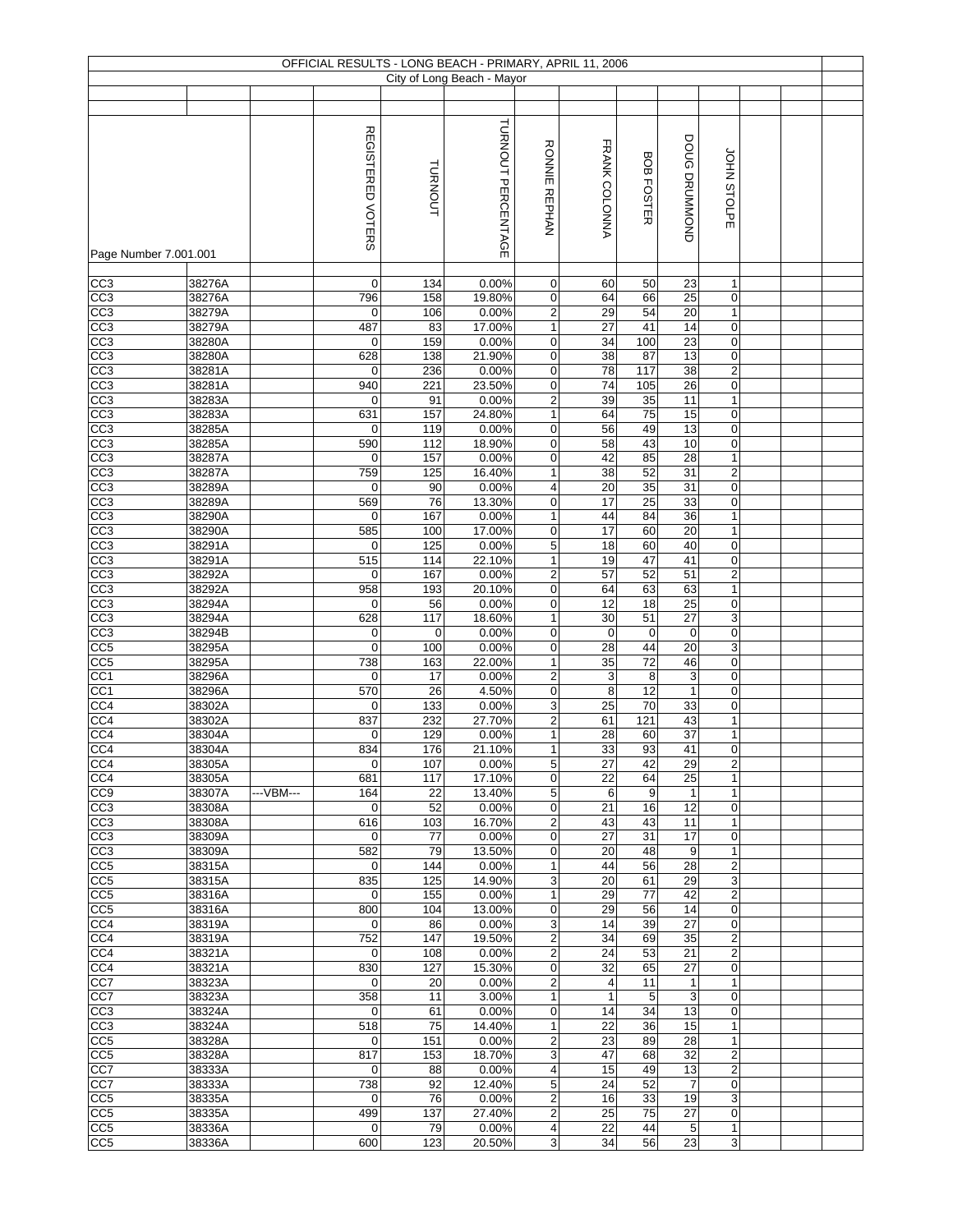|                       |        |                   |         | OFFICIAL RESULTS - LONG BEACH - PRIMARY, APRIL 11, 2006 |                         |                  |                   |                 |                             |  |
|-----------------------|--------|-------------------|---------|---------------------------------------------------------|-------------------------|------------------|-------------------|-----------------|-----------------------------|--|
|                       |        |                   |         | City of Long Beach - Mayor                              |                         |                  |                   |                 |                             |  |
|                       |        |                   |         |                                                         |                         |                  |                   |                 |                             |  |
|                       |        |                   |         |                                                         |                         |                  |                   |                 |                             |  |
|                       |        |                   |         |                                                         |                         |                  |                   |                 |                             |  |
|                       |        | REGISTERED VOTERS |         | TURNOUT PERCENTAGE                                      |                         |                  |                   |                 |                             |  |
|                       |        |                   |         |                                                         |                         |                  |                   |                 |                             |  |
|                       |        |                   |         |                                                         |                         |                  |                   |                 |                             |  |
|                       |        |                   |         |                                                         |                         |                  |                   |                 |                             |  |
|                       |        |                   | TURNOUT |                                                         | <b>RONNIE REPHAN</b>    | FRANK COLONNA    | <b>BOB FOSTER</b> | DOUG DRUMMOND   | JOHN STOLPE                 |  |
|                       |        |                   |         |                                                         |                         |                  |                   |                 |                             |  |
|                       |        |                   |         |                                                         |                         |                  |                   |                 |                             |  |
|                       |        |                   |         |                                                         |                         |                  |                   |                 |                             |  |
| Page Number 8.001.001 |        |                   |         |                                                         |                         |                  |                   |                 |                             |  |
|                       |        |                   |         |                                                         |                         |                  |                   |                 |                             |  |
| CC5                   | 38337A | $\mathbf 0$       | 137     | 0.00%                                                   | 3                       | 35               | 61                | 32              | $\mathbf 0$                 |  |
| CC5                   | 38337A | 804               | 176     | 21.80%                                                  | $\mathbf{1}$            | 59               | 71                | 34              | $\boldsymbol{0}$            |  |
| CC2                   | 38342B | 0                 | 47      | 0.00%                                                   | $\overline{c}$          | 15               | 21                | $\overline{7}$  | $\sqrt{2}$                  |  |
| CC2                   | 38342B | 523               | 43      | 8.20%                                                   | $\mathbf{1}$            | 13               | 27                | $\mathbf 2$     | 0                           |  |
| $\overline{CC9}$      | 38345A | 0                 | 41      | 0.00%                                                   | 4                       | 6                | 18                | 10              | $\mathbf{1}$                |  |
|                       |        | 688               |         |                                                         |                         | 14               |                   |                 |                             |  |
| CC <sub>0</sub>       | 38345A |                   | 56      | 8.10%<br>0.00%                                          | 4                       |                  | 23                | $10$            | $\ensuremath{\mathsf{3}}$   |  |
| CC <sub>5</sub>       | 38346A | $\mathbf 0$       | 61      |                                                         | $\mathbf{1}$            | 14               | 25                | 16              | $\boldsymbol{0}$            |  |
| CC5                   | 38346A | 809               | 150     | 18.50%                                                  | 1                       | 41               | 69                | 27              | $\boldsymbol{2}$            |  |
| CC <sub>5</sub>       | 38348A | 0                 | 76      | 0.00%                                                   | $\mathbf{1}$            | 15               | 32                | 24              | $\mathbf{1}$                |  |
| CC <sub>5</sub>       | 38348A | 792               | 182     | 22.90%                                                  | $\boldsymbol{2}$        | 63               | 67                | 27              | $\,$ 5 $\,$                 |  |
| CC5                   | 38349A | $\mathbf 0$       | 85      | 0.00%                                                   | $\boldsymbol{2}$        | 16               | 42                | 23              | $\pmb{0}$                   |  |
| CC <sub>5</sub>       | 38349A | 556               | 93      | 16.70%                                                  | 3                       | 24               | 32                | $\overline{24}$ | $\mathbf 0$                 |  |
| CC5                   | 38351A | 0                 | 48      | 0.00%                                                   | 0                       | $\overline{7}$   | 30                | 9               | $\mathbf{1}$                |  |
| CC <sub>5</sub>       | 38351A | 453               | 75      | 16.50%                                                  | $\mathbf 2$             | $\overline{27}$  | 33                | 9               | $\mathbf 0$                 |  |
| CC5                   | 38355A | $\mathbf 0$       | 118     | 0.00%                                                   | $\mathbf 0$             | 25               | 53                | 36              | $\overline{\mathbf{4}}$     |  |
| CC5                   | 38355A | 898               | 188     | 20.90%                                                  | $\mathbf 0$             | 46               | 81                | 44              | $\overline{2}$              |  |
| CC <sub>5</sub>       | 38356A | 0                 | 109     | 0.00%                                                   | 0                       | $\overline{32}$  | 46                | $\overline{22}$ | $\sqrt{2}$                  |  |
| CC <sub>5</sub>       | 38356A | 687               | 116     | 16.80%                                                  | 2                       | 39               | 44                | $\overline{26}$ | $\ensuremath{\mathsf{3}}$   |  |
| CC <sub>1</sub>       | 38060A | $\mathbf 0$       | 39      | 0.00%                                                   | 3                       | 15               | 10                | $\overline{8}$  | $\overline{2}$              |  |
| CC1                   | 38060A | 686               | 37      | 5.30%                                                   | $\mathbf{1}$            | 10               | 13                | 10              | $\overline{2}$              |  |
| CC <sub>2</sub>       | 38361A | $\mathbf 0$       | 85      | 0.00%                                                   | 3                       | 28               | 40                | 11              | $\mathbf{1}$                |  |
| CC2                   | 38361A | 817               | 57      | 6.90%                                                   | 0                       | 14               | 28                | 11              | 0                           |  |
| CC <sub>2</sub>       | 38362A | 0                 | 44      | 0.00%                                                   | 0                       | 15               | $\overline{22}$   | $\overline{7}$  | $\mathbf 0$                 |  |
| CC <sub>2</sub>       | 38362A | 744               | 86      | 11.50%                                                  | $\mathbf 0$             | 30               | 46                | 6               | $\pmb{0}$                   |  |
| $\overline{CC5}$      | 38363A | $\mathbf 0$       | 114     | 0.00%                                                   | 6                       | 23               | 46                | 30              | $\sqrt{2}$                  |  |
| CC5                   | 38363A | 681               | 156     | 22.90%                                                  | 3                       | 46               | 55                | 41              | $\mathbf 0$                 |  |
| CC <sub>5</sub>       | 38366A | 0                 | 96      | 0.00%                                                   | 4                       | 20               | 44                | 23              | $\boldsymbol{0}$            |  |
| CC5                   | 38366A | 813               | 185     | 22.70%                                                  | $\overline{\mathbf{4}}$ | 53               | 73                | 34              | $\overline{4}$              |  |
|                       |        | $\mathbf 0$       | 73      |                                                         | 3                       | 16               | 33                | 14              | $\ensuremath{\mathsf{3}}$   |  |
| CC5                   | 38367A |                   |         | 0.00%                                                   |                         | 35               | 74                | 23              |                             |  |
| CC5                   | 38367A | 781               | 148     | 18.90%                                                  | $\mathbf{1}$            |                  |                   |                 | 5                           |  |
| CC <sub>1</sub>       | 38368A | 0                 | 56      | 0.00%                                                   | 2                       | 10               | 31                | 9               | $\mathbf{1}$                |  |
| CC1                   | 38368A | 682               | 37      | 5.40%                                                   | $\mathbf 0$             | $\boldsymbol{9}$ | 19                | $\overline{7}$  | $\boldsymbol{0}$            |  |
| CC <sub>5</sub>       | 38370A | $\boldsymbol{0}$  | 101     | 0.00%                                                   | $\mathbf{1}$            | 27               | 42                | 23              | 3                           |  |
| CC <sub>5</sub>       | 38370A | 809               | 135     | 16.60%                                                  | $\overline{4}$          | 35               | 62                | 28              | $\mathbf{1}$                |  |
| CC <sub>5</sub>       | 38371A | $\mathbf 0$       | 83      | 0.00%                                                   | 3                       | 26               | 34                | 16              | $\mathbf{1}$                |  |
| CC <sub>5</sub>       | 38371A | 626               | 116     | 18.50%                                                  | 1                       | 35               | 50                | 23              | $\overline{2}$              |  |
| CC <sub>5</sub>       | 38372A | $\mathbf 0$       | 82      | 0.00%                                                   | $\overline{c}$          | 17               | 47                | 9               | $\overline{2}$              |  |
| CC <sub>5</sub>       | 38372A | 626               | 123     | 19.60%                                                  | 3                       | 42               | 58                | 10              | $\overline{c}$              |  |
| CC5                   | 38373A | $\mathbf 0$       | 63      | 0.00%                                                   | $\mathbf{1}$            | 15               | 31                | 14              | $\mathbf{1}$                |  |
| CC <sub>5</sub>       | 38373A | 780               | 188     | 24.10%                                                  | $\mathbf{1}$            | 32               | 98                | 34              | $\ensuremath{\mathsf{3}}$   |  |
| CC5                   | 38374A | $\mathbf 0$       | 128     | 0.00%                                                   | $\mathbf{1}$            | 22               | 63                | 32              | $\mathbf{1}$                |  |
| CC <sub>5</sub>       | 38374A | 824               | 159     | 19.20%                                                  | 0                       | 27               | 82                | 25              | $\mathbf{1}$                |  |
| CC <sub>5</sub>       | 38376A | $\mathbf 0$       | 102     | 0.00%                                                   | $\overline{\mathbf{c}}$ | 24               | 54                | 15              | $\mathbf{1}$                |  |
| CC5                   | 38376A | $\overline{725}$  | 141     | 19.40%                                                  | $\overline{\mathbf{c}}$ | 28               | 69                | 26              | 5                           |  |
| CC <sub>5</sub>       | 38377A | $\mathbf 0$       | 54      | 0.00%                                                   | 0                       | 13               | 24                | 9               | 3                           |  |
| CC <sub>5</sub>       | 38377A | 565               | 50      | 8.80%                                                   | $\overline{2}$          | 13               | 22                | 10              | $\mathbf{1}$                |  |
| CC <sub>5</sub>       | 38378A | 0                 | 95      | 0.00%                                                   | 3                       | 17               | 42                | 26              | $\mathbf 0$                 |  |
| CC <sub>5</sub>       | 38378A | 812               | 107     | 13.10%                                                  | $\overline{2}$          | 29               | 51                | 16              | $\mathbf{1}$                |  |
| CC <sub>2</sub>       | 38379A | $\mathbf 0$       | 32      | 0.00%                                                   | $\mathbf 0$             | 8                | 15                | 6               | $\mathbf{1}$                |  |
| CC2                   | 38379A | 531               | 44      | 8.20%                                                   | 0                       | 15               | 20                | 5               | $\mathbf 0$                 |  |
| CC7                   | 38384A | $\mathbf 0$       | 40      | 0.00%                                                   | 0                       | 6                | 21                | 10              | $\mathbf 0$                 |  |
| CC7                   | 38384A | 688               | 97      | 14.00%                                                  | $\overline{4}$          | 19               | 51                | 18              | $\mathbf 0$                 |  |
| CC <sub>9</sub>       | 38386A | $\mathbf 0$       | 41      | 0.00%                                                   | $\overline{2}$          | 8                | 23                | $\overline{7}$  | $\mathbf{1}$                |  |
| CC <sub>9</sub>       | 38386A | 769               | 107     | 13.90%                                                  | 3                       | 21               | 66                | $\overline{7}$  | $\mathbf 0$                 |  |
| CC <sub>5</sub>       | 38399A | $\mathbf 0$       | 137     | 0.00%                                                   | 3                       | 27               | 65                | 30              | $\overline{2}$              |  |
|                       |        |                   |         |                                                         |                         |                  |                   |                 |                             |  |
| CC <sub>5</sub>       | 38399A | 815               | 153     | 18.70%                                                  | $\overline{\mathbf{c}}$ | 50<br>15         | 65                | 26              | $\mathbf 0$<br>$\mathbf{1}$ |  |
| CC <sub>9</sub>       | 38402A | $\mathbf 0$       | 36      | 0.00%                                                   | $\mathbf 0$             |                  | 10                | 9               |                             |  |
| CC <sub>9</sub>       | 38402A | 615               | 120     | 19.50%                                                  | 3                       | 32               | 54                | 27              | 3                           |  |
| CC <sub>5</sub>       | 38411A | 0                 | 168     | 0.00%                                                   | 1                       | 30               | 94                | 33              | $\mathbf 0$                 |  |
| CC5                   | 38411A | 918               | 236     | 25.70%                                                  | 4                       | 42               | 100               | 67              | $\mathbf 2$                 |  |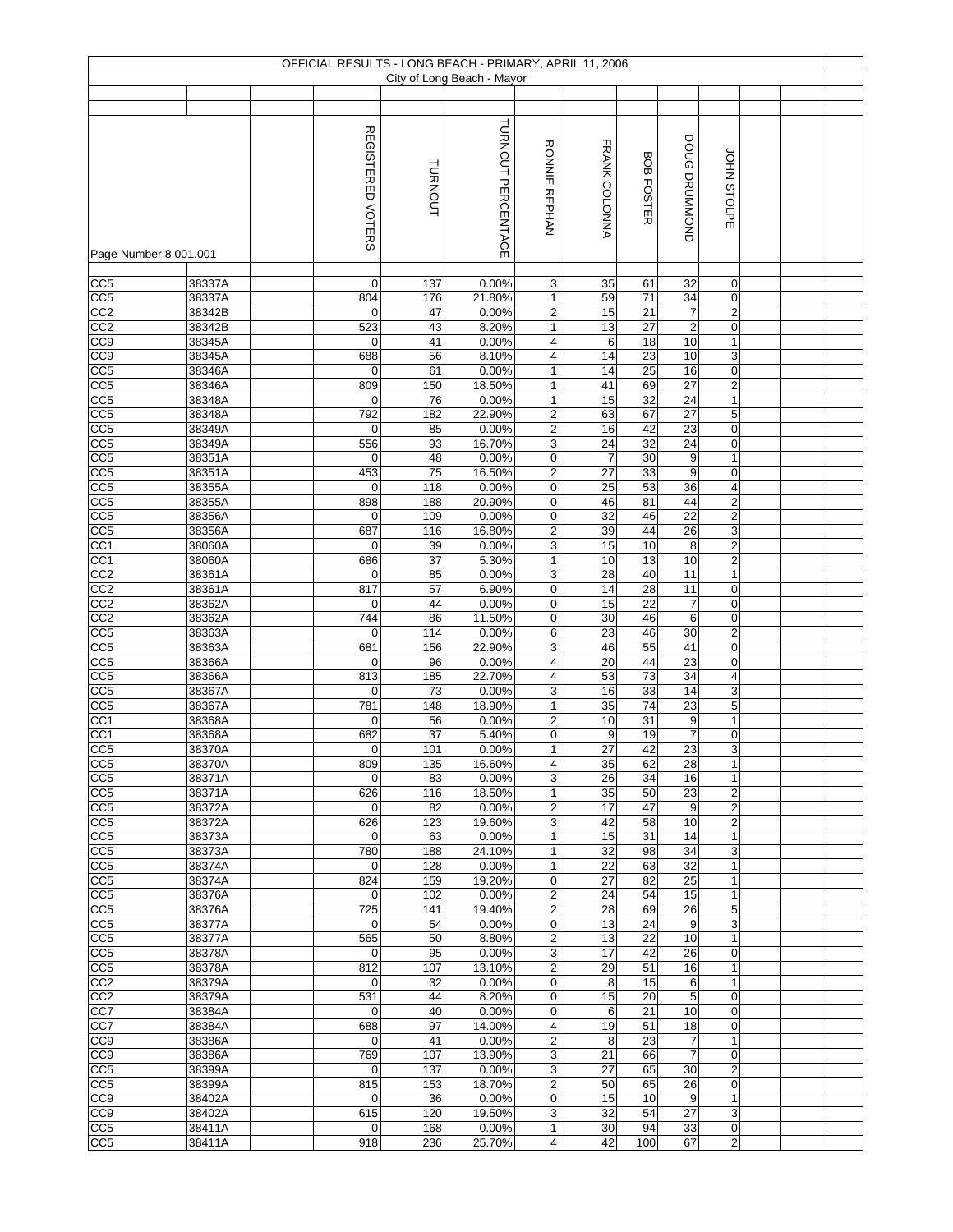|                                    |                  |                    |                                    | OFFICIAL RESULTS - LONG BEACH - PRIMARY, APRIL 11, 2006 |                                  |                              |                                    |                                    |                                  |  |  |
|------------------------------------|------------------|--------------------|------------------------------------|---------------------------------------------------------|----------------------------------|------------------------------|------------------------------------|------------------------------------|----------------------------------|--|--|
|                                    |                  |                    |                                    | City of Long Beach - Mayor                              |                                  |                              |                                    |                                    |                                  |  |  |
|                                    |                  |                    |                                    |                                                         |                                  |                              |                                    |                                    |                                  |  |  |
| Page Number 9.001.001              |                  | REGISTERED VOTERS  | TURNOUT                            | TURNOUT PERCENTAGE                                      | <b>RONNIE</b><br><b>REPHAN</b>   | FRANK COLONNA                | BOB FOSTER                         | DOUG DRUMMOND                      | JOHN STOLPE                      |  |  |
|                                    |                  |                    |                                    |                                                         |                                  |                              |                                    |                                    |                                  |  |  |
| CC <sub>8</sub>                    | 38415A           | 0                  | 34                                 | 0.00%                                                   | 3                                | 7                            | 18                                 | $\overline{c}$                     | 1                                |  |  |
| CC8                                | 38415A           | 572                | 24                                 | 4.10%                                                   | 3                                | $\overline{\mathbf{7}}$      | 11                                 | $\mathbf{1}$                       | $\mathbf{1}$                     |  |  |
| CC <sub>3</sub><br>CC3             | 38418A<br>38418A | 0<br>696           | $\overline{7}$<br>$\boldsymbol{9}$ | 0.00%<br>1.20%                                          | $\mathbf{1}$<br>0                | $\overline{\mathbf{4}}$<br>3 | $\boldsymbol{2}$<br>$\overline{4}$ | 0<br>$\overline{2}$                | $\mathbf 0$<br>$\mathbf 0$       |  |  |
| CC3                                | 38445A           | 0                  | 100                                | 0.00%                                                   | $\mathbf{1}$                     | 30                           | 47                                 | 21                                 | $\mathbf 0$                      |  |  |
| CC3                                | 38445A           | 588                | 108                                | 18.30%                                                  | 0                                | 45                           | 55                                 | 6                                  | $\pmb{0}$                        |  |  |
| CC5                                | 38447A           | $\mathbf 0$        | 124                                | 0.00%                                                   | $\mathbf{1}$                     | 32                           | 47                                 | 36                                 | $\mathbf 0$                      |  |  |
| CC <sub>5</sub>                    | 38447A           | 860                | 202                                | 23.40%                                                  | 0                                | 53                           | 95                                 | 27                                 | 0                                |  |  |
| CC3                                | 38469A           | 0                  | 48                                 | 0.00%                                                   | 0                                | 12                           | 26                                 | $\overline{7}$                     | $\mathbf 2$                      |  |  |
| CC3                                | 38469A           | 281                | 78                                 | 27.70%                                                  | 0                                | 28                           | 36                                 | 11                                 | $\mathbf{1}$                     |  |  |
| CC3                                | 38481A           | $\mathbf 0$<br>552 | 77                                 | 0.00%                                                   | 0                                | $\overline{27}$              | 42<br>38                           | $\bf 8$<br>24                      | $\mathbf 0$<br>$\mathbf 0$       |  |  |
| CC <sub>3</sub><br>CC1             | 38481A<br>38503A | $\mathbf 0$        | 106<br>$\mathbf 0$                 | 19.20%<br>0.00%                                         | $\mathbf 2$<br>0                 | 42<br>$\pmb{0}$              | $\mathbf 0$                        | $\pmb{0}$                          | $\pmb{0}$                        |  |  |
| CC7                                | 38517A           | 573                | 80                                 | 13.90%                                                  | 4                                | 21                           | 37                                 | 10                                 | 3                                |  |  |
| CC7                                | 38530A           | $\mathbf 0$        | 67                                 | 0.00%                                                   | 2                                | 11                           | 34                                 | 16                                 | $\mathsf 3$                      |  |  |
| CC7                                | 38530A           | 685                | 99                                 | 14.40%                                                  | $\overline{2}$                   | $\overline{25}$              | 47                                 | 15                                 | $\overline{7}$                   |  |  |
| CC <sub>3</sub>                    | 38533A           | 0                  | 67                                 | 0.00%                                                   | $\overline{\mathbf{c}}$          | 26                           | $\overline{35}$                    | 4                                  | 0                                |  |  |
| CC <sub>3</sub>                    | 38533A           | 610                | 82                                 | 13.40%                                                  | 0                                | $\overline{28}$              | $\overline{38}$                    | 14                                 | $\overline{2}$                   |  |  |
| CC <sub>5</sub>                    | 38535A           | 0                  | 119                                | 0.00%                                                   | 6                                | $\overline{23}$              | 46                                 | $\overline{37}$                    | $\overline{2}$                   |  |  |
| CC <sub>5</sub>                    | 38535A           | 779                | 167                                | 21.40%                                                  | 0                                | 30<br>41                     | 84<br>80                           | 36<br>24                           | $\mathbf 2$                      |  |  |
| CC5<br>CC5                         | 38539B<br>38539B | 0<br>793           | 152<br>171                         | 0.00%<br>21.50%                                         | $\overline{2}$<br>$\overline{c}$ | 44                           | 68                                 | 53                                 | $\mathbf{1}$<br>$\pmb{0}$        |  |  |
| CC <sub>5</sub>                    | 38541A           | 0                  | 58                                 | 0.00%                                                   | $\overline{\mathbf{c}}$          | 20                           | 23                                 | 11                                 | 0                                |  |  |
| CC5                                | 38541A           | 550                | 81                                 | 14.70%                                                  | $\overline{2}$                   | 33                           | 24                                 | 16                                 | $\boldsymbol{0}$                 |  |  |
| CC2                                | 38545A           | $\mathbf 0$        | 60                                 | 0.00%                                                   | $\overline{2}$                   | $\overline{20}$              | 31                                 | 6                                  | $\boldsymbol{0}$                 |  |  |
| CC2                                | 38545A           | 815                | 47                                 | 5.70%                                                   | $\mathbf{1}$                     | 16                           | 23                                 | 5                                  | 0                                |  |  |
| CC <sub>9</sub>                    | 38546A           | 0                  | 36                                 | 0.00%                                                   | 3                                | $\boldsymbol{2}$             | 21                                 | 9                                  | 0                                |  |  |
| CC <sub>9</sub>                    | 38546A           | $\overline{377}$   | 35                                 | 9.20%                                                   | 0                                | 5                            | 27                                 | $\overline{\mathbf{c}}$            | $\pmb{0}$                        |  |  |
| CC9<br>CC9                         | 38547A<br>38547A | $\mathbf 0$<br>461 | 34<br>53                           | 0.00%<br>11.40%                                         | 3<br>$\mathsf 0$                 | 12<br>9                      | $\boldsymbol{9}$<br>21             | 9<br>15                            | $\mathbf{1}$<br>$\mathbf 2$      |  |  |
| CC8                                | 38549A           | 0                  | 148                                | 0.00%                                                   | 2                                | 50                           | 72                                 | 19                                 | $\boldsymbol{2}$                 |  |  |
| CC <sub>8</sub>                    | 38549A           | 808                | 101                                | 12.50%                                                  | 3                                | 41                           | 39                                 | 13                                 | $\mathbf{1}$                     |  |  |
| CC8                                | 38551A           | $\vert 0 \vert$    | 56                                 | 0.00%                                                   | 1                                | 23                           | $\overline{20}$                    | 8                                  | 3                                |  |  |
| CC <sub>8</sub>                    | 38551A           | 818                | 38                                 | 4.60%                                                   | 0                                | 18                           | 10                                 | 7                                  | 1                                |  |  |
| CC <sub>8</sub>                    | 38552A           | 0                  | 53                                 | 0.00%                                                   | 3                                | 13                           | 29                                 | 6                                  | $\overline{c}$                   |  |  |
| CC <sub>8</sub>                    | 38552A           | 798                | 55                                 | 6.80%                                                   | $\overline{\mathbf{c}}$          | 17                           | 21                                 | 8                                  | $\overline{2}$                   |  |  |
| CC <sub>8</sub><br>CC <sub>8</sub> | 38553A<br>38553A | 0<br>769           | 53<br>60                           | 0.00%<br>7.80%                                          | $\mathbf{1}$<br>$\mathbf{1}$     | 19<br>15                     | 15<br>28                           | 15<br>9                            | $\overline{2}$<br>$\overline{2}$ |  |  |
| CC <sub>8</sub>                    | 38554A           | 0                  | 59                                 | 0.00%                                                   | 4                                | 9                            | 18                                 | 28                                 | $\mathbf 0$                      |  |  |
| CC <sub>8</sub>                    | 38554A           | 809                | 43                                 | 5.30%                                                   | $\overline{c}$                   | 12                           | 19                                 | $\overline{7}$                     | $\mathbf 0$                      |  |  |
| CC7                                | 38558A           | $\mathbf 0$        | 71                                 | 0.00%                                                   | $\mathbf{1}$                     | 20                           | 30                                 | 16                                 | $\overline{2}$                   |  |  |
| CC7                                | 38558A           | 632                | 125                                | 19.70%                                                  | $\overline{c}$                   | 35                           | 60                                 | 23                                 | 1                                |  |  |
| CC7                                | 38559A           | 0                  | 93                                 | 0.00%                                                   | $\mathbf{1}$                     | $\overline{22}$              | 40                                 | 23                                 | 6                                |  |  |
| CC7<br>CC <sub>8</sub>             | 38559A<br>38560A | 798<br>0           | 144<br>135                         | 18.00%<br>0.00%                                         | $\mathbf{1}$<br>$\mathbf{1}$     | 35<br>42                     | 64<br>66                           | $\overline{33}$<br>$\overline{21}$ | $\mathbf{1}$<br>$\overline{2}$   |  |  |
| CC <sub>8</sub>                    | 38560A           | 774                | 167                                | 21.50%                                                  | $\mathbf{1}$                     | 43                           | 90                                 | 24                                 | $\mathbf{1}$                     |  |  |
| CC <sub>8</sub>                    | 38562A           | 0                  | 204                                | 0.00%                                                   | 0                                | 39                           | 116                                | 37                                 | $\overline{7}$                   |  |  |
| CC <sub>8</sub>                    | 38562A           | 859                | 182                                | 21.10%                                                  | 3                                | 53                           | 86                                 | 20                                 | 10                               |  |  |
| CC <sub>8</sub>                    | 38563B           | 0                  | $\mathbf 0$                        | 0.00%                                                   | 0                                | $\mathbf 0$                  | 0                                  | $\mathbf 0$                        | $\mathbf 0$                      |  |  |
| CC7                                | 38564A           | 0                  | 61                                 | 0.00%                                                   | 3                                | 6                            | 35                                 | 15                                 | $\overline{2}$                   |  |  |
| CC7                                | 38564A           | 764                | 65                                 | 8.50%                                                   | $\mathbf{1}$                     | 17                           | 42                                 | $\overline{2}$                     | 1                                |  |  |
| CC7                                | 38568A           | 0                  | 104                                | 0.00%                                                   | 4                                | 29                           | 47                                 | 19                                 | $\mathbf{1}$                     |  |  |
| CC7<br>CC7                         | 38568A<br>38572A | 822<br>0           | 147<br>75                          | 17.80%<br>0.00%                                         | 5<br>$\overline{c}$              | 38<br>18                     | 70<br>36                           | 14<br>14                           | 5<br>$\mathbf{1}$                |  |  |
| CC7                                | 38572A           | 819                | 99                                 | 12.00%                                                  | $\overline{\mathbf{c}}$          | 14                           | 59                                 | 13                                 | $\mathbf{1}$                     |  |  |
| CC <sub>1</sub>                    | 38577A           | $\mathbf 0$        | 49                                 | 0.00%                                                   | 2                                | 21                           | 19                                 | 6                                  | $\mathbf 0$                      |  |  |
| CC <sub>1</sub>                    | 38577A           | 693                | 49                                 | 7.00%                                                   | $\mathbf{1}$                     | 14                           | 30                                 | $\mathbf{1}$                       | $\mathbf{1}$                     |  |  |
| CC <sub>1</sub>                    | 38591A           | $\mathbf 0$        | 66                                 | 0.00%                                                   | 5                                | 17                           | 33                                 | 9                                  | $\mathbf 0$                      |  |  |
| CC <sub>1</sub>                    | 38591A           | 729                | 88                                 | 12.00%                                                  | $\mathbf{1}$                     | 27                           | 40                                 | 13                                 | $\overline{c}$                   |  |  |
| CC <sub>2</sub>                    | 38593A           | 0                  | 29                                 | 0.00%                                                   | 3                                | 5                            | 18                                 | 3                                  | $\mathbf 0$                      |  |  |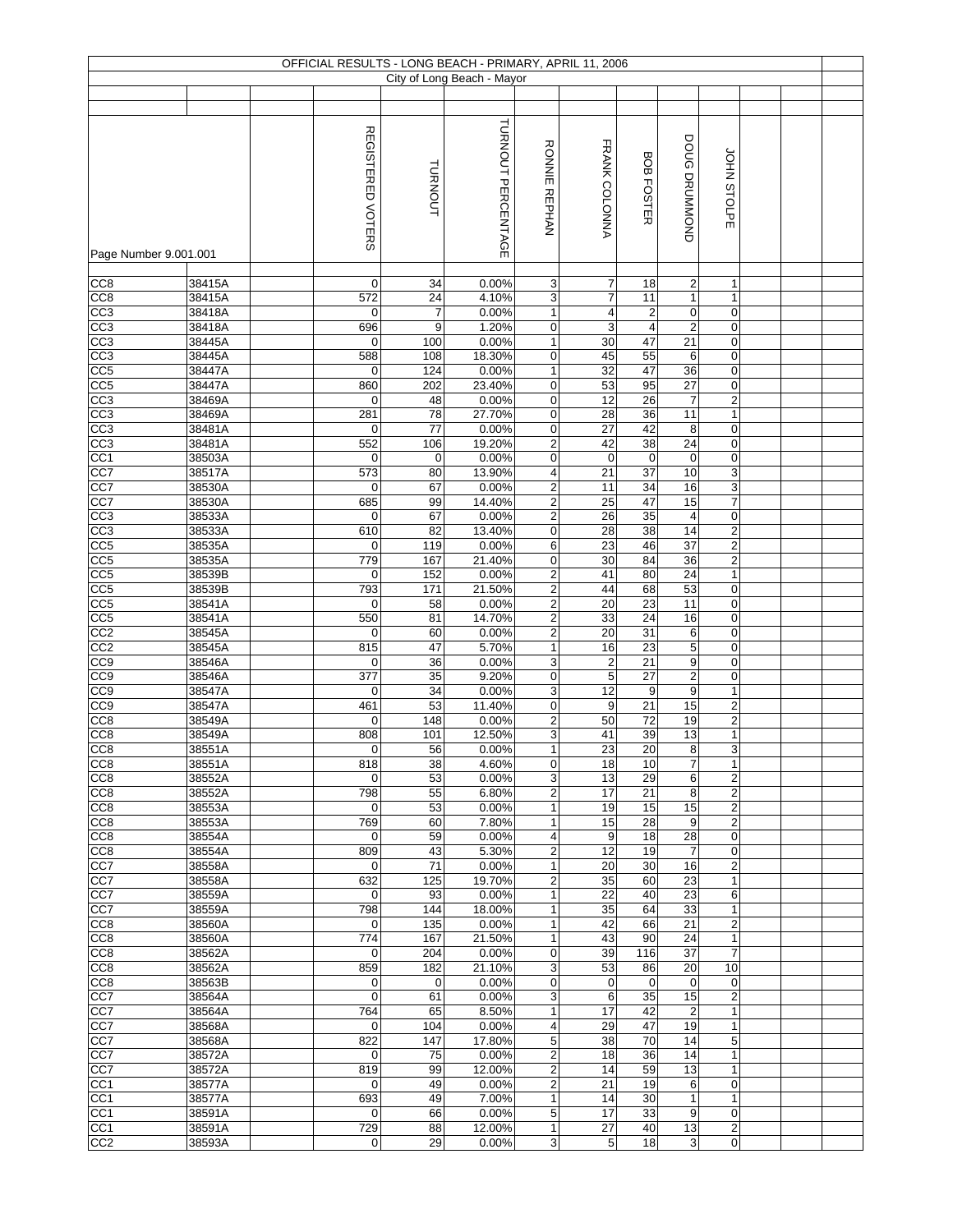|                                    |                  |           |                    |            | OFFICIAL RESULTS - LONG BEACH - PRIMARY, APRIL 11, 2006 |                              |                      |                                    |                                           |                                  |                         |  |
|------------------------------------|------------------|-----------|--------------------|------------|---------------------------------------------------------|------------------------------|----------------------|------------------------------------|-------------------------------------------|----------------------------------|-------------------------|--|
|                                    |                  |           |                    |            | City of Long Beach - Mayor                              |                              |                      |                                    |                                           |                                  |                         |  |
|                                    |                  |           |                    |            |                                                         |                              |                      |                                    |                                           |                                  |                         |  |
|                                    |                  |           |                    |            |                                                         |                              |                      |                                    |                                           |                                  |                         |  |
|                                    |                  |           | REGISTERED VOTERS  |            | TURNOUT PERCENTAGE                                      |                              |                      |                                    | DOUG DRUMMOND                             |                                  | Blank voted, over voted |  |
|                                    |                  |           |                    |            |                                                         |                              |                      |                                    |                                           |                                  |                         |  |
|                                    |                  |           |                    |            |                                                         |                              |                      |                                    |                                           |                                  |                         |  |
|                                    |                  |           |                    |            |                                                         |                              |                      |                                    |                                           |                                  | write-ins               |  |
|                                    |                  |           |                    | TURNOUT    |                                                         |                              |                      | <b>BOB FOSTER</b>                  |                                           | JOHN STOLPE                      |                         |  |
|                                    |                  |           |                    |            |                                                         | RONNIE REPHAN                | FRANK COLONNA        |                                    |                                           |                                  |                         |  |
|                                    |                  |           |                    |            |                                                         |                              |                      |                                    |                                           |                                  |                         |  |
| Page Number 10.001.001             |                  |           |                    |            |                                                         |                              |                      |                                    |                                           |                                  |                         |  |
|                                    |                  |           |                    |            |                                                         |                              |                      |                                    |                                           |                                  |                         |  |
| CC2<br>CC2                         | 38593A<br>38594A |           | 677<br>$\mathbf 0$ | 23<br>51   | 3.30%<br>0.00%                                          | 0<br>2                       | 4<br>13              | 10<br>23                           | 6<br>11                                   | $\mathbf 0$<br>$\sqrt{2}$        |                         |  |
| CC <sub>2</sub>                    | 38594A           |           | 709                | 33         | 4.60%                                                   | $\mathbf 0$                  | 13                   | 13                                 | 6                                         | $\mathbf{1}$                     |                         |  |
| CC9                                | 38603A           | ---VBM--- | 209                | 66         | 31.50%                                                  | 3                            | 11                   | 36                                 | 9                                         | $\sqrt{3}$                       |                         |  |
| CC <sub>4</sub>                    | 38610B           |           | 0                  | 36         | 0.00%                                                   | 0                            | 10                   | 16                                 | 8                                         | $\mathbf 0$                      |                         |  |
| CC <sub>4</sub>                    | 38610B           |           | 761                | 73         | 9.50%                                                   | 3                            | 18                   | 32                                 | 15                                        | $\sqrt{3}$                       |                         |  |
| CC <sub>4</sub>                    | 38611A           |           | $\mathbf 0$        | 57         | 0.00%                                                   | $\mathbf{1}$                 | 18                   | $\overline{25}$                    | 11                                        | $\overline{2}$                   |                         |  |
| CC <sub>4</sub>                    | 38611A           |           | 740                | 30         | 4.00%                                                   | 0                            | 7                    | 16                                 | $\,$ 5 $\,$                               | $\pmb{0}$                        |                         |  |
| CC <sub>4</sub><br>CC <sub>4</sub> | 38616A<br>38616A |           | $\pmb{0}$<br>777   | 39<br>41   | 0.00%<br>5.20%                                          | 0<br>0                       | $\overline{7}$<br>12 | 22<br>21                           | 8<br>8                                    | $\mathbf{1}$<br>$\mathbf 0$      |                         |  |
| CC4                                | 38617A           |           | $\pmb{0}$          | 60         | 0.00%                                                   | 1                            | 14                   | 19                                 | 19                                        | $\overline{4}$                   |                         |  |
| CC4                                | 38617A           |           | 713                | 59         | 8.20%                                                   | $\mathbf{1}$                 | 17                   | 32                                 | 8                                         | $\mathbf 0$                      |                         |  |
| CC4                                | 38618A           |           | 0                  | 50         | 0.00%                                                   | 1                            | $\overline{23}$      | 20                                 | $\overline{5}$                            | $\pmb{0}$                        |                         |  |
| CC <sub>4</sub>                    | 38618A           |           | 651                | 38         | 5.80%                                                   | 0                            | 6                    | 29                                 | $\ensuremath{\mathsf{3}}$                 | $\mathbf 0$                      |                         |  |
| CC <sub>4</sub>                    | 38619A           |           | $\mathbf 0$        | 53         | 0.00%                                                   | 6                            | 21                   | 19                                 | $\overline{5}$                            | $\mathbf{1}$                     |                         |  |
| CC <sub>4</sub>                    | 38619A           |           | 683                | 31         | 4.50%                                                   | 0                            | 10                   | 19                                 | $\mathbf 2$                               | $\mathbf 0$                      |                         |  |
| CC <sub>3</sub><br>CC <sub>3</sub> | 38620A<br>38620A |           | 0<br>663           | 34<br>52   | 0.00%<br>7.80%                                          | $\overline{\mathbf{c}}$<br>5 | 16<br>16             | $\overline{11}$<br>$\overline{27}$ | $\overline{4}$<br>$\overline{\mathbf{4}}$ | $\mathbf{1}$<br>$\pmb{0}$        |                         |  |
| CC <sub>4</sub>                    | 38621A           |           | $\mathbf 0$        | 29         | 0.00%                                                   | 0                            | 10                   | 12                                 | $\,6$                                     | $\mathbf{1}$                     |                         |  |
| CC4                                | 38621A           |           | 693                | 27         | 3.80%                                                   | $\pmb{0}$                    | $\overline{7}$       | 15                                 | $\overline{\mathbf{4}}$                   | $\pmb{0}$                        |                         |  |
| CC4                                | 38624A           |           | 0                  | 64         | 0.00%                                                   | $\overline{\mathbf{c}}$      | 21                   | 24                                 | 16                                        | $\mathbf 0$                      |                         |  |
| CC4                                | 38624A           |           | 721                | 36         | 4.90%                                                   | $\pmb{0}$                    | 11                   | 17                                 | $\overline{7}$                            | $\pmb{0}$                        |                         |  |
| CC <sub>4</sub>                    | 38625A           |           | 0                  | 19         | 0.00%                                                   | $\overline{c}$               | $\boldsymbol{2}$     | 11                                 | 3                                         | $\mathbf 0$                      |                         |  |
| CC <sub>4</sub>                    | 38625A           |           | 591                | 18         | 3.00%                                                   | $\mathbf 0$                  | $\overline{2}$       | 12                                 | $\overline{\mathbf{4}}$                   | $\pmb{0}$                        |                         |  |
| CC <sub>4</sub><br>CC <sub>4</sub> | 38626A<br>38626A |           | $\mathbf 0$<br>459 | 77<br>41   | 0.00%<br>8.90%                                          | 0<br>0                       | $\overline{20}$<br>4 | $\overline{24}$<br>29              | $30\,$<br>8                               | $\overline{2}$<br>$\pmb{0}$      |                         |  |
| CC <sub>5</sub>                    | 38630A           |           | $\mathbf 0$        | 103        | 0.00%                                                   | 0                            | 27                   | 54                                 | 17                                        | $\mathbf{1}$                     |                         |  |
| CC5                                | 38630A           |           | 792                | 177        | 22.30%                                                  | 4                            | 49                   | 76                                 | 38                                        | $\overline{2}$                   |                         |  |
| CC5                                | 38632A           |           | $\mathbf 0$        | 94         | 0.00%                                                   | 2                            | 21                   | 39                                 | 24                                        | 5                                |                         |  |
| CC5                                | 38632A           |           | 682                | 100        | 14.60%                                                  | 0                            | 27                   | 44                                 | $\overline{27}$                           | $\mathbf 0$                      |                         |  |
| CC5                                | 38636A           |           | 0                  | 134        | 0.00%                                                   | 2                            | 28                   | 63                                 | 27                                        | 5                                |                         |  |
| CC <sub>5</sub><br>CC <sub>5</sub> | 38636A<br>38637A |           | 846<br>0           | 159<br>115 | 18.70%<br>0.00%                                         | 4<br>0                       | 39<br>24             | 81<br>58                           | 30<br>25                                  | $\overline{2}$<br>$\sqrt{2}$     |                         |  |
| CC <sub>5</sub>                    | 38637A           |           | 713                | 129        | 18.00%                                                  | 1                            | 28                   | 72                                 | 14                                        | $\mathbf{1}$                     |                         |  |
| CC <sub>5</sub>                    | 38639A           |           | 0                  | 114        | 0.00%                                                   | 2                            | 19                   | 67                                 | 16                                        | $\mathbf 0$                      |                         |  |
| CC <sub>5</sub>                    | 38639A           |           | 899                | 191        | 21.20%                                                  | 7                            | 51                   | 86                                 | 37                                        | $\mathbf{1}$                     |                         |  |
| CC <sub>5</sub>                    | 38647A           |           | $\mathbf 0$        | 87         | 0.00%                                                   | $\mathbf 0$                  | 17                   | 28                                 | 34                                        | $\mathbf 0$                      |                         |  |
| CC <sub>5</sub>                    | 38647A           |           | 476                | 115        | 24.10%                                                  | 0                            | 26                   | 48                                 | 30                                        | $\mathbf 0$                      |                         |  |
| CC5                                | 38649A           |           | 0                  | 84         | 0.00%                                                   | $\mathbf 0$                  | 14                   | 40<br>49                           | 22                                        | $\mathbf{1}$<br>$\overline{2}$   |                         |  |
| CC <sub>5</sub><br>CC5             | 38649A<br>38650A |           | 597<br>$\mathbf 0$ | 135<br>60  | 22.60%<br>0.00%                                         | 1<br>5                       | 33<br>17             | 27                                 | 35<br>9                                   | $\mathbf 0$                      |                         |  |
| CC5                                | 38650A           |           | 735                | 74         | 10.00%                                                  | $\mathbf{1}$                 | 18                   | 32                                 | 15                                        | $\overline{c}$                   |                         |  |
| CC8                                | 38660A           |           | 0                  | 44         | 0.00%                                                   | 0                            | 12                   | 24                                 | 8                                         | $\mathbf 0$                      |                         |  |
| CC <sub>8</sub>                    | 38660A           |           | 794                | 56         | 7.00%                                                   | $\mathbf{1}$                 | $\overline{21}$      | $\overline{21}$                    | 6                                         | $\mathbf 0$                      |                         |  |
| CC7                                | 38671A           |           | 0                  | 36         | 0.00%                                                   | 0                            | 12                   | 15                                 | $\overline{7}$                            | $\overline{2}$                   |                         |  |
| CC7                                | 38671A           |           | 729                | 101        | 13.80%                                                  | $\mathbf{1}$                 | 19                   | 63                                 | 11                                        | $\mathbf{1}$                     |                         |  |
| CC <sub>5</sub><br>CC <sub>5</sub> | 38680A<br>38680A |           | 0<br>663           | 92<br>106  | 0.00%<br>15.90%                                         | 1<br>1                       | 24<br>34             | 39<br>47                           | 19<br>15                                  | $\overline{2}$<br>$\overline{2}$ |                         |  |
| CC8                                | 38686A           |           | 0                  | 32         | 0.00%                                                   | 5                            | 9                    | 13                                 | 4                                         | $\mathbf{1}$                     |                         |  |
| CC8                                | 38686A           |           | 787                | 18         | 2.20%                                                   | 1                            | 3                    | 13                                 | $\pmb{0}$                                 | $\mathbf 0$                      |                         |  |
| CC3                                | 38688A           |           | 0                  | 45         | 0.00%                                                   | $\mathbf 0$                  | 12                   | 15                                 | 16                                        | $\mathbf{1}$                     |                         |  |
| CC3                                | 38688A           |           | 512                | 35         | 6.80%                                                   | 0                            | 15                   | 9                                  | 8                                         | $\mathbf 0$                      |                         |  |
| CC7                                | 38701A           |           | 0                  | 27         | 0.00%                                                   | $\mathbf 0$                  | $\overline{7}$       | 11                                 | 5                                         | $\mathbf{1}$                     |                         |  |
| CC7                                | 38701A           |           | 602                | 129        | 21.40%                                                  | 5                            | 28                   | 73                                 | 10<br>$\overline{7}$                      | 3<br>$\mathbf{1}$                |                         |  |
| CC <sub>1</sub><br>CC <sub>1</sub> | 38702A<br>38702A |           | 0<br>627           | 30<br>19   | 0.00%<br>3.00%                                          | 3<br>1                       | 8<br>4               | 11<br>11                           | 3                                         | $\mathbf 0$                      |                         |  |
|                                    |                  |           |                    |            |                                                         |                              |                      |                                    |                                           |                                  |                         |  |
| **** TOTALS ****                   |                  |           | 191,303            | 45,001     | 23.50%                                                  | 976                          |                      | 12,359 21,010                      | 8,272                                     | 642                              | 1742                    |  |
|                                    |                  |           |                    |            |                                                         |                              |                      |                                    |                                           |                                  |                         |  |
|                                    |                  |           |                    |            |                                                         |                              |                      |                                    |                                           |                                  |                         |  |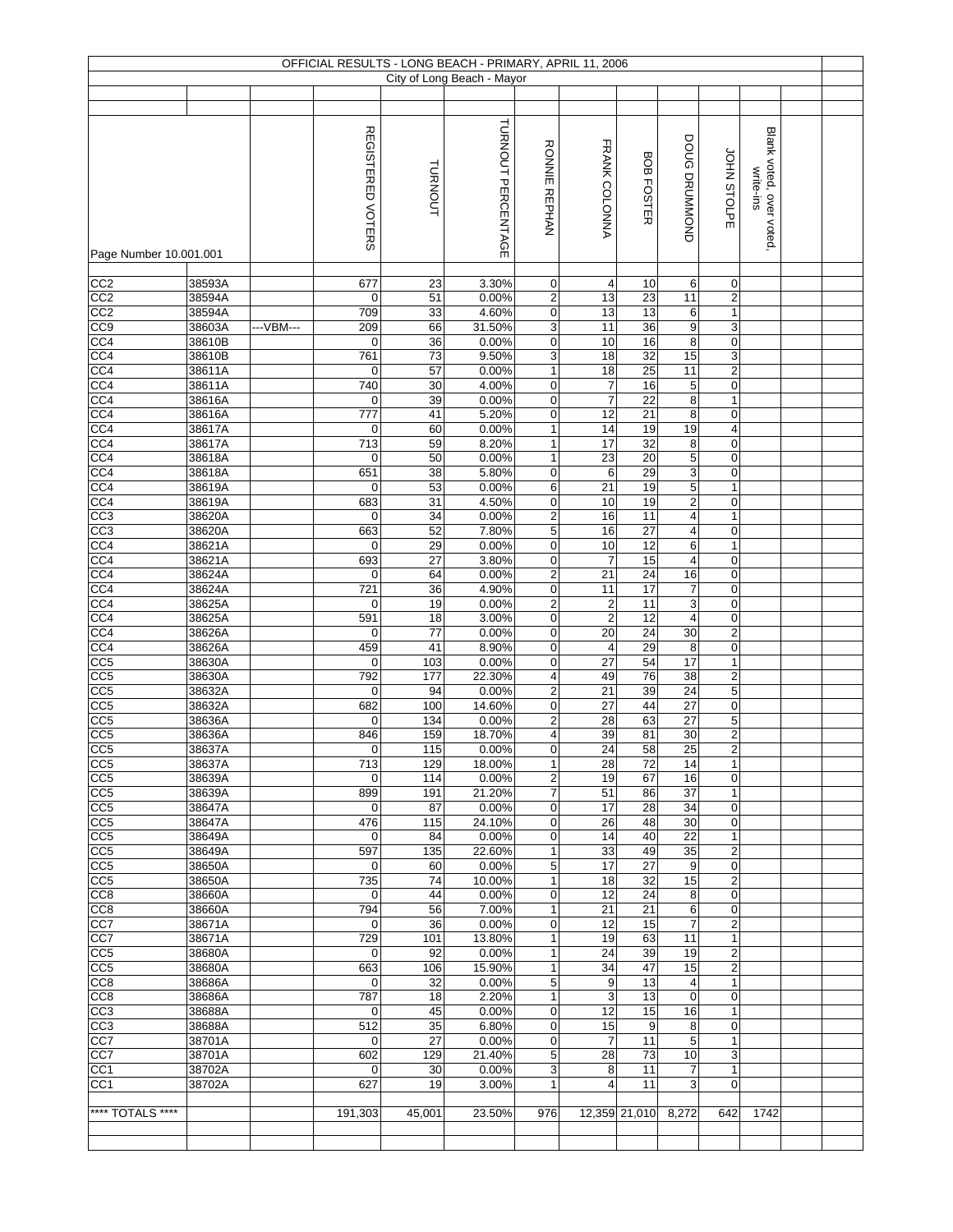|                                    |                  |            | OFFICIAL RESULTS - LONG BEACH - PRIMARY, APRIL 11, 2006 |                      |                                    |                                 |                    |  |  |  |
|------------------------------------|------------------|------------|---------------------------------------------------------|----------------------|------------------------------------|---------------------------------|--------------------|--|--|--|
|                                    |                  |            |                                                         |                      | City of Long Beach - City Attorney |                                 |                    |  |  |  |
|                                    |                  |            | REGISTERED VOTERS                                       | <b>TURNOUT</b>       | TURNOUT PERCENTAGE                 | <b>ROBERT</b><br>ίш.<br>NONNVHS | MICHAEL J. EMLING  |  |  |  |
| Page Number 11.002.001             |                  |            |                                                         |                      |                                    |                                 |                    |  |  |  |
|                                    |                  |            |                                                         |                      |                                    |                                 |                    |  |  |  |
| CC <sub>0</sub>                    | 38001A<br>38001A |            | $\mathbf 0$                                             | 35                   | 0.00%                              | 22                              | 11                 |  |  |  |
| CC <sub>9</sub><br>CC9             | 38001C           | --- VBM--- | 576<br>18                                               | 76<br>$\overline{2}$ | 13.10%<br>11.10%                   | 54<br>$\mathbf{1}$              | 18<br>$\mathbf{1}$ |  |  |  |
| CC <sub>9</sub>                    | 38002A           | ---VBM---  | 4                                                       | $\mathbf 0$          | 0.00%                              | $\mathbf 0$                     | $\mathsf 0$        |  |  |  |
| CC <sub>1</sub>                    | 38003B           | ---VBM---  | 21                                                      | 2                    | 9.50%                              | 1                               | $\mathbf{1}$       |  |  |  |
| CC <sub>9</sub>                    | 38004A           |            | $\mathbf 0$                                             | 36                   | 0.00%                              | 22                              | 13                 |  |  |  |
| CC <sub>9</sub>                    | 38004A           |            | 779                                                     | 115                  | 14.70%                             | 60                              | 41                 |  |  |  |
| CC9                                | 38005A           |            | 0                                                       | 34                   | 0.00%                              | 23                              | 11                 |  |  |  |
| CC9                                | 38005A           |            | 626                                                     | 73                   | 11.60%                             | 46                              | 22                 |  |  |  |
| CC <sub>1</sub>                    | 38007C           |            | 0                                                       | 71                   | 0.00%                              | 52                              | 16                 |  |  |  |
| CC <sub>1</sub>                    | 38007C           |            | 808                                                     | 116                  | 14.30%                             | 71                              | 29                 |  |  |  |
| CC9                                | 38008A           |            | $\mathbf 0$                                             | 61                   | 0.00%                              | 45                              | 14                 |  |  |  |
| CC <sub>9</sub>                    | 38008A           |            | 840                                                     | 141                  | 16.70%                             | 100                             | 31                 |  |  |  |
| CC <sub>1</sub>                    | 38010A           |            | $\mathbf 0$                                             | 33                   | 0.00%                              | 22                              | 9                  |  |  |  |
| CC <sub>1</sub>                    | 38010A           |            | 606                                                     | 74                   | 12.20%                             | 50                              | 21                 |  |  |  |
| CC <sub>1</sub>                    | 38010D           | ---VBM---  | 181                                                     | 26                   | 14.30%                             | 19                              | 6                  |  |  |  |
| CC <sub>9</sub>                    | 38011A           |            | $\mathbf 0$                                             | 32                   | 0.00%                              | 13                              | 13                 |  |  |  |
| CC <sub>8</sub>                    | 38011A           |            | 502                                                     | 53                   | 10.50%                             | $\overline{35}$                 | 16                 |  |  |  |
| CC <sub>0</sub>                    | 38013A           |            | 0                                                       | 40                   | 0.00%                              | $\overline{32}$                 | 8                  |  |  |  |
| CC <sub>9</sub>                    | 38013A           |            | 648                                                     | 60                   | 9.20%                              | 41                              | 12                 |  |  |  |
| CC9                                | 38015A           |            | $\mathbf 0$                                             | 28                   | 0.00%                              | 16                              | 12                 |  |  |  |
| CC <sub>9</sub>                    | 38015A           |            | 613                                                     | 36                   | 5.80%                              | 23                              | 10                 |  |  |  |
| CC9                                | 38016A           |            | $\mathbf 0$                                             | 43                   | 0.00%                              | 29                              | 12                 |  |  |  |
| $\overline{CC9}$                   | 38016A           |            | 717                                                     | 91                   | 12.60%                             | 60                              | $\overline{25}$    |  |  |  |
| CC9                                | 38017A           |            | $\mathbf 0$                                             | 39                   | 0.00%                              | 23                              | 14                 |  |  |  |
| CC <sub>9</sub>                    | 38017A           |            | 783                                                     | 70                   | 8.90%                              | 53                              | 13                 |  |  |  |
| CC <sub>8</sub><br>CC <sub>8</sub> | 38018A<br>38018A |            | $\mathbf 0$<br>401                                      | 96<br>44             | 0.00%<br>10.90%                    | 63<br>34                        | 25<br>6            |  |  |  |
| CC <sub>9</sub>                    | 38019A           | --- VBM--- | 97                                                      | 19                   | 19.50%                             | 4                               | 13                 |  |  |  |
| CC9                                | 38020A           |            | $\mathbf 0$                                             | 55                   | 0.00%                              | 41                              | 12                 |  |  |  |
| CC <sub>9</sub>                    | 38020A           |            | 768                                                     | 114                  | 14.80%                             | 78                              | 31                 |  |  |  |
| CC6                                | 38021A           |            | 0                                                       | 32                   | 0.00%                              | 24                              | 5                  |  |  |  |
| CC <sub>6</sub>                    | 38021A           |            | 670                                                     | 10                   | 1.40%                              | 4                               | 3                  |  |  |  |
| CC9                                | 38024A           |            | $\pmb{0}$                                               | 62                   | 0.00%                              | 43                              | 12                 |  |  |  |
| CC <sub>9</sub>                    | 38024A           |            | 850                                                     | 112                  | 13.10%                             | 74                              | 30                 |  |  |  |
| CC <sub>6</sub>                    | 38025A           |            | $\mathbf 0$                                             | 33                   | 0.00%                              | 20                              | 12                 |  |  |  |
| CC <sub>6</sub>                    | 38025A           |            | 654                                                     | 44                   | 6.70%                              | 23                              | 18                 |  |  |  |
| CC9                                | 38026A           |            | $\mathbf 0$                                             | 49                   | 0.00%                              | 32                              | 15                 |  |  |  |
| CC <sub>9</sub>                    | 38026A           |            | 822                                                     | 115                  | 13.90%                             | 61                              | 40                 |  |  |  |
| CC <sub>9</sub>                    | 38027A           |            | $\mathbf 0$                                             | 41                   | 0.00%                              | 28                              | $\overline{11}$    |  |  |  |
| CC9                                | 38027A           |            | 777                                                     | 85                   | 10.90%                             | 55                              | 26                 |  |  |  |
| CC1                                | 38028A           | ---VBM---  | 23                                                      | 3                    | 13.00%                             | $\pmb{0}$                       | $\boldsymbol{2}$   |  |  |  |
| CC1                                | 38028B           |            | $\mathbf 0$                                             | $\pmb{0}$            | 0.00%                              | $\pmb{0}$                       | 0                  |  |  |  |
| CC <sub>9</sub>                    | 38029A           |            | $\mathbf 0$                                             | $\overline{37}$      | 0.00%                              | 31                              | 6                  |  |  |  |
| CC <sub>9</sub>                    | 38029A           |            | 695                                                     | $\overline{37}$      | 5.30%                              | $\overline{24}$                 | 11                 |  |  |  |
| CC6                                | 38030A           |            | $\mathbf 0$                                             | 38                   | 0.00%                              | 23                              | 13                 |  |  |  |
| CC6                                | 38030A           |            | 764                                                     | 61                   | 7.90%                              | 34                              | 20                 |  |  |  |
| CC9                                | 38031A           |            | $\mathbf 0$                                             | 26                   | 0.00%                              | 15                              | 11                 |  |  |  |
| CC <sub>9</sub>                    | 38031A           |            | 564                                                     | 28                   | 4.90%                              | 17                              | $\overline{5}$     |  |  |  |
| CC9                                | 38032A           |            | $\mathbf 0$                                             | 34                   | 0.00%                              | 29                              | 3<br>10            |  |  |  |
| CC9<br>CC9                         | 38032A<br>38033A |            | 823<br>$\mathbf 0$                                      | 60<br>97             | 7.20%<br>0.00%                     | 39<br>72                        | 23                 |  |  |  |
| CC9                                | 38033A           |            | 951                                                     | 104                  | 10.90%                             | 64                              | 37                 |  |  |  |
| CC6                                | 38034A           |            | $\mathbf 0$                                             | 74                   | 0.00%                              | 43                              | 21                 |  |  |  |
| CC <sub>6</sub>                    | 38034A           |            | 894                                                     | 32                   | 3.50%                              | 11                              | 13                 |  |  |  |
| CC9                                | 38035A           |            | $\mathbf 0$                                             | 42                   | 0.00%                              | 27                              | 11                 |  |  |  |
| CC9                                | 38035A           |            | 499                                                     | 78                   | 15.60%                             | 57                              | 13                 |  |  |  |
| CC9                                | 38035F           | ---VBM---  | 32                                                      | 5                    | 15.60%                             | $\overline{c}$                  | $\overline{c}$     |  |  |  |
| CC8                                | 38037A           |            | $\mathbf 0$                                             | 41                   | 0.00%                              | 26                              | 14                 |  |  |  |
| CC <sub>8</sub>                    | 38037A           |            | 766                                                     | 34                   | 4.40%                              | 20                              | 13                 |  |  |  |
|                                    |                  |            |                                                         |                      |                                    |                                 |                    |  |  |  |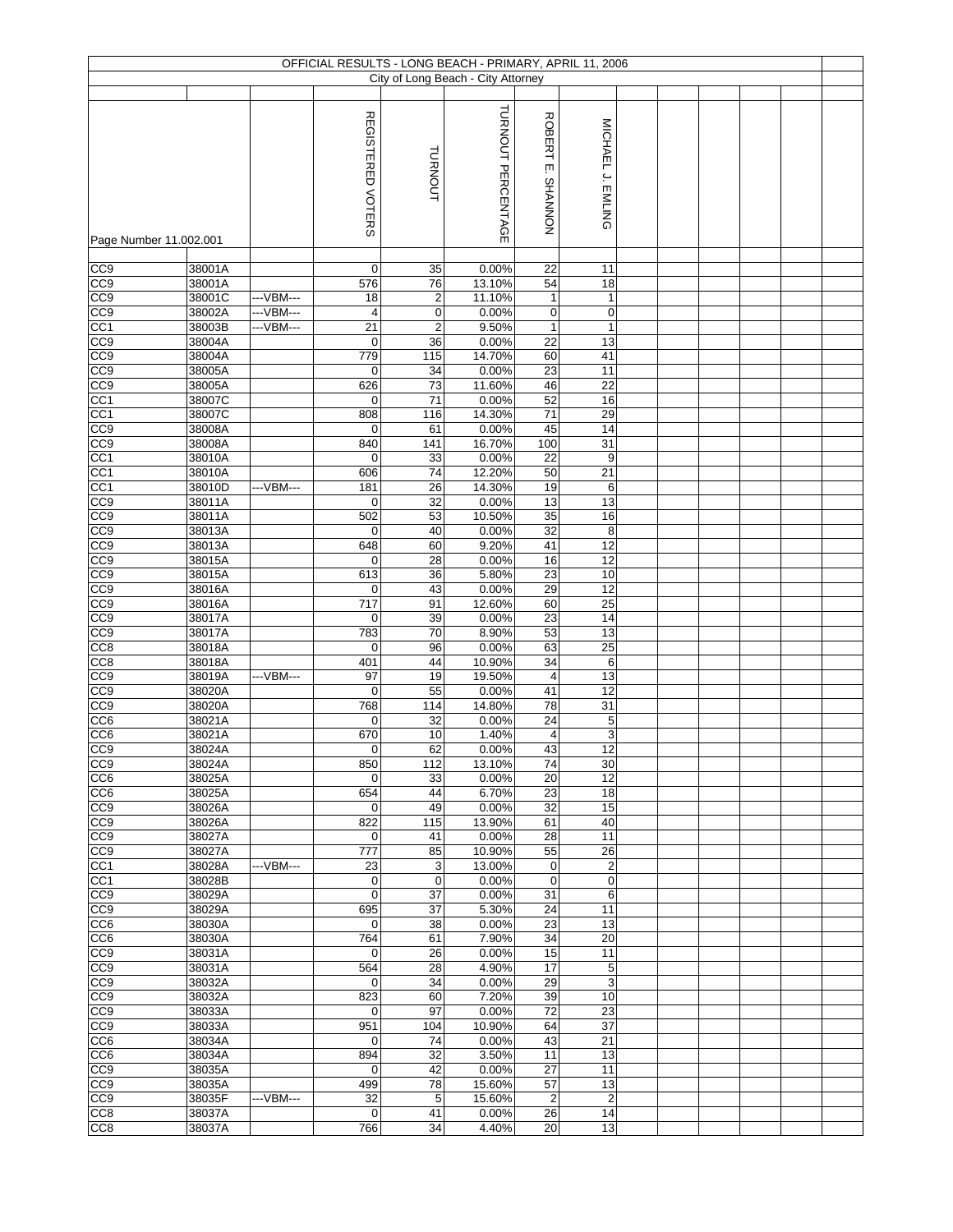|                                    |                  |           |                                        |             | OFFICIAL RESULTS - LONG BEACH - PRIMARY, APRIL 11, 2006 |                                 |                       |  |  |  |
|------------------------------------|------------------|-----------|----------------------------------------|-------------|---------------------------------------------------------|---------------------------------|-----------------------|--|--|--|
|                                    |                  |           |                                        |             | City of Long Beach - City Attorney                      |                                 |                       |  |  |  |
|                                    |                  |           |                                        |             |                                                         |                                 |                       |  |  |  |
|                                    |                  |           |                                        |             |                                                         |                                 |                       |  |  |  |
|                                    |                  |           | <b>REGISTERED</b><br><b>VOTERS</b>     | TURNOUT     | TURNOUT PERCENTAGE                                      | <b>ROBERT</b><br>ίш.<br>NONNVHS | MICHAEL J. EMLING     |  |  |  |
|                                    |                  |           |                                        |             |                                                         |                                 |                       |  |  |  |
| Page Number 12.002.001             |                  |           |                                        |             |                                                         |                                 |                       |  |  |  |
|                                    |                  |           |                                        |             |                                                         |                                 |                       |  |  |  |
| CC <sub>8</sub>                    | 38037F           |           | 0                                      | $\mathbf 0$ | 0.00%                                                   | 0                               | $\mathbf 0$           |  |  |  |
| CC8                                | 38039A           |           | $\mathbf 0$                            | 32          | 0.00%                                                   | 20                              | 12                    |  |  |  |
| CC8                                | 38039A           |           | 754                                    | 31          | 4.10%                                                   | 21                              | 8                     |  |  |  |
| CC2                                | 38040A           |           | $\mathbf 0$                            | 31          | 0.00%                                                   | 13                              | 16                    |  |  |  |
| CC2                                | 38040A           |           | 992                                    | 33          | 3.30%                                                   | 17                              | 10                    |  |  |  |
| CC8<br>CC <sub>8</sub>             | 38041A<br>38041A |           | $\mathbf 0$<br>504                     | 30<br>18    | 0.00%<br>3.50%                                          | 20<br>11                        | 8<br>$\overline{5}$   |  |  |  |
| CC8                                | 38041C           |           | 0                                      | 0           | 0.00%                                                   | 0                               | 0                     |  |  |  |
| CC8                                | 38041D           |           | 0                                      | $\mathbf 0$ | 0.00%                                                   | $\pmb{0}$                       | $\pmb{0}$             |  |  |  |
| CC <sub>8</sub>                    | 38042A           |           | $\mathbf 0$                            | 93          | 0.00%                                                   | 62                              | 25                    |  |  |  |
| CC8                                | 38042A           |           | 788                                    | 47          | 5.90%                                                   | 38                              | 8                     |  |  |  |
| CC7                                | 38043A           |           | 0                                      | 30          | 0.00%                                                   | 16                              | 13                    |  |  |  |
| CC7                                | 38043A           |           | 369                                    | 33          | 8.90%                                                   | 9                               | 18                    |  |  |  |
| CC7                                | 38044A<br>38044D | ---VBM--- | $\overline{\mathbf{c}}$<br>$\mathbf 0$ | 1<br>172    | 50.00%<br>0.00%                                         | $\mathbf{1}$<br>117             | $\pmb{0}$<br>39       |  |  |  |
| CC7<br>CC7                         | 38044D           |           | 908                                    | 253         | 27.80%                                                  | 141                             | 82                    |  |  |  |
| CC <sub>5</sub>                    | 38045A           | ---VBM--- | 12                                     | 6           | 50.00%                                                  | 5                               | $\pmb{0}$             |  |  |  |
| CC <sub>5</sub>                    | 38045B           |           | $\mathbf 0$                            | 30          | 0.00%                                                   | 16                              | 10                    |  |  |  |
| CC <sub>5</sub>                    | 38045B           |           | 358                                    | 33          | 9.20%                                                   | 15                              | 15                    |  |  |  |
| CC5                                | 38045C           |           | $\pmb{0}$                              | $\mathbf 0$ | 0.00%                                                   | $\mathsf 0$                     | $\mathbf 0$           |  |  |  |
| CC <sub>5</sub>                    | 38045H           |           | $\mathbf 0$                            | 39          | 0.00%                                                   | 25                              | 11                    |  |  |  |
| CC5                                | 38045H           |           | 423                                    | 53<br>37    | 12.50%                                                  | 34<br>23                        | 18                    |  |  |  |
| CC <sub>4</sub><br>CC <sub>4</sub> | 38047A<br>38047A |           | $\mathbf 0$<br>781                     | 23          | 0.00%<br>2.90%                                          | 17                              | 10<br>6               |  |  |  |
| CC3                                | 38048A           |           | 0                                      | 50          | 0.00%                                                   | 32                              | 12                    |  |  |  |
| CC3                                | 38048A           |           | 546                                    | 57          | 10.40%                                                  | 32                              | 17                    |  |  |  |
| CC2                                | 38049B           |           | 0                                      | 59          | 0.00%                                                   | 39                              | 13                    |  |  |  |
| CC <sub>2</sub>                    | 38049B           |           | 808                                    | 68          | 8.40%                                                   | 36                              | 21                    |  |  |  |
| CC4                                | 38051A           |           | $\mathbf 0$                            | 139         | 0.00%                                                   | 78                              | 41                    |  |  |  |
| CC4<br>CC4                         | 38051A<br>38051C | ---VBM--- | 958<br>204                             | 219<br>82   | 22.80%<br>40.10%                                        | 129<br>61                       | 59<br>16              |  |  |  |
| CC4                                | 38052A           |           | $\mathbf 0$                            | 110         | 0.00%                                                   | 55                              | 46                    |  |  |  |
| CC4                                | 38052A           |           | 778                                    | 142         | 18.20%                                                  | 83                              | 47                    |  |  |  |
| CC <sub>8</sub>                    | 38053A           |           | $\mathbf 0$                            | 99          | 0.00%                                                   | 59                              | 31                    |  |  |  |
| CC <sub>8</sub>                    | 38053A           |           | 840                                    | 79          | 9.40%                                                   | 53                              | 21                    |  |  |  |
| CC <sub>8</sub>                    | 38055A           |           | $\mathbf 0$                            | 89          | 0.00%                                                   | 58                              | 22                    |  |  |  |
| CC <sub>8</sub><br>CC <sub>8</sub> | 38055A<br>38057A |           | 799<br>0                               | 93<br>64    | 11.60%<br>0.00%                                         | 65<br>35                        | 20<br>25              |  |  |  |
| CC <sub>8</sub>                    | 38057A           |           | 781                                    | 76          | 9.70%                                                   | 54                              | 18                    |  |  |  |
| CC8                                | 38058A           |           | 0                                      | 45          | 0.00%                                                   | 31                              | 11                    |  |  |  |
| CC8                                | 38058A           |           | 741                                    | 57          | 7.60%                                                   | 44                              | $\overline{7}$        |  |  |  |
| CC8                                | 38059A           |           | 0                                      | 51          | 0.00%                                                   | 35                              | 14                    |  |  |  |
| CC8                                | 38059A           |           | 699                                    | 34          | 4.80%                                                   | $\overline{21}$                 | 12                    |  |  |  |
| CC <sub>8</sub><br>CC <sub>8</sub> | 38060A<br>38060A |           | 0<br>778                               | 33<br>61    | 0.00%<br>7.80%                                          | 16<br>$\overline{25}$           | 14<br>$\overline{25}$ |  |  |  |
| CC <sub>5</sub>                    | 38065A           |           | 0                                      | 144         | 0.00%                                                   | 86                              | 44                    |  |  |  |
| CC <sub>5</sub>                    | 38065A           |           | 862                                    | 147         | 17.00%                                                  | 89                              | 42                    |  |  |  |
| CC <sub>5</sub>                    | 38067A           |           | $\mathbf 0$                            | 115         | 0.00%                                                   | $77 \,$                         | $\overline{28}$       |  |  |  |
| CC5                                | 38067A           |           | 787                                    | 129         | 16.30%                                                  | 86                              | 37                    |  |  |  |
| CC7                                | 38068A           |           | 0                                      | $\mathbf 0$ | 0.00%                                                   | $\boldsymbol{0}$                | $\pmb{0}$             |  |  |  |
| CC9                                | 38069C           | ---VBM--- | 201                                    | 15          | 7.40%                                                   | 12                              | $\overline{c}$        |  |  |  |
| CC8<br>CC <sub>8</sub>             | 38070A<br>38070A |           | 0<br>771                               | 89<br>154   | 0.00%<br>19.90%                                         | 51<br>115                       | 27<br>32              |  |  |  |
| CC7                                | 38071A           |           | $\mathbf 0$                            | 153         | 0.00%                                                   | 102                             | 40                    |  |  |  |
| CC7                                | 38071A           |           | 931                                    | 165         | 17.70%                                                  | 105                             | 40                    |  |  |  |
| CC2                                | 38072A           |           | 0                                      | 41          | 0.00%                                                   | 27                              | 12                    |  |  |  |
| CC <sub>2</sub>                    | 38072A           |           | 633                                    | 67          | 10.50%                                                  | 30                              | $\overline{27}$       |  |  |  |
| CC8                                | 38075A           |           | $\mathbf 0$                            | 113         | 0.00%                                                   | 70                              | 36                    |  |  |  |
| CC8                                | 38075A           |           | 734                                    | 108         | 14.70%                                                  | 61                              | 32                    |  |  |  |
| CC7                                | 38076A           |           | 0                                      | 98          | 0.00%                                                   | 69                              | 23                    |  |  |  |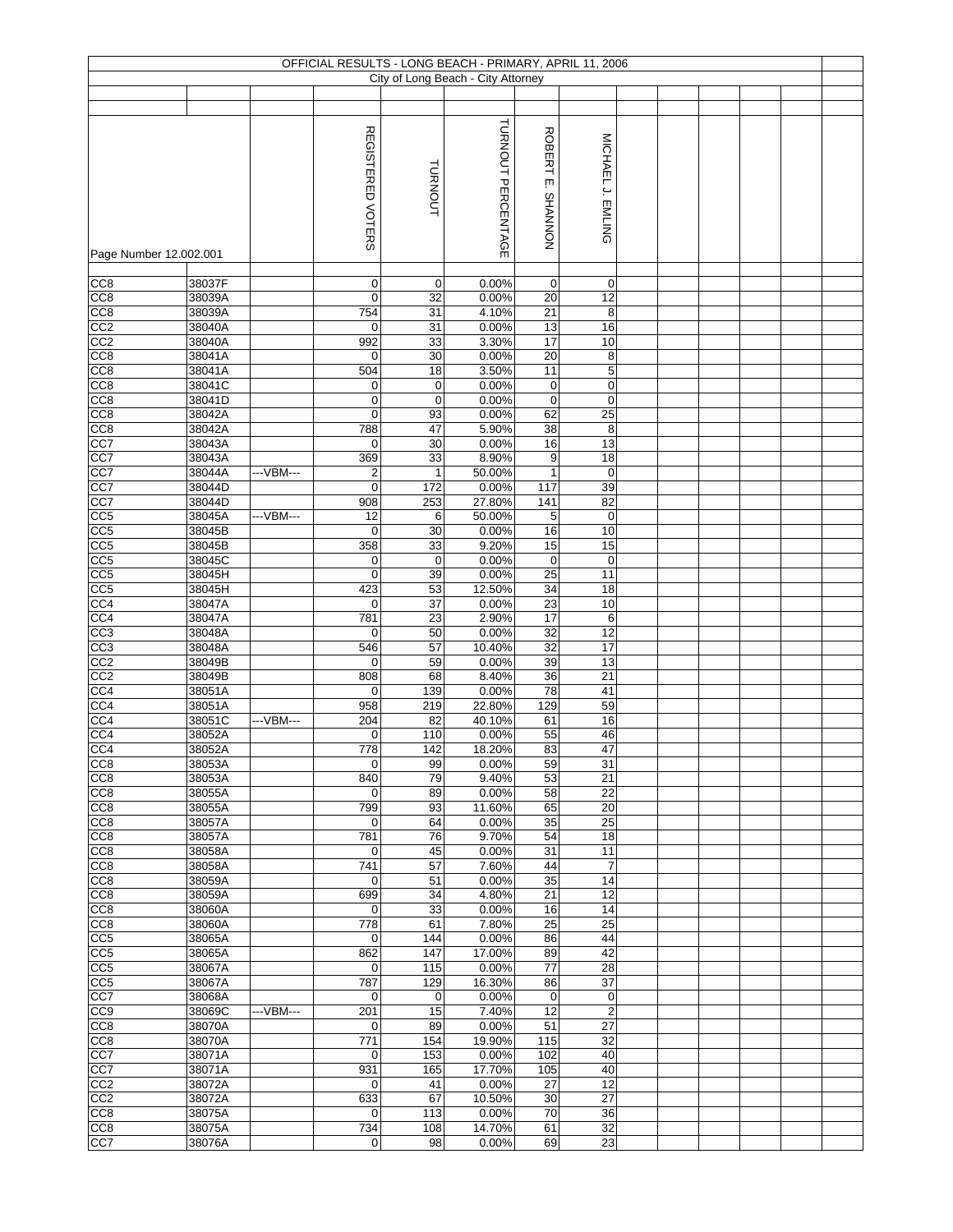|                                    |                  |            |                          |                | OFFICIAL RESULTS - LONG BEACH - PRIMARY, APRIL 11, 2006 |                                |                                        |  |  |  |
|------------------------------------|------------------|------------|--------------------------|----------------|---------------------------------------------------------|--------------------------------|----------------------------------------|--|--|--|
|                                    |                  |            |                          |                | City of Long Beach - City Attorney                      |                                |                                        |  |  |  |
|                                    |                  |            |                          |                |                                                         |                                |                                        |  |  |  |
|                                    |                  |            | <b>REGISTERED VOTERS</b> | <b>TURNOUT</b> | TURNOUT PERCENTAGE                                      | <b>ROBERT</b><br>įm<br>NONNVHS | MICHAEL J. EMLING                      |  |  |  |
| Page Number 13.002.001             |                  |            |                          |                |                                                         |                                |                                        |  |  |  |
| CC7                                | 38076A           |            | $\overline{746}$         | 85             | 11.30%                                                  | 58                             | 25                                     |  |  |  |
| CC <sub>8</sub>                    | 38080A           |            | $\mathbf 0$              | 84             | 0.00%                                                   | 55                             | 17                                     |  |  |  |
| CC8                                | 38080A           |            | 438                      | 98             | 22.30%                                                  | 56                             | 29                                     |  |  |  |
| CC7                                | 38081A           |            | $\mathbf 0$              | 73             | 0.00%                                                   | 41                             | 14                                     |  |  |  |
| CC7                                | 38081A           |            | 505                      | 106            | 20.90%                                                  | 67                             | 18                                     |  |  |  |
| CC7<br>CC7                         | 38081B<br>38081B |            | $\mathbf 0$<br>261       | 40<br>63       | 0.00%<br>24.10%                                         | 21<br>41                       | 17<br>11                               |  |  |  |
| CC7                                | 38082A           |            | $\mathbf 0$              | 122            | 0.00%                                                   | 86                             | 24                                     |  |  |  |
| CC7                                | 38082A           |            | 767                      | 154            | 20.00%                                                  | 99                             | 35                                     |  |  |  |
| CC7                                | 38082B           | --- VBM--- | 18                       | $\mathbf{1}$   | 5.50%                                                   | $\mathbf{1}$                   | $\pmb{0}$                              |  |  |  |
| CC7                                | 38084A           |            | $\mathbf 0$              | 83             | 0.00%                                                   | 52                             | 24                                     |  |  |  |
| CC7                                | 38084A           |            | 636                      | 133            | 20.90%                                                  | 75                             | 42                                     |  |  |  |
| CC7<br>CC7                         | 38084B<br>38285A | --VBM---   | 153<br>$\mathbf 0$       | 31<br>54       | 20.20%<br>0.00%                                         | 21<br>28                       | 8<br>17                                |  |  |  |
| CC7                                | 38285A           |            | 397                      | 77             | 19.30%                                                  | 49                             | 20                                     |  |  |  |
| CC7                                | 38085B           |            | $\mathbf 0$              | 74             | 0.00%                                                   | 47                             | 20                                     |  |  |  |
| CC7                                | 38085B           |            | 461                      | 135            | 29.20%                                                  | 86                             | 32                                     |  |  |  |
| CC2                                | 38088A           |            | 0                        | 76             | 0.00%                                                   | 48                             | $\overline{24}$                        |  |  |  |
| CC <sub>2</sub>                    | 38088A           |            | 904                      | 98             | 10.80%                                                  | 57                             | $\overline{28}$                        |  |  |  |
| CC <sub>1</sub>                    | 38089A           | ---VBM---  | 226                      | 25             | 11.00%                                                  | 19                             | $\,$ 5 $\,$                            |  |  |  |
| CC <sub>1</sub><br>CC <sub>1</sub> | 38089D<br>38089D |            | $\mathbf 0$<br>339       | 26<br>24       | 0.00%<br>7.00%                                          | 19<br>18                       | $\overline{7}$<br>4                    |  |  |  |
| CC <sub>9</sub>                    | 38090A           |            | $\mathbf 0$              | $\mathbf 0$    | 0.00%                                                   | $\mathbf 0$                    | 0                                      |  |  |  |
| CC4                                | 38091A           |            | $\mathbf 0$              | 38             | 0.00%                                                   | 21                             | 15                                     |  |  |  |
| CC <sub>4</sub>                    | 38091A           |            | 683                      | 28             | 4.00%                                                   | 19                             | $\overline{7}$                         |  |  |  |
| CC <sub>6</sub>                    | 38091C           |            | $\mathbf 0$              | 42             | 0.00%                                                   | 34                             | 6                                      |  |  |  |
| CC6                                | 38091C           |            | 776                      | 34             | 4.30%                                                   | 22                             | $\overline{7}$                         |  |  |  |
| CC7<br>CC7                         | 38092A<br>38092A |            | $\mathbf 0$<br>758       | 54<br>161      | 0.00%<br>21.20%                                         | 37<br>108                      | 14<br>37                               |  |  |  |
| $\overline{CC4}$                   | 38093A           |            | $\mathbf 0$              | 61             | 0.00%                                                   | 34                             | 22                                     |  |  |  |
| CC4                                | 38093A           |            | 568                      | 60             | 10.50%                                                  | 35                             | 21                                     |  |  |  |
| CC7                                | 38097A           |            | 0                        | 64             | 0.00%                                                   | 43                             | 15                                     |  |  |  |
| CC7                                | 38097A           |            | 750                      | 103            | 13.70%                                                  | 55                             | 24                                     |  |  |  |
| CC <sub>1</sub>                    | 38098A           | ---VBM---  | 21                       | 3              | 14.20%                                                  | $\boldsymbol{2}$               | $\mathbf{1}$                           |  |  |  |
| CC7<br>CC7                         | 38099A<br>38099A |            | $\mathbf 0$<br>798       | 53<br>135      | 0.00%<br>16.90%                                         | 33<br>103                      | 11<br>20                               |  |  |  |
| CC7                                | 38100A           |            | $\mathbf 0$              | 40             | 0.00%                                                   | 27                             | 11                                     |  |  |  |
| CC7                                | 38100A           |            | 588                      | 83             | 14.10%                                                  | 52                             | 23                                     |  |  |  |
| CC7                                | 38101A           |            | $\mathbf 0$              | 52             | 0.00%                                                   | 39                             | 11                                     |  |  |  |
| CC7                                | 38101A           |            | 792                      | 151            | 19.00%                                                  | 96                             | 26                                     |  |  |  |
| CC8                                | 38102A           |            | $\mathbf 0$              | 32             | 0.00%                                                   | 18                             | $\overline{7}$                         |  |  |  |
| CC8<br>CC7                         | 38102A<br>38103A |            | 602<br>0                 | 47<br>43       | 7.80%<br>0.00%                                          | 27<br>33                       | 15<br>8                                |  |  |  |
| CC7                                | 38103A           |            | 730                      | 130            | 17.80%                                                  | 89                             | 21                                     |  |  |  |
| CC <sub>8</sub>                    | 38108A           |            | $\mathbf 0$              | 50             | 0.00%                                                   | 36                             | 11                                     |  |  |  |
| CC8                                | 38108A           |            | 440                      | 29             | 6.50%                                                   | 16                             | 11                                     |  |  |  |
| CC <sub>6</sub>                    | 38110A           |            | 0                        | 77             | 0.00%                                                   | 47                             | 25                                     |  |  |  |
| CC6                                | 38110A           |            | 644                      | 61             | 9.40%                                                   | 44                             | 16                                     |  |  |  |
| CC6<br>CC6                         | 38113A<br>38113A |            | $\mathbf 0$<br>254       | 27<br>10       | 0.00%<br>3.90%                                          | 21<br>4                        | $\,$ 5 $\,$<br>$\overline{\mathbf{4}}$ |  |  |  |
| CC <sub>6</sub>                    | 38113B           |            | $\mathbf 0$              | 55             | 0.00%                                                   | 39                             | 13                                     |  |  |  |
| CC <sub>6</sub>                    | 38113B           |            | 582                      | 37             | 6.30%                                                   | 20                             | 9                                      |  |  |  |
| CC8                                | 38116A           |            | $\mathbf 0$              | 30             | 0.00%                                                   | 21                             | 8                                      |  |  |  |
| CC <sub>8</sub>                    | 38116A           |            | 252                      | 25             | 9.90%                                                   | 18                             | 5                                      |  |  |  |
| CC8                                | 38116B           |            | $\mathbf 0$              | 119            | 0.00%                                                   | 78                             | 26                                     |  |  |  |
| CC <sub>8</sub><br>CC6             | 38116B<br>38117A |            | 765<br>$\mathbf 0$       | 105<br>50      | 13.70%<br>0.00%                                         | 68<br>35                       | 26<br>13                               |  |  |  |
| CC <sub>6</sub>                    | 38117A           |            | 788                      | 53             | 6.70%                                                   | 34                             | 17                                     |  |  |  |
| CC <sub>6</sub>                    | 38118A           |            | $\mathbf 0$              | 33             | 0.00%                                                   | 22                             | 9                                      |  |  |  |
| CC <sub>6</sub>                    | 38118A           |            | 663                      | 39             | 5.80%                                                   | 25                             | 12                                     |  |  |  |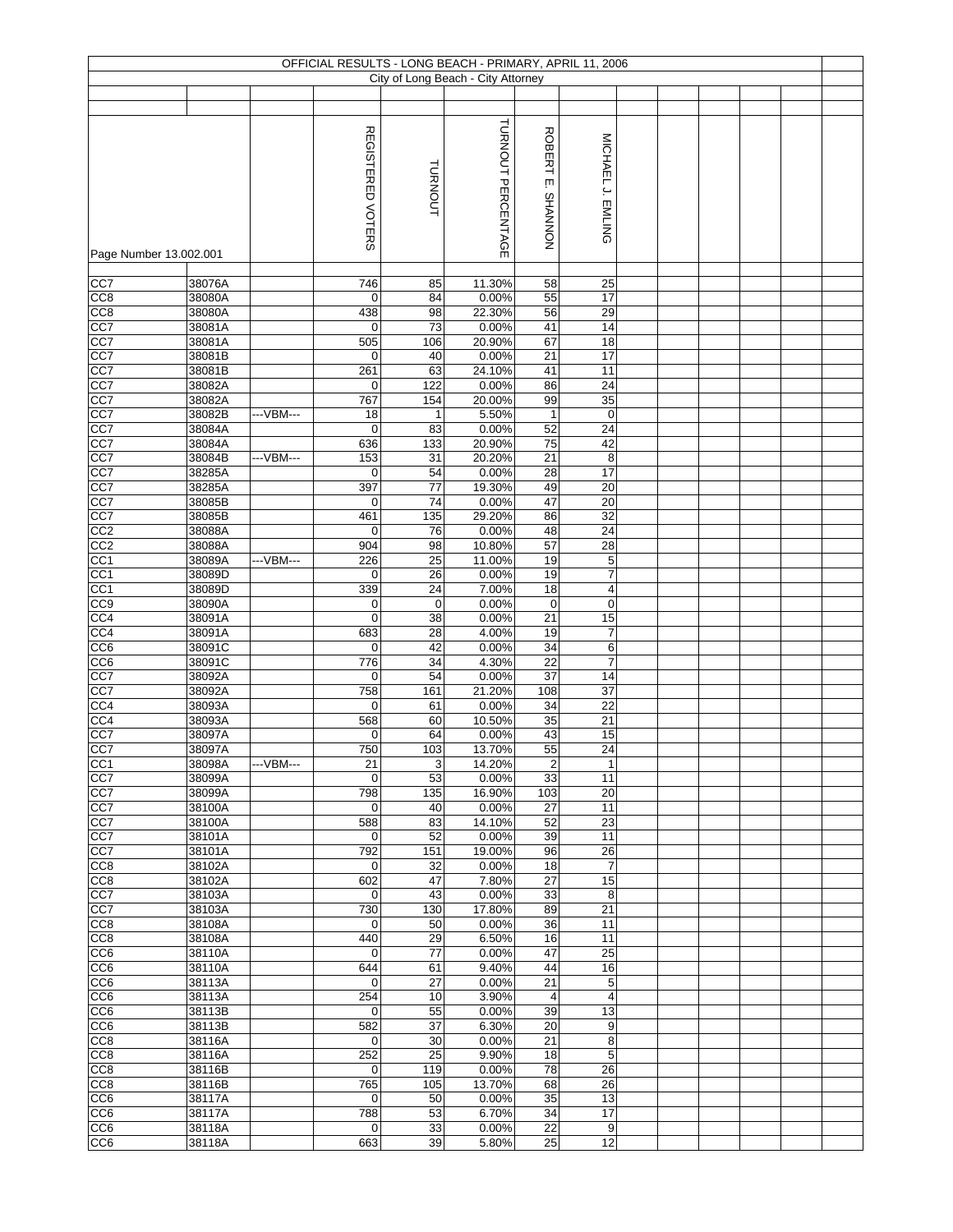|                                    |                  |           |                    |                | OFFICIAL RESULTS - LONG BEACH - PRIMARY, APRIL 11, 2006 |                                    |                         |  |  |  |
|------------------------------------|------------------|-----------|--------------------|----------------|---------------------------------------------------------|------------------------------------|-------------------------|--|--|--|
|                                    |                  |           |                    |                | City of Long Beach - City Attorney                      |                                    |                         |  |  |  |
|                                    |                  |           |                    |                |                                                         |                                    |                         |  |  |  |
| Page Number 14.002.001             |                  |           | REGISTERED VOTERS  | <b>TURNOUT</b> | TURNOUT PERCENTAGE                                      | <b>ROBERT</b><br>įm<br>NONNVHS     | MICHAEL J. EMLING       |  |  |  |
|                                    |                  |           |                    |                |                                                         |                                    |                         |  |  |  |
| CC7                                | 38120A           |           | $\mathbf 0$        | 120            | 0.00%                                                   | 82                                 | 31                      |  |  |  |
| CC7<br>CC7                         | 38120A<br>38121A |           | 895<br>$\mathbf 0$ | 134<br>10      | 14.90%<br>0.00%                                         | 83<br>6                            | 34<br>4                 |  |  |  |
| CC7                                | 38121A           |           | 325                | 6              | 1.80%                                                   | 4                                  | $\overline{\mathbf{c}}$ |  |  |  |
| CC2                                | 38122A           |           | $\mathbf 0$        | 59             | 0.00%                                                   | 30                                 | $\overline{22}$         |  |  |  |
| CC2                                | 38122A           |           | 645                | 27             | 4.10%                                                   | $\overline{18}$                    | 9                       |  |  |  |
| CC <sub>1</sub><br>CC <sub>1</sub> | 38137A<br>38137A |           | $\mathbf 0$<br>322 | 19<br>31       | 0.00%<br>9.60%                                          | 5<br>21                            | 13<br>$\overline{7}$    |  |  |  |
| CC7                                | 38124A           |           | 0                  | 89             | 0.00%                                                   | 64                                 | 21                      |  |  |  |
| CC7                                | 38124A           |           | 707                | 78             | 11.00%                                                  | 55                                 | 14                      |  |  |  |
| CC4                                | 38127A           |           | 0                  | $\mathbf 0$    | 0.00%                                                   | $\pmb{0}$                          | $\pmb{0}$               |  |  |  |
| CC6                                | 38128A           |           | $\mathbf 0$        | 20             | 0.00%                                                   | 11                                 | 6                       |  |  |  |
| CC6<br>$\overline{CC6}$            | 38128A<br>38133A |           | 450<br>$\mathbf 0$ | 37<br>33       | 8.20%<br>0.00%                                          | 16<br>17                           | 19<br>15                |  |  |  |
| CC6                                | 38133A           |           | 701                | 33             | 4.70%                                                   | 18                                 | 14                      |  |  |  |
| CC6                                | 38134A           |           | $\mathbf 0$        | 30             | 0.00%                                                   | 17                                 | 12                      |  |  |  |
| CC <sub>6</sub>                    | 38134A           |           | 698                | 21             | 3.00%                                                   | $\overline{14}$                    | 5                       |  |  |  |
| CC2                                | 38135A           |           | $\mathbf 0$        | 67             | 0.00%                                                   | 33                                 | $\overline{25}$         |  |  |  |
| CC2                                | 38135A           |           | 706                | 45             | 6.30%                                                   | $\overline{22}$                    | 19                      |  |  |  |
| CC <sub>1</sub><br>CC <sub>1</sub> | 38137A<br>38137A |           | $\mathbf 0$<br>644 | 32<br>51       | 0.00%<br>7.90%                                          | 22<br>37                           | 4<br>8                  |  |  |  |
| CC6                                | 38138A           |           | $\mathbf 0$        | 30             | 0.00%                                                   | 19                                 | 6                       |  |  |  |
| CC <sub>6</sub>                    | 38138A           |           | 502                | 25             | 4.90%                                                   | 13                                 | 10                      |  |  |  |
| CC6                                | 38138C           |           | $\mathbf 0$        | 44             | 0.00%                                                   | 30                                 | 9                       |  |  |  |
| CC6                                | 38138C           |           | 545                | 60             | 11.00%                                                  | 38                                 | 8                       |  |  |  |
| CC6<br>CC6                         | 38145A<br>38145A |           | $\mathbf 0$<br>550 | 25<br>31       | 0.00%<br>5.60%                                          | 16<br>14                           | 6<br>15                 |  |  |  |
| CC4                                | 38147A           | ---VBM--- | 113                | 33             | 29.20%                                                  | 22                                 | 8                       |  |  |  |
| CC4                                | 38147B           |           | $\mathbf 0$        | 66             | 0.00%                                                   | 36                                 | 25                      |  |  |  |
| CC <sub>4</sub>                    | 38147B           |           | 673                | 88             | 13.00%                                                  | 62                                 | 16                      |  |  |  |
| CC2                                | 38149A           |           | $\mathbf 0$        | 50             | 0.00%                                                   | 29                                 | 16                      |  |  |  |
| CC <sub>2</sub><br>CC <sub>6</sub> | 38149A<br>38151A |           | 753<br>$\pmb{0}$   | 61<br>20       | 8.10%<br>0.00%                                          | $\overline{38}$<br>$\overline{11}$ | 14<br>9                 |  |  |  |
| CC <sub>6</sub>                    | 38151A           |           | 375                | 22             | 5.80%                                                   | 9                                  | 10                      |  |  |  |
| CC <sub>2</sub>                    | 38152A           |           | $\mathbf 0$        | 67             | 0.00%                                                   | 38                                 | 20                      |  |  |  |
| CC <sub>2</sub>                    | 38152A           |           | 739                | 38             | 5.10%                                                   | 14                                 | 22                      |  |  |  |
| CC4                                | 38153B           |           | $\mathbf 0$        | 82             | 0.00%                                                   | 46                                 | $\overline{27}$<br>33   |  |  |  |
| CC4<br>CC <sub>6</sub>             | 38153B<br>38154B |           | 616<br>$\mathbf 0$ | 137<br>24      | 22.20%<br>0.00%                                         | 83<br>15                           | 4                       |  |  |  |
| CC6                                | 38154B           |           | 321                | 19             | 5.90%                                                   | 6                                  | 11                      |  |  |  |
| CC6                                | 38156A           | ---VBM--- | 180                | 26             | 14.40%                                                  | 19                                 | 5                       |  |  |  |
| CC2                                | 38157A           |           | $\mathbf 0$        | 35             | 0.00%                                                   | 21                                 | 17                      |  |  |  |
| CC <sub>2</sub><br>CC4             | 38157A<br>38157B |           | 933<br>$\mathbf 0$ | 25<br>66       | 2.60%<br>0.00%                                          | 17<br>51                           | 5<br>25                 |  |  |  |
| CC4                                | 38157B           |           | 638                | 60             | 9.40%                                                   | 31                                 | 20                      |  |  |  |
| CC4                                | 38158B           |           | $\mathbf 0$        | 37             | 0.00%                                                   | 23                                 | 11                      |  |  |  |
| CC4                                | 38158B           |           | 543                | 18             | 3.30%                                                   | 10                                 | 5                       |  |  |  |
| CC4                                | 38159A           |           | $\mathbf 0$        | 36             | 0.00%                                                   | 24                                 | 11                      |  |  |  |
| CC4<br>CC4                         | 38159A<br>38159C |           | 638<br>$\mathbf 0$ | 18<br>23       | 2.80%<br>0.00%                                          | 10<br>14                           | 8<br>11                 |  |  |  |
| CC4                                | 38159C           |           | 770                | 25             | 3.20%                                                   | 17                                 | 6                       |  |  |  |
| CC4                                | 38163A           |           | 0                  | 32             | 0.00%                                                   | 22                                 | 9                       |  |  |  |
| CC4                                | 38163A           |           | 456                | 24             | 5.20%                                                   | 13                                 | $\overline{7}$          |  |  |  |
| CC6                                | 38164A           |           | $\mathbf 0$        | 47             | 0.00%                                                   | 29                                 | 14                      |  |  |  |
| CC6<br>CC1                         | 38164A<br>38166A |           | 723<br>$\mathbf 0$ | 51<br>109      | 7.00%<br>0.00%                                          | 27<br>70                           | 15<br>26                |  |  |  |
| CC1                                | 38166A           |           | 995                | 82             | 8.20%                                                   | 46                                 | 31                      |  |  |  |
| CC <sub>1</sub>                    | 38166B           |           | $\mathbf 0$        | 80             | 0.00%                                                   | 59                                 | 17                      |  |  |  |
| CC <sub>1</sub>                    | 38166B           |           | 702                | 38             | 5.40%                                                   | 26                                 | 11                      |  |  |  |
| CC <sub>6</sub>                    | 38170A           |           | $\boldsymbol{0}$   | 20             | 0.00%                                                   | 14                                 | 6                       |  |  |  |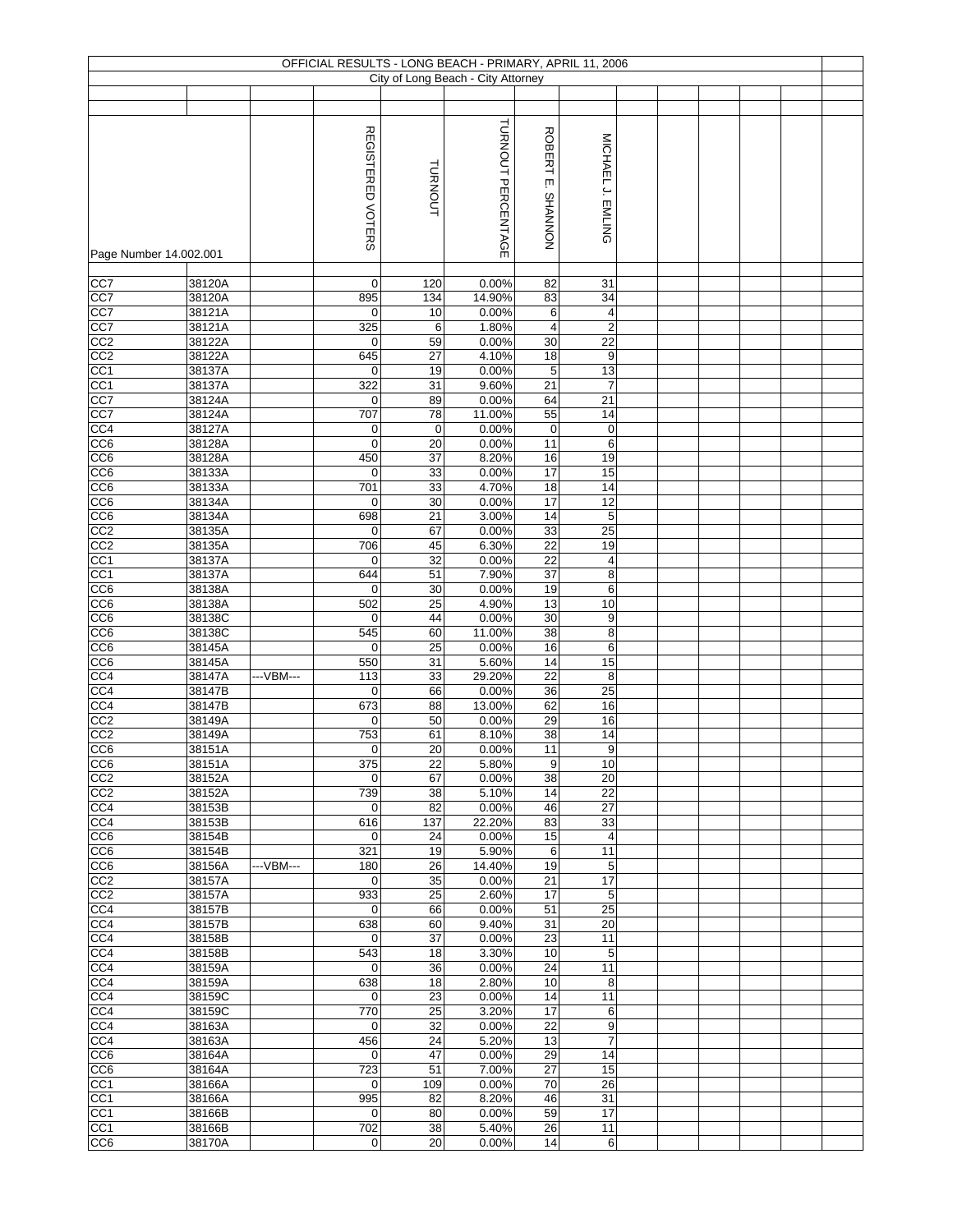|                                    |                  | OFFICIAL RESULTS - LONG BEACH - PRIMARY, APRIL 11, 2006 |                 |                                    |                       |                       |  |  |  |
|------------------------------------|------------------|---------------------------------------------------------|-----------------|------------------------------------|-----------------------|-----------------------|--|--|--|
|                                    |                  |                                                         |                 | City of Long Beach - City Attorney |                       |                       |  |  |  |
|                                    |                  |                                                         |                 | TURNOUT PERCENTAGE                 | <b>ROBERT</b>         |                       |  |  |  |
|                                    |                  | REGISTERED VOTERS                                       | TURNOUT         |                                    | ίш.                   | MICHAEL J. EMLING     |  |  |  |
|                                    |                  |                                                         |                 |                                    | NONNVHS               |                       |  |  |  |
|                                    |                  |                                                         |                 |                                    |                       |                       |  |  |  |
| Page Number 15.002.001             |                  |                                                         |                 |                                    |                       |                       |  |  |  |
| CC <sub>6</sub><br>CC6             | 38170A<br>38171A | 756<br>$\mathbf 0$                                      | 46<br>34        | 6.00%<br>0.00%                     | 26<br>20              | 16<br>9               |  |  |  |
| CC6                                | 38171A           | 652                                                     | 36              | 5.50%                              | $\overline{20}$       | 10                    |  |  |  |
| CC7                                | 38173A           | $\mathbf 0$                                             | 29              | 0.00%                              | $\overline{21}$       | 8                     |  |  |  |
| CC7                                | 38173A<br>38175A | 421<br>0                                                | 51<br>44        | 12.10%<br>0.00%                    | 39<br>27              | 8<br>13               |  |  |  |
| CC1<br>CC <sub>1</sub>             | 38175A           | 630                                                     | 89              | 14.10%                             | 64                    | 21                    |  |  |  |
| CC2                                | 38177A           | $\mathbf 0$                                             | 88              | 0.00%                              | 56                    | 25                    |  |  |  |
| CC <sub>2</sub>                    | 38177A           | 541                                                     | 48              | 8.80%                              | 27                    | 15                    |  |  |  |
| CC2<br>$\overline{CC2}$            | 38178A<br>38178A | $\mathbf 0$<br>808                                      | 58<br>53        | 0.00%<br>6.50%                     | $\overline{36}$<br>27 | 19<br>24              |  |  |  |
| CC <sub>2</sub>                    | 38179A           | $\mathbf 0$                                             | 70              | 0.00%                              | 38                    | 28                    |  |  |  |
| CC <sub>2</sub>                    | 38179A           | 693                                                     | 47              | 6.70%                              | 28                    | 12                    |  |  |  |
| CC <sub>3</sub><br>CC3             | 38183A<br>38183A | $\mathbf 0$<br>683                                      | 71<br>59        | 0.00%<br>8.60%                     | 43<br>32              | 26<br>17              |  |  |  |
| CC3                                | 38184A           | $\mathbf 0$                                             | 99              | 0.00%                              | 56                    | $\overline{34}$       |  |  |  |
| CC <sub>3</sub><br>CC <sub>1</sub> | 38184A           | 771                                                     | 80              | 10.30%                             | 43                    | 29                    |  |  |  |
| CC <sub>1</sub>                    | 38185A<br>38185A | $\mathbf 0$<br>817                                      | 65<br>30        | 0.00%<br>3.60%                     | 43<br>$\overline{18}$ | 20<br>9               |  |  |  |
| CC <sub>3</sub>                    | 38187A           | $\mathbf 0$                                             | 108             | 0.00%                              | $\overline{75}$       | 19                    |  |  |  |
| CC3                                | 38187A           | 778                                                     | 166             | 21.30%                             | 95                    | 44                    |  |  |  |
| CC2                                | 38189A           | $\mathbf 0$                                             | $\mathbf 0$     | 0.00%                              | $\pmb{0}$             | $\pmb{0}$             |  |  |  |
| CC7<br>CC7                         | 38190A<br>38190A | $\mathbf 0$<br>526                                      | 26<br>100       | 0.00%<br>19.00%                    | 18<br>59              | $\overline{7}$<br>29  |  |  |  |
| CC3                                | 38191A           | $\mathbf 0$                                             | 49              | 0.00%                              | 27                    | $\overline{17}$       |  |  |  |
| CC <sub>3</sub>                    | 38191A           | 261                                                     | 51              | 19.50%                             | 30                    | 15                    |  |  |  |
| CC2<br>CC2                         | 38198A<br>38198A | $\mathbf 0$<br>769                                      | 75<br>110       | 0.00%<br>14.30%                    | 51<br>65              | 18<br>30              |  |  |  |
| CC2                                | 38199B           | $\mathbf 0$                                             | 104             | 0.00%                              | 56                    | 43                    |  |  |  |
| CC <sub>2</sub>                    | 38199B           | 623                                                     | 48              | 7.70%                              | 36                    | 10                    |  |  |  |
| CC2<br>CC2                         | 38201A<br>38201A | $\mathbf 0$<br>654                                      | 95<br>59        | 0.00%<br>9.00%                     | 74<br>32              | 18<br>24              |  |  |  |
| CC2                                | 38201B           | 0                                                       | 0               | 0.00%                              | $\pmb{0}$             | $\pmb{0}$             |  |  |  |
| CC <sub>2</sub>                    | 38201C           | $\mathbf 0$                                             | $\mathbf 0$     | 0.00%                              | $\pmb{0}$             | $\pmb{0}$             |  |  |  |
| CC <sub>1</sub>                    | 38202A           | $\Omega$                                                | 80              | 0.00%                              | 53                    | 21                    |  |  |  |
| CC1<br>CC <sub>2</sub>             | 38202A<br>38204A | 715<br>$\mathbf 0$                                      | 33<br>61        | 4.60%<br>0.00%                     | 23<br>39              | 10<br>20              |  |  |  |
| CC2                                | 38204A           | 806                                                     | 64              | 7.90%                              | 37                    | 22                    |  |  |  |
| CC3                                | 38207A           | $\mathbf 0$                                             | 255             | 0.00%                              | 159                   | 82                    |  |  |  |
| CC <sub>3</sub><br>CC <sub>3</sub> | 38207A<br>38209A | 962<br>$\mathbf 0$                                      | 136<br>64       | 14.10%<br>0.00%                    | 78<br>37              | 46<br>22              |  |  |  |
| CC3                                | 38209A           | 476                                                     | 86              | 18.00%                             | 45                    | 29                    |  |  |  |
| CC <sub>2</sub>                    | 38210A           | $\mathbf 0$                                             | 91              | 0.00%                              | 55                    | 25                    |  |  |  |
| CC2<br>CC <sub>2</sub>             | 38210A<br>38211A | 656<br>0                                                | 111<br>63       | 16.90%<br>0.00%                    | 61<br>38              | 42<br>$\overline{22}$ |  |  |  |
| CC <sub>2</sub>                    | 38211A           | 634                                                     | $\overline{72}$ | 11.30%                             | 49                    | $\overline{17}$       |  |  |  |
| CC3                                | 38212A           | $\mathbf 0$                                             | 73              | 0.00%                              | 45                    | 20                    |  |  |  |
| CC3                                | 38212A           | 636                                                     | 84              | 13.20%                             | 50                    | 28                    |  |  |  |
| CC3<br>$\overline{CC3}$            | 38213A<br>38213A | $\mathbf 0$<br>852                                      | 178<br>155      | 0.00%<br>18.10%                    | 115<br>82             | 49<br>52              |  |  |  |
| CC8                                | 38216B           | $\mathbf 0$                                             | 55              | 0.00%                              | 38                    | 15                    |  |  |  |
| CC8                                | 38216B           | 454                                                     | 76              | 16.70%                             | 45                    | 15                    |  |  |  |
| CC3<br>CC3                         | 38217A<br>38217A | $\mathbf 0$<br>652                                      | 89<br>73        | 0.00%<br>11.10%                    | 58<br>39              | 20<br>29              |  |  |  |
| CC <sub>3</sub>                    | 38218A           | $\mathbf 0$                                             | 129             | 0.00%                              | 78                    | 41                    |  |  |  |
| CC <sub>3</sub>                    | 38218A           | 651                                                     | 178             | 27.30%                             | 100                   | 66                    |  |  |  |
| CC <sub>3</sub><br>CC3             | 38219A<br>38219A | $\mathbf 0$<br>494                                      | 84<br>71        | 0.00%<br>14.30%                    | 57<br>39              | 20<br>22              |  |  |  |
| CC <sub>3</sub>                    | 38222A           | $\mathbf 0$                                             | 78              | 0.00%                              | 55                    | 22                    |  |  |  |
| CC3                                | 38222A           | 610                                                     | 82              | 13.40%                             | 44                    | 27                    |  |  |  |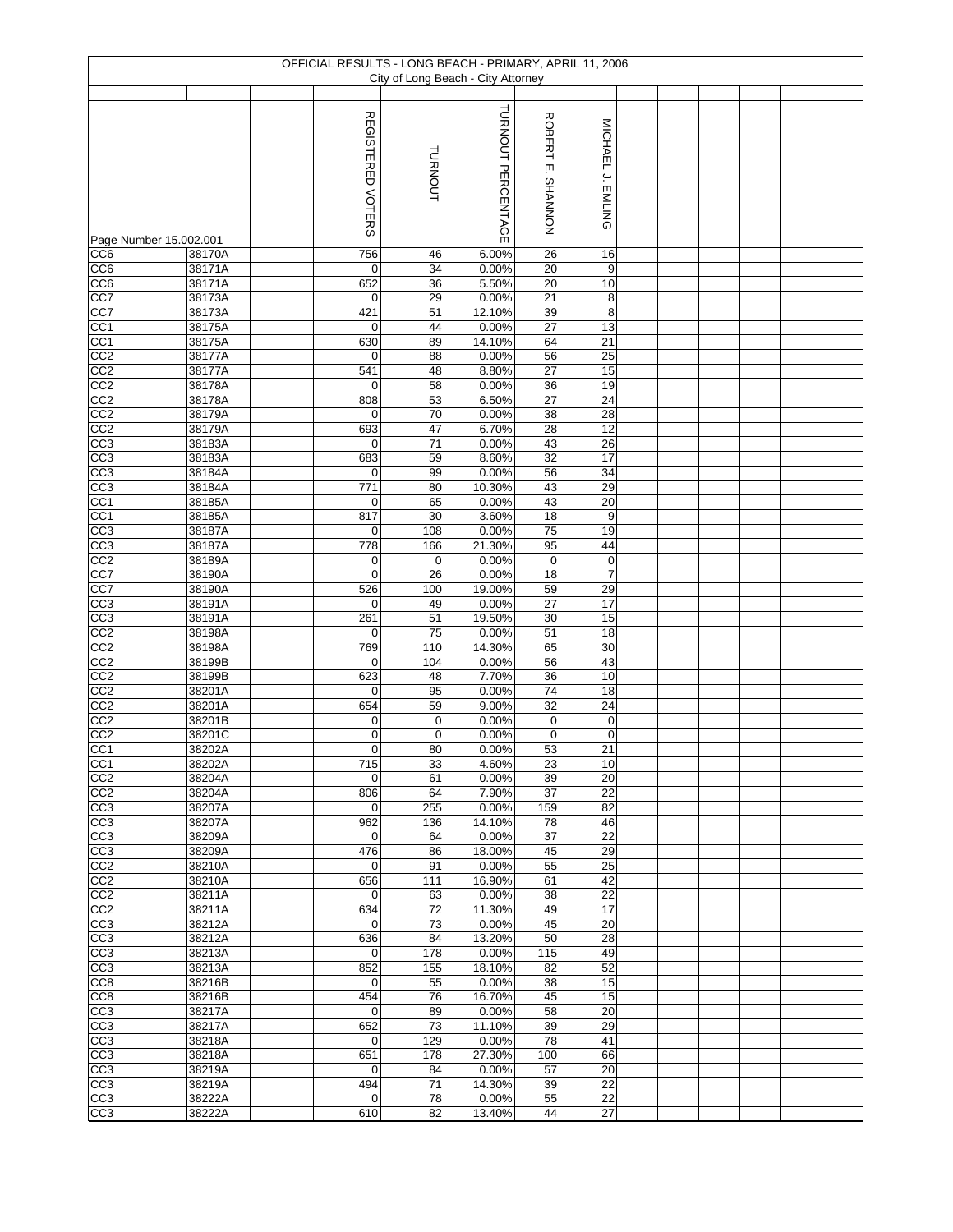|                                    |                  |            |                         |             | OFFICIAL RESULTS - LONG BEACH - PRIMARY, APRIL 11, 2006<br>City of Long Beach - City Attorney |                                |                                   |  |  |  |
|------------------------------------|------------------|------------|-------------------------|-------------|-----------------------------------------------------------------------------------------------|--------------------------------|-----------------------------------|--|--|--|
|                                    |                  |            |                         |             |                                                                                               |                                |                                   |  |  |  |
|                                    |                  |            |                         |             |                                                                                               |                                |                                   |  |  |  |
| Page Number 16.002.001             |                  |            | REGISTERED VOTERS       | TURNOUT     | TURNOUT PERCENTAGE                                                                            | <b>ROBERT</b><br>įm<br>NONNVHS | MICHAEL J. EMLING                 |  |  |  |
|                                    |                  |            |                         |             |                                                                                               |                                |                                   |  |  |  |
| CC3<br>CC3                         | 38223A<br>38223A |            | 0<br>735                | 96<br>152   | 0.00%<br>20.60%                                                                               | 59<br>87                       | 30<br>47                          |  |  |  |
| CC <sub>2</sub>                    | 38224A           |            | 0                       | 44          | 0.00%                                                                                         | 28                             | 16                                |  |  |  |
| CC2                                | 38224A           |            | 387                     | 37          | 9.50%                                                                                         | 24                             | 10                                |  |  |  |
| CC <sub>2</sub>                    | 38224B           |            | 0                       | 21          | 0.00%                                                                                         | 13                             | 3                                 |  |  |  |
| CC2                                | 38224B           |            | 351                     | 35          | 9.90%                                                                                         | 19                             | $\overline{\mathcal{I}}$          |  |  |  |
| CC9                                | 38226A           | ---VBM---  | 23                      | 5           | 21.70%                                                                                        | $\overline{c}$                 | $\overline{2}$                    |  |  |  |
| CC <sub>9</sub>                    | 38226B           | ---VBM---  | 12                      | $\mathbf 0$ | 0.00%                                                                                         | $\pmb{0}$                      | 0                                 |  |  |  |
| CC2<br>CC <sub>2</sub>             | 38227A<br>38227A |            | $\mathbf 0$<br>623      | 34<br>46    | 0.00%<br>7.30%                                                                                | 25<br>$30\,$                   | $\mathsf 9$<br>11                 |  |  |  |
| CC2                                | 38229A           |            | $\mathbf 0$             | 79          | 0.00%                                                                                         | 54                             | 19                                |  |  |  |
| CC2                                | 38229A           |            | 756                     | 65          | 8.50%                                                                                         | 42                             | 16                                |  |  |  |
| CC9                                | 38230A           |            | 0                       | 16          | 0.00%                                                                                         | 8                              | 4                                 |  |  |  |
| CC <sub>0</sub>                    | 38230A           |            | 291                     | 43          | 14.70%                                                                                        | 29                             | 10                                |  |  |  |
| CC <sub>9</sub>                    | 38233A           | --- VBM--- | $\overline{\mathbf{c}}$ | $\mathbf 0$ | 0.00%                                                                                         | 0                              | $\mathbf 0$                       |  |  |  |
| CC <sub>4</sub>                    | 38246A           |            | $\mathbf 0$             | 30          | 0.00%                                                                                         | 19                             | 10<br>$\overline{7}$              |  |  |  |
| CC <sub>4</sub><br>CC <sub>2</sub> | 38246A<br>38238A |            | 776<br>$\mathbf 0$      | 24<br>65    | 3.00%<br>0.00%                                                                                | 16<br>43                       | 20                                |  |  |  |
| CC2                                | 38238A           |            | 848                     | 69          | 8.10%                                                                                         | 44                             | $\overline{18}$                   |  |  |  |
| CC1                                | 38239A           |            | $\mathbf 0$             | 64          | 0.00%                                                                                         | 47                             | 17                                |  |  |  |
| CC <sub>1</sub>                    | 38239A           |            | 753                     | 36          | 4.70%                                                                                         | $10$                           | 21                                |  |  |  |
| CC7                                | 38240A           |            | $\mathbf 0$             | 42          | 0.00%                                                                                         | 24                             | 16                                |  |  |  |
| CC7                                | 38240A           |            | 262                     | 30          | 11.40%                                                                                        | 22                             | $\boldsymbol{7}$                  |  |  |  |
| CC <sub>6</sub>                    | 38242A           |            | $\mathbf 0$             | 31          | 0.00%                                                                                         | 24                             | 6                                 |  |  |  |
| CC6<br>CC <sub>1</sub>             | 38242A<br>38243A | ---VBM---  | 361<br>226              | 26<br>31    | 7.20%<br>13.70%                                                                               | $\overline{21}$<br>15          | $\ensuremath{\mathsf{3}}$<br>$10$ |  |  |  |
| CC1                                | 38245A           |            | $\pmb{0}$               | $\mathbf 0$ | 0.00%                                                                                         | $\pmb{0}$                      | $\mathbf 0$                       |  |  |  |
| CC4                                | 38248A           |            | $\mathbf 0$             | 59          | 0.00%                                                                                         | 41                             | 16                                |  |  |  |
| CC4                                | 38248A           |            | 661                     | 80          | 12.10%                                                                                        | 52                             | 24                                |  |  |  |
| CC4                                | 38249A           |            | 0                       | 58          | 0.00%                                                                                         | 33                             | 20                                |  |  |  |
| CC4                                | 38249A           |            | 819                     | 46          | 5.60%                                                                                         | 29                             | 16                                |  |  |  |
| CC <sub>3</sub>                    | 38215A           |            | 0                       | 47          | 0.00%                                                                                         | 32                             | 10                                |  |  |  |
| CC3<br>CC9                         | 38215A<br>38253A | ---VBM---  | 803<br>129              | 113<br>21   | 14.00%<br>16.20%                                                                              | 70<br>14                       | 28<br>$\overline{7}$              |  |  |  |
| CC <sub>3</sub>                    | 38254A           |            | 0                       | 218         | 0.00%                                                                                         | 148                            | 55                                |  |  |  |
| CC <sub>3</sub>                    | 38254A           |            | 865                     | 176         | 20.30%                                                                                        | 106                            | 59                                |  |  |  |
| CC3                                | 38255A           |            | 0                       | 205         | 0.00%                                                                                         | 143                            | 44                                |  |  |  |
| CC3                                | 38255A           |            | 866                     | 110         | 12.70%                                                                                        | 77                             | 24                                |  |  |  |
| CC <sub>3</sub>                    | 38256A           |            | $\mathbf 0$             | 110         | 0.00%                                                                                         | 67                             | 38                                |  |  |  |
| CC3<br>CC <sub>3</sub>             | 38256A<br>38257A |            | 663<br>$\mathbf 0$      | 100<br>72   | 15.00%<br>0.00%                                                                               | 52<br>53                       | 37<br>16                          |  |  |  |
| CC3                                | 38257A           |            | 491                     | 115         | 23.40%                                                                                        | 64                             | 24                                |  |  |  |
| CC3                                | 38258A           |            | $\mathbf 0$             | 145         | 0.00%                                                                                         | 90                             | 45                                |  |  |  |
| CC <sub>3</sub>                    | 38258A           |            | 741                     | 176         | 23.70%                                                                                        | 112                            | 48                                |  |  |  |
| CC3                                | 38259A           |            | 0                       | 158         | 0.00%                                                                                         | 108                            | 43                                |  |  |  |
| $\overline{CC3}$                   | 38259A<br>38262A |            | 646<br>$\mathbf 0$      | 211<br>132  | 32.60%<br>0.00%                                                                               | 136<br>84                      | 56<br>33                          |  |  |  |
| CC3<br>CC <sub>3</sub>             | 38262A           |            | 846                     | 173         | 20.40%                                                                                        | 115                            | 28                                |  |  |  |
| CC3                                | 38264A           |            | $\mathbf 0$             | 60          | 0.00%                                                                                         | 41                             | 14                                |  |  |  |
| CC3                                | 38264A           |            | 767                     | 73          | 9.50%                                                                                         | 48                             | 18                                |  |  |  |
| CC3                                | 38268A           |            | 0                       | 81          | 0.00%                                                                                         | 43                             | 25                                |  |  |  |
| CC3                                | 38268A           |            | 743                     | 125         | 16.80%                                                                                        | 82                             | 29                                |  |  |  |
| CC3                                | 38270A           |            | 0                       | 72          | 0.00%                                                                                         | 37                             | 19                                |  |  |  |
| CC3<br>$\overline{CC3}$            | 38270A<br>38271A |            | 804<br>$\mathbf 0$      | 84<br>122   | 10.40%<br>0.00%                                                                               | 49<br>82                       | 28<br>34                          |  |  |  |
| CC3                                | 38271A           |            | 859                     | 121         | 14.00%                                                                                        | 69                             | 34                                |  |  |  |
| CC <sub>3</sub>                    | 38272A           |            | $\mathbf 0$             | 106         | 0.00%                                                                                         | 64                             | 23                                |  |  |  |
| CC3                                | 38272A           |            | 774                     | 119         | 15.30%                                                                                        | 67                             | 41                                |  |  |  |
| CC3                                | 38275A           |            | 0                       | 138         | 0.00%                                                                                         | 73                             | 47                                |  |  |  |
| CC3                                | 38275A           |            | 805                     | 161         | 20.00%                                                                                        | 100                            | 51                                |  |  |  |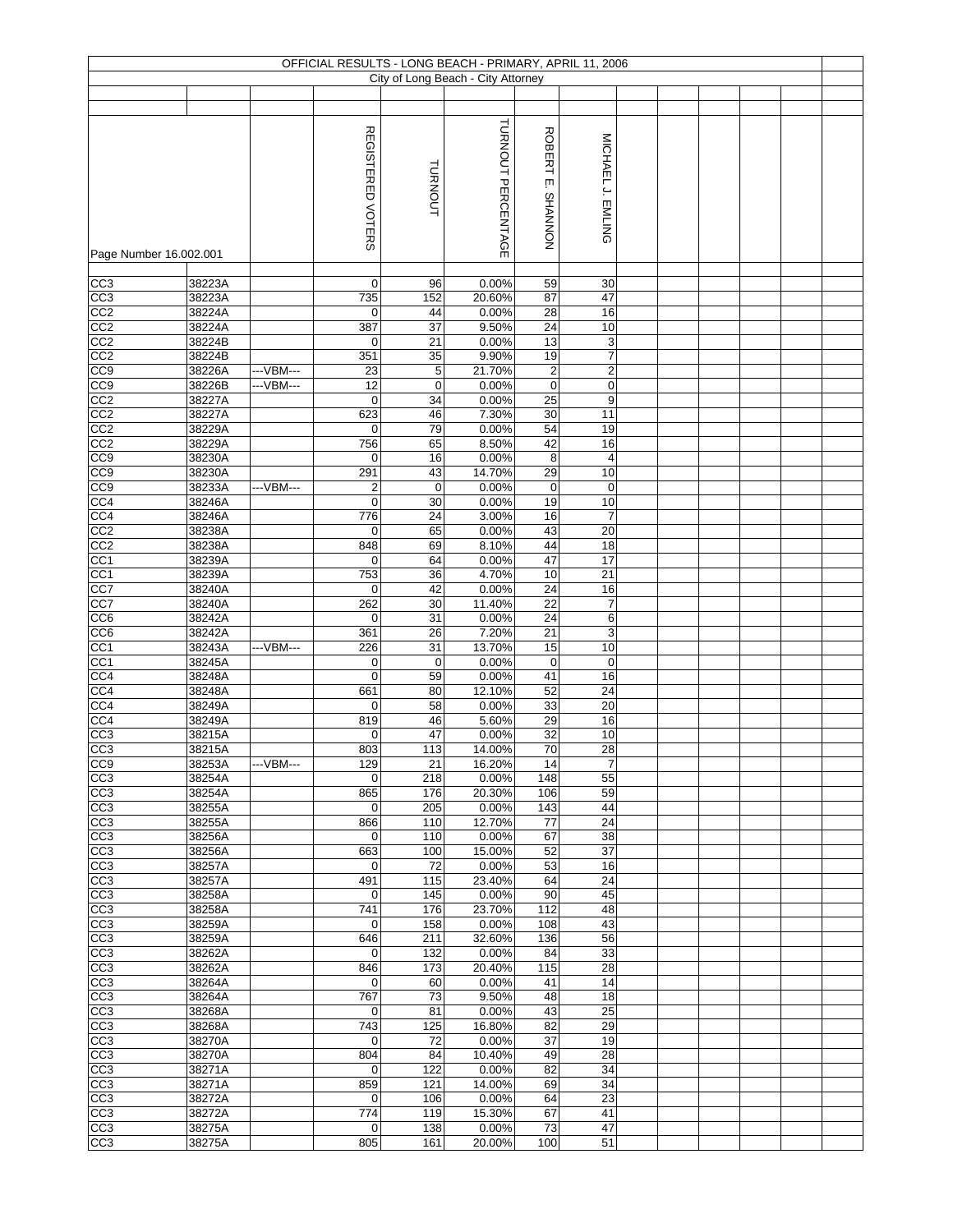|                                    |                  |           |                          |            | OFFICIAL RESULTS - LONG BEACH - PRIMARY, APRIL 11, 2006 |                                |                   |  |  |  |
|------------------------------------|------------------|-----------|--------------------------|------------|---------------------------------------------------------|--------------------------------|-------------------|--|--|--|
|                                    |                  |           |                          |            | City of Long Beach - City Attorney                      |                                |                   |  |  |  |
|                                    |                  |           |                          |            |                                                         |                                |                   |  |  |  |
|                                    |                  |           | <b>REGISTERED VOTERS</b> | TURNOUT    | TURNOUT PERCENTAGE                                      | <b>ROBERT</b><br>ŗπ<br>NONNVHS | MICHAEL J. EMLING |  |  |  |
| Page Number 17.002.001             |                  |           |                          |            |                                                         |                                |                   |  |  |  |
| CC3                                | 38276A           |           | $\mathbf 0$              | 134        | 0.00%                                                   | 90                             | 24                |  |  |  |
| CC3                                | 38276A           |           | 796                      | 158        | 19.80%                                                  | 97                             | 34                |  |  |  |
| CC3                                | 38279A           |           | $\mathbf 0$              | 106        | 0.00%                                                   | 61                             | 34                |  |  |  |
| CC3                                | 38279A           |           | 487                      | 83         | 17.00%                                                  | 41                             | 31                |  |  |  |
| CC3<br>CC <sub>3</sub>             | 38280A<br>38280A |           | 0<br>628                 | 159<br>138 | 0.00%<br>21.90%                                         | 118<br>95                      | 29<br>27          |  |  |  |
| $\overline{CC3}$                   | 38281A           |           | 0                        | 236        | 0.00%                                                   | 157                            | 55                |  |  |  |
| CC3                                | 38281A           |           | 940                      | 221        | 23.50%                                                  | 134                            | 50                |  |  |  |
| CC3                                | 38283A           |           | 0                        | 91         | 0.00%                                                   | 61                             | 18                |  |  |  |
| CC <sub>3</sub>                    | 38283A           |           | 631                      | 157        | 24.80%                                                  | 92                             | 40                |  |  |  |
| CC3                                | 38285A           |           | $\mathbf 0$              | 119        | 0.00%                                                   | 96<br>60                       | 13<br>34          |  |  |  |
| CC3<br>CC3                         | 38285A<br>38287A |           | 590<br>0                 | 112<br>157 | 18.90%<br>0.00%                                         | 101                            | 49                |  |  |  |
| CC3                                | 38287A           |           | 759                      | 125        | 16.40%                                                  | 95                             | 23                |  |  |  |
| CC3                                | 38289A           |           | $\mathbf 0$              | 90         | 0.00%                                                   | 52                             | 27                |  |  |  |
| CC3                                | 38289A           |           | 569                      | 76         | 13.30%                                                  | 44                             | 21                |  |  |  |
| CC <sub>3</sub>                    | 38290A           |           | $\mathbf 0$              | 167        | 0.00%                                                   | 100                            | 58                |  |  |  |
| CC <sub>3</sub><br>CC3             | 38290A<br>38291A |           | 585<br>$\mathbf 0$       | 100<br>125 | 17.00%<br>0.00%                                         | 56<br>90                       | 33<br>23          |  |  |  |
| CC3                                | 38291A           |           | 515                      | 114        | 22.10%                                                  | 75                             | 30                |  |  |  |
| CC3                                | 38292A           |           | $\mathbf 0$              | 167        | 0.00%                                                   | 100                            | 55                |  |  |  |
| CC3                                | 38292A           |           | $\overline{958}$         | 193        | 20.10%                                                  | 107                            | 67                |  |  |  |
| CC <sub>3</sub>                    | 38294A           |           | $\mathbf 0$              | 56         | 0.00%                                                   | 41                             | 12                |  |  |  |
| CC3                                | 38294A           |           | 628                      | 117        | 18.60%                                                  | 77                             | 32                |  |  |  |
| CC3<br>CC <sub>5</sub>             | 38294B<br>38295A |           | 0<br>$\mathbf 0$         | 0<br>100   | 0.00%<br>0.00%                                          | $\mathbf 0$<br>63              | $\mathbf 0$<br>27 |  |  |  |
| CC <sub>5</sub>                    | 38295A           |           | 738                      | 163        | 22.00%                                                  | 106                            | 44                |  |  |  |
| CC1                                | 38296A           |           | $\mathbf 0$              | 17         | 0.00%                                                   | 14                             | 3                 |  |  |  |
| CC1                                | 38296A           |           | 570                      | 26         | 4.50%                                                   | 18                             | 5                 |  |  |  |
| CC4                                | 38302A           |           | 0                        | 133        | 0.00%                                                   | 96                             | 35                |  |  |  |
| CC4<br>CC4                         | 38302A<br>38304A |           | 837                      | 232<br>129 | 27.70%<br>0.00%                                         | 146<br>96                      | 59<br>23          |  |  |  |
| CC4                                | 38304A           |           | 0<br>834                 | 176        | 21.10%                                                  | 120                            | 42                |  |  |  |
| CC <sub>4</sub>                    | 38305A           |           | $\mathbf 0$              | 107        | 0.00%                                                   | 63                             | 33                |  |  |  |
| CC4                                | 38305A           |           | 681                      | 117        | 17.10%                                                  | 81                             | 27                |  |  |  |
| CC <sub>9</sub>                    | 38307A           | ---VBM--- | 164                      | 22         | 13.40%                                                  | 14                             | 8                 |  |  |  |
| CC3                                | 38308A           |           | $\mathbf 0$              | 52         | 0.00%                                                   | 34                             | 12                |  |  |  |
| CC3<br>$\overline{CC3}$            | 38308A<br>38309A |           | 616<br>$\mathbf 0$       | 103<br>77  | 16.70%<br>0.00%                                         | 67<br>47                       | 20<br>22          |  |  |  |
| CC3                                | 38309A           |           | 582                      | 79         | 13.50%                                                  | 44                             | 27                |  |  |  |
| CC5                                | 38315A           |           | 0                        | 144        | 0.00%                                                   | 97                             | 28                |  |  |  |
| CC5                                | 38315A           |           | 835                      | 125        | 14.90%                                                  | 80                             | 30                |  |  |  |
| CC <sub>5</sub>                    | 38316A           |           | 0                        | 155        | 0.00%                                                   | 99                             | 38                |  |  |  |
| CC5<br>CC4                         | 38316A<br>38319A |           | 800<br>0                 | 104<br>86  | 13.00%<br>0.00%                                         | 63<br>52                       | 28<br>27          |  |  |  |
| CC4                                | 38319A           |           | 752                      | 147        | 19.50%                                                  | 105                            | 33                |  |  |  |
| CC4                                | 38321A           |           | $\mathbf 0$              | 108        | 0.00%                                                   | 73                             | 27                |  |  |  |
| CC4                                | 38321A           |           | 830                      | 127        | 15.30%                                                  | 85                             | 29                |  |  |  |
| CC7                                | 38323A           |           | $\mathbf 0$              | 20         | 0.00%                                                   | 14                             | 4                 |  |  |  |
| CC7                                | 38323A           |           | 358                      | 11         | 3.00%                                                   | 3                              | $\overline{7}$    |  |  |  |
| CC3                                | 38324A           |           | 0                        | 61         | 0.00%                                                   | 43                             | 14                |  |  |  |
| CC3<br>CC5                         | 38324A<br>38328A |           | 518<br>$\mathbf 0$       | 75<br>151  | 14.40%<br>0.00%                                         | 48<br>93                       | 22<br>45          |  |  |  |
| CC <sub>5</sub>                    | 38328A           |           | 817                      | 153        | 18.70%                                                  | 97                             | 41                |  |  |  |
| CC7                                | 38333A           |           | $\mathbf 0$              | 88         | 0.00%                                                   | 56                             | 28                |  |  |  |
| CC7                                | 38333A           |           | 738                      | 92         | 12.40%                                                  | 66                             | 16                |  |  |  |
| CC5                                | 38335A           |           | $\mathbf 0$              | 76         | 0.00%                                                   | 53                             | 12                |  |  |  |
| CC <sub>5</sub><br>CC <sub>5</sub> | 38335A<br>38336A |           | 499<br>$\mathbf 0$       | 137<br>79  | 27.40%<br>0.00%                                         | 89<br>59                       | 32<br>16          |  |  |  |
| CC <sub>5</sub>                    | 38336A           |           | 600                      | 123        | 20.50%                                                  | 75                             | 36                |  |  |  |
|                                    |                  |           |                          |            |                                                         |                                |                   |  |  |  |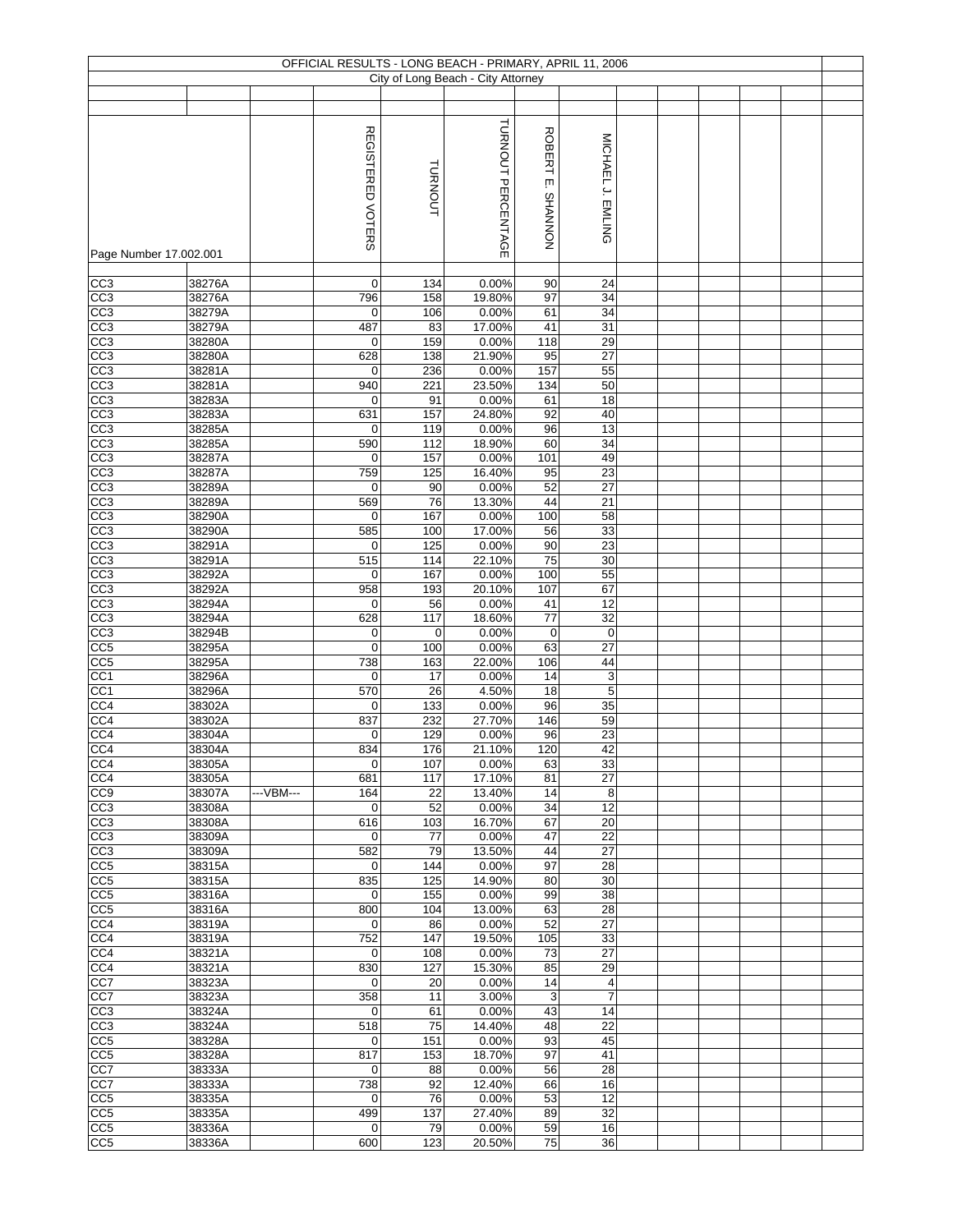|                        |        |                   |         | OFFICIAL RESULTS - LONG BEACH - PRIMARY, APRIL 11, 2006 |                 |                   |  |  |  |
|------------------------|--------|-------------------|---------|---------------------------------------------------------|-----------------|-------------------|--|--|--|
|                        |        |                   |         | City of Long Beach - City Attorney                      |                 |                   |  |  |  |
|                        |        |                   |         |                                                         |                 |                   |  |  |  |
|                        |        |                   |         |                                                         |                 |                   |  |  |  |
|                        |        |                   |         |                                                         |                 |                   |  |  |  |
|                        |        | REGISTERED VOTERS |         | TURNOUT PERCENTAGE                                      |                 |                   |  |  |  |
|                        |        |                   |         |                                                         | <b>ROBERT</b>   | MICHAEL J. EMLING |  |  |  |
|                        |        |                   |         |                                                         |                 |                   |  |  |  |
|                        |        |                   |         |                                                         |                 |                   |  |  |  |
|                        |        |                   | TURNOUT |                                                         | ίш.             |                   |  |  |  |
|                        |        |                   |         |                                                         |                 |                   |  |  |  |
|                        |        |                   |         |                                                         |                 |                   |  |  |  |
|                        |        |                   |         |                                                         |                 |                   |  |  |  |
|                        |        |                   |         |                                                         | NONNVHS         |                   |  |  |  |
| Page Number 18.002.001 |        |                   |         |                                                         |                 |                   |  |  |  |
|                        |        |                   |         |                                                         |                 |                   |  |  |  |
|                        |        |                   |         |                                                         |                 |                   |  |  |  |
| CC <sub>5</sub>        | 38337A | $\mathbf 0$       | 137     | 0.00%                                                   | 79              | 43                |  |  |  |
| CC5                    | 38337A | 804               | 176     | 21.80%                                                  | 106             | 46                |  |  |  |
| CC <sub>2</sub>        | 38342B | $\mathbf 0$       | 47      | 0.00%                                                   | 35              | 11                |  |  |  |
| CC2                    | 38342B | 523               | 43      | 8.20%                                                   | 26              | 14                |  |  |  |
| $\overline{CC9}$       | 38345A | $\mathbf 0$       | 41      | 0.00%                                                   | 26              | 15                |  |  |  |
| CC9                    | 38345A | 688               | 56      | 8.10%                                                   | 40              | 14                |  |  |  |
| CC <sub>5</sub>        | 38346A | $\mathbf 0$       | 61      | 0.00%                                                   | 34              | 16                |  |  |  |
| CC5                    | 38346A | 809               | 150     | 18.50%                                                  | 95              | 35                |  |  |  |
|                        |        |                   |         |                                                         |                 |                   |  |  |  |
| CC <sub>5</sub>        | 38348A | 0                 | 76      | 0.00%                                                   | 41              | 29                |  |  |  |
| CC <sub>5</sub>        | 38348A | 792               | 182     | 22.90%                                                  | 107             | 48                |  |  |  |
| CC5                    | 38349A | $\mathbf 0$       | 85      | 0.00%                                                   | 52              | 30                |  |  |  |
| CC <sub>5</sub>        | 38349A | 556               | 93      | 16.70%                                                  | 54              | 22                |  |  |  |
| CC5                    | 38351A | $\mathbf 0$       | 48      | 0.00%                                                   | 33              | 9                 |  |  |  |
| CC <sub>5</sub>        | 38351A | 453               | 75      | 16.50%                                                  | 39              | 21                |  |  |  |
| CC <sub>5</sub>        | 38355A | $\mathbf 0$       | 118     | 0.00%                                                   | $\overline{73}$ | 34                |  |  |  |
| CC <sub>5</sub>        | 38355A | 898               | 188     | 20.90%                                                  | 123             | 42                |  |  |  |
|                        |        |                   |         |                                                         |                 |                   |  |  |  |
| CC <sub>5</sub>        | 38356A | $\mathbf 0$       | 109     | 0.00%                                                   | 69              | 34                |  |  |  |
| CC <sub>5</sub>        | 38356A | 687               | 116     | 16.80%                                                  | 69              | 40                |  |  |  |
| CC <sub>1</sub>        | 38060A | $\mathbf 0$       | 39      | 0.00%                                                   | $\overline{26}$ | 10                |  |  |  |
| CC1                    | 38060A | 686               | 37      | 5.30%                                                   | 20              | 12                |  |  |  |
| CC <sub>2</sub>        | 38361A | $\mathbf 0$       | 85      | 0.00%                                                   | 46              | 30                |  |  |  |
| CC2                    | 38361A | 817               | 57      | 6.90%                                                   | 35              | 18                |  |  |  |
| CC2                    | 38362A | $\mathbf 0$       | 44      | 0.00%                                                   | 24              | 16                |  |  |  |
| CC <sub>2</sub>        | 38362A | 744               | 86      | 11.50%                                                  | 43              | 31                |  |  |  |
|                        |        |                   |         |                                                         |                 | 24                |  |  |  |
| CC5                    | 38363A | $\mathbf 0$       | 114     | 0.00%                                                   | 78              |                   |  |  |  |
| CC5                    | 38363A | 681               | 156     | 22.90%                                                  | 92              | 37                |  |  |  |
| CC5                    | 38366A | 0                 | 96      | 0.00%                                                   | 69              | 20                |  |  |  |
| CC <sub>5</sub>        | 38366A | 813               | 185     | 22.70%                                                  | 115             | 41                |  |  |  |
| CC5                    | 38367A | $\mathbf 0$       | 73      | 0.00%                                                   | 44              | 17                |  |  |  |
| CC5                    | 38367A | 781               | 148     | 18.90%                                                  | 84              | 42                |  |  |  |
| CC1                    | 38368A | 0                 | 56      | 0.00%                                                   | 38              | 15                |  |  |  |
| CC1                    | 38368A | 682               | 37      | 5.40%                                                   | 20              | 12                |  |  |  |
| CC <sub>5</sub>        | 38370A |                   | 101     | 0.00%                                                   | 73              | 21                |  |  |  |
|                        |        | 0                 |         |                                                         |                 |                   |  |  |  |
| CC5                    | 38370A | 809               | 135     | 16.60%                                                  | 75              | 45                |  |  |  |
| CC <sub>5</sub>        | 38371A | $\mathbf 0$       | 83      | 0.00%                                                   | 52              | 24                |  |  |  |
| CC <sub>5</sub>        | 38371A | 626               | 116     | 18.50%                                                  | 79              | 28                |  |  |  |
| CC5                    | 38372A | $\mathbf 0$       | 82      | 0.00%                                                   | 54              | 20                |  |  |  |
| CC <sub>5</sub>        | 38372A | 626               | 123     | 19.60%                                                  | 82              | 25                |  |  |  |
| CC5                    | 38373A | $\mathbf 0$       | 63      | 0.00%                                                   | 35              | 25                |  |  |  |
| CC <sub>5</sub>        | 38373A | 780               | 188     | 24.10%                                                  | 110             | 48                |  |  |  |
| CC5                    | 38374A | $\mathbf 0$       | 128     | 0.00%                                                   | 71              | 46                |  |  |  |
|                        |        |                   |         |                                                         |                 |                   |  |  |  |
| CC <sub>5</sub>        | 38374A | 824               | 159     | 19.20%                                                  | 103             | 35                |  |  |  |
| CC <sub>5</sub>        | 38376A | 0                 | 102     | 0.00%                                                   | 61              | 29                |  |  |  |
| CC5                    | 38376A | $\overline{725}$  | 141     | 19.40%                                                  | $\overline{74}$ | 46                |  |  |  |
| CC <sub>5</sub>        | 38377A | $\mathbf 0$       | 54      | 0.00%                                                   | 34              | 15                |  |  |  |
| CC5                    | 38377A | 565               | 50      | 8.80%                                                   | 35              | 9                 |  |  |  |
| CC <sub>5</sub>        | 38378A | $\mathbf 0$       | 95      | 0.00%                                                   | 65              | 18                |  |  |  |
| CC5                    | 38378A | 812               | 107     | 13.10%                                                  | 54              | 26                |  |  |  |
|                        |        | $\mathbf 0$       |         |                                                         |                 |                   |  |  |  |
| CC2                    | 38379A |                   | 32      | 0.00%                                                   | 19              | 11                |  |  |  |
| CC2                    | 38379A | 531               | 44      | 8.20%                                                   | 21              | 20                |  |  |  |
| CC7                    | 38384A | $\mathbf 0$       | 40      | 0.00%                                                   | 22              | 12                |  |  |  |
| CC7                    | 38384A | 688               | 97      | 14.00%                                                  | 70              | 20                |  |  |  |
| CC <sub>9</sub>        | 38386A | $\mathbf 0$       | 41      | 0.00%                                                   | 31              | 6                 |  |  |  |
| CC <sub>9</sub>        | 38386A | 769               | 107     | 13.90%                                                  | 63              | 29                |  |  |  |
| CC <sub>5</sub>        | 38399A | $\mathbf 0$       | 137     | 0.00%                                                   | 80              | 39                |  |  |  |
| CC <sub>5</sub>        | 38399A | 815               | 153     | 18.70%                                                  | 107             | 31                |  |  |  |
| CC <sub>9</sub>        | 38402A | $\mathbf 0$       | 36      | 0.00%                                                   | 27              | 8                 |  |  |  |
|                        |        |                   |         |                                                         |                 |                   |  |  |  |
| CC <sub>9</sub>        | 38402A | 615               | 120     | 19.50%                                                  | 76              | 36                |  |  |  |
| CC <sub>5</sub>        | 38411A | $\mathbf 0$       | 168     | 0.00%                                                   | 105             | 47                |  |  |  |
| CC <sub>5</sub>        | 38411A | 918               | 236     | 25.70%                                                  | 170             | 43                |  |  |  |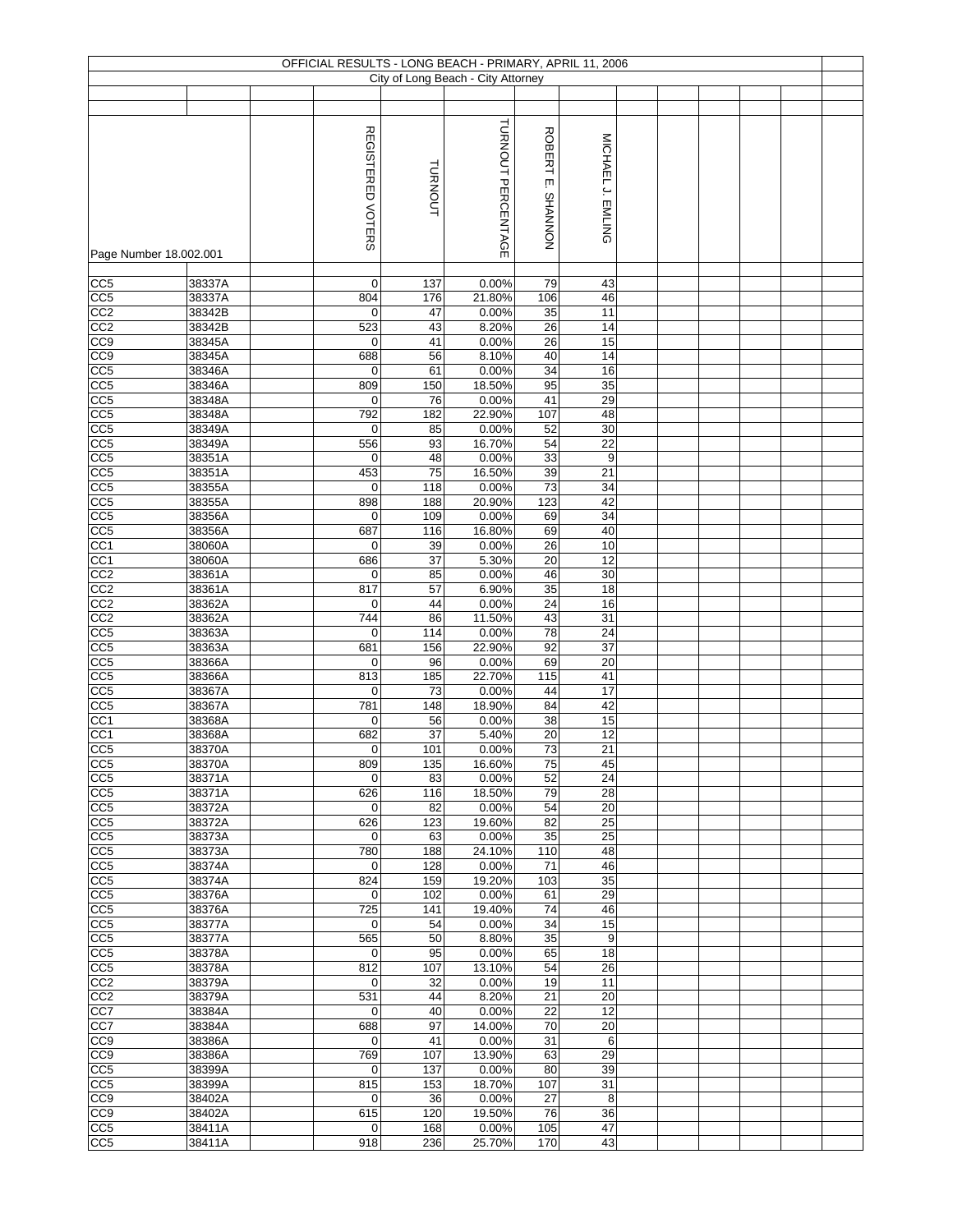|                                     |                  |                            |                | OFFICIAL RESULTS - LONG BEACH - PRIMARY, APRIL 11, 2006 |                                |                   |  |  |  |
|-------------------------------------|------------------|----------------------------|----------------|---------------------------------------------------------|--------------------------------|-------------------|--|--|--|
|                                     |                  |                            |                | City of Long Beach - City Attorney                      |                                |                   |  |  |  |
|                                     |                  |                            |                |                                                         |                                |                   |  |  |  |
| Page Number 19.002.001              |                  | <b>REGISTERED VOTERS</b>   | <b>TURNOUT</b> | TURNOUT PERCENTAGE                                      | <b>ROBERT</b><br>įm<br>NONNVHS | MICHAEL J. EMLING |  |  |  |
|                                     |                  |                            |                |                                                         |                                |                   |  |  |  |
| CC8                                 | 38415A<br>38415A | 0<br>572                   | 34<br>24       | 0.00%<br>4.10%                                          | 23<br>15                       | 9                 |  |  |  |
| CC <sub>8</sub><br>CC3              | 38418A           | $\mathbf 0$                | $\overline{7}$ | 0.00%                                                   | 4                              | 8<br>3            |  |  |  |
| CC3                                 | 38418A           | 696                        | 9              | 1.20%                                                   | $\,$ 5 $\,$                    | 3                 |  |  |  |
| CC3                                 | 38445A           | $\mathbf 0$                | 100            | 0.00%                                                   | 74                             | 19                |  |  |  |
| CC <sub>3</sub>                     | 38445A           | 588                        | 108            | 18.30%                                                  | 70                             | 18                |  |  |  |
| CC5                                 | 38447A           | $\mathbf 0$                | 124            | 0.00%                                                   | 88                             | 23                |  |  |  |
| CC5<br>CC3                          | 38447A<br>38469A | 860<br>0                   | 202<br>48      | 23.40%<br>0.00%                                         | $\frac{1}{112}$<br>32          | 50<br>12          |  |  |  |
| CC <sub>3</sub>                     | 38469A           | 281                        | 78             | 27.70%                                                  | 43                             | 26                |  |  |  |
| CC3                                 | 38481A           | 0                          | 77             | 0.00%                                                   | 48                             | 25                |  |  |  |
| CC3                                 | 38481A           | 552                        | 106            | 19.20%                                                  | 71                             | 25                |  |  |  |
| CC <sub>1</sub>                     | 38503A           | 0                          | 0              | 0.00%                                                   | $\mathbf 0$                    | $\pmb{0}$         |  |  |  |
| CC7                                 | 38517A           | 573                        | 80             | 13.90%                                                  | 58                             | $\overline{14}$   |  |  |  |
| CC7                                 | 38530A<br>38530A | $\mathbf 0$<br>685         | 67<br>99       | 0.00%<br>14.40%                                         | 49<br>69                       | 14<br>24          |  |  |  |
| CC7<br>CC <sub>3</sub>              | 38533A           | $\mathbf 0$                | 67             | 0.00%                                                   | 43                             | 19                |  |  |  |
| CC <sub>3</sub>                     | 38533A           | 610                        | 82             | 13.40%                                                  | 51                             | $\overline{26}$   |  |  |  |
| CC5                                 | 38535A           | $\mathbf 0$                | 119            | 0.00%                                                   | 81                             | $\overline{27}$   |  |  |  |
| CC5                                 | 38535A           | 779                        | 167            | 21.40%                                                  | 92                             | 52                |  |  |  |
| CC <sub>5</sub>                     | 38539B           | $\mathbf 0$                | 152            | 0.00%                                                   | 100                            | 41                |  |  |  |
| CC5<br>CC5                          | 38539B           | 793                        | 171            | 21.50%                                                  | 104                            | 57<br>15          |  |  |  |
| CC5                                 | 38541A<br>38541A | $\mathbf 0$<br>550         | 58<br>81       | 0.00%<br>14.70%                                         | 38<br>45                       | 26                |  |  |  |
| CC2                                 | 38545A           | 0                          | 60             | 0.00%                                                   | 34                             | 22                |  |  |  |
| CC2                                 | 38545A           | 815                        | 47             | 5.70%                                                   | 24                             | 14                |  |  |  |
| CC <sub>9</sub>                     | 38546A           | $\mathbf 0$                | 36             | 0.00%                                                   | 24                             | 11                |  |  |  |
| CC9                                 | 38546A           | 377                        | 35             | 9.20%                                                   | 21                             | 12                |  |  |  |
| CC <sub>9</sub><br>$\overline{CC9}$ | 38547A<br>38547A | 0<br>461                   | 34<br>53       | 0.00%<br>11.40%                                         | 28<br>32                       | 4<br>14           |  |  |  |
| CC8                                 | 38549A           | $\mathbf 0$                | 148            | 0.00%                                                   | 92                             | 43                |  |  |  |
| CC <sub>8</sub>                     | 38549A           | 808                        | 101            | 12.50%                                                  | 72                             | 18                |  |  |  |
| CC <sub>8</sub>                     | 38551A           | $\pmb{0}$                  | 56             | 0.00%                                                   | 38                             | 13                |  |  |  |
| CC8                                 | 38551A           | 818                        | 38             | 4.60%                                                   | 24                             | 11                |  |  |  |
| CC <sub>8</sub>                     | 38552A           | $\mathbf 0$                | 53             | 0.00%                                                   | 39                             | 11                |  |  |  |
| CC <sub>8</sub><br>CC <sub>8</sub>  | 38552A<br>38553A | 798<br>$\mathbf 0$         | 55<br>53       | 6.80%<br>0.00%                                          | 27<br>33                       | 23<br>17          |  |  |  |
| CC <sub>8</sub>                     | 38553A           | 769                        | 60             | 7.80%                                                   | 40                             | 13                |  |  |  |
| CC8                                 | 38554A           | $\mathbf 0$                | 59             | 0.00%                                                   | 42                             | 16                |  |  |  |
| CC8                                 | 38554A           | 809                        | 43             | 5.30%                                                   | 28                             | 10                |  |  |  |
| CC7                                 | 38558A           | 0                          | 71             | 0.00%                                                   | 43                             | 25                |  |  |  |
| CC7                                 | 38558A<br>38559A | 632                        | 125<br>93      | 19.70%<br>0.00%                                         | 80                             | 41<br>25          |  |  |  |
| CC7<br>CC7                          | 38559A           | 0<br>798                   | 144            | 18.00%                                                  | 61<br>89                       | 43                |  |  |  |
| CC <sub>8</sub>                     | 38560A           | $\mathbf 0$                | 135            | 0.00%                                                   | 94                             | 26                |  |  |  |
| CC8                                 | 38560A           | 774                        | 167            | 21.50%                                                  | 108                            | 37                |  |  |  |
| CC <sub>8</sub>                     | 38562A           | 0                          | 204            | 0.00%                                                   | 139                            | 45                |  |  |  |
| CC8                                 | 38562A           | 859                        | 182            | 21.10%                                                  | 119                            | 43                |  |  |  |
| CC8<br>CC7                          | 38563B<br>38564A | $\mathbf 0$<br>$\mathbf 0$ | 0<br>61        | 0.00%<br>0.00%                                          | 0<br>44                        | $\mathbf 0$<br>16 |  |  |  |
| CC7                                 | 38564A           | 764                        | 65             | 8.50%                                                   | 41                             | 19                |  |  |  |
| CC7                                 | 38568A           | 0                          | 104            | 0.00%                                                   | 73                             | 27                |  |  |  |
| CC7                                 | 38568A           | 822                        | 147            | 17.80%                                                  | 93                             | 29                |  |  |  |
| CC7                                 | 38572A           | 0                          | 75             | 0.00%                                                   | 42                             | 30                |  |  |  |
| CC7                                 | 38572A           | 819                        | 99             | 12.00%                                                  | 60                             | 15                |  |  |  |
| CC <sub>1</sub><br>CC1              | 38577A<br>38577A | 0<br>693                   | 49<br>49       | 0.00%<br>7.00%                                          | 36<br>27                       | 12<br>19          |  |  |  |
| CC <sub>1</sub>                     | 38591A           | $\mathbf 0$                | 66             | 0.00%                                                   | 41                             | 22                |  |  |  |
| CC <sub>1</sub>                     | 38591A           | 729                        | 88             | 12.00%                                                  | 52                             | 26                |  |  |  |
| CC <sub>2</sub>                     | 38593A           | $\mathbf 0$                | 29             | 0.00%                                                   | 21                             | 5                 |  |  |  |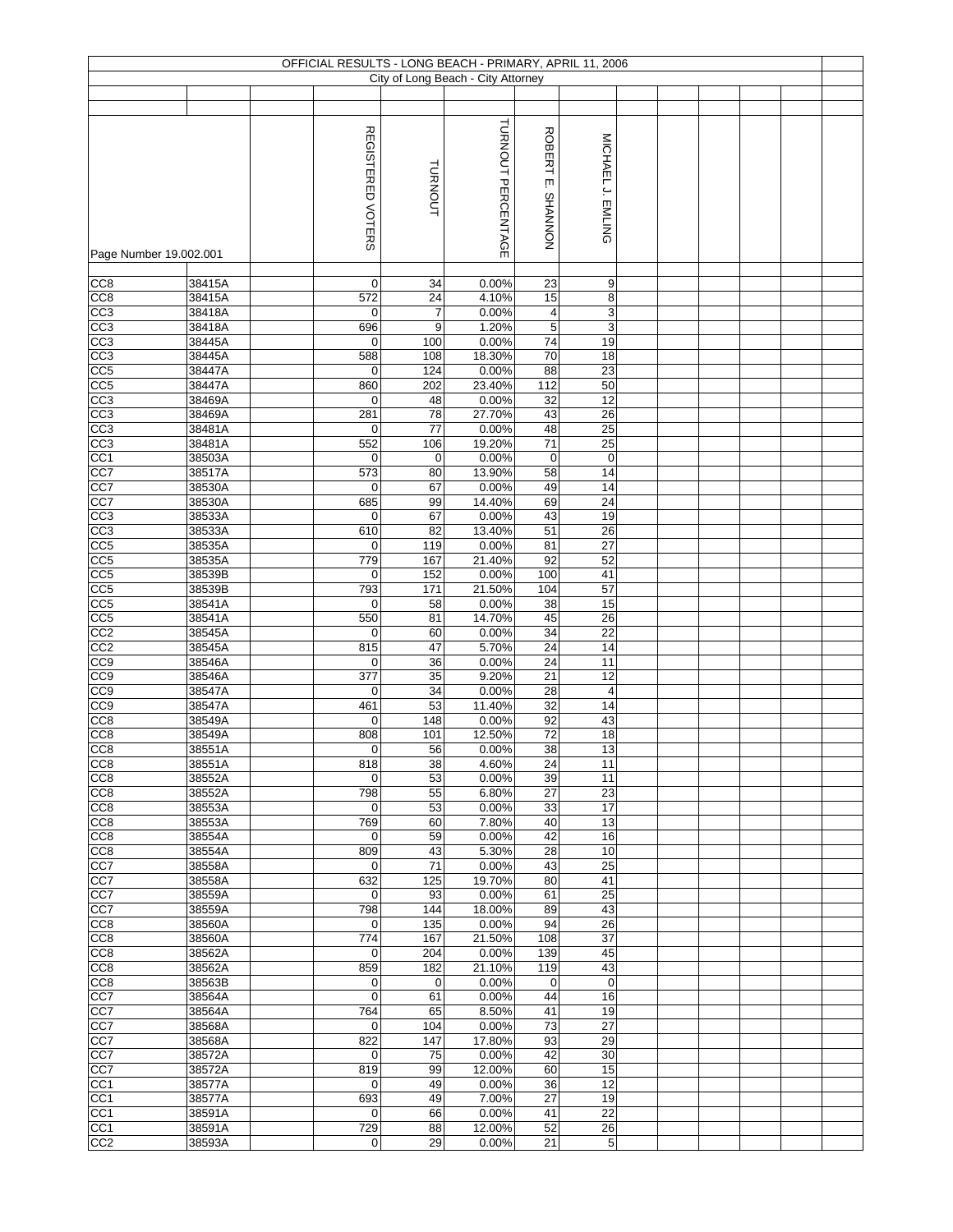|                                    |                  |           |                          |            | OFFICIAL RESULTS - LONG BEACH - PRIMARY, APRIL 11, 2006 |                       |                         |                         |  |  |  |
|------------------------------------|------------------|-----------|--------------------------|------------|---------------------------------------------------------|-----------------------|-------------------------|-------------------------|--|--|--|
|                                    |                  |           |                          |            | City of Long Beach - City Attorney                      |                       |                         |                         |  |  |  |
|                                    |                  |           |                          |            |                                                         |                       |                         |                         |  |  |  |
|                                    |                  |           |                          |            |                                                         |                       |                         |                         |  |  |  |
|                                    |                  |           |                          |            | TURNOUT PERCENTAGE                                      |                       |                         |                         |  |  |  |
|                                    |                  |           | <b>REGISTERED VOTERS</b> |            |                                                         | <b>ROBERT</b>         | MICHAEL J. EMLING       | Blank voted, over voted |  |  |  |
|                                    |                  |           |                          |            |                                                         |                       |                         |                         |  |  |  |
|                                    |                  |           |                          |            |                                                         | ίш.                   |                         |                         |  |  |  |
|                                    |                  |           |                          | TURNOUT    |                                                         |                       |                         | write-ins               |  |  |  |
|                                    |                  |           |                          |            |                                                         |                       |                         |                         |  |  |  |
|                                    |                  |           |                          |            |                                                         |                       |                         |                         |  |  |  |
|                                    |                  |           |                          |            |                                                         | NONNVHS               |                         |                         |  |  |  |
| Page Number 20.002.001             |                  |           |                          |            |                                                         |                       |                         |                         |  |  |  |
|                                    |                  |           |                          |            |                                                         |                       |                         |                         |  |  |  |
| CC <sub>2</sub>                    | 38593A           |           | 677                      | 23         | 3.30%                                                   | 12                    | 5                       |                         |  |  |  |
| CC2                                | 38594A           |           | $\pmb{0}$                | 51         | 0.00%                                                   | 37                    | 11                      |                         |  |  |  |
| CC <sub>2</sub>                    | 38594A           |           | 709                      | 33         | 4.60%                                                   | 22                    | 10                      |                         |  |  |  |
| CC9                                | 38603A           | ---VBM--- | 209                      | 66         | 31.50%                                                  | 47                    | 13                      |                         |  |  |  |
| CC <sub>4</sub>                    | 38610B           |           | 0                        | 36         | 0.00%                                                   | $\overline{26}$       | 9                       |                         |  |  |  |
| CC4<br>CC <sub>4</sub>             | 38610B<br>38611A |           | 761<br>$\mathbf 0$       | 73<br>57   | 9.50%<br>0.00%                                          | $\overline{35}$<br>33 | 31<br>19                |                         |  |  |  |
| CC4                                | 38611A           |           | 740                      | 30         | 4.00%                                                   | $\overline{23}$       | $\overline{7}$          |                         |  |  |  |
| CC <sub>4</sub>                    | 38616A           |           | $\pmb{0}$                | 39         | 0.00%                                                   | 27                    | 10                      |                         |  |  |  |
| CC <sub>4</sub>                    | 38616A           |           | 777                      | 41         | 5.20%                                                   | 22                    | 17                      |                         |  |  |  |
| CC4                                | 38617A           |           | $\pmb{0}$                | 60         | 0.00%                                                   | 40                    | 17                      |                         |  |  |  |
| CC4                                | 38617A           |           | 713                      | 59         | 8.20%                                                   | 39                    | 15                      |                         |  |  |  |
| CC4                                | 38618A           |           | 0                        | 50         | 0.00%                                                   | 31                    | 16                      |                         |  |  |  |
| CC <sub>4</sub>                    | 38618A           |           | 651                      | 38         | 5.80%                                                   | 25                    | 12                      |                         |  |  |  |
| CC <sub>4</sub>                    | 38619A           |           | 0                        | 53         | 0.00%                                                   | $\overline{35}$       | 17                      |                         |  |  |  |
| CC4                                | 38619A           |           | 683                      | 31         | 4.50%                                                   | 18                    | 8                       |                         |  |  |  |
| CC3                                | 38620A           |           | 0                        | 34         | 0.00%                                                   | $\overline{18}$       | 13                      |                         |  |  |  |
| CC3                                | 38620A           |           | 663                      | 52         | 7.80%                                                   | $\overline{36}$       | 14                      |                         |  |  |  |
| CC4                                | 38621A           |           | 0                        | 29         | 0.00%                                                   | $\overline{17}$       | 12                      |                         |  |  |  |
| CC4<br>CC4                         | 38621A<br>38624A |           | 693<br>0                 | 27<br>64   | 3.80%<br>0.00%                                          | 12<br>44              | 14<br>19                |                         |  |  |  |
| CC4                                | 38624A           |           | 721                      | 36         | 4.90%                                                   | 22                    | 13                      |                         |  |  |  |
| CC <sub>4</sub>                    | 38625A           |           | 0                        | 19         | 0.00%                                                   | 12                    | 4                       |                         |  |  |  |
| CC <sub>4</sub>                    | 38625A           |           | 591                      | 18         | 3.00%                                                   | 14                    | $\overline{\mathbf{4}}$ |                         |  |  |  |
| CC <sub>4</sub>                    | 38626A           |           | 0                        | 77         | 0.00%                                                   | 46                    | 26                      |                         |  |  |  |
| CC <sub>4</sub>                    | 38626A           |           | 459                      | 41         | 8.90%                                                   | 27                    | 12                      |                         |  |  |  |
| CC <sub>5</sub>                    | 38630A           |           | $\mathbf 0$              | 103        | 0.00%                                                   | 64                    | 24                      |                         |  |  |  |
| CC5                                | 38630A           |           | 792                      | 177        | 22.30%                                                  | 104                   | 44                      |                         |  |  |  |
| CC5                                | 38632A           |           | $\pmb{0}$                | 94         | 0.00%                                                   | 59                    | 31                      |                         |  |  |  |
| CC5                                | 38632A           |           | 682                      | 100        | 14.60%                                                  | 63                    | 21                      |                         |  |  |  |
| CC5                                | 38636A           |           | 0                        | 134        | 0.00%                                                   | 83                    | 33                      |                         |  |  |  |
| CC <sub>5</sub>                    | 38636A           |           | 846                      | 159        | 18.70%                                                  | 95                    | $\overline{47}$         |                         |  |  |  |
| CC <sub>5</sub>                    | 38637A           |           | 0                        | 115        | 0.00%                                                   | 70<br>80              | 30<br>27                |                         |  |  |  |
| CC <sub>5</sub><br>CC <sub>5</sub> | 38637A<br>38639A |           | 713<br>$\mathbf 0$       | 129<br>114 | 18.00%<br>0.00%                                         | 61                    | 42                      |                         |  |  |  |
| CC <sub>5</sub>                    | 38639A           |           | 899                      | 191        | 21.20%                                                  | 112                   | 62                      |                         |  |  |  |
| CC5                                | 38647A           |           | $\mathbf 0$              | 87         | 0.00%                                                   | 61                    | 16                      |                         |  |  |  |
| CC <sub>5</sub>                    | 38647A           |           | 476                      | 115        | 24.10%                                                  | 79                    | 22                      |                         |  |  |  |
| CC5                                | 38649A           |           | 0                        | 84         | 0.00%                                                   | 64                    | 15                      |                         |  |  |  |
| CC5                                | 38649A           |           | 597                      | 135        | 22.60%                                                  | 78                    | 42                      |                         |  |  |  |
| CC5                                | 38650A           |           | $\mathbf 0$              | 60         | 0.00%                                                   | 37                    | $\overline{23}$         |                         |  |  |  |
| CC5                                | 38650A           |           | 735                      | 74         | 10.00%                                                  | 46                    | 23                      |                         |  |  |  |
| CC8                                | 38660A           |           | 0                        | 44         | 0.00%                                                   | 29                    | 13                      |                         |  |  |  |
| CC8                                | 38660A           |           | 794                      | 56         | 7.00%                                                   | 30                    | $\overline{20}$         |                         |  |  |  |
| CC7<br>CC7                         | 38671A<br>38671A |           | 0<br>729                 | 36<br>101  | 0.00%<br>13.80%                                         | 22<br>61              | 12<br>25                |                         |  |  |  |
| CC <sub>5</sub>                    | 38680A           |           | 0                        | 92         | 0.00%                                                   | 64                    | 17                      |                         |  |  |  |
| CC5                                | 38680A           |           | 663                      | 106        | 15.90%                                                  | 69                    | 26                      |                         |  |  |  |
| CC8                                | 38686A           |           | $\mathbf 0$              | 32         | 0.00%                                                   | 23                    | 8                       |                         |  |  |  |
| CC8                                | 38686A           |           | 787                      | 18         | 2.20%                                                   | 11                    | 5                       |                         |  |  |  |
| CC3                                | 38688A           |           | 0                        | 45         | 0.00%                                                   | 27                    | 16                      |                         |  |  |  |
| CC3                                | 38688A           |           | 512                      | 35         | 6.80%                                                   | 22                    | 8                       |                         |  |  |  |
| CC7                                | 38701A           |           | $\mathbf 0$              | 27         | 0.00%                                                   | 22                    | $\overline{4}$          |                         |  |  |  |
| CC7                                | 38701A           |           | 602                      | 129        | 21.40%                                                  | 88                    | 21                      |                         |  |  |  |
| CC <sub>1</sub>                    | 38702A           |           | 0                        | 30         | 0.00%                                                   | 19                    | 10                      |                         |  |  |  |
| CC <sub>1</sub>                    | 38702A           |           | 627                      | 19         | 3.00%                                                   | 11                    | $\overline{7}$          |                         |  |  |  |
|                                    |                  |           |                          |            |                                                         |                       |                         |                         |  |  |  |
| **** TOTALS ****                   |                  |           | 191,303                  | 45,002     | 23.50%                                                  | 28,348                | 12,258                  | 4396                    |  |  |  |
|                                    |                  |           |                          |            |                                                         |                       |                         |                         |  |  |  |
|                                    |                  |           |                          |            |                                                         |                       |                         |                         |  |  |  |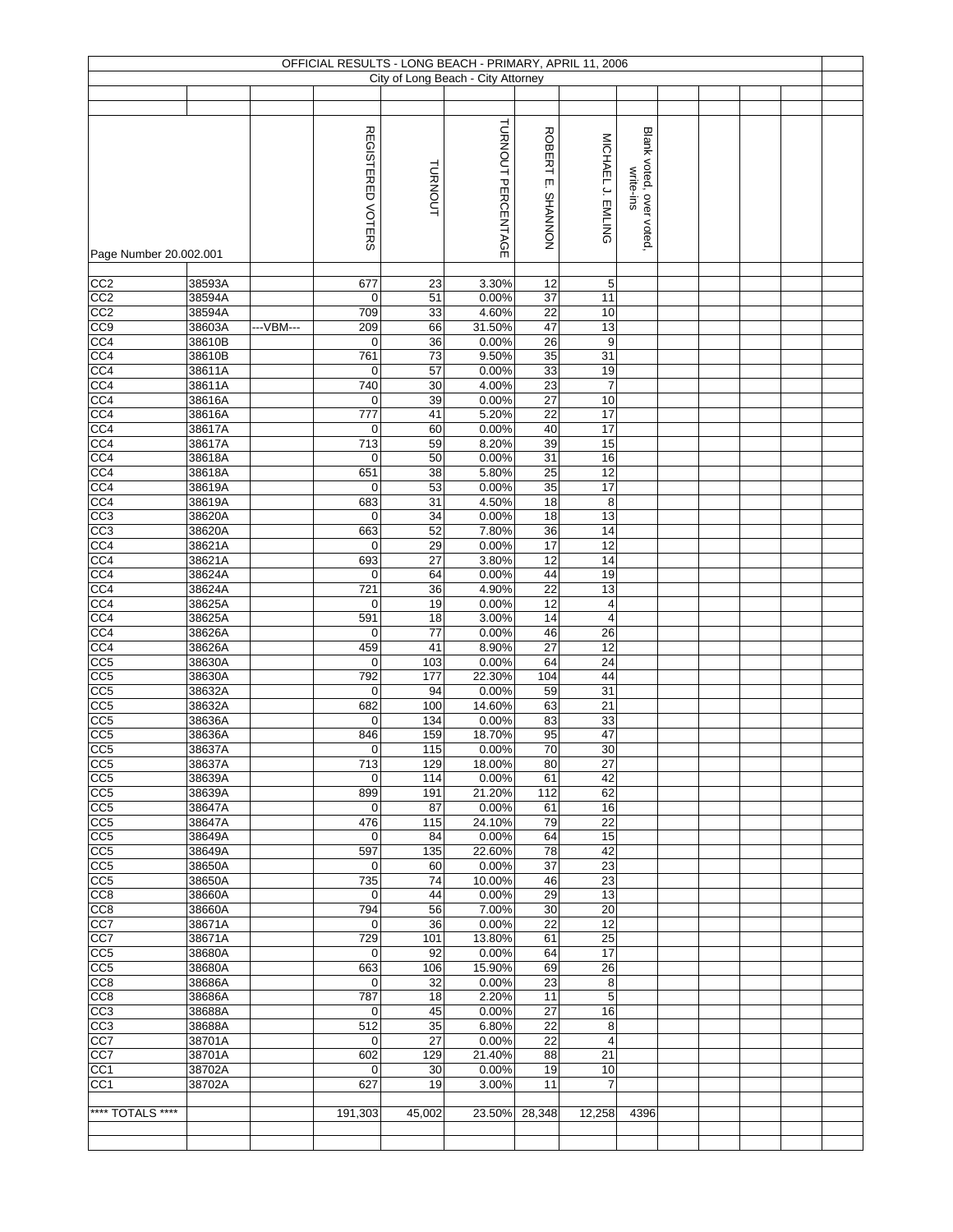|                                    |                  |           |                                    |                | OFFICIAL RESULTS - LONG BEACH - PRIMARY, APRIL 11, 2006<br>City of Long Beach - City Auditor |                                    |                              |  |  |  |
|------------------------------------|------------------|-----------|------------------------------------|----------------|----------------------------------------------------------------------------------------------|------------------------------------|------------------------------|--|--|--|
|                                    |                  |           |                                    |                |                                                                                              |                                    |                              |  |  |  |
|                                    |                  |           |                                    |                |                                                                                              |                                    |                              |  |  |  |
| Page Number 21.003.001             |                  |           | <b>REGISTERED</b><br><b>VOTERS</b> | TURNOUT        | TURNOUT PERCENTAGE                                                                           | GARY BURROUGHS                     | LAURA WILSON DOUD            |  |  |  |
|                                    |                  |           |                                    |                |                                                                                              |                                    |                              |  |  |  |
| CC9<br>CC9                         | 38001A<br>38001A |           | 0<br>576                           | 35<br>76       | 0.00%<br>13.10%                                                                              | 11<br>28                           | 22<br>44                     |  |  |  |
| CC <sub>9</sub>                    | 38001C           | ---VBM--- | 18                                 | $\overline{2}$ | 11.10%                                                                                       | 0                                  | $\mathbf{1}$                 |  |  |  |
| CC9                                | 38002A           | ---VBM--- | 4                                  | $\mathbf 0$    | 0.00%                                                                                        | 0                                  | $\pmb{0}$                    |  |  |  |
| CC <sub>1</sub>                    | 38003B           | ---VBM--- | 21                                 | $\overline{2}$ | 9.50%                                                                                        | $\mathsf 0$                        | $\mathbf 2$                  |  |  |  |
| CC <sub>9</sub>                    | 38004A           |           | $\mathbf 0$                        | 36             | 0.00%                                                                                        | 19                                 | 16                           |  |  |  |
| CC <sub>9</sub>                    | 38004A           |           | 779                                | 115            | 14.70%                                                                                       | 42                                 | 61                           |  |  |  |
| CC <sub>9</sub>                    | 38005A           |           | 0                                  | 34             | 0.00%                                                                                        | 13                                 | 21                           |  |  |  |
| CC <sub>9</sub><br>CC <sub>1</sub> | 38005A<br>38007C |           | 626<br>0                           | 73             | 11.60%                                                                                       | 42                                 | 25<br>31                     |  |  |  |
| CC1                                | 38007C           |           | 808                                | 71<br>116      | 0.00%<br>14.30%                                                                              | 38<br>50                           | 53                           |  |  |  |
| CC <sub>9</sub>                    | 38008A           |           | 0                                  | 61             | 0.00%                                                                                        | 27                                 | 32                           |  |  |  |
| CC9                                | 38008A           |           | 840                                | 141            | 16.70%                                                                                       | 73                                 | 54                           |  |  |  |
| CC <sub>1</sub>                    | 38010A           |           | 0                                  | 33             | 0.00%                                                                                        | 17                                 | 14                           |  |  |  |
| CC <sub>1</sub>                    | 38010A           |           | 606                                | 74             | 12.20%                                                                                       | 32                                 | 38                           |  |  |  |
| CC <sub>1</sub>                    | 38010D           | ---VBM--- | 181                                | 26             | 14.30%                                                                                       | $\overline{12}$                    | 14                           |  |  |  |
| CC <sub>0</sub>                    | 38011A           |           | 0                                  | 32             | 0.00%                                                                                        | 9                                  | $\overline{21}$              |  |  |  |
| CC <sub>0</sub>                    | 38011A           |           | 502                                | 53             | 10.50%                                                                                       | 23                                 | $\overline{28}$              |  |  |  |
| CC9                                | 38013A           |           | 0                                  | 40             | 0.00%                                                                                        | $\overline{18}$                    | $\overline{21}$              |  |  |  |
| CC9                                | 38013A           |           | 648                                | 60             | 9.20%                                                                                        | 22                                 | 32                           |  |  |  |
| CC <sub>9</sub>                    | 38015A<br>38015A |           | 0<br>613                           | 28<br>36       | 0.00%<br>5.80%                                                                               | 12<br>15                           | 16<br>19                     |  |  |  |
| CC9<br>CC9                         | 38016A           |           | 0                                  | 43             | 0.00%                                                                                        | 19                                 | $\overline{24}$              |  |  |  |
| CC <sub>9</sub>                    | 38016A           |           | 717                                | 91             | 12.60%                                                                                       | 38                                 | 49                           |  |  |  |
| CC <sub>9</sub>                    | 38017A           |           | 0                                  | 39             | 0.00%                                                                                        | $\overline{20}$                    | 19                           |  |  |  |
| CC <sub>9</sub>                    | 38017A           |           | 783                                | 70             | 8.90%                                                                                        | 27                                 | 38                           |  |  |  |
| CC8                                | 38018A           |           | $\mathbf 0$                        | 96             | 0.00%                                                                                        | 52                                 | 39                           |  |  |  |
| CC <sub>8</sub>                    | 38018A           |           | 401                                | 44             | 10.90%                                                                                       | 21                                 | 20                           |  |  |  |
| CC9                                | 38019A           | ---VBM--- | 97                                 | 19             | 19.50%                                                                                       | 6                                  | 12                           |  |  |  |
| CC9                                | 38020A           |           | $\mathbf 0$                        | 55             | 0.00%                                                                                        | 22                                 | 31                           |  |  |  |
| CC9                                | 38020A           |           | 768                                | 114            | 14.80%                                                                                       | 48                                 | 59                           |  |  |  |
| CC <sub>6</sub>                    | 38021A           |           | 0                                  | 32             | 0.00%                                                                                        | 18                                 | 12                           |  |  |  |
| CC <sub>6</sub><br>CC9             | 38021A<br>38024A |           | 670<br>$\mathbf 0$                 | 10<br>62       | 1.40%<br>0.00%                                                                               | $\overline{2}$<br>33               | $\overline{7}$<br>24         |  |  |  |
| CC <sub>9</sub>                    | 38024A           |           | 850                                | 112            | 13.10%                                                                                       | 46                                 | 56                           |  |  |  |
| CC <sub>6</sub>                    | 38025A           |           | $\mathbf 0$                        | 33             | 0.00%                                                                                        | 14                                 | 18                           |  |  |  |
| CC6                                | 38025A           |           | 654                                | 44             | 6.70%                                                                                        | 18                                 | 23                           |  |  |  |
| CC <sub>9</sub>                    | 38026A           |           | $\mathbf 0$                        | 49             | 0.00%                                                                                        | 20                                 | 29                           |  |  |  |
| $\overline{CC9}$                   | 38026A           |           | 822                                | 115            | 13.90%                                                                                       | 49                                 | 55                           |  |  |  |
| CC9                                | 38027A           |           | $\mathbf 0$                        | 41             | 0.00%                                                                                        | 18                                 | 22                           |  |  |  |
| CC9                                | 38027A           |           | 777                                | 85             | 10.90%                                                                                       | 42                                 | 40                           |  |  |  |
| CC1                                | 38028A           | ---VBM--- | 23                                 | 3              | 13.00%                                                                                       | 0                                  | $\overline{c}$               |  |  |  |
| CC <sub>1</sub><br>CC <sub>9</sub> | 38028B           |           | $\pmb{0}$<br>0                     | $\mathbf 0$    | 0.00%<br>0.00%                                                                               | $\pmb{0}$                          | $\pmb{0}$<br>$\overline{17}$ |  |  |  |
| CC <sub>9</sub>                    | 38029A<br>38029A |           | 695                                | 37<br>37       | 5.30%                                                                                        | $\overline{20}$<br>$\overline{22}$ | 12                           |  |  |  |
| CC6                                | 38030A           |           | 0                                  | 38             | 0.00%                                                                                        | 8                                  | 27                           |  |  |  |
| CC6                                | 38030A           |           | 764                                | 61             | 7.90%                                                                                        | 22                                 | 34                           |  |  |  |
| $\overline{CC9}$                   | 38031A           |           | $\mathbf 0$                        | 26             | 0.00%                                                                                        | 8                                  | 18                           |  |  |  |
| CC9                                | 38031A           |           | 564                                | 28             | 4.90%                                                                                        | 8                                  | 16                           |  |  |  |
| CC9                                | 38032A           |           | $\mathbf 0$                        | 34             | 0.00%                                                                                        | 18                                 | 16                           |  |  |  |
| CC9                                | 38032A           |           | 823                                | 60             | 7.20%                                                                                        | 20                                 | 33                           |  |  |  |
| CC9                                | 38033A           |           | $\mathbf 0$                        | 97             | 0.00%                                                                                        | 55                                 | 39                           |  |  |  |
| CC9                                | 38033A           |           | 951                                | 104            | 10.90%                                                                                       | 41                                 | 59                           |  |  |  |
| CC <sub>6</sub>                    | 38034A           |           | 0                                  | 74             | 0.00%                                                                                        | 31                                 | 35                           |  |  |  |
| CC6<br>CC <sub>9</sub>             | 38034A<br>38035A |           | 894<br>$\mathbf 0$                 | 32<br>42       | 3.50%<br>0.00%                                                                               | 5<br>22                            | $\overline{21}$<br>19        |  |  |  |
| CC9                                | 38035A           |           | 499                                | 78             | 15.60%                                                                                       | 31                                 | 40                           |  |  |  |
| CC9                                | 38035F           | ---VBM--- | 32                                 | $\overline{5}$ | 15.60%                                                                                       | $\mathbf{1}$                       | $\overline{c}$               |  |  |  |
| CC <sub>8</sub>                    | 38037A           |           | $\mathbf 0$                        | 41             | 0.00%                                                                                        | 16                                 | 23                           |  |  |  |
| CC <sub>8</sub>                    | 38037A           |           | 766                                | 34             | 4.40%                                                                                        | 11                                 | 23                           |  |  |  |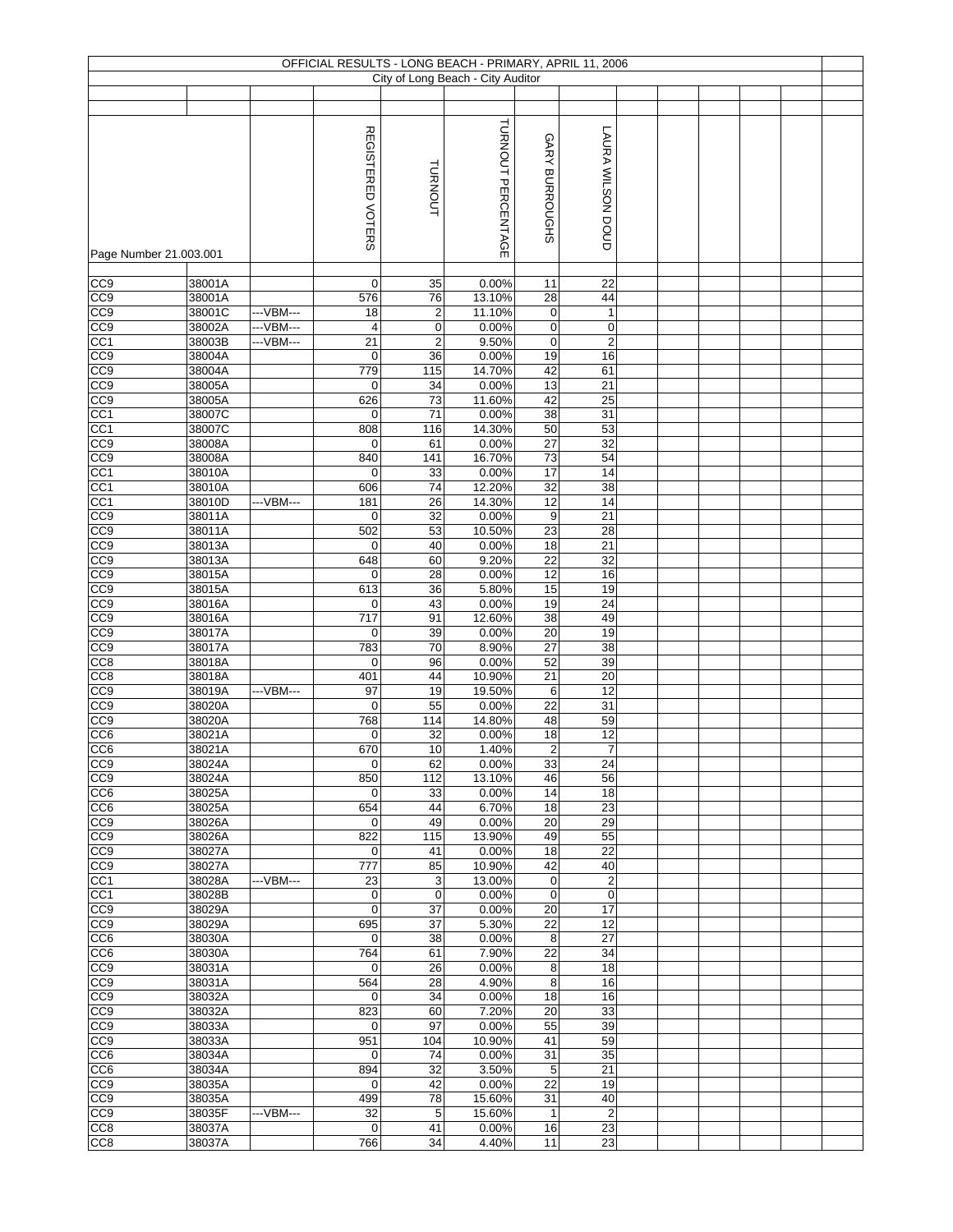|                        |                  |            |                                 |                            | OFFICIAL RESULTS - LONG BEACH - PRIMARY, APRIL 11, 2006 |                 |                          |  |  |  |
|------------------------|------------------|------------|---------------------------------|----------------------------|---------------------------------------------------------|-----------------|--------------------------|--|--|--|
|                        |                  |            |                                 |                            | City of Long Beach - City Auditor                       |                 |                          |  |  |  |
|                        |                  |            |                                 |                            |                                                         |                 |                          |  |  |  |
| Page Number 22.003.001 |                  |            | REGISTERED VOTERS               | <b>TURNOUT</b>             | TURNOUT PERCENTAGE                                      | GARY BURROUGHS  | <b>LAURA WILSON DOUD</b> |  |  |  |
|                        |                  |            |                                 |                            |                                                         |                 |                          |  |  |  |
| CC8<br>CC <sub>8</sub> | 38037F<br>38039A |            | $\mathbf 0$<br>$\mathbf 0$      | 0<br>32                    | 0.00%<br>0.00%                                          | 0<br>18         | 0<br>14                  |  |  |  |
| CC8                    | 38039A           |            | 754                             | 31                         | 4.10%                                                   | 11              | 18                       |  |  |  |
| CC2                    | 38040A           |            | $\mathbf 0$                     | 31                         | 0.00%                                                   | 13              | 17                       |  |  |  |
| CC <sub>2</sub>        | 38040A           |            | 992                             | 33                         | 3.30%                                                   | 12              | 19                       |  |  |  |
| CC <sub>8</sub>        | 38041A           |            | $\mathbf 0$                     | 30                         | 0.00%                                                   | $\overline{14}$ | 15                       |  |  |  |
| CC <sub>8</sub>        | 38041A           |            | 504                             | 18                         | 3.50%                                                   | 5               | 12                       |  |  |  |
| CC8<br>CC <sub>8</sub> | 38041C<br>38041D |            | $\mathbf 0$<br>$\boldsymbol{0}$ | $\mathbf 0$<br>$\mathbf 0$ | 0.00%<br>0.00%                                          | 0<br>0          | $\pmb{0}$<br>0           |  |  |  |
| CC <sub>8</sub>        | 38042A           |            | $\mathbf 0$                     | 93                         | 0.00%                                                   | 43              | 44                       |  |  |  |
| CC8                    | 38042A           |            | 788                             | 47                         | 5.90%                                                   | 24              | 22                       |  |  |  |
| CC7                    | 38043A           |            | $\mathbf 0$                     | 30                         | 0.00%                                                   | 13              | $\overline{17}$          |  |  |  |
| CC7                    | 38043A           |            | 369                             | 33                         | 8.90%                                                   | 12              | 14                       |  |  |  |
| CC7                    | 38044A           | --- VBM--- | $\overline{2}$                  | $\mathbf{1}$               | 50.00%                                                  | 1               | $\pmb{0}$                |  |  |  |
| CC7<br>CC7             | 38044D<br>38044D |            | $\mathbf 0$<br>908              | 172<br>253                 | 0.00%<br>27.80%                                         | 63<br>94        | 94<br>132                |  |  |  |
| CC <sub>5</sub>        | 38045A           | ---VBM---  | 12                              | 6                          | 50.00%                                                  | 5               | $\mathbf{1}$             |  |  |  |
| CC <sub>5</sub>        | 38045B           |            | $\mathbf 0$                     | 30                         | 0.00%                                                   | 11              | 17                       |  |  |  |
| CC5                    | 38045B           |            | 358                             | 33                         | 9.20%                                                   | 11              | 17                       |  |  |  |
| CC5                    | 38045C           |            | $\mathbf 0$                     | 0                          | 0.00%                                                   | $\pmb{0}$       | $\pmb{0}$                |  |  |  |
| CC <sub>5</sub>        | 38045H           |            | $\mathbf 0$                     | 39                         | 0.00%                                                   | 13              | 26                       |  |  |  |
| CC5                    | 38045H           |            | 423                             | 53                         | 12.50%                                                  | 20              | 31                       |  |  |  |
| CC <sub>4</sub><br>CC4 | 38047A<br>38047A |            | $\mathbf 0$<br>781              | 37<br>23                   | 0.00%<br>2.90%                                          | 14<br>13        | 18<br>9                  |  |  |  |
| CC3                    | 38048A           |            | $\mathbf 0$                     | 50                         | 0.00%                                                   | $\overline{18}$ | 30                       |  |  |  |
| CC <sub>3</sub>        | 38048A           |            | 546                             | 57                         | 10.40%                                                  | 22              | 28                       |  |  |  |
| CC <sub>2</sub>        | 38049B           |            | $\mathbf 0$                     | 59                         | 0.00%                                                   | 27              | 25                       |  |  |  |
| CC <sub>2</sub>        | 38049B           |            | 808                             | 68                         | 8.40%                                                   | $\overline{26}$ | 31                       |  |  |  |
| CC4                    | 38051A           |            | 0                               | 139                        | 0.00%                                                   | 43              | 89                       |  |  |  |
| CC4<br>CC4             | 38051A<br>38051C | --VBM---   | 958<br>204                      | 219<br>82                  | 22.80%<br>40.10%                                        | 74<br>31        | 116<br>44                |  |  |  |
| CC4                    | 38052A           |            | $\mathbf 0$                     | 110                        | 0.00%                                                   | 44              | 59                       |  |  |  |
| CC4                    | 38052A           |            | 778                             | 142                        | 18.20%                                                  | 48              | 86                       |  |  |  |
| CC8                    | 38053A           |            | $\mathbf 0$                     | 99                         | 0.00%                                                   | 36              | 54                       |  |  |  |
| CC <sub>8</sub>        | 38053A           |            | 840                             | 79                         | 9.40%                                                   | 39              | 35                       |  |  |  |
| CC <sub>8</sub>        | 38055A           |            | $\mathbf 0$                     | 89                         | 0.00%                                                   | 35              | 49                       |  |  |  |
| CC8<br>CC <sub>8</sub> | 38055A<br>38057A |            | 799<br>$\mathbf 0$              | 93<br>64                   | 11.60%<br>0.00%                                         | 48<br>28        | 39<br>36                 |  |  |  |
| CC8                    | 38057A           |            | 781                             | 76                         | 9.70%                                                   | 34              | 39                       |  |  |  |
| CC8                    | 38058A           |            | $\mathbf 0$                     | 45                         | 0.00%                                                   | 22              | 18                       |  |  |  |
| CC8                    | 38058A           |            | 741                             | 57                         | 7.60%                                                   | 31              | 23                       |  |  |  |
| CC8                    | 38059A           |            | $\mathbf 0$                     | 51                         | 0.00%                                                   | 19              | 29                       |  |  |  |
| CC8<br>CC8             | 38059A<br>38060A |            | 699<br>$\mathbf 0$              | 34<br>33                   | 4.80%<br>0.00%                                          | 11<br>11        | 23<br>$\overline{18}$    |  |  |  |
| CC <sub>8</sub>        | 38060A           |            | 778                             | 61                         | 7.80%                                                   | 22              | 31                       |  |  |  |
| CC5                    | 38065A           |            | $\mathbf 0$                     | 144                        | 0.00%                                                   | 55              | 81                       |  |  |  |
| CC <sub>5</sub>        | 38065A           |            | 862                             | 147                        | 17.00%                                                  | 38              | 99                       |  |  |  |
| CC <sub>5</sub>        | 38067A           |            | $\mathbf 0$                     | 115                        | 0.00%                                                   | 41              | 63                       |  |  |  |
| CC5                    | 38067A           |            | 787                             | 129                        | 16.30%                                                  | 57              | 67                       |  |  |  |
| CC7<br>CC9             | 38068A<br>38069C | ---VBM---  | 0<br>201                        | $\mathbf 0$<br>15          | 0.00%<br>7.40%                                          | 0<br>8          | 0<br>6                   |  |  |  |
| CC8                    | 38070A           |            | 0                               | 89                         | 0.00%                                                   | 41              | 41                       |  |  |  |
| CC8                    | 38070A           |            | 771                             | 154                        | 19.90%                                                  | 67              | 80                       |  |  |  |
| CC7                    | 38071A           |            | 0                               | 153                        | 0.00%                                                   | 83              | 61                       |  |  |  |
| $\overline{CC7}$       | 38071A           |            | 931                             | 165                        | 17.70%                                                  | 65              | 80                       |  |  |  |
| CC2<br>CC2             | 38072A<br>38072A |            | 0<br>633                        | 41<br>67                   | 0.00%<br>10.50%                                         | 17<br>26        | 20<br>33                 |  |  |  |
| CC <sub>8</sub>        | 38075A           |            | $\mathbf 0$                     | 113                        | 0.00%                                                   | 36              | 72                       |  |  |  |
| CC <sub>8</sub>        | 38075A           |            | 734                             | 108                        | 14.70%                                                  | 40              | 56                       |  |  |  |
| CC7                    | 38076A           |            | $\pmb{0}$                       | 98                         | 0.00%                                                   | 54              | 39                       |  |  |  |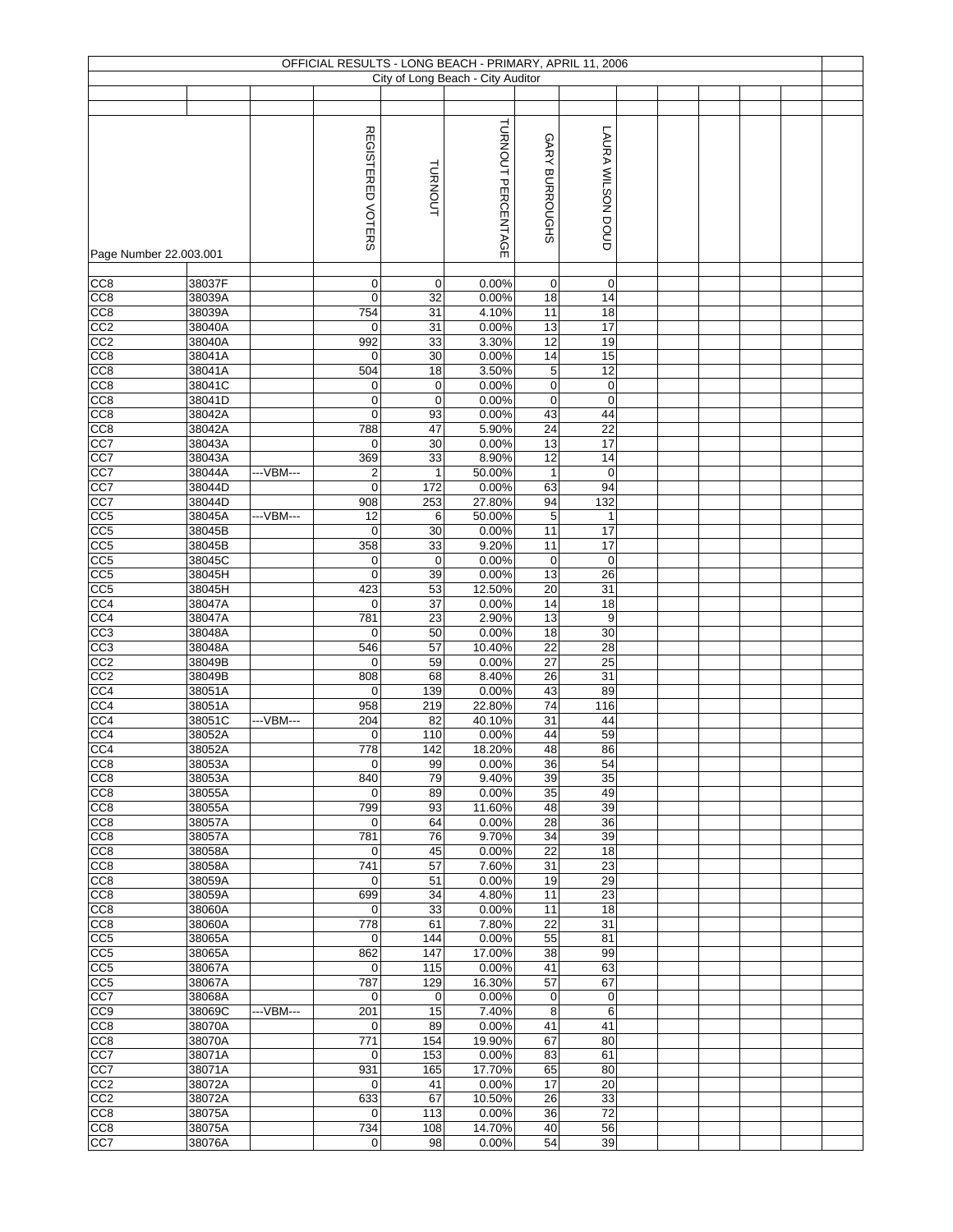|                        |                  |            |                          |                     | OFFICIAL RESULTS - LONG BEACH - PRIMARY, APRIL 11, 2006 |                     |                        |  |  |  |
|------------------------|------------------|------------|--------------------------|---------------------|---------------------------------------------------------|---------------------|------------------------|--|--|--|
|                        |                  |            |                          |                     | City of Long Beach - City Auditor                       |                     |                        |  |  |  |
|                        |                  |            |                          |                     |                                                         |                     |                        |  |  |  |
|                        |                  |            | <b>REGISTERED VOTERS</b> | <b>TURNOUT</b>      | TURNOUT PERCENTAGE                                      | GARY BURROUGHS      | LAURA WILSON DOUD      |  |  |  |
| Page Number 23.003.001 |                  |            |                          |                     |                                                         |                     |                        |  |  |  |
| CC7                    | 38076A           |            | $\overline{746}$         | 85                  | 11.30%                                                  | 38                  | 43                     |  |  |  |
| CC <sub>8</sub>        | 38080A           |            | $\mathbf 0$              | 84                  | 0.00%                                                   | 36                  | 41                     |  |  |  |
| CC8<br>CC7             | 38080A<br>38081A |            | 438<br>$\mathbf 0$       | 98<br>73            | 22.30%<br>0.00%                                         | 38<br>26            | 53<br>34               |  |  |  |
| CC7                    | 38081A           |            | 505                      | 106                 | 20.90%                                                  | 43                  | 45                     |  |  |  |
| CC7                    | 38081B           |            | $\mathbf 0$              | 40                  | 0.00%                                                   | 11                  | 29                     |  |  |  |
| CC7                    | 38081B           |            | 261                      | 63                  | 24.10%                                                  | 24                  | 34                     |  |  |  |
| CC7                    | 38082A           |            | $\mathbf 0$              | 122                 | 0.00%                                                   | 49                  | 63                     |  |  |  |
| CC7<br>CC7             | 38082A<br>38082B | --- VBM--- | 767<br>18                | 154<br>$\mathbf{1}$ | 20.00%<br>5.50%                                         | 58<br>$\mathbf{1}$  | 84<br>$\boldsymbol{0}$ |  |  |  |
| CC7                    | 38084A           |            | $\mathbf 0$              | 83                  | 0.00%                                                   | 40                  | 37                     |  |  |  |
| CC7                    | 38084A           |            | 636                      | 133                 | 20.90%                                                  | 51                  | 67                     |  |  |  |
| CC7                    | 38084B           | --VBM---   | 153                      | 31                  | 20.20%                                                  | 15                  | 14                     |  |  |  |
| CC7                    | 38285A           |            | $\mathbf 0$              | 54                  | 0.00%                                                   | 21                  | 25                     |  |  |  |
| CC7                    | 38285A           |            | 397                      | 77<br>74            | 19.30%                                                  | 22                  | 48                     |  |  |  |
| CC7<br>CC7             | 38085B<br>38085B |            | $\mathbf 0$<br>461       | 135                 | 0.00%<br>29.20%                                         | 35<br>44            | 36<br>78               |  |  |  |
| CC2                    | 38088A           |            | $\mathbf 0$              | 76                  | 0.00%                                                   | 24                  | 50                     |  |  |  |
| CC2                    | 38088A           |            | 904                      | 98                  | 10.80%                                                  | $\overline{32}$     | 58                     |  |  |  |
| CC1                    | 38089A           | ---VBM---  | 226                      | 25                  | 11.00%                                                  | 10                  | 14                     |  |  |  |
| CC <sub>1</sub>        | 38089D           |            | $\mathbf 0$              | 26                  | 0.00%                                                   | 15                  | 10                     |  |  |  |
| CC1<br>CC <sub>9</sub> | 38089D<br>38090A |            | 339<br>$\mathbf 0$       | 24<br>$\mathbf 0$   | 7.00%<br>0.00%                                          | 9<br>$\mathbf 0$    | 14<br>$\pmb{0}$        |  |  |  |
| CC4                    | 38091A           |            | $\mathbf 0$              | 38                  | 0.00%                                                   | 18                  | 18                     |  |  |  |
| CC4                    | 38091A           |            | 683                      | 28                  | 4.00%                                                   | $\overline{14}$     | 12                     |  |  |  |
| CC <sub>6</sub>        | 38091C           |            | $\mathbf 0$              | 42                  | 0.00%                                                   | 24                  | 17                     |  |  |  |
| CC6                    | 38091C           |            | 776                      | 34                  | 4.30%                                                   | $\overline{11}$     | 20                     |  |  |  |
| CC7                    | 38092A           |            | $\mathbf 0$              | 54                  | 0.00%                                                   | 22                  | 30                     |  |  |  |
| CC7<br>CC4             | 38092A<br>38093A |            | 758<br>$\mathbf 0$       | 161<br>61           | 21.20%<br>0.00%                                         | 77<br>26            | 71<br>30               |  |  |  |
| CC4                    | 38093A           |            | 568                      | 60                  | 10.50%                                                  | 32                  | 25                     |  |  |  |
| CC7                    | 38097A           |            | 0                        | 64                  | 0.00%                                                   | 29                  | 30                     |  |  |  |
| CC7                    | 38097A           |            | 750                      | 103                 | 13.70%                                                  | 34                  | 42                     |  |  |  |
| CC <sub>1</sub>        | 38098A           | ---VBM---  | 21                       | 3                   | 14.20%                                                  | 3                   | $\pmb{0}$              |  |  |  |
| CC7                    | 38099A<br>38099A |            | $\mathbf 0$<br>798       | 53<br>135           | 0.00%<br>16.90%                                         | 24<br>62            | 21<br>61               |  |  |  |
| CC7<br>CC7             | 38100A           |            | $\mathbf 0$              | 40                  | 0.00%                                                   | 14                  | 23                     |  |  |  |
| CC7                    | 38100A           |            | 588                      | 83                  | 14.10%                                                  | 29                  | 44                     |  |  |  |
| CC7                    | 38101A           |            | $\mathbf 0$              | 52                  | 0.00%                                                   | 29                  | 20                     |  |  |  |
| CC7                    | 38101A           |            | 792                      | 151                 | 19.00%                                                  | 65                  | 59                     |  |  |  |
| CC8                    | 38102A           |            | $\mathbf 0$              | 32                  | 0.00%                                                   | 15                  | 13                     |  |  |  |
| CC8<br>CC7             | 38102A<br>38103A |            | 602<br>0                 | 47<br>43            | 7.80%<br>0.00%                                          | 19<br>23            | 27<br>19               |  |  |  |
| CC7                    | 38103A           |            | 730                      | 130                 | 17.80%                                                  | 63                  | 51                     |  |  |  |
| CC <sub>8</sub>        | 38108A           |            | $\mathbf 0$              | 50                  | 0.00%                                                   | 24                  | 21                     |  |  |  |
| CC8                    | 38108A           |            | 440                      | 29                  | 6.50%                                                   | 13                  | 14                     |  |  |  |
| CC6                    | 38110A           |            | 0                        | 77                  | 0.00%                                                   | 29                  | 47                     |  |  |  |
| CC6                    | 38110A           |            | 644                      | 61                  | 9.40%                                                   | 19                  | 39                     |  |  |  |
| CC6<br>CC6             | 38113A<br>38113A |            | $\mathbf 0$<br>254       | 27<br>10            | 0.00%<br>3.90%                                          | 9<br>$\overline{c}$ | 17<br>6                |  |  |  |
| CC <sub>6</sub>        | 38113B           |            | $\mathbf 0$              | 55                  | 0.00%                                                   | 23                  | 31                     |  |  |  |
| CC <sub>6</sub>        | 38113B           |            | 582                      | 37                  | 6.30%                                                   | 11                  | 18                     |  |  |  |
| CC8                    | 38116A           |            | $\mathbf 0$              | 30                  | 0.00%                                                   | 17                  | 11                     |  |  |  |
| CC <sub>8</sub>        | 38116A           |            | 252                      | 25                  | 9.90%                                                   | 15                  | 8                      |  |  |  |
| CC8<br>CC <sub>8</sub> | 38116B<br>38116B |            | $\mathbf 0$<br>765       | 119<br>105          | 0.00%<br>13.70%                                         | 51<br>46            | 57<br>53               |  |  |  |
| CC6                    | 38117A           |            | $\mathbf 0$              | 50                  | 0.00%                                                   | 23                  | 22                     |  |  |  |
| CC <sub>6</sub>        | 38117A           |            | 788                      | 53                  | 6.70%                                                   | 20                  | 33                     |  |  |  |
| CC <sub>6</sub>        | 38118A           |            | $\mathbf 0$              | 33                  | 0.00%                                                   | $\overline{12}$     | 17                     |  |  |  |
| CC <sub>6</sub>        | 38118A           |            | 663                      | 39                  | 5.80%                                                   | 15                  | 20                     |  |  |  |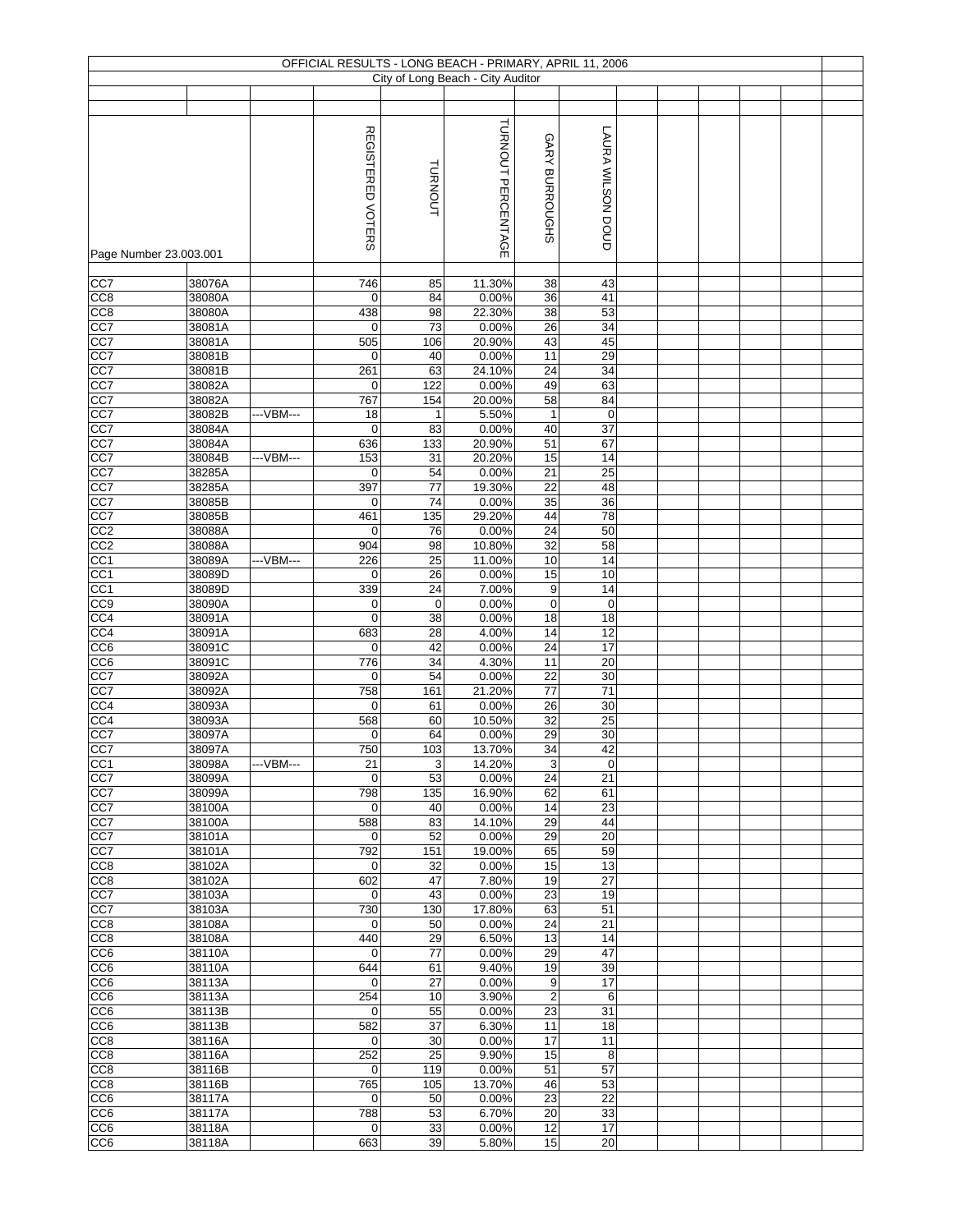|                         |                  |           | OFFICIAL RESULTS - LONG BEACH - PRIMARY, APRIL 11, 2006 |                 |                                   |                      |                              |  |  |  |
|-------------------------|------------------|-----------|---------------------------------------------------------|-----------------|-----------------------------------|----------------------|------------------------------|--|--|--|
|                         |                  |           |                                                         |                 | City of Long Beach - City Auditor |                      |                              |  |  |  |
|                         |                  |           |                                                         |                 |                                   |                      |                              |  |  |  |
|                         |                  |           | REGISTERED VOTERS                                       |                 | TURNOUT PERCENTAGE                |                      | <b>LAURA WILSON DOUD</b>     |  |  |  |
|                         |                  |           |                                                         | TURNOUT         |                                   | GARY BURROUGHS       |                              |  |  |  |
| Page Number 24.003.001  |                  |           |                                                         |                 |                                   |                      |                              |  |  |  |
| CC7<br>CC7              | 38120A<br>38120A |           | $\mathbf 0$<br>895                                      | 120<br>134      | 0.00%<br>14.90%                   | 58<br>54             | 57<br>63                     |  |  |  |
| CC7                     | 38121A           |           | $\mathbf 0$                                             | 10              | 0.00%                             | 2                    | 8                            |  |  |  |
| $\overline{CC7}$        | 38121A           |           | 325                                                     | 6               | 1.80%                             | 4                    | $\overline{2}$               |  |  |  |
| CC2                     | 38122A           |           | $\mathbf 0$                                             | 59              | 0.00%                             | 17                   | 37                           |  |  |  |
| CC2                     | 38122A           |           | 645                                                     | 27              | 4.10%                             | $\overline{7}$       | 20                           |  |  |  |
| CC <sub>1</sub>         | 38137A           |           | $\mathbf 0$                                             | 19              | 0.00%                             | 4                    | 14                           |  |  |  |
| CC <sub>1</sub>         | 38137A           |           | 322                                                     | 31              | 9.60%                             | 17                   | 13                           |  |  |  |
| CC7                     | 38124A           |           | 0                                                       | 89              | 0.00%                             | 41                   | 41                           |  |  |  |
| CC7                     | 38124A           |           | 707                                                     | 78              | 11.00%                            | 37                   | 36                           |  |  |  |
| CC4<br>CC <sub>6</sub>  | 38127A<br>38128A |           | 0<br>$\mathbf 0$                                        | 0<br>20         | 0.00%<br>0.00%                    | 0<br>5               | $\pmb{0}$<br>$\overline{12}$ |  |  |  |
| CC6                     | 38128A           |           | 450                                                     | 37              | 8.20%                             | 9                    | 26                           |  |  |  |
| $\overline{CC6}$        | 38133A           |           | 0                                                       | 33              | 0.00%                             | 10                   | 21                           |  |  |  |
| CC6                     | 38133A           |           | 701                                                     | 33              | 4.70%                             | 9                    | 24                           |  |  |  |
| CC <sub>6</sub>         | 38134A           |           | $\mathbf 0$                                             | 30              | 0.00%                             | 12                   | 17                           |  |  |  |
| CC <sub>6</sub>         | 38134A           |           | 698                                                     | 21              | 3.00%                             | 10                   | 8                            |  |  |  |
| CC2                     | 38135A           |           | $\mathbf 0$                                             | 67              | 0.00%                             | 19                   | 41                           |  |  |  |
| CC <sub>2</sub>         | 38135A           |           | 706                                                     | 45              | 6.30%                             | 15                   | $\overline{25}$              |  |  |  |
| CC <sub>1</sub>         | 38137A           |           | 0                                                       | 32              | 0.00%                             | 11                   | 18                           |  |  |  |
| CC <sub>1</sub>         | 38137A           |           | 644<br>$\mathbf 0$                                      | 51              | 7.90%                             | 22                   | $\overline{22}$              |  |  |  |
| CC6<br>CC <sub>6</sub>  | 38138A<br>38138A |           | 502                                                     | 30<br>25        | 0.00%<br>4.90%                    | 12<br>9              | 12<br>14                     |  |  |  |
| CC6                     | 38138C           |           | $\mathbf 0$                                             | 44              | 0.00%                             | 22                   | 16                           |  |  |  |
| CC6                     | 38138C           |           | 545                                                     | 60              | 11.00%                            | 20                   | 30                           |  |  |  |
| CC6                     | 38145A           |           | $\mathbf 0$                                             | 25              | 0.00%                             | 11                   | 12                           |  |  |  |
| CC6                     | 38145A           |           | 550                                                     | 31              | 5.60%                             | $\overline{7}$       | 21                           |  |  |  |
| CC4                     | 38147A           | --VBM---  | 113                                                     | 33              | 29.20%                            | 11                   | 20                           |  |  |  |
| CC4                     | 38147B           |           | $\mathbf 0$                                             | 66              | 0.00%                             | 24                   | 35                           |  |  |  |
| $\overline{CC4}$<br>CC2 | 38147B<br>38149A |           | 673<br>$\mathbf 0$                                      | 88<br>50        | 13.00%<br>0.00%                   | 32<br>14             | 48<br>31                     |  |  |  |
| $\overline{CC2}$        | 38149A           |           | 753                                                     | 61              | 8.10%                             | 26                   | 29                           |  |  |  |
| CC6                     | 38151A           |           | $\mathbf 0$                                             | $\overline{20}$ | 0.00%                             | 9                    | 11                           |  |  |  |
| CC <sub>6</sub>         | 38151A           |           | 375                                                     | 22              | 5.80%                             | 3                    | 17                           |  |  |  |
| CC <sub>2</sub>         | 38152A           |           | $\mathbf 0$                                             | 67              | 0.00%                             | 27                   | 30                           |  |  |  |
| CC <sub>2</sub>         | 38152A           |           | 739                                                     | 38              | 5.10%                             | 14                   | 20                           |  |  |  |
| CC4                     | 38153B           |           | 0                                                       | 82              | 0.00%                             | 34                   | 46                           |  |  |  |
| CC4                     | 38153B           |           | 616                                                     | 137             | 22.20%                            | 40                   | 87<br>12                     |  |  |  |
| CC6<br>CC6              | 38154B<br>38154B |           | $\mathbf 0$<br>321                                      | 24<br>19        | 0.00%<br>5.90%                    | 8<br>3               | 14                           |  |  |  |
| CC6                     | 38156A           | ---VBM--- | 180                                                     | 26              | 14.40%                            | 13                   | 12                           |  |  |  |
| CC2                     | 38157A           |           | $\mathbf 0$                                             | 35              | 0.00%                             | 19                   | 19                           |  |  |  |
| CC <sub>2</sub>         | 38157A           |           | 933                                                     | 25              | 2.60%                             | 8                    | 15                           |  |  |  |
| CC4                     | 38157B           |           | $\mathbf 0$                                             | 66              | 0.00%                             | 32                   | 42                           |  |  |  |
| CC4                     | 38157B           |           | 638                                                     | 60              | 9.40%                             | 25                   | $\overline{27}$              |  |  |  |
| CC4                     | 38158B           |           | $\mathbf 0$                                             | 37              | 0.00%                             | 17                   | 19                           |  |  |  |
| CC4<br>CC4              | 38158B<br>38159A |           | 543<br>$\mathbf 0$                                      | 18<br>36        | 3.30%<br>0.00%                    | $\overline{c}$<br>16 | 14<br>18                     |  |  |  |
| CC4                     | 38159A           |           | 638                                                     | 18              | 2.80%                             | 8                    | 10                           |  |  |  |
| CC4                     | 38159C           |           | 0                                                       | 23              | 0.00%                             | $\,$ 5 $\,$          | 18                           |  |  |  |
| CC4                     | 38159C           |           | 770                                                     | 25              | 3.20%                             | 13                   | 12                           |  |  |  |
| CC4                     | 38163A           |           | 0                                                       | 32              | 0.00%                             | 12                   | 18                           |  |  |  |
| CC4                     | 38163A           |           | 456                                                     | 24              | 5.20%                             | 8                    | 15                           |  |  |  |
| CC6                     | 38164A           |           | $\mathbf 0$                                             | 47              | 0.00%                             | 17                   | 27                           |  |  |  |
| CC6                     | 38164A           |           | 723                                                     | 51              | 7.00%                             | 18                   | 24                           |  |  |  |
| CC <sub>1</sub>         | 38166A<br>38166A |           | $\mathbf 0$<br>995                                      | 109<br>82       | 0.00%<br>8.20%                    | 50<br>31             | 48<br>45                     |  |  |  |
| CC1<br>CC1              | 38166B           |           | $\mathbf 0$                                             | 80              | 0.00%                             | 40                   | 34                           |  |  |  |
| CC <sub>1</sub>         | 38166B           |           | 702                                                     | 38              | 5.40%                             | 17                   | 20                           |  |  |  |
| CC <sub>6</sub>         | 38170A           |           | $\mathbf 0$                                             | 20              | 0.00%                             | 8                    | 11                           |  |  |  |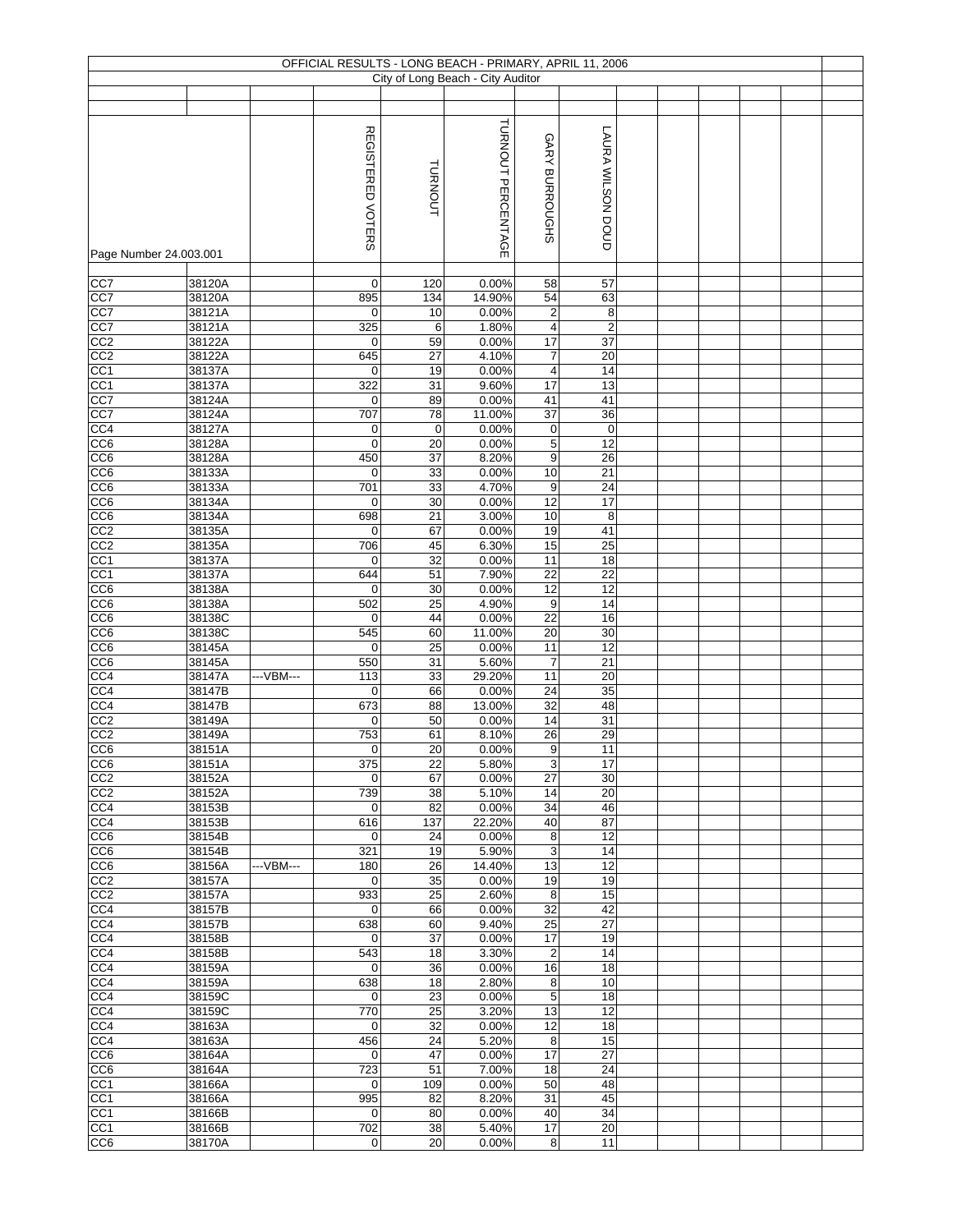|                                    |                  | OFFICIAL RESULTS - LONG BEACH - PRIMARY, APRIL 11, 2006 |                       |                                   |                                    |                       |  |  |  |
|------------------------------------|------------------|---------------------------------------------------------|-----------------------|-----------------------------------|------------------------------------|-----------------------|--|--|--|
|                                    |                  |                                                         |                       | City of Long Beach - City Auditor |                                    |                       |  |  |  |
|                                    |                  |                                                         |                       |                                   |                                    |                       |  |  |  |
|                                    |                  |                                                         |                       | TURNOUT PERCENTAGE                |                                    |                       |  |  |  |
|                                    |                  |                                                         |                       |                                   | GARY BURROUGHS                     |                       |  |  |  |
|                                    |                  |                                                         |                       |                                   |                                    |                       |  |  |  |
|                                    |                  |                                                         |                       |                                   |                                    |                       |  |  |  |
|                                    |                  |                                                         | TURNOUT               |                                   |                                    |                       |  |  |  |
|                                    |                  |                                                         |                       |                                   |                                    |                       |  |  |  |
|                                    |                  |                                                         |                       |                                   |                                    |                       |  |  |  |
|                                    |                  | <b>REGISTERED VOTERS</b>                                |                       |                                   |                                    | LAURA WILSON DOUD     |  |  |  |
| Page Number 25.003.001             |                  |                                                         |                       |                                   |                                    |                       |  |  |  |
| CC <sub>6</sub>                    | 38170A           | 756                                                     | 46                    | 6.00%                             | $\overline{21}$                    | $\overline{22}$       |  |  |  |
| CC <sub>6</sub>                    | 38171A           | 0                                                       | 34                    | 0.00%                             | $\overline{11}$                    | 19                    |  |  |  |
| CC <sub>6</sub>                    | 38171A           | 652                                                     | 36                    | 5.50%                             | 13                                 | $\overline{18}$       |  |  |  |
| CC7<br>CC7                         | 38173A<br>38173A | 0<br>421                                                | 29<br>51              | 0.00%<br>12.10%                   | 12<br>23                           | 17<br>24              |  |  |  |
| CC1                                | 38175A           | 0                                                       | 44                    | 0.00%                             | 23                                 | 17                    |  |  |  |
| CC <sub>1</sub>                    | 38175A           | 630                                                     | 89                    | 14.10%                            | 37                                 | 47                    |  |  |  |
| CC <sub>2</sub>                    | 38177A           | 0                                                       | 88                    | 0.00%                             | 40                                 | 41                    |  |  |  |
| CC2                                | 38177A           | 541                                                     | 48                    | 8.80%                             | $\overline{18}$                    | 29                    |  |  |  |
| CC2                                | 38178A           | $\mathbf 0$                                             | 58                    | 0.00%                             | 19                                 | 34                    |  |  |  |
| CC <sub>2</sub>                    | 38178A           | 808                                                     | 53                    | 6.50%                             | 15                                 | 36                    |  |  |  |
| CC2                                | 38179A           | $\mathbf 0$                                             | 70                    | 0.00%                             | 31                                 | 35                    |  |  |  |
| CC2                                | 38179A           | 693                                                     | 47                    | 6.70%                             | 15                                 | 28                    |  |  |  |
| CC3                                | 38183A           | $\mathbf 0$                                             | 71                    | 0.00%                             | 28                                 | 40<br>28              |  |  |  |
| CC3<br>$\frac{1}{\sqrt{1}}$        | 38183A<br>38184A | 683<br>0                                                | 59<br>99              | 8.60%<br>0.00%                    | 23<br>$\overline{38}$              | 54                    |  |  |  |
| CC3                                | 38184A           | 771                                                     | 80                    | 10.30%                            | 31                                 | 44                    |  |  |  |
| CC <sub>1</sub>                    | 38185A           | $\mathbf 0$                                             | 65                    | 0.00%                             | 30                                 | 31                    |  |  |  |
| CC <sub>1</sub>                    | 38185A           | 817                                                     | 30                    | 3.60%                             | 13                                 | 16                    |  |  |  |
| CC3                                | 38187A           | $\mathbf 0$                                             | 108                   | 0.00%                             | 50                                 | 52                    |  |  |  |
| CC3                                | 38187A           | 778                                                     | 166                   | 21.30%                            | 57                                 | 92                    |  |  |  |
| CC2                                | 38189A           | $\mathbf 0$                                             | 0                     | 0.00%                             | $\pmb{0}$                          | $\mathbf 0$           |  |  |  |
| CC7                                | 38190A           | $\mathbf 0$                                             | 26                    | 0.00%                             | 8                                  | 18                    |  |  |  |
| CC7                                | 38190A           | 526                                                     | 100                   | 19.00%                            | 41                                 | 51                    |  |  |  |
| $\overline{CC3}$                   | 38191A           | 0                                                       | 49                    | 0.00%                             | 27                                 | 18                    |  |  |  |
| CC <sub>3</sub><br>CC <sub>2</sub> | 38191A<br>38198A | 261<br>$\mathbf 0$                                      | 51<br>$\overline{75}$ | 19.50%<br>0.00%                   | $\overline{25}$<br>$\overline{38}$ | $\overline{22}$<br>32 |  |  |  |
| CC2                                | 38198A           | 769                                                     | 110                   | 14.30%                            | 39                                 | 60                    |  |  |  |
| CC2                                | 38199B           | $\mathbf 0$                                             | 104                   | 0.00%                             | 48                                 | 52                    |  |  |  |
| CC2                                | 38199B           | 623                                                     | 48                    | 7.70%                             | 26                                 | 22                    |  |  |  |
| CC <sub>2</sub>                    | 38201A           | $\mathbf 0$                                             | 95                    | 0.00%                             | 44                                 | 49                    |  |  |  |
| CC2                                | 38201A           | 654                                                     | 59                    | 9.00%                             | 23                                 | 33                    |  |  |  |
| CC2                                | 38201B           | 0                                                       | 0                     | 0.00%                             | 0                                  | 0                     |  |  |  |
| $\overline{CC2}$                   | 38201C           | $\mathbf 0$                                             | 0                     | 0.00%                             | $\pmb{0}$                          | 0                     |  |  |  |
| CC1                                | 38202A           | $\mathbf 0$                                             | 80                    | 0.00%                             | $\overline{26}$                    | 48                    |  |  |  |
| CC <sub>1</sub>                    | 38202A           | 715                                                     | 33                    | 4.60%                             | 19                                 | 13                    |  |  |  |
| CC <sub>2</sub>                    | 38204A           | $\mathbf 0$                                             | 61                    | 0.00%                             | 28                                 | 30                    |  |  |  |
| CC2<br>$\overline{CC3}$            | 38204A<br>38207A | 806<br>$\mathbf 0$                                      | 64<br>255             | 7.90%<br>0.00%                    | 23<br>106                          | 39<br>138             |  |  |  |
| CC3                                | 38207A           | 962                                                     | 136                   | 14.10%                            | 63                                 | 61                    |  |  |  |
| CC <sub>3</sub>                    | 38209A           | $\mathbf 0$                                             | 64                    | 0.00%                             | 26                                 | 34                    |  |  |  |
| CC3                                | 38209A           | 476                                                     | 86                    | 18.00%                            | 25                                 | 52                    |  |  |  |
| CC2                                | 38210A           | 0                                                       | 91                    | 0.00%                             | 30                                 | 56                    |  |  |  |
| CC2                                | 38210A           | 656                                                     | 111                   | 16.90%                            | 34                                 | 69                    |  |  |  |
| CC <sub>2</sub>                    | 38211A           | 0                                                       | 63                    | 0.00%                             | 20                                 | 39                    |  |  |  |
| CC2                                | 38211A           | 634                                                     | 72                    | 11.30%                            | 29                                 | 35                    |  |  |  |
| CC3                                | 38212A           | 0                                                       | 73                    | 0.00%                             | 30                                 | 38                    |  |  |  |
| CC <sub>3</sub>                    | 38212A<br>38213A | 636                                                     | 84                    | 13.20%                            | 31                                 | 48                    |  |  |  |
| CC3<br>CC3                         | 38213A           | $\mathbf 0$<br>852                                      | 178<br>155            | 0.00%<br>18.10%                   | 73<br>53                           | 96<br>83              |  |  |  |
| CC8                                | 38216B           | 0                                                       | 55                    | 0.00%                             | 24                                 | 31                    |  |  |  |
| CC <sub>8</sub>                    | 38216B           | 454                                                     | 76                    | 16.70%                            | 30                                 | 38                    |  |  |  |
| CC3                                | 38217A           | $\mathbf 0$                                             | 89                    | 0.00%                             | 37                                 | 46                    |  |  |  |
| CC3                                | 38217A           | 652                                                     | 73                    | 11.10%                            | 25                                 | 43                    |  |  |  |
| CC3                                | 38218A           | $\mathbf 0$                                             | 129                   | 0.00%                             | 65                                 | 59                    |  |  |  |
| CC3                                | 38218A           | 651                                                     | 178                   | 27.30%                            | 76                                 | 91                    |  |  |  |
| CC3                                | 38219A           | $\mathbf 0$                                             | 84                    | 0.00%                             | 35                                 | 46                    |  |  |  |
| CC3                                | 38219A           | 494                                                     | 71                    | 14.30%                            | 26                                 | 35                    |  |  |  |
| CC3                                | 38222A           | $\mathbf 0$                                             | 78                    | 0.00%                             | 31                                 | 47                    |  |  |  |
| CC3                                | 38222A           | 610                                                     | 82                    | 13.40%                            | 31                                 | 43                    |  |  |  |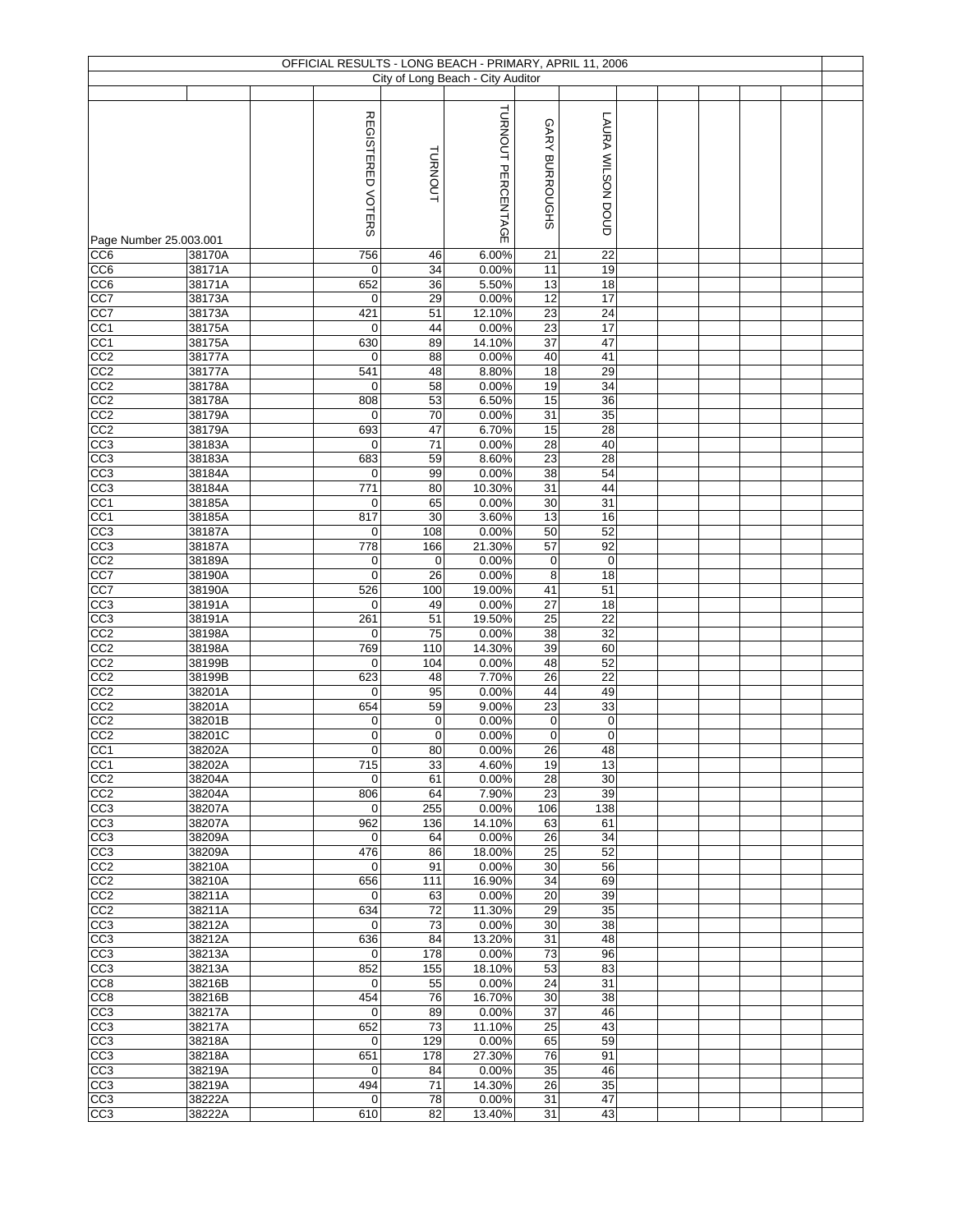|                         |                  |           |                    |             | OFFICIAL RESULTS - LONG BEACH - PRIMARY, APRIL 11, 2006 |                |                          |  |  |  |
|-------------------------|------------------|-----------|--------------------|-------------|---------------------------------------------------------|----------------|--------------------------|--|--|--|
|                         |                  |           |                    |             | City of Long Beach - City Auditor                       |                |                          |  |  |  |
|                         |                  |           |                    |             |                                                         |                |                          |  |  |  |
|                         |                  |           |                    |             |                                                         |                |                          |  |  |  |
|                         |                  |           | REGISTERED VOTERS  | TURNOUT     | TURNOUT PERCENTAGE                                      | GARY BURROUGHS | <b>LAURA WILSON DOUD</b> |  |  |  |
| Page Number 26.003.001  |                  |           |                    |             |                                                         |                |                          |  |  |  |
| CC3                     | 38223A           |           | $\mathbf 0$        | 96          | 0.00%                                                   | 33             | 57                       |  |  |  |
| CC3<br>$\overline{CC2}$ | 38223A<br>38224A |           | 735<br>$\mathbf 0$ | 152<br>44   | 20.60%<br>0.00%                                         | 62<br>15       | 78<br>28                 |  |  |  |
| CC2                     | 38224A           |           | 387                | 37          | 9.50%                                                   | 14             | 21                       |  |  |  |
| $\overline{CC2}$        | 38224B           |           | 0                  | 21          | 0.00%                                                   | 7              | 10                       |  |  |  |
| CC <sub>2</sub>         | 38224B           |           | 351                | 35          | 9.90%                                                   | 7              | 21                       |  |  |  |
| CC <sub>9</sub>         | 38226A           | ---VBM--- | 23                 | 5           | 21.70%                                                  | 1              | $\boldsymbol{2}$         |  |  |  |
| CC <sub>9</sub>         | 38226B           | ---VBM--- | 12                 | $\mathbf 0$ | 0.00%                                                   | $\pmb{0}$      | $\pmb{0}$                |  |  |  |
| CC <sub>2</sub>         | 38227A           |           | $\mathbf 0$        | 34          | 0.00%                                                   | 17             | 16                       |  |  |  |
| CC <sub>2</sub>         | 38227A           |           | 623                | 46          | 7.30%                                                   | 16             | 29                       |  |  |  |
| CC2                     | 38229A           |           | 0                  | 79          | 0.00%                                                   | 31             | 45                       |  |  |  |
| CC2                     | 38229A           |           | 756                | 65          | 8.50%                                                   | 24             | 35                       |  |  |  |
| CC <sub>9</sub>         | 38230A           |           | 0                  | 16          | 0.00%                                                   | 4              | 10                       |  |  |  |
| CC9                     | 38230A           |           | 291                | 43          | 14.70%                                                  | 19             | 21                       |  |  |  |
| CC <sub>9</sub>         | 38233A           | ---VBM--- | $\overline{2}$     | $\mathbf 0$ | 0.00%                                                   | $\mathbf 0$    | $\pmb{0}$                |  |  |  |
| CC <sub>4</sub>         | 38246A           |           | $\mathbf 0$        | 30          | 0.00%                                                   | 13             | 16                       |  |  |  |
| CC4                     | 38246A           |           | 776                | 24          | 3.00%                                                   | 9              | 13                       |  |  |  |
| CC2                     | 38238A           |           | 0                  | 65          | 0.00%                                                   | 23             | 41                       |  |  |  |
| CC <sub>2</sub>         | 38238A           |           | 848                | 69          | 8.10%                                                   | 26             | $\overline{36}$          |  |  |  |
| CC1                     | 38239A           |           | 0                  | 64          | 0.00%                                                   | 29             | 35                       |  |  |  |
| CC <sub>1</sub>         | 38239A           |           | 753                | 36          | 4.70%                                                   | 12             | 20                       |  |  |  |
| CC7                     | 38240A           |           | $\mathbf 0$        | 42          | 0.00%                                                   | 21             | 19                       |  |  |  |
| $\overline{CC7}$        | 38240A           |           | 262                | 30          | 11.40%                                                  | 8              | $\overline{22}$          |  |  |  |
| CC6                     | 38242A           |           | $\mathbf 0$        | 31          | 0.00%                                                   | 11             | 20                       |  |  |  |
| CC6                     | 38242A           |           | 361                | 26          | 7.20%                                                   | 12             | 13                       |  |  |  |
| CC <sub>1</sub>         | 38243A           | ---VBM--- | 226                | 31          | 13.70%                                                  | 18             | 9                        |  |  |  |
| CC1                     | 38245A           |           | $\mathbf 0$        | $\mathbf 0$ | 0.00%                                                   | $\pmb{0}$      | $\pmb{0}$                |  |  |  |
| CC4                     | 38248A           |           | $\mathbf 0$        | 59          | 0.00%                                                   | 24             | 34                       |  |  |  |
| CC4                     | 38248A           |           | 661                | 80          | 12.10%                                                  | 30             | 47<br>$\overline{37}$    |  |  |  |
| CC4                     | 38249A           |           | 0                  | 58          | 0.00%                                                   | 19             |                          |  |  |  |
| CC4<br>CC3              | 38249A           |           | 819<br>0           | 46<br>47    | 5.60%<br>0.00%                                          | 15<br>26       | 30<br>18                 |  |  |  |
| CC3                     | 38215A<br>38215A |           | 803                | 113         | 14.00%                                                  | 49             | 53                       |  |  |  |
| CC <sub>9</sub>         | 38253A           | ---VBM--- | 129                | 21          | 16.20%                                                  | 8              | 13                       |  |  |  |
| CC <sub>3</sub>         | 38254A           |           | $\mathbf 0$        | 218         | 0.00%                                                   | 99             | 111                      |  |  |  |
| CC3                     | 38254A           |           | 865                | 176         | 20.30%                                                  | 67             | 100                      |  |  |  |
| $\overline{CC3}$        | 38255A           |           | $\mathbf 0$        | 205         | 0.00%                                                   | 105            | 91                       |  |  |  |
| CC3                     | 38255A           |           | 866                | 110         | 12.70%                                                  | 51             | 52                       |  |  |  |
| CC3                     | 38256A           |           | 0                  | 110         | 0.00%                                                   | 53             | 54                       |  |  |  |
| CC3                     | 38256A           |           | 663                | 100         | 15.00%                                                  | 47             | 45                       |  |  |  |
| CC3                     | 38257A           |           | 0                  | 72          | 0.00%                                                   | 39             | 29                       |  |  |  |
| CC3                     | 38257A           |           | 491                | 115         | 23.40%                                                  | 31             | 53                       |  |  |  |
| CC3                     | 38258A           |           | 0                  | 145         | 0.00%                                                   | 61             | 79                       |  |  |  |
| CC3                     | 38258A           |           | 741                | 176         | 23.70%                                                  | 62             | 99                       |  |  |  |
| CC3                     | 38259A           |           | 0                  | 158         | 0.00%                                                   | 47             | 107                      |  |  |  |
| $\overline{CC3}$        | 38259A           |           | 646                | 211         | 32.60%                                                  | 56             | 151                      |  |  |  |
| CC3                     | 38262A           |           | 0                  | 132         | 0.00%                                                   | 49             | 75                       |  |  |  |
| CC3                     | 38262A           |           | 846                | 173         | 20.40%                                                  | 68             | 84                       |  |  |  |
| CC3                     | 38264A           |           | $\mathbf 0$        | 60          | 0.00%                                                   | 31             | 24                       |  |  |  |
| CC3                     | 38264A           |           | 767                | 73          | 9.50%                                                   | 20             | 49                       |  |  |  |
| CC3                     | 38268A           |           | 0                  | 81          | 0.00%                                                   | 31             | 38                       |  |  |  |
| CC3                     | 38268A           |           | 743                | 125         | 16.80%                                                  | 49             | 63<br>35                 |  |  |  |
| CC3<br>CC3              | 38270A<br>38270A |           | $\mathbf 0$<br>804 | 72<br>84    | 0.00%<br>10.40%                                         | 24<br>38       | 38                       |  |  |  |
| CC3                     | 38271A           |           | $\mathbf 0$        | 122         | 0.00%                                                   | 44             | 74                       |  |  |  |
| CC3                     | 38271A           |           | 859                | 121         | 14.00%                                                  | 30             | 78                       |  |  |  |
| CC3                     | 38272A           |           | 0                  | 106         | 0.00%                                                   | 39             | 54                       |  |  |  |
| CC3                     | 38272A           |           | 774                | 119         | 15.30%                                                  | 53             | 59                       |  |  |  |
| CC <sub>3</sub>         | 38275A           |           | $\mathbf 0$        | 138         | 0.00%                                                   | 42             | 79                       |  |  |  |
| CC3                     | 38275A           |           | 805                | 161         | 20.00%                                                  | 73             | 80                       |  |  |  |
|                         |                  |           |                    |             |                                                         |                |                          |  |  |  |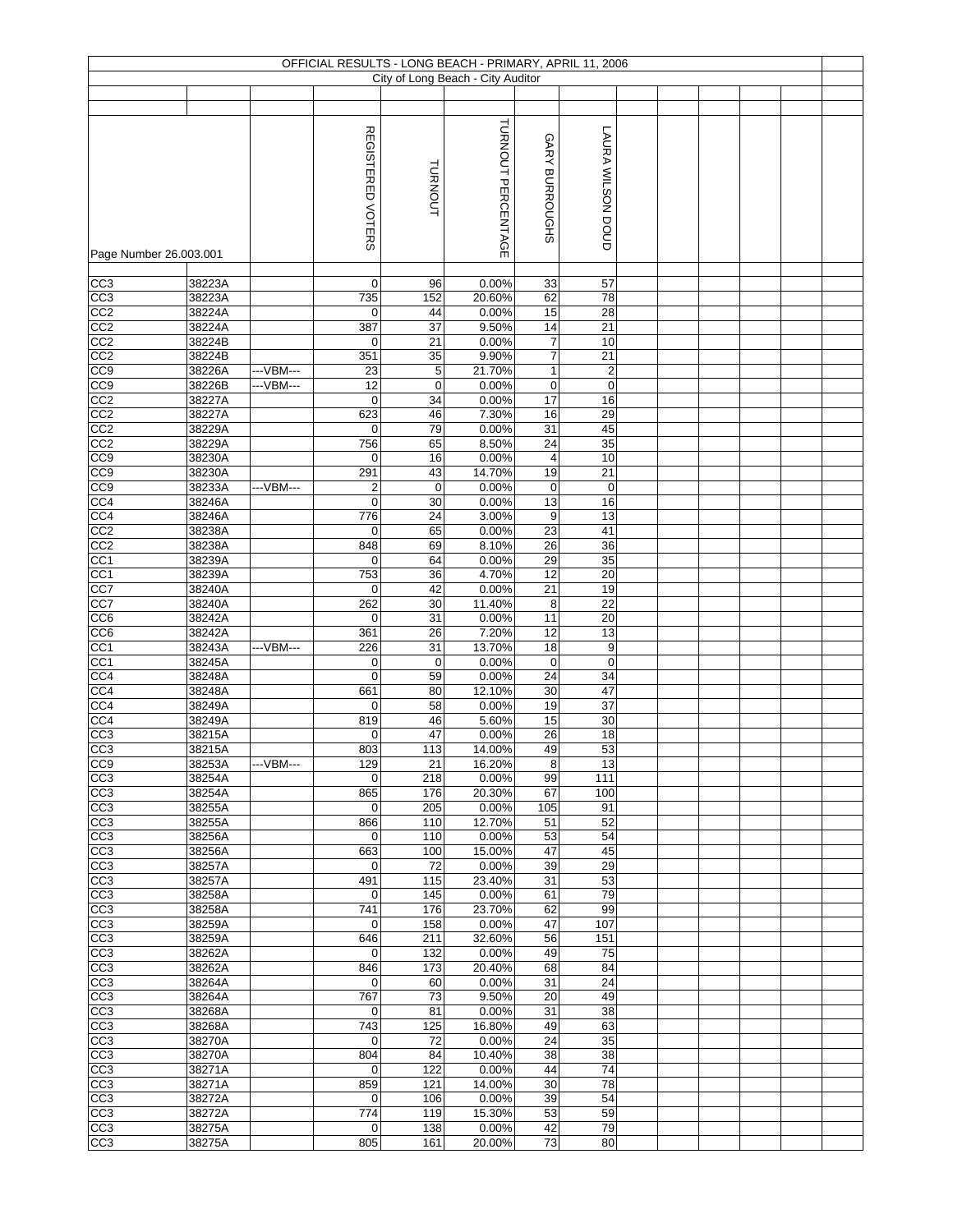|                         |                  |            |                          |            | OFFICIAL RESULTS - LONG BEACH - PRIMARY, APRIL 11, 2006 |                       |                      |  |  |  |
|-------------------------|------------------|------------|--------------------------|------------|---------------------------------------------------------|-----------------------|----------------------|--|--|--|
|                         |                  |            |                          |            | City of Long Beach - City Auditor                       |                       |                      |  |  |  |
|                         |                  |            |                          |            |                                                         |                       |                      |  |  |  |
| Page Number 27.003.001  |                  |            | <b>REGISTERED VOTERS</b> | TURNOUT    | TURNOUT PERCENTAGE                                      | GARY BURROUGHS        | LAURA WILSON DOUD    |  |  |  |
|                         |                  |            |                          |            |                                                         |                       |                      |  |  |  |
| CC3<br>CC3              | 38276A<br>38276A |            | 0<br>796                 | 134<br>158 | 0.00%<br>19.80%                                         | 53<br>69              | 69<br>70             |  |  |  |
| CC3                     | 38279A           |            | $\mathbf 0$              | 106        | 0.00%                                                   | 49                    | 49                   |  |  |  |
| CC3                     | 38279A           |            | 487                      | 83         | 17.00%                                                  | 34                    | 47                   |  |  |  |
| CC3                     | 38280A           |            | 0                        | 159        | 0.00%                                                   | 70                    | 79                   |  |  |  |
| CC <sub>3</sub>         | 38280A           |            | 628                      | 138        | 21.90%                                                  | 61                    | 71                   |  |  |  |
| CC3                     | 38281A           |            | 0                        | 236        | 0.00%                                                   | 95                    | 125                  |  |  |  |
| CC3<br>$\overline{CC3}$ | 38281A<br>38283A |            | 940<br>0                 | 221<br>91  | 23.50%<br>0.00%                                         | 67<br>42              | 129<br>40            |  |  |  |
| CC <sub>3</sub>         | 38283A           |            | 631                      | 157        | 24.80%                                                  | 50                    | 91                   |  |  |  |
| CC3                     | 38285A           |            | 0                        | 119        | 0.00%                                                   | 53                    | 58                   |  |  |  |
| CC3                     | 38285A           |            | 590                      | 112        | 18.90%                                                  | 32                    | 71                   |  |  |  |
| CC3                     | 38287A           |            | 0                        | 157        | 0.00%                                                   | 69                    | 80                   |  |  |  |
| CC <sub>3</sub>         | 38287A           |            | 759                      | 125        | 16.40%                                                  | 67                    | 54                   |  |  |  |
| CC3<br>CC3              | 38289A<br>38289A |            | $\mathbf 0$<br>569       | 90<br>76   | 0.00%<br>13.30%                                         | 32<br>34              | 48<br>38             |  |  |  |
| CC <sub>3</sub>         | 38290A           |            | $\mathbf 0$              | 167        | 0.00%                                                   | 83                    | $\overline{77}$      |  |  |  |
| CC <sub>3</sub>         | 38290A           |            | 585                      | 100        | 17.00%                                                  | $\overline{37}$       | 54                   |  |  |  |
| CC3                     | 38291A           |            | $\mathbf 0$              | 125        | 0.00%                                                   | 61                    | 58                   |  |  |  |
| CC3                     | 38291A           |            | 515                      | 114        | 22.10%                                                  | 38                    | 66                   |  |  |  |
| CC3                     | 38292A           |            | $\mathbf 0$              | 167        | 0.00%                                                   | 58                    | 103                  |  |  |  |
| CC3<br>CC3              | 38292A           |            | 958                      | 193        | 20.10%                                                  | 56                    | 130<br>37            |  |  |  |
| CC3                     | 38294A<br>38294A |            | $\mathbf 0$<br>628       | 56<br>117  | 0.00%<br>18.60%                                         | 16<br>$\overline{35}$ | 74                   |  |  |  |
| CC3                     | 38294B           |            | 0                        | 0          | 0.00%                                                   | $\mathbf 0$           | $\mathbf 0$          |  |  |  |
| CC <sub>5</sub>         | 38295A           |            | $\mathbf 0$              | 100        | 0.00%                                                   | 35                    | 60                   |  |  |  |
| CC5                     | 38295A           |            | 738                      | 163        | 22.00%                                                  | 56                    | 105                  |  |  |  |
| CC1                     | 38296A           |            | $\mathbf 0$              | 17         | 0.00%                                                   | 6                     | 10                   |  |  |  |
| CC1<br>CC4              | 38296A<br>38302A |            | 570<br>0                 | 26<br>133  | 4.50%<br>0.00%                                          | 12<br>44              | 11<br>85             |  |  |  |
| CC4                     | 38302A           |            | 837                      | 232        | 27.70%                                                  | 88                    | 124                  |  |  |  |
| CC4                     | 38304A           |            | 0                        | 129        | 0.00%                                                   | 40                    | 82                   |  |  |  |
| CC4                     | 38304A           |            | 834                      | 176        | 21.10%                                                  | 58                    | 108                  |  |  |  |
| CC <sub>4</sub>         | 38305A           |            | $\mathbf 0$              | 107        | 0.00%                                                   | 33                    | 63                   |  |  |  |
| CC4                     | 38305A           |            | 681                      | 117        | 17.10%                                                  | 39                    | 68                   |  |  |  |
| CC <sub>9</sub><br>CC3  | 38307A<br>38308A | --- VBM--- | 164<br>$\mathbf 0$       | 22<br>52   | 13.40%<br>0.00%                                         | 11<br>15              | 11<br>30             |  |  |  |
| CC3                     | 38308A           |            | 616                      | 103        | 16.70%                                                  | 41                    | 48                   |  |  |  |
| $\overline{CC3}$        | 38309A           |            | $\mathbf 0$              | 77         | 0.00%                                                   | 35                    | 35                   |  |  |  |
| CC3                     | 38309A           |            | 582                      | 79         | 13.50%                                                  | 31                    | 41                   |  |  |  |
| CC5                     | 38315A           |            | 0                        | 144        | 0.00%                                                   | 64                    | 66                   |  |  |  |
| CC5<br>CC <sub>5</sub>  | 38315A<br>38316A |            | 835<br>0                 | 125<br>155 | 14.90%<br>0.00%                                         | 46<br>64              | 74<br>81             |  |  |  |
| CC5                     | 38316A           |            | 800                      | 104        | 13.00%                                                  | 29                    | 66                   |  |  |  |
| CC4                     | 38319A           |            | 0                        | 86         | 0.00%                                                   | 29                    | 52                   |  |  |  |
| CC4                     | 38319A           |            | 752                      | 147        | 19.50%                                                  | 48                    | 93                   |  |  |  |
| CC4                     | 38321A           |            | $\mathbf 0$              | 108        | 0.00%                                                   | 37                    | 64                   |  |  |  |
| CC4                     | 38321A           |            | 830                      | 127        | 15.30%                                                  | 49                    | 71                   |  |  |  |
| CC7<br>CC7              | 38323A<br>38323A |            | $\mathbf 0$<br>358       | 20<br>11   | 0.00%<br>3.00%                                          | $\overline{7}$<br>3   | 11<br>$\overline{7}$ |  |  |  |
| CC3                     | 38324A           |            | 0                        | 61         | 0.00%                                                   | 26                    | 35                   |  |  |  |
| CC3                     | 38324A           |            | 518                      | 75         | 14.40%                                                  | 26                    | 45                   |  |  |  |
| CC5                     | 38328A           |            | $\mathbf 0$              | 151        | 0.00%                                                   | 55                    | 89                   |  |  |  |
| CC <sub>5</sub>         | 38328A           |            | 817                      | 153        | 18.70%                                                  | 59                    | 87                   |  |  |  |
| CC7                     | 38333A           |            | $\mathbf 0$              | 88         | 0.00%                                                   | 56                    | 27                   |  |  |  |
| CC7<br>CC5              | 38333A<br>38335A |            | 738<br>$\mathbf 0$       | 92<br>76   | 12.40%<br>0.00%                                         | 38<br>31              | 43<br>41             |  |  |  |
| CC <sub>5</sub>         | 38335A           |            | 499                      | 137        | 27.40%                                                  | 52                    | 69                   |  |  |  |
| CC <sub>5</sub>         | 38336A           |            | $\mathbf 0$              | 79         | 0.00%                                                   | 39                    | 37                   |  |  |  |
| CC <sub>5</sub>         | 38336A           |            | 600                      | 123        | 20.50%                                                  | 41                    | 74                   |  |  |  |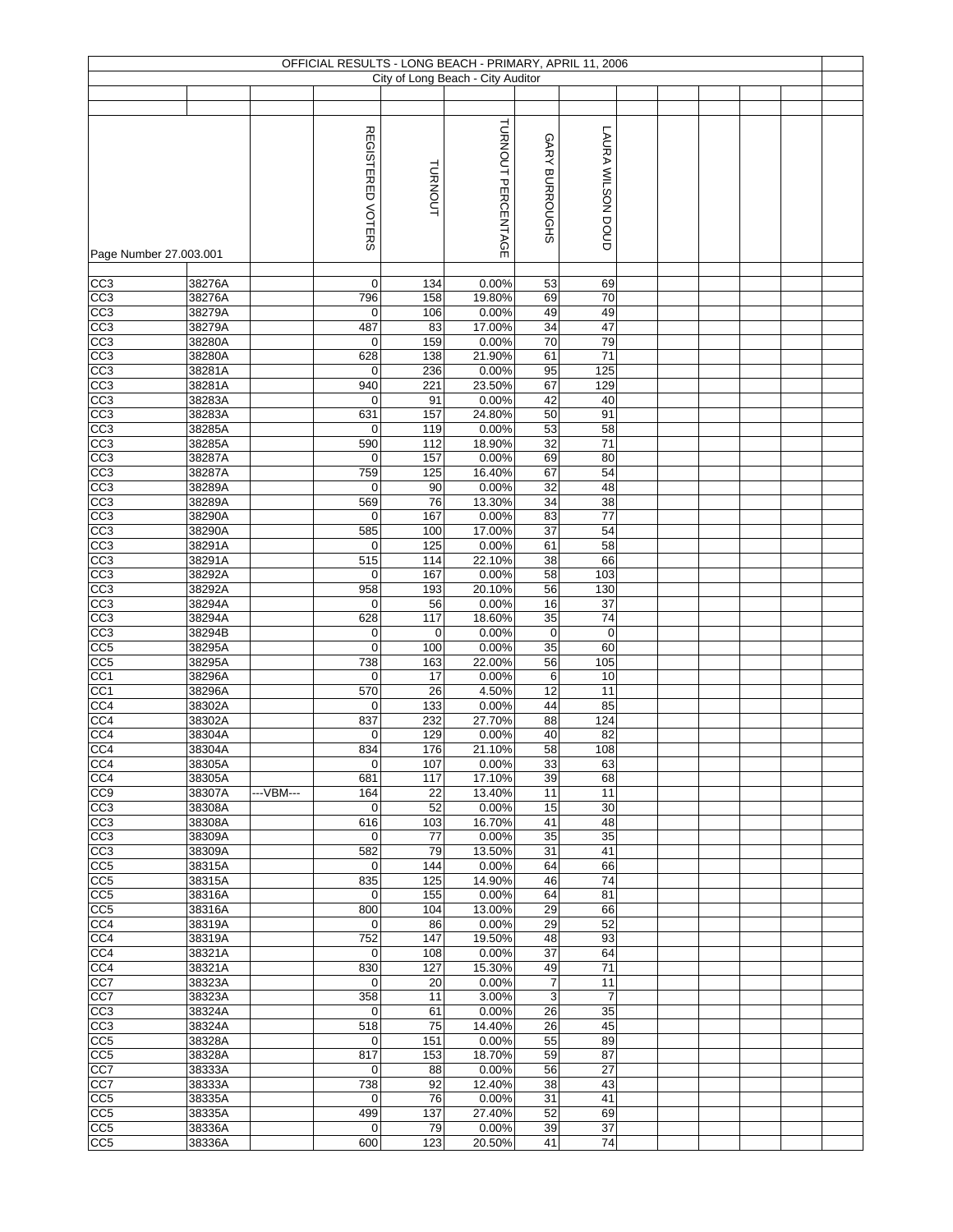|                                    |                  |                          |            | OFFICIAL RESULTS - LONG BEACH - PRIMARY, APRIL 11, 2006 |                 |                       |  |  |  |
|------------------------------------|------------------|--------------------------|------------|---------------------------------------------------------|-----------------|-----------------------|--|--|--|
|                                    |                  |                          |            | City of Long Beach - City Auditor                       |                 |                       |  |  |  |
|                                    |                  |                          |            |                                                         |                 |                       |  |  |  |
| Page Number 28.003.001             |                  | <b>REGISTERED VOTERS</b> | TURNOUT    | TURNOUT PERCENTAGE                                      | GARY BURROUGHS  | LAURA WILSON DOUD     |  |  |  |
|                                    |                  |                          |            |                                                         |                 |                       |  |  |  |
| CC5                                | 38337A           | 0                        | 137        | 0.00%                                                   | 35              | 96                    |  |  |  |
| CC <sub>5</sub><br>CC2             | 38337A<br>38342B | 804<br>$\mathbf 0$       | 176<br>47  | 21.80%<br>0.00%                                         | 60<br>25        | 95<br>22              |  |  |  |
| CC2                                | 38342B           | 523                      | 43         | 8.20%                                                   | 17              | 25                    |  |  |  |
| CC <sub>9</sub>                    | 38345A           | $\mathbf 0$              | 41         | 0.00%                                                   | 17              | 24                    |  |  |  |
| CC <sub>9</sub>                    | 38345A           | 688                      | 56         | 8.10%                                                   | $\overline{28}$ | 25                    |  |  |  |
| CC <sub>5</sub>                    | 38346A           | $\mathbf 0$              | 61         | 0.00%                                                   | 21              | 36                    |  |  |  |
| CC5<br>$\overline{CC5}$            | 38346A<br>38348A | 809<br>0                 | 150<br>76  | 18.50%<br>0.00%                                         | 47<br>28        | 89<br>45              |  |  |  |
| CC <sub>5</sub>                    | 38348A           | 792                      | 182        | 22.90%                                                  | 70              | 93                    |  |  |  |
| CC5                                | 38349A           | $\mathbf 0$              | 85         | 0.00%                                                   | 33              | 50                    |  |  |  |
| CC5                                | 38349A           | 556                      | 93         | 16.70%                                                  | 35              | 42                    |  |  |  |
| CC5                                | 38351A           | 0                        | 48         | 0.00%                                                   | 21              | 22                    |  |  |  |
| $\overline{CC5}$<br>CC5            | 38351A           | 453<br>0                 | 75<br>118  | 16.50%<br>0.00%                                         | 21<br>59        | 43<br>57              |  |  |  |
| CC <sub>5</sub>                    | 38355A<br>38355A | 898                      | 188        | 20.90%                                                  | 86              | 91                    |  |  |  |
| CC <sub>5</sub>                    | 38356A           | $\mathbf 0$              | 109        | 0.00%                                                   | 39              | 65                    |  |  |  |
| CC <sub>5</sub>                    | 38356A           | 687                      | 116        | 16.80%                                                  | 44              | 65                    |  |  |  |
| CC <sub>1</sub>                    | 38060A           | $\mathbf 0$              | 39         | 0.00%                                                   | 15              | $\overline{22}$       |  |  |  |
| CC <sub>1</sub>                    | 38060A           | 686                      | 37         | 5.30%                                                   | 11              | 20                    |  |  |  |
| CC <sub>2</sub>                    | 38361A           | 0<br>817                 | 85         | 0.00%                                                   | 38              | 41                    |  |  |  |
| CC2<br>CC <sub>2</sub>             | 38361A<br>38362A | $\mathbf 0$              | 57<br>44   | 6.90%<br>0.00%                                          | 21<br>16        | 34<br>25              |  |  |  |
| CC2                                | 38362A           | 744                      | 86         | 11.50%                                                  | 28              | 42                    |  |  |  |
| $\overline{CC5}$                   | 38363A           | $\mathbf 0$              | 114        | 0.00%                                                   | 55              | 48                    |  |  |  |
| CC5                                | 38363A           | 681                      | 156        | 22.90%                                                  | 41              | 97                    |  |  |  |
| CC5                                | 38366A           | 0                        | 96         | 0.00%                                                   | 46              | 47                    |  |  |  |
| CC5<br>CC5                         | 38366A<br>38367A | 813<br>0                 | 185<br>73  | 22.70%<br>0.00%                                         | 64<br>28        | 94<br>37              |  |  |  |
| CC5                                | 38367A           | 781                      | 148        | 18.90%                                                  | 53              | 74                    |  |  |  |
| CC1                                | 38368A           | 0                        | 56         | 0.00%                                                   | 24              | 30                    |  |  |  |
| CC1                                | 38368A           | 682                      | 37         | 5.40%                                                   | 10              | 23                    |  |  |  |
| CC <sub>5</sub>                    | 38370A           | $\pmb{0}$                | 101        | 0.00%                                                   | 50              | 41                    |  |  |  |
| CC <sub>5</sub>                    | 38370A           | 809                      | 135        | 16.60%                                                  | 47              | 75                    |  |  |  |
| CC <sub>5</sub><br>CC <sub>5</sub> | 38371A<br>38371A | $\mathbf 0$<br>626       | 83<br>116  | 0.00%<br>18.50%                                         | 25<br>52        | 53<br>57              |  |  |  |
| CC5                                | 38372A           | 0                        | 82         | 0.00%                                                   | 31              | 43                    |  |  |  |
| CC <sub>5</sub>                    | 38372A           | 626                      | 123        | 19.60%                                                  | 45              | 68                    |  |  |  |
| $\overline{CC5}$                   | 38373A           | $\mathbf 0$              | 63         | 0.00%                                                   | 25              | 35                    |  |  |  |
| CC5                                | 38373A           | 780                      | 188        | 24.10%                                                  | 51              | 116                   |  |  |  |
| CC5                                | 38374A           | 0                        | 128<br>159 | 0.00%                                                   | 50              | 70<br>75              |  |  |  |
| CC5<br>CC <sub>5</sub>             | 38374A<br>38376A | 824<br>0                 | 102        | 19.20%<br>0.00%                                         | 62<br>41        | 55                    |  |  |  |
| CC5                                | 38376A           | $\overline{725}$         | 141        | 19.40%                                                  | 54              | 66                    |  |  |  |
| CC <sub>5</sub>                    | 38377A           | $\mathbf 0$              | 54         | 0.00%                                                   | 18              | 31                    |  |  |  |
| CC5                                | 38377A           | 565                      | 50         | 8.80%                                                   | 17              | 31                    |  |  |  |
| CC5                                | 38378A           | $\mathbf 0$              | 95         | 0.00%                                                   | 44              | 43                    |  |  |  |
| $\overline{CC5}$<br>CC2            | 38378A<br>38379A | 812<br>$\mathbf 0$       | 107<br>32  | 13.10%<br>0.00%                                         | 49<br>16        | 42<br>15              |  |  |  |
| CC2                                | 38379A           | 531                      | 44         | 8.20%                                                   | 20              | 21                    |  |  |  |
| CC7                                | 38384A           | 0                        | 40         | 0.00%                                                   | 17              | 22                    |  |  |  |
| CC7                                | 38384A           | 688                      | 97         | 14.00%                                                  | 39              | 52                    |  |  |  |
| CC9                                | 38386A           | $\mathbf 0$              | 41         | 0.00%                                                   | 23              | 16                    |  |  |  |
| CC <sub>9</sub>                    | 38386A           | 769                      | 107        | 13.90%                                                  | 46              | 48                    |  |  |  |
| CC5<br>CC <sub>5</sub>             | 38399A<br>38399A | $\mathbf 0$<br>815       | 137<br>153 | 0.00%<br>18.70%                                         | 51<br>70        | $\overline{72}$<br>71 |  |  |  |
| CC9                                | 38402A           | 0                        | 36         | 0.00%                                                   | 21              | 15                    |  |  |  |
| CC <sub>9</sub>                    | 38402A           | 615                      | 120        | 19.50%                                                  | 58              | 55                    |  |  |  |
| CC <sub>5</sub>                    | 38411A           | 0                        | 168        | 0.00%                                                   | 64              | 95                    |  |  |  |
| CC5                                | 38411A           | 918                      | 236        | 25.70%                                                  | 86              | 122                   |  |  |  |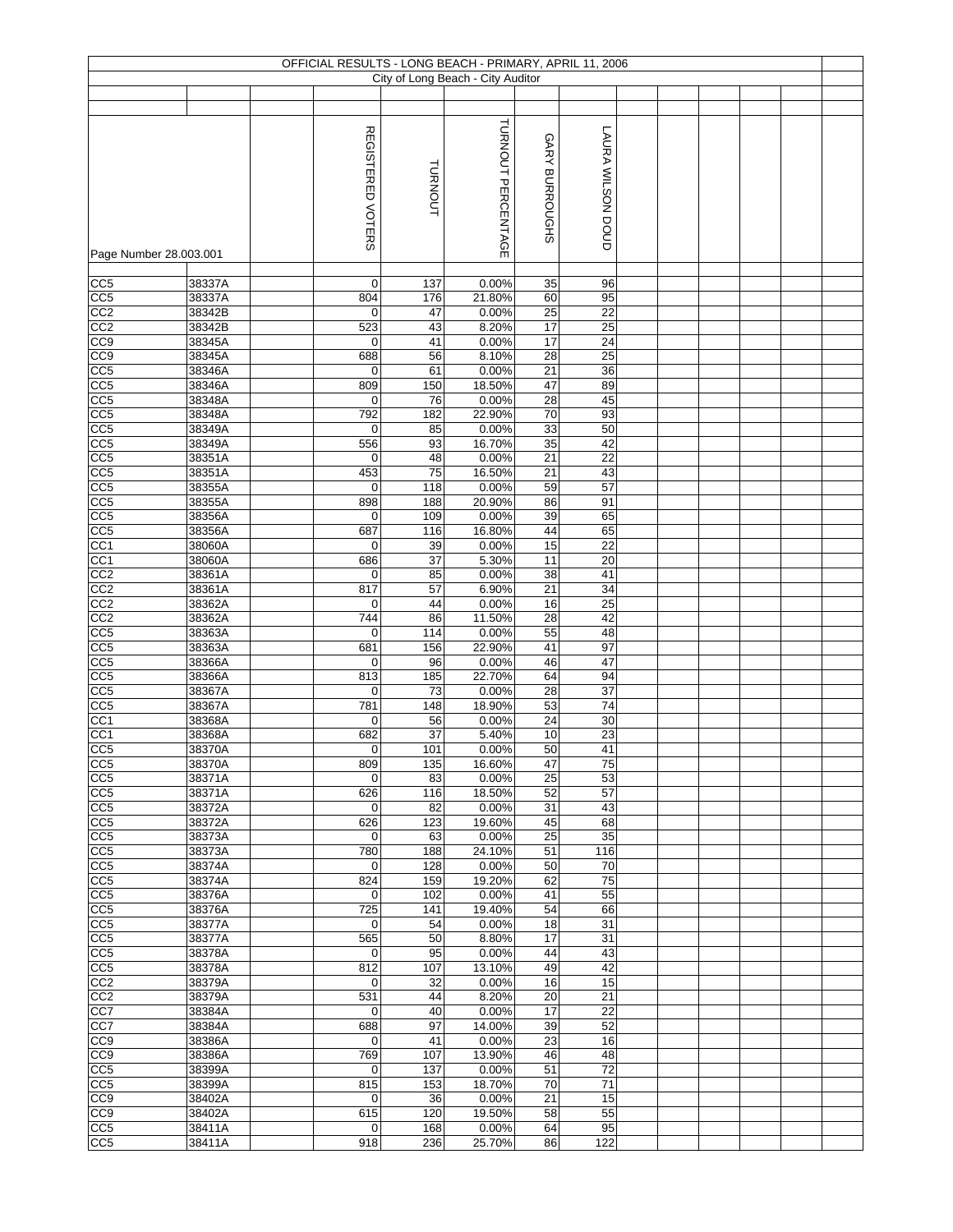|                                     |                  |                            |                | OFFICIAL RESULTS - LONG BEACH - PRIMARY, APRIL 11, 2006 |                   |                   |  |  |  |
|-------------------------------------|------------------|----------------------------|----------------|---------------------------------------------------------|-------------------|-------------------|--|--|--|
|                                     |                  |                            |                | City of Long Beach - City Auditor                       |                   |                   |  |  |  |
|                                     |                  |                            |                |                                                         |                   |                   |  |  |  |
| Page Number 29.003.001              |                  | <b>REGISTERED VOTERS</b>   | <b>TURNOUT</b> | TURNOUT PERCENTAGE                                      | GARY BURROUGHS    | LAURA WILSON DOUD |  |  |  |
|                                     |                  |                            |                |                                                         |                   |                   |  |  |  |
| CC8<br>CC <sub>8</sub>              | 38415A<br>38415A | 0<br>572                   | 34<br>24       | 0.00%<br>4.10%                                          | 19<br>11          | 14<br>12          |  |  |  |
| CC3                                 | 38418A           | $\mathbf 0$                | $\overline{7}$ | 0.00%                                                   | $\boldsymbol{2}$  | $\,$ 5 $\,$       |  |  |  |
| CC3                                 | 38418A           | 696                        | 9              | 1.20%                                                   | 3                 | 6                 |  |  |  |
| CC3                                 | 38445A           | $\mathbf 0$                | 100            | 0.00%                                                   | 45                | 50                |  |  |  |
| CC <sub>3</sub>                     | 38445A           | 588                        | 108            | 18.30%                                                  | 32                | 64                |  |  |  |
| $\overline{CC5}$                    | 38447A           | $\mathbf 0$                | 124            | 0.00%                                                   | 58                | 55                |  |  |  |
| CC5<br>CC <sub>3</sub>              | 38447A<br>38469A | 860<br>0                   | 202<br>48      | 23.40%<br>0.00%                                         | 61<br>18          | 110<br>27         |  |  |  |
| CC <sub>3</sub>                     | 38469A           | 281                        | 78             | 27.70%                                                  | 32                | 43                |  |  |  |
| CC3                                 | 38481A           | 0                          | 77             | 0.00%                                                   | 28                | 46                |  |  |  |
| CC3                                 | 38481A           | 552                        | 106            | 19.20%                                                  | 52                | 44                |  |  |  |
| CC <sub>1</sub>                     | 38503A           | 0                          | 0              | 0.00%                                                   | $\mathbf 0$       | $\mathbf 0$       |  |  |  |
| CC7                                 | 38517A           | 573                        | 80             | 13.90%                                                  | 34                | 38                |  |  |  |
| CC7<br>CC7                          | 38530A<br>38530A | $\mathbf 0$<br>685         | 67<br>99       | 0.00%<br>14.40%                                         | 28<br>45          | 36<br>48          |  |  |  |
| CC <sub>3</sub>                     | 38533A           | $\mathbf 0$                | 67             | 0.00%                                                   | $\overline{17}$   | 43                |  |  |  |
| CC <sub>3</sub>                     | 38533A           | 610                        | 82             | 13.40%                                                  | 31                | 45                |  |  |  |
| CC <sub>5</sub>                     | 38535A           | $\mathbf 0$                | 119            | 0.00%                                                   | 53                | 62                |  |  |  |
| CC5                                 | 38535A           | 779                        | 167            | 21.40%                                                  | 64                | 84                |  |  |  |
| CC5                                 | 38539B           | $\mathbf 0$                | 152            | 0.00%                                                   | 54                | 93                |  |  |  |
| CC5<br>CC <sub>5</sub>              | 38539B<br>38541A | 793<br>$\mathbf 0$         | 171<br>58      | 21.50%<br>0.00%                                         | 62<br>21          | 103<br>32         |  |  |  |
| CC5                                 | 38541A           | 550                        | 81             | 14.70%                                                  | 20                | 54                |  |  |  |
| CC2                                 | 38545A           | 0                          | 60             | 0.00%                                                   | 26                | 31                |  |  |  |
| CC2                                 | 38545A           | 815                        | 47             | 5.70%                                                   | 17                | 22                |  |  |  |
| CC <sub>9</sub>                     | 38546A           | $\mathbf 0$                | 36             | 0.00%                                                   | 19                | 15                |  |  |  |
| CC9                                 | 38546A           | 377                        | 35             | 9.20%                                                   | 13                | 22                |  |  |  |
| CC <sub>9</sub><br>$\overline{CC9}$ | 38547A<br>38547A | 0<br>461                   | 34<br>53       | 0.00%<br>11.40%                                         | 15<br>27          | 17<br>20          |  |  |  |
| CC8                                 | 38549A           | $\mathbf 0$                | 148            | 0.00%                                                   | 62                | 76                |  |  |  |
| CC8                                 | 38549A           | 808                        | 101            | 12.50%                                                  | 28                | 65                |  |  |  |
| CC <sub>8</sub>                     | 38551A           | $\pmb{0}$                  | 56             | 0.00%                                                   | 22                | 30                |  |  |  |
| CC8                                 | 38551A           | 818                        | 38             | 4.60%                                                   | 14                | 21                |  |  |  |
| CC <sub>8</sub>                     | 38552A           | $\mathbf 0$                | 53             | 0.00%                                                   | 25                | 26                |  |  |  |
| CC <sub>8</sub><br>CC <sub>8</sub>  | 38552A<br>38553A | 798<br>$\mathbf 0$         | 55<br>53       | 6.80%<br>0.00%                                          | 20<br>22          | 30<br>29          |  |  |  |
| CC <sub>8</sub>                     | 38553A           | 769                        | 60             | 7.80%                                                   | 25                | 28                |  |  |  |
| CC8                                 | 38554A           | $\mathbf 0$                | 59             | 0.00%                                                   | 32                | 24                |  |  |  |
| CC8                                 | 38554A           | 809                        | 43             | 5.30%                                                   | 17                | 23                |  |  |  |
| CC7                                 | 38558A           | 0                          | 71             | 0.00%                                                   | 26                | 45                |  |  |  |
| CC7<br>CC7                          | 38558A<br>38559A | 632<br>0                   | 125<br>93      | 19.70%<br>0.00%                                         | 48<br>39          | 70<br>50          |  |  |  |
| CC7                                 | 38559A           | 798                        | 144            | 18.00%                                                  | 55                | 80                |  |  |  |
| CC <sub>8</sub>                     | 38560A           | $\mathbf 0$                | 135            | 0.00%                                                   | 61                | 61                |  |  |  |
| CC8                                 | 38560A           | 774                        | 167            | 21.50%                                                  | 67                | 84                |  |  |  |
| CC <sub>8</sub>                     | 38562A           | $\mathbf 0$                | 204            | 0.00%                                                   | 62                | 128               |  |  |  |
| CC8                                 | 38562A           | 859                        | 182            | 21.10%                                                  | 69                | 100               |  |  |  |
| CC8<br>CC7                          | 38563B<br>38564A | $\mathbf 0$<br>$\mathbf 0$ | 0<br>61        | 0.00%<br>0.00%                                          | $\mathbf 0$<br>32 | $\mathbf 0$<br>28 |  |  |  |
| CC7                                 | 38564A           | 764                        | 65             | 8.50%                                                   | 32                | 27                |  |  |  |
| CC7                                 | 38568A           | 0                          | 104            | 0.00%                                                   | 56                | 45                |  |  |  |
| CC7                                 | 38568A           | 822                        | 147            | 17.80%                                                  | 67                | 63                |  |  |  |
| CC7                                 | 38572A           | 0                          | 75             | 0.00%                                                   | 29                | 42                |  |  |  |
| CC7                                 | 38572A           | 819                        | 99             | 12.00%                                                  | 43                | 41                |  |  |  |
| CC1<br>CC1                          | 38577A<br>38577A | 0<br>693                   | 49<br>49       | 0.00%<br>7.00%                                          | 23<br>14          | 22<br>31          |  |  |  |
| CC <sub>1</sub>                     | 38591A           | $\mathbf 0$                | 66             | 0.00%                                                   | 25                | 37                |  |  |  |
| CC <sub>1</sub>                     | 38591A           | 729                        | 88             | 12.00%                                                  | 30                | 50                |  |  |  |
| CC <sub>2</sub>                     | 38593A           | $\pmb{0}$                  | 29             | 0.00%                                                   | 15                | 13                |  |  |  |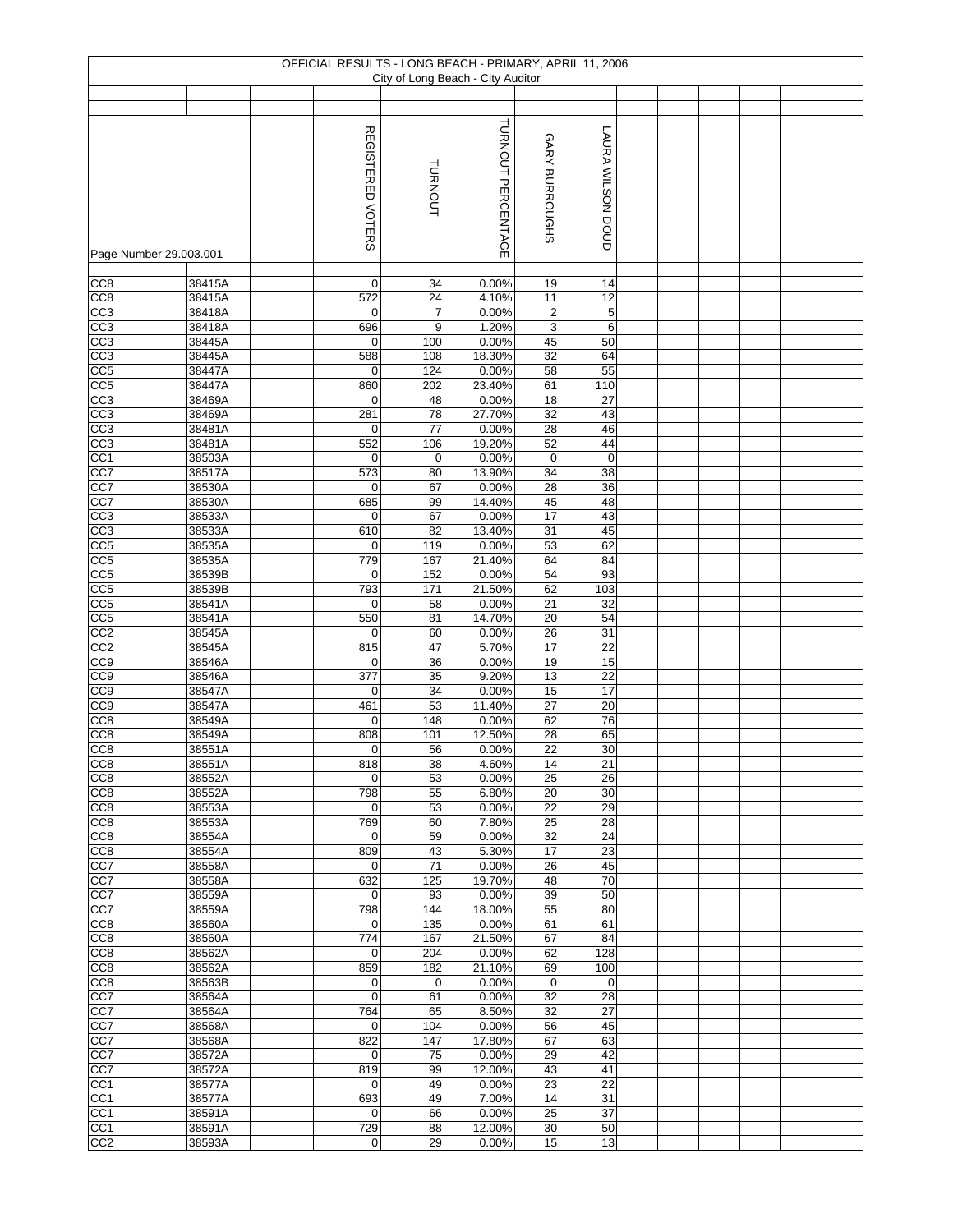|                                    |                  |           | OFFICIAL RESULTS - LONG BEACH - PRIMARY, APRIL 11, 2006 |            | City of Long Beach - City Auditor |                         |                       |                                      |  |  |  |
|------------------------------------|------------------|-----------|---------------------------------------------------------|------------|-----------------------------------|-------------------------|-----------------------|--------------------------------------|--|--|--|
|                                    |                  |           |                                                         |            |                                   |                         |                       |                                      |  |  |  |
|                                    |                  |           |                                                         |            |                                   |                         |                       |                                      |  |  |  |
| Page Number 30.003.001             |                  |           | REGISTERED VOTERS                                       | TURNOUT    | TURNOUT PERCENTAGE                | GARY BURROUGHS          | LAURA WILSON DOUD     | Blank voted, over voted<br>write-ins |  |  |  |
|                                    |                  |           |                                                         |            |                                   |                         |                       |                                      |  |  |  |
| CC2<br>CC2                         | 38593A<br>38594A |           | 677<br>0                                                | 23<br>51   | 3.30%<br>0.00%                    | 10<br>18                | 10<br>28              |                                      |  |  |  |
| CC <sub>2</sub>                    | 38594A           |           | 709                                                     | 33         | 4.60%                             | 6                       | 25                    |                                      |  |  |  |
| CC9                                | 38603A           | ---VBM--- | 209                                                     | 66         | 31.50%                            | 38                      | 23                    |                                      |  |  |  |
| CC4                                | 38610B           |           | $\mathbf 0$                                             | 36         | 0.00%                             | 21                      | 14                    |                                      |  |  |  |
| CC <sub>4</sub>                    | 38610B           |           | 761                                                     | 73         | 9.50%                             | $\overline{24}$         | 42<br>29              |                                      |  |  |  |
| CC <sub>4</sub><br>CC <sub>4</sub> | 38611A<br>38611A |           | 0<br>740                                                | 57<br>30   | 0.00%<br>4.00%                    | 25<br>$10$              | 20                    |                                      |  |  |  |
| CC <sub>4</sub>                    | 38616A           |           | 0                                                       | 39         | 0.00%                             | $\overline{23}$         | 14                    |                                      |  |  |  |
| CC4                                | 38616A           |           | 777                                                     | 41         | 5.20%                             | 13                      | 25                    |                                      |  |  |  |
| CC4                                | 38617A           |           | $\pmb{0}$                                               | 60         | 0.00%                             | 29                      | 28                    |                                      |  |  |  |
| CC <sub>4</sub>                    | 38617A           |           | 713                                                     | 59         | 8.20%                             | 18                      | 39                    |                                      |  |  |  |
| CC4<br>CC4                         | 38618A           |           | $\mathbf 0$                                             | 50         | 0.00%                             | 17<br>15                | 29<br>21              |                                      |  |  |  |
| CC <sub>4</sub>                    | 38618A<br>38619A |           | 651<br>$\mathbf 0$                                      | 38<br>53   | 5.80%<br>0.00%                    | 21                      | 31                    |                                      |  |  |  |
| CC <sub>4</sub>                    | 38619A           |           | 683                                                     | 31         | 4.50%                             | 13                      | 15                    |                                      |  |  |  |
| CC <sub>3</sub>                    | 38620A           |           | 0                                                       | 34         | 0.00%                             | 14                      | 19                    |                                      |  |  |  |
| CC3                                | 38620A           |           | 663                                                     | 52         | 7.80%                             | 17                      | $\overline{34}$       |                                      |  |  |  |
| CC4                                | 38621A           |           | 0                                                       | 29         | 0.00%                             | 15                      | 14                    |                                      |  |  |  |
| CC4<br>CC <sub>4</sub>             | 38621A<br>38624A |           | 693<br>0                                                | 27<br>64   | 3.80%<br>0.00%                    | 6<br>26                 | 21<br>38              |                                      |  |  |  |
| CC4                                | 38624A           |           | $\overline{72}1$                                        | 36         | 4.90%                             | $\overline{12}$         | 22                    |                                      |  |  |  |
| $\overline{CC4}$                   | 38625A           |           | 0                                                       | 19         | 0.00%                             | 6                       | 11                    |                                      |  |  |  |
| CC <sub>4</sub>                    | 38625A           |           | 591                                                     | 18         | 3.00%                             | 7                       | 10                    |                                      |  |  |  |
| CC4                                | 38626A           |           | $\pmb{0}$                                               | 77         | 0.00%                             | 30                      | 41                    |                                      |  |  |  |
| CC <sub>4</sub>                    | 38626A           |           | 459                                                     | 41         | 8.90%                             | 22                      | 19                    |                                      |  |  |  |
| CC5<br>CC <sub>5</sub>             | 38630A<br>38630A |           | $\mathbf 0$<br>792                                      | 103<br>177 | 0.00%<br>22.30%                   | 45<br>72                | 49<br>87              |                                      |  |  |  |
| CC5                                | 38632A           |           | $\mathbf 0$                                             | 94         | 0.00%                             | 47                      | 45                    |                                      |  |  |  |
| $\overline{CC5}$                   | 38632A           |           | 682                                                     | 100        | 14.60%                            | 38                      | 52                    |                                      |  |  |  |
| CC5                                | 38636A           |           | 0                                                       | 134        | 0.00%                             | 54                      | 69                    |                                      |  |  |  |
| CC <sub>5</sub>                    | 38636A           |           | 846                                                     | 159        | 18.70%                            | 52                      | 97                    |                                      |  |  |  |
| CC5                                | 38637A           |           | $\overline{0}$                                          | 115        | 0.00%<br>18.00%                   | 35<br>35                | 71<br>71              |                                      |  |  |  |
| CC5<br>CC <sub>5</sub>             | 38637A<br>38639A |           | 713<br>0                                                | 129<br>114 | 0.00%                             | 33                      | 67                    |                                      |  |  |  |
| CC <sub>5</sub>                    | 38639A           |           | 899                                                     | 191        | 21.20%                            | 63                      | 122                   |                                      |  |  |  |
| CC5                                | 38647A           |           | 0                                                       | 87         | 0.00%                             | 35                      | 45                    |                                      |  |  |  |
| CC <sub>5</sub>                    | 38647A           |           | 476                                                     | 115        | 24.10%                            | 37                      | 65                    |                                      |  |  |  |
| CC <sub>5</sub><br>CC5             | 38649A<br>38649A |           | 0<br>597                                                | 84<br>135  | 0.00%<br>22.60%                   | 36<br>43                | $\overline{37}$<br>82 |                                      |  |  |  |
| CC5                                | 38650A           |           | 0                                                       | 60         | 0.00%                             | 30                      | 29                    |                                      |  |  |  |
| CC5                                | 38650A           |           | 735                                                     | 74         | 10.00%                            | 25                      | 43                    |                                      |  |  |  |
| CC8                                | 38660A           |           | 0                                                       | 44         | 0.00%                             | 18                      | 24                    |                                      |  |  |  |
| CC8                                | 38660A           |           | 794                                                     | 56         | 7.00%                             | 20                      | $\overline{28}$       |                                      |  |  |  |
| CC7                                | 38671A           |           | 0                                                       | 36         | 0.00%                             | 22                      | 14                    |                                      |  |  |  |
| CC7<br>CC <sub>5</sub>             | 38671A<br>38680A |           | 729<br>0                                                | 101<br>92  | 13.80%<br>0.00%                   | 40<br>33                | 49<br>52              |                                      |  |  |  |
| CC <sub>5</sub>                    | 38680A           |           | 663                                                     | 106        | 15.90%                            | 35                      | 63                    |                                      |  |  |  |
| CC8                                | 38686A           |           | 0                                                       | 32         | 0.00%                             | 18                      | 13                    |                                      |  |  |  |
| CC8                                | 38686A           |           | 787                                                     | 18         | 2.20%                             | 10                      | $\overline{7}$        |                                      |  |  |  |
| CC3                                | 38688A           |           | 0                                                       | 45         | 0.00%                             | 21                      | 21                    |                                      |  |  |  |
| CC <sub>3</sub>                    | 38688A           |           | 512                                                     | 35<br>27   | 6.80%                             | 16                      | 15                    |                                      |  |  |  |
| CC7<br>CC7                         | 38701A<br>38701A |           | $\mathbf 0$<br>602                                      | 129        | 0.00%<br>21.40%                   | 16<br>45                | 11<br>67              |                                      |  |  |  |
| CC <sub>1</sub>                    | 38702A           |           | 0                                                       | 30         | 0.00%                             | $\overline{7}$          | 23                    |                                      |  |  |  |
| CC <sub>1</sub>                    | 38702A           |           | 627                                                     | 19         | 3.00%                             | $\overline{\mathbf{4}}$ | 14                    |                                      |  |  |  |
|                                    |                  |           |                                                         |            |                                   |                         |                       |                                      |  |  |  |
| **** TOTALS ****                   |                  |           | 191303                                                  | 44996      | 23.50%                            | 17,809                  | 23,805                | 3382                                 |  |  |  |
|                                    |                  |           |                                                         |            |                                   |                         |                       |                                      |  |  |  |
|                                    |                  |           |                                                         |            |                                   |                         |                       |                                      |  |  |  |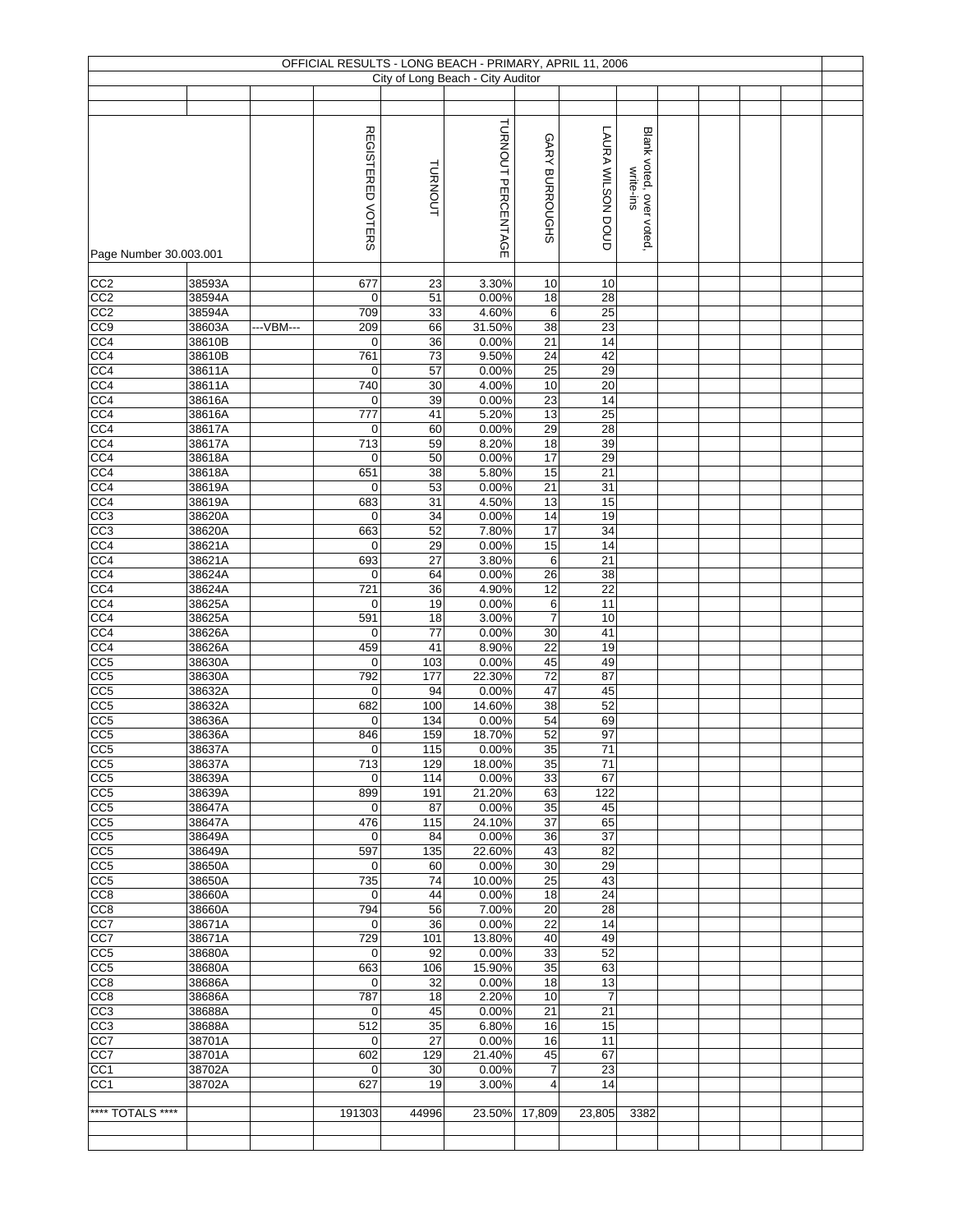|                                    |                  |           |                          |                            | OFFICIAL RESULTS - LONG BEACH - PRIMARY, APRIL 11, 2006 |                               |                                  |                         |  |  |  |
|------------------------------------|------------------|-----------|--------------------------|----------------------------|---------------------------------------------------------|-------------------------------|----------------------------------|-------------------------|--|--|--|
|                                    |                  |           |                          |                            | City of Long Beach - Council District 1                 |                               |                                  |                         |  |  |  |
|                                    |                  |           |                          |                            |                                                         |                               |                                  |                         |  |  |  |
|                                    |                  |           |                          |                            |                                                         |                               |                                  |                         |  |  |  |
|                                    |                  |           |                          |                            | TURNOUT PERCENTAGE                                      |                               |                                  |                         |  |  |  |
|                                    |                  |           | <b>REGISTERED VOTERS</b> |                            |                                                         | ALFREDO HERNANDEZ             | BONNIE LOWENTHAL                 | Blank voted, over voted |  |  |  |
|                                    |                  |           |                          |                            |                                                         |                               |                                  |                         |  |  |  |
|                                    |                  |           |                          |                            |                                                         |                               |                                  |                         |  |  |  |
|                                    |                  |           |                          | TURNOUT                    |                                                         |                               |                                  | write-ins               |  |  |  |
|                                    |                  |           |                          |                            |                                                         |                               |                                  |                         |  |  |  |
|                                    |                  |           |                          |                            |                                                         |                               |                                  |                         |  |  |  |
| Page Number 31.004.001             |                  |           |                          |                            |                                                         |                               |                                  |                         |  |  |  |
|                                    |                  |           |                          |                            |                                                         |                               |                                  |                         |  |  |  |
| CC1<br>CC <sub>1</sub>             | 38003B<br>38007C | ---VBM--- | 21<br>$\mathbf 0$        | $\overline{2}$<br>71       | 9.50%<br>0.00%                                          | $\mathbf 0$<br>14             | 1<br>55                          |                         |  |  |  |
| CC <sub>1</sub>                    | 38007C           |           | 808                      | 116                        | 14.30%                                                  | 22                            | 83                               |                         |  |  |  |
| CC <sub>1</sub>                    | 38010A           |           | $\mathbf 0$              | 33                         | 0.00%                                                   | 12                            | $\overline{21}$                  |                         |  |  |  |
| CC1                                | 38010A           |           | 606                      | 74                         | 12.20%                                                  | 19                            | 50                               |                         |  |  |  |
| CC1                                | 38010D           | ---VBM--- | 181                      | 26                         | 14.30%                                                  | $\,6\,$                       | 19                               |                         |  |  |  |
| CC <sub>1</sub>                    | 38028A<br>38028B | ---VBM--- | 23<br>$\mathbf 0$        | $\mathsf 3$<br>$\mathbf 0$ | 13.00%<br>0.00%                                         | $\overline{2}$                | $\mathbf{1}$<br>$\boldsymbol{0}$ |                         |  |  |  |
| CC <sub>1</sub><br>CC <sub>1</sub> | 38089A           | ---VBM--- | 226                      | 25                         | 11.00%                                                  | $\pmb{0}$<br>$\boldsymbol{7}$ | $\overline{14}$                  |                         |  |  |  |
| CC <sub>1</sub>                    | 38089D           |           | $\mathbf 0$              | 26                         | 0.00%                                                   | $\overline{5}$                | 20                               |                         |  |  |  |
| CC <sub>1</sub>                    | 38089D           |           | 339                      | 24                         | 7.00%                                                   | $\ensuremath{\mathsf{3}}$     | 19                               |                         |  |  |  |
| CC <sub>1</sub>                    | 38098A           | ---VBM--- | 21                       | 3                          | 14.20%                                                  | $\pmb{0}$                     | 3                                |                         |  |  |  |
| CC <sub>1</sub><br>CC <sub>1</sub> | 38137A           |           | $\mathbf 0$<br>322       | 19                         | 0.00%<br>9.60%                                          | $\overline{7}$<br>19          | 11<br>10                         |                         |  |  |  |
| CC <sub>1</sub>                    | 38137A<br>38137A |           | $\mathbf 0$              | 31<br>32                   | 0.00%                                                   | $\overline{\mathbf{4}}$       | 23                               |                         |  |  |  |
| CC <sub>1</sub>                    | 38137A           |           | 644                      | 51                         | 7.90%                                                   | $\overline{5}$                | 34                               |                         |  |  |  |
| CC <sub>1</sub>                    | 38166A           |           | $\mathbf 0$              | 109                        | 0.00%                                                   | 11                            | 90                               |                         |  |  |  |
| CC <sub>1</sub>                    | 38166A           |           | 995                      | 82                         | 8.20%                                                   | $\overline{18}$               | 58                               |                         |  |  |  |
| CC <sub>1</sub><br>CC <sub>1</sub> | 38166B<br>38166B |           | $\mathbf 0$<br>702       | 80<br>38                   | 0.00%<br>5.40%                                          | $\overline{4}$<br>11          | 71<br>$\overline{25}$            |                         |  |  |  |
| CC <sub>1</sub>                    | 38175A           |           | $\mathbf 0$              | 44                         | 0.00%                                                   | 11                            | 27                               |                         |  |  |  |
| CC1                                | 38175A           |           | 630                      | 89                         | 14.10%                                                  | 20                            | 54                               |                         |  |  |  |
| CC <sub>1</sub>                    | 38185A           |           | $\mathbf 0$              | 65                         | 0.00%                                                   | 17                            | 33                               |                         |  |  |  |
| CC <sub>1</sub>                    | 38185A           |           | 817                      | 30                         | 3.60%                                                   | 8                             | 19                               |                         |  |  |  |
| CC <sub>1</sub>                    | 38202A<br>38202A |           | $\mathbf 0$<br>715       | 80<br>33                   | 0.00%<br>4.60%                                          | 18<br>6                       | 55<br>27                         |                         |  |  |  |
| CC1<br>CC <sub>1</sub>             | 38239A           |           | $\mathbf 0$              | 64                         | 0.00%                                                   | $\overline{12}$               | 45                               |                         |  |  |  |
| CC <sub>1</sub>                    | 38239A           |           | 753                      | 36                         | 4.70%                                                   | 8                             | 27                               |                         |  |  |  |
| CC <sub>1</sub>                    | 38243A           | ---VBM--- | 226                      | 31                         | 13.70%                                                  | 16                            | 10                               |                         |  |  |  |
| CC <sub>1</sub>                    | 38245A           |           | 0                        | $\mathbf 0$                | 0.00%                                                   | $\mathbf 0$                   | $\mathbf 0$                      |                         |  |  |  |
| CC <sub>1</sub><br>CC1             | 38296A<br>38296A |           | $\pmb{0}$<br>570         | 17<br>26                   | 0.00%<br>4.50%                                          | 6<br>6                        | 10<br>16                         |                         |  |  |  |
| CC <sub>1</sub>                    | 38060A           |           | $\mathbf 0$              | 39                         | 0.00%                                                   | 10                            | 26                               |                         |  |  |  |
| CC <sub>1</sub>                    | 38060A           |           | 686                      | 37                         | 5.30%                                                   | 15                            | 16                               |                         |  |  |  |
| CC <sub>1</sub>                    | 38368A           |           | $\mathbf 0$              | 56                         | 0.00%                                                   | 11                            | 40                               |                         |  |  |  |
| CC <sub>1</sub><br>CC <sub>1</sub> | 38368A<br>38503A |           | 682<br>$\mathbf 0$       | 37<br>$\mathbf 0$          | 5.40%<br>0.00%                                          | 8<br>$\pmb{0}$                | $\overline{26}$<br>$\mathbf 0$   |                         |  |  |  |
| CC1                                | 38577A           |           | $\pmb{0}$                | 49                         | 0.00%                                                   | $\overline{7}$                | 39                               |                         |  |  |  |
| CC <sub>1</sub>                    | 38577A           |           | 693                      | 49                         | 7.00%                                                   | $\boldsymbol{9}$              | 36                               |                         |  |  |  |
| CC <sub>1</sub>                    | 38591A           |           | $\mathbf 0$              | 66                         | 0.00%                                                   | $\overline{18}$               | 47                               |                         |  |  |  |
| CC <sub>1</sub>                    | 38591A           |           | 729                      | 88                         | 12.00%                                                  | 17                            | 62                               |                         |  |  |  |
| CC1<br>CC1                         | 38702A<br>38702A |           | $\mathbf 0$<br>627       | 30<br>19                   | 0.00%<br>3.00%                                          | 11<br>8                       | 16<br>9                          |                         |  |  |  |
|                                    |                  |           |                          |                            |                                                         |                               |                                  |                         |  |  |  |
| **** TOTALS ****                   |                  |           | 12,016                   | 1,830                      | 15.20%                                                  | 411                           | 1,248                            | 171                     |  |  |  |
|                                    |                  |           |                          |                            |                                                         |                               |                                  |                         |  |  |  |
|                                    |                  |           |                          |                            |                                                         |                               |                                  |                         |  |  |  |
|                                    |                  |           |                          |                            |                                                         |                               |                                  |                         |  |  |  |
|                                    |                  |           |                          |                            |                                                         |                               |                                  |                         |  |  |  |
|                                    |                  |           |                          |                            |                                                         |                               |                                  |                         |  |  |  |
|                                    |                  |           |                          |                            |                                                         |                               |                                  |                         |  |  |  |
|                                    |                  |           |                          |                            |                                                         |                               |                                  |                         |  |  |  |
|                                    |                  |           |                          |                            |                                                         |                               |                                  |                         |  |  |  |
|                                    |                  |           |                          |                            |                                                         |                               |                                  |                         |  |  |  |
|                                    |                  |           |                          |                            |                                                         |                               |                                  |                         |  |  |  |
|                                    |                  |           |                          |                            |                                                         |                               |                                  |                         |  |  |  |
|                                    |                  |           |                          |                            |                                                         |                               |                                  |                         |  |  |  |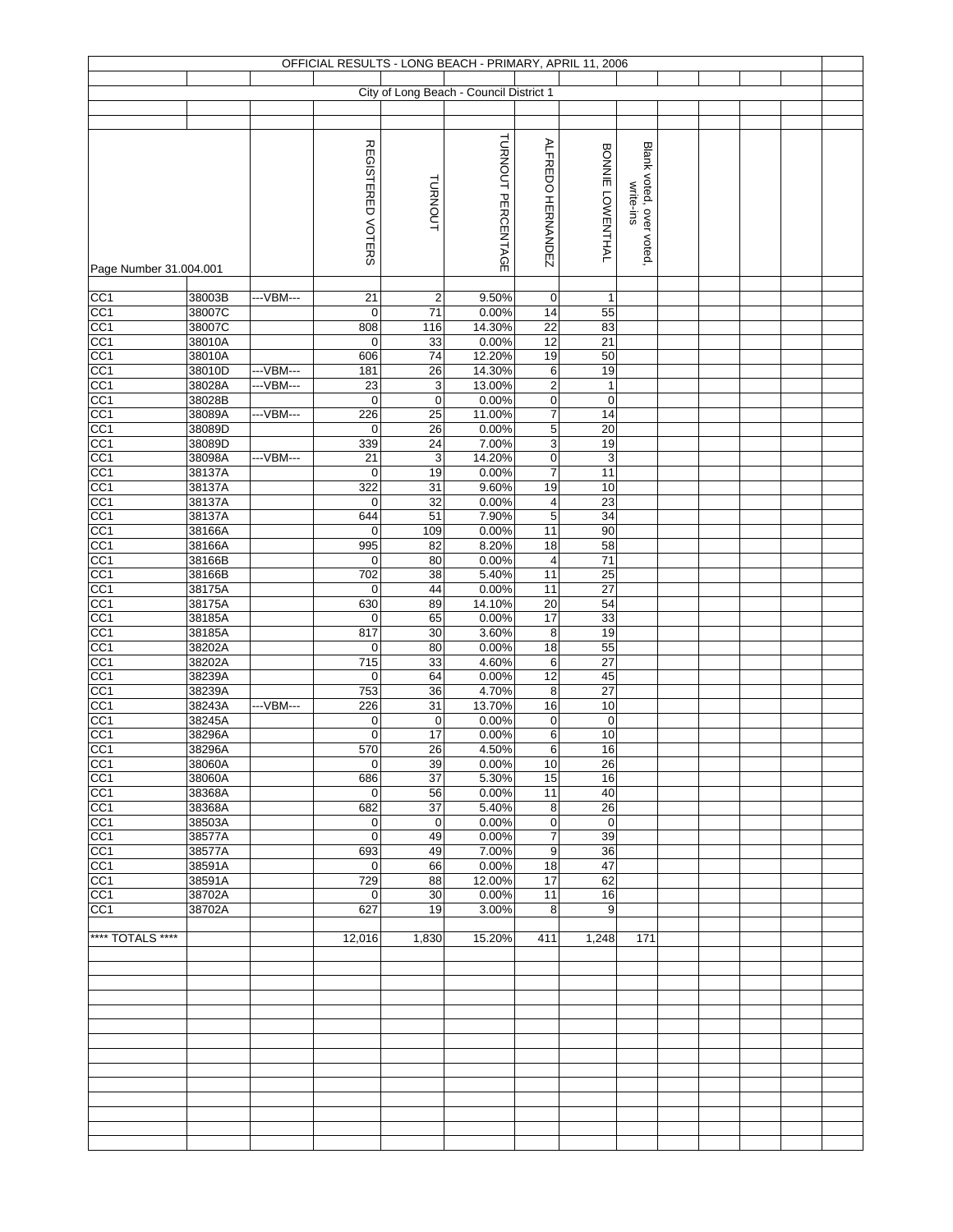|                                    |                  |                        |            | OFFICIAL RESULTS - LONG BEACH - PRIMARY, APRIL 11, 2006 |                     |                                  |                                  |                       |                       |  |  |
|------------------------------------|------------------|------------------------|------------|---------------------------------------------------------|---------------------|----------------------------------|----------------------------------|-----------------------|-----------------------|--|--|
|                                    |                  |                        |            | City of Long Beach - Council District 3                 |                     |                                  |                                  |                       |                       |  |  |
|                                    |                  |                        |            |                                                         |                     |                                  |                                  |                       |                       |  |  |
|                                    |                  |                        |            |                                                         |                     |                                  | <b>CHARLIE</b>                   |                       |                       |  |  |
| Page Number 32.005.001             |                  | REGISTERED VOTERS      | TURNOUT    | TURNOUT PERCENTAGE                                      | JUSTIN RUDD         | NORN RYAN                        | LEGEMAN                          | AUDREY S. LOFTIN      | GARY DELONG           |  |  |
| CC <sub>3</sub>                    | 38048A           | 0                      | 50         | 0.00%                                                   | 7                   | 5                                | 5                                | 20                    | 11                    |  |  |
| CC3                                | 38048A           | 546                    | 57         | 10.40%                                                  | $\overline{5}$      | 6                                | $\pmb{0}$                        | 27                    | 16                    |  |  |
| CC3                                | 38183A           | 0                      | 71         | 0.00%                                                   | 5                   | 14                               | 7                                | 19                    | 22                    |  |  |
| CC3<br>CC3                         | 38183A           | 683                    | 59         | 8.60%                                                   | $\overline{5}$      | $\overline{7}$                   | $\overline{5}$<br>$\overline{5}$ | 28<br>30              | 12                    |  |  |
| CC3                                | 38184A<br>38184A | 0<br>771               | 99<br>80   | 0.00%<br>10.30%                                         | 12<br>10            | 22<br>9                          | $\overline{\mathbf{4}}$          | 21                    | 28<br>34              |  |  |
| CC <sub>3</sub>                    | 38187A           | 0                      | 108        | 0.00%                                                   | 8                   | $\overline{24}$                  | 12                               | $\overline{23}$       | 35                    |  |  |
| CC3                                | 38187A           | 778                    | 166        | 21.30%                                                  | 20                  | 22                               | 18                               | 43                    | 53                    |  |  |
| CC3                                | 38191A           | 0                      | 49         | 0.00%                                                   | 6                   | 16                               | $\overline{3}$                   | 10                    | 14                    |  |  |
| CC3                                | 38191A           | 261                    | 51         | 19.50%                                                  | 4                   | 6                                | $\sqrt{3}$                       | $\overline{7}$        | 29                    |  |  |
| CC3                                | 38207A           | $\mathbf 0$            | 255        | 0.00%                                                   | $\overline{2}$      | 76                               | 21                               | 31                    | 109                   |  |  |
| CC <sub>3</sub>                    | 38207A           | 962                    | 136        | 14.10%                                                  | 6                   | 23                               | $\overline{5}$                   | 24                    | 64                    |  |  |
| CC3                                | 38209A           | $\mathbf 0$            | 64         | 0.00%                                                   | 3                   | $\boldsymbol{9}$                 | $6\overline{6}$                  | 10<br>31              | 17<br>27              |  |  |
| CC3<br>CC3                         | 38209A<br>38212A | 476<br>$\mathbf 0$     | 86<br>73   | 18.00%<br>0.00%                                         | 2<br>4              | $\overline{9}$<br>$\overline{7}$ | 13<br>$\overline{5}$             | 31                    | 24                    |  |  |
| CC <sub>3</sub>                    | 38212A           | 636                    | 84         | 13.20%                                                  | 6                   | $\overline{17}$                  | $\overline{\mathbf{4}}$          | 42                    | 15                    |  |  |
| CC <sub>3</sub>                    | 38213A           | $\mathbf 0$            | 178        | 0.00%                                                   | 15                  | $\overline{30}$                  | 16                               | 62                    | 46                    |  |  |
| CC3                                | 38213A           | 852                    | 155        | 18.10%                                                  | 13                  | $\overline{34}$                  | $\boldsymbol{9}$                 | 57                    | $\overline{38}$       |  |  |
| CC <sub>3</sub>                    | 38217A           | 0                      | 89         | 0.00%                                                   | 10                  | $\overline{21}$                  | $\overline{\mathbf{4}}$          | 18                    | 29                    |  |  |
| CC3                                | 38217A           | 652                    | 73         | 11.10%                                                  | $\overline{7}$      | 12                               | 6                                | 21                    | 26                    |  |  |
| CC <sub>3</sub>                    | 38218A           | 0                      | 129        | 0.00%                                                   | $\mathbf{1}$        | 26                               | 14                               | 20                    | 63                    |  |  |
| CC3                                | 38218A           | 651                    | 178        | 27.30%                                                  | 13                  | $\overline{38}$                  | 18                               | 23                    | 83                    |  |  |
| CC3                                | 38219A           | 0                      | 84         | 0.00%                                                   | 4                   | 9                                | 3                                | $\boldsymbol{9}$      | 30                    |  |  |
| CC3<br>CC3                         | 38219A<br>38222A | 494<br>$\mathbf 0$     | 71<br>78   | 14.30%<br>0.00%                                         | $\overline{7}$<br>8 | 12<br>$\overline{20}$            | 10<br>$\bf 8$                    | 20<br>29              | 18<br>$\overline{12}$ |  |  |
| CC3                                | 38222A           | 610                    | 82         | 13.40%                                                  | 9                   | $\overline{\mathbf{4}}$          | 7                                | 23                    | 36                    |  |  |
| CC3                                | 38223A           | 0                      | 96         | 0.00%                                                   | 6                   | 14                               | $\overline{\mathbf{4}}$          | 28                    | 38                    |  |  |
| CC <sub>3</sub>                    | 38223A           | 735                    | 152        | 20.60%                                                  | 8                   | 20                               | 18                               | 39                    | 62                    |  |  |
| CC3                                | 38251A           | $\mathbf 0$            | 47         | 0.00%                                                   | 6                   | $\sqrt{5}$                       | $\ensuremath{\mathsf{3}}$        | $\overline{7}$        | 25                    |  |  |
| CC <sub>3</sub>                    | 38251A           | 803                    | 113        | 14.00%                                                  | 12                  | 20                               | $\overline{5}$                   | 29                    | 39                    |  |  |
| CC3                                | 38254A           | 0                      | 218        | 0.00%                                                   | 8                   | 30                               | 17                               | 17                    | 139                   |  |  |
| CC3                                | 38254A           | 865                    | 176        | 20.30%                                                  | 3                   | 42                               | 15                               | 14                    | 93                    |  |  |
| CC <sub>3</sub><br>CC <sub>3</sub> | 38255A<br>38255A | $\vert 0 \vert$<br>866 | 205<br>110 | 0.00%<br>12.70%                                         | 9<br>6              | 31<br>15                         | 36<br>21                         | $\overline{31}$<br>10 | 89<br>56              |  |  |
| CC <sub>3</sub>                    | 38256A           | 0                      | 110        | 0.00%                                                   | 8                   | 35                               | 10                               | 18                    | 37                    |  |  |
| CC <sub>3</sub>                    | 38256A           | 663                    | 100        | 15.00%                                                  | 10                  | 17                               | 11                               | 18                    | 36                    |  |  |
| CC <sub>3</sub>                    | 38257B           | 0                      | 72         | 0.00%                                                   | 3                   | 15                               | 3                                | 31                    | 17                    |  |  |
| CC <sub>3</sub>                    | 38257B           | 491                    | 115        | 23.40%                                                  | $\overline{7}$      | 21                               | 12                               | 37                    | 29                    |  |  |
| CC <sub>3</sub>                    | 38258A           | 0                      | 145        | 0.00%                                                   | $\overline{2}$      | 46                               | 5                                | 18                    | 63                    |  |  |
| CC <sub>3</sub>                    | 38258A           | 741                    | 176        | 23.70%                                                  | 11                  | 45                               | 13                               | 21                    | 75                    |  |  |
| CC3                                | 38259A           | 0                      | 158        | 0.00%                                                   | 3                   | 53                               | $\mathbf 0$                      | 22                    | 70                    |  |  |
| CC3<br>CC3                         | 38259A<br>38262A | 646<br>0               | 211<br>132 | 32.60%<br>0.00%                                         | 10<br>4             | 55<br>15                         | 11<br>11                         | 26<br>22              | 100<br>73             |  |  |
| CC3                                | 38262A           | 846                    | 173        | 20.40%                                                  | 17                  | $\overline{24}$                  | 18                               | 29                    | 74                    |  |  |
| CC3                                | 38264A           | $\mathbf 0$            | 60         | 0.00%                                                   | 11                  | 8                                | $\overline{4}$                   | 14                    | 23                    |  |  |
| CC <sub>3</sub>                    | 38264A           | 767                    | 73         | 9.50%                                                   | 13                  | 6                                | 6                                | 18                    | 26                    |  |  |
| CC <sub>3</sub>                    | 38268A           | $\mathbf 0$            | 81         | 0.00%                                                   | 15                  | 6                                | 9                                | 13                    | 33                    |  |  |
| CC <sub>3</sub>                    | 38268A           | 743                    | 125        | 16.80%                                                  | 16                  | 13                               | 12                               | 31                    | 48                    |  |  |
| CC <sub>3</sub>                    | 38270A           | $\mathbf 0$            | 72         | 0.00%                                                   | 13                  | 12                               | 13                               | 12                    | 16                    |  |  |
| CC <sub>3</sub>                    | 38270A           | 804                    | 84         | 10.40%                                                  | 13                  | 10                               | 9                                | 21                    | 28                    |  |  |
| CC3<br>CC3                         | 38271A<br>38271A | 0<br>859               | 122<br>121 | 0.00%<br>14.00%                                         | 14<br>21            | 20<br>15                         | 12<br>$\overline{7}$             | 17<br>24              | 56<br>50              |  |  |
| CC3                                | 38272A           | 0                      | 106        | 0.00%                                                   | 6                   | 19                               | 12                               | 22                    | 41                    |  |  |
| CC <sub>3</sub>                    | 38272A           | 774                    | 119        | 15.30%                                                  | 25                  | 15                               | 14                               | 17                    | 42                    |  |  |
| CC <sub>3</sub>                    | 38275A           | 0                      | 138        | 0.00%                                                   | 14                  | 19                               | 24                               | 21                    | 55                    |  |  |
| CC <sub>3</sub>                    | 38275A           | 805                    | 161        | 20.00%                                                  | 8                   | 29                               | 30                               | 28                    | 58                    |  |  |
| CC <sub>3</sub>                    | 38276A           | $\mathbf 0$            | 134        | 0.00%                                                   | 13                  | 23                               | 27                               | 23                    | 44                    |  |  |
| CC <sub>3</sub>                    | 38276A           | 796                    | 158        | 19.80%                                                  | 14                  | 28                               | 33                               | 21                    | 57                    |  |  |
| CC3                                | 38279A           | 0                      | 106        | 0.00%                                                   | 8                   | 13                               | 6                                | 3                     | 73                    |  |  |
| CC <sub>3</sub>                    | 38279A           | 487                    | 83         | 17.00%                                                  | $\mathbf{1}$        | 13                               | 22                               | 8                     | 37                    |  |  |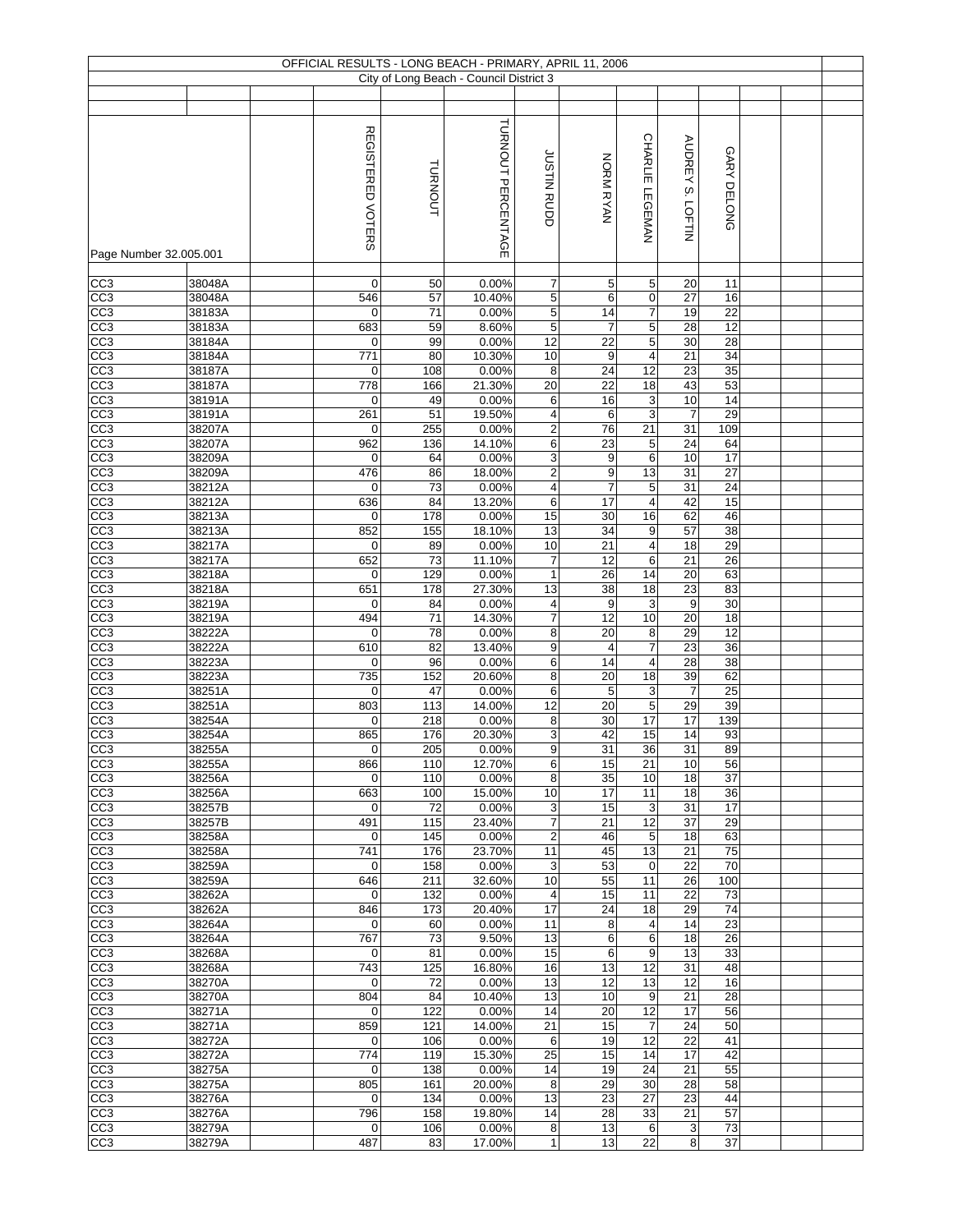|                                    |                  |                          |                   | OFFICIAL RESULTS - LONG BEACH - PRIMARY, APRIL 11, 2006 |                               |                             |                              |                          |                        |                                       |  |
|------------------------------------|------------------|--------------------------|-------------------|---------------------------------------------------------|-------------------------------|-----------------------------|------------------------------|--------------------------|------------------------|---------------------------------------|--|
|                                    |                  |                          |                   | City of Long Beach - Council District 3                 |                               |                             |                              |                          |                        |                                       |  |
|                                    |                  |                          |                   |                                                         |                               |                             |                              |                          |                        |                                       |  |
|                                    |                  |                          |                   |                                                         |                               |                             |                              |                          |                        |                                       |  |
|                                    |                  |                          |                   | TURNOUT PERCENTAGE                                      |                               |                             |                              |                          |                        |                                       |  |
|                                    |                  |                          |                   |                                                         |                               |                             | CHARLIE LEGEMAN              | <b>AUDREY S. LOFTIN</b>  |                        |                                       |  |
|                                    |                  |                          |                   |                                                         |                               |                             |                              |                          |                        |                                       |  |
|                                    |                  |                          |                   |                                                         |                               |                             |                              |                          |                        |                                       |  |
|                                    |                  |                          | TURNOUT           |                                                         | JUSTIN RUDD                   | NORM RYAN                   |                              |                          |                        |                                       |  |
|                                    |                  |                          |                   |                                                         |                               |                             |                              |                          | GARY DELONG            |                                       |  |
|                                    |                  | <b>REGISTERED VOTERS</b> |                   |                                                         |                               |                             |                              |                          |                        | Blank voted, over voted,<br>write-ins |  |
| Page Number 33.005.001             |                  |                          |                   |                                                         |                               |                             |                              |                          |                        |                                       |  |
| CC3                                | 38280A           | $\overline{0}$           | 159               | 0.00%                                                   | 3                             | 29                          | 29                           | 12                       | 82                     |                                       |  |
| CC3                                | 38280A           | 628                      | 138               | 21.90%                                                  | $\overline{7}$                | 21                          | 22                           | $\sqrt{5}$               | 80                     |                                       |  |
| CC3                                | 38281A           | 0                        | 236               | 0.00%                                                   | 11                            | 45                          | 31                           | 20                       | 121                    |                                       |  |
| CC3                                | 38281A           | 940                      | 221               | 23.50%                                                  | 8                             | 42                          | $\overline{23}$              | 19                       | 121                    |                                       |  |
| CC <sub>3</sub>                    | 38283A<br>38283A | $\mathbf 0$<br>631       | 91<br>157         | 0.00%<br>24.80%                                         | $\overline{\mathbf{4}}$<br>12 | 11<br>16                    | 13<br>$\overline{27}$        | $\overline{12}$<br>26    | 46<br>62               |                                       |  |
|                                    | 38285A           | $\mathbf 0$              | 119               | 0.00%                                                   | 10                            | 11                          | 16                           | $\overline{7}$           | 68                     |                                       |  |
| CC3<br>CC3<br>CC3                  | 38285A           | 590                      | 112               | 18.90%                                                  | $\boldsymbol{9}$              | 15                          | 10                           | 18                       | 54                     |                                       |  |
|                                    | 38287A           | $\mathbf 0$              | 157               | 0.00%                                                   | $\overline{5}$                | 31                          | 5                            | 26                       | 83                     |                                       |  |
| CC3                                | 38287A<br>38289A | 759<br>0                 | 125<br>90         | 16.40%<br>0.00%                                         | $\overline{5}$<br>$\mathbf 2$ | 25<br>15                    | $\overline{\mathbf{8}}$<br>5 | 28<br>$\overline{21}$    | 54<br>43               |                                       |  |
| CC3<br>CC3                         | 38289A           | 569                      | 76                | 13.30%                                                  | $\ensuremath{\mathsf{3}}$     | $\overline{7}$              | $\overline{7}$               | 10                       | 44                     |                                       |  |
| CC3                                | 38290A           | $\mathbf 0$              | 167               | 0.00%                                                   | $\overline{2}$                | 16                          | $\mathbf 0$                  | $\overline{11}$          | 135                    |                                       |  |
| $\frac{cc3}{cc3}$                  | 38290A           | 585                      | 100               | 17.00%                                                  | $\overline{c}$                | 16                          | 7                            | $\overline{\mathcal{A}}$ | 67                     |                                       |  |
|                                    | 38291A           | 0                        | 125               | 0.00%                                                   | 3                             | 42                          | 17                           | 13                       | 43                     |                                       |  |
| CC <sub>3</sub>                    | 38291A<br>38292A | 515<br>$\mathbf 0$       | 114<br>167        | 22.10%<br>0.00%                                         | 3<br>$\overline{4}$           | $\overline{38}$<br>86       | 13<br>$\,6\,$                | 13<br>22                 | 44<br>46               |                                       |  |
| $\frac{cc3}{cc3}$                  | 38292A           | 958                      | 193               | 20.10%                                                  | 11                            | 77                          | $\overline{\bf 8}$           | 16                       | 70                     |                                       |  |
| CC3                                | 38294A           | $\mathbf 0$              | 56                | 0.00%                                                   | 6                             | 29                          | $\overline{\mathbf{c}}$      | $\sqrt{5}$               | 11                     |                                       |  |
| $\overline{CC3}$                   | 38294A           | 628                      | 117               | 18.60%                                                  | 6                             | 46                          | 4                            | 36                       | 21                     |                                       |  |
| CC3<br>CC3                         | 38294B<br>38308A | $\mathbf 0$<br>$\pmb{0}$ | $\mathbf 0$<br>52 | 0.00%<br>0.00%                                          | $\mathbf 0$<br>$\bf 8$        | $\pmb{0}$<br>$\overline{9}$ | 0<br>4                       | $\mathbf 0$<br>16        | $\boldsymbol{0}$<br>13 |                                       |  |
| CC3                                | 38308A           | 616                      | 103               | 16.70%                                                  | 9                             | $\overline{8}$              | 3                            | 33                       | 46                     |                                       |  |
| CC3                                | 38309A           | $\boldsymbol{0}$         | 77                | 0.00%                                                   | $\boldsymbol{9}$              | $\bf8$                      | 8                            | 32                       | 15                     |                                       |  |
| CC <sub>3</sub>                    | 38309A           | 582                      | 79                | 13.50%                                                  | 7                             | 12                          | 3                            | 28                       | 24                     |                                       |  |
| $\frac{1}{100}$                    | 38324A<br>38324A | $\mathbf 0$<br>518       | 61<br>75          | 0.00%<br>14.40%                                         | $\,$ 5 $\,$<br>11             | 11<br>12                    | $\boldsymbol{9}$<br>11       | 12<br>16                 | 22<br>23               |                                       |  |
| CC3                                | 38418A           | $\mathbf 0$              | $\overline{7}$    | 0.00%                                                   | 0                             | $\mathbf{1}$                | $\mathbf{1}$                 | $\overline{a}$           | $\pmb{0}$              |                                       |  |
| CC <sub>3</sub>                    | 38418A           | 696                      | 9                 | 1.20%                                                   | $\overline{2}$                | $\mathbf 0$                 | $\mathbf{1}$                 | $\overline{5}$           | $\mathbf{1}$           |                                       |  |
| CC <sub>3</sub>                    | 38445A           | $\mathbf 0$              | 100               | 0.00%                                                   | $\overline{3}$                | 14                          | 11                           | $\overline{22}$          | 49                     |                                       |  |
| CC3<br>CC3                         | 38445A<br>38469A | 588<br>$\mathbf 0$       | 108<br>48         | 18.30%<br>0.00%                                         | 7<br>$\mathbf{1}$             | 13<br>9                     | 13<br>4                      | 21<br>10                 | 48<br>17               |                                       |  |
| CC3                                | 38469A           | 281                      | 78                | 27.70%                                                  | $\boldsymbol{2}$              | 19                          | 7                            | $\overline{7}$           | 35                     |                                       |  |
| CC <sub>3</sub>                    | 38481A           | $\overline{0}$           | 77                | 0.00%                                                   | $\overline{7}$                | 12                          | 9                            | 19                       | 26                     |                                       |  |
| CC <sub>3</sub>                    | 38481A           | 552                      | 106               | 19.20%                                                  | 8                             | 22                          | 19                           | 21                       | 28                     |                                       |  |
| CC <sub>3</sub>                    | 38533A           | $\mathbf 0$              | 67                | 0.00%                                                   | 8<br>9                        | $\overline{7}$              | 9<br>$\overline{7}$          | 22<br>27                 | 18<br>22               |                                       |  |
| CC <sub>3</sub><br>CC <sub>3</sub> | 38533A<br>38620A | 610<br>$\mathbf 0$       | 82<br>34          | 13.40%<br>0.00%                                         | 5                             | 10<br>4                     | 0                            | 11                       | 12                     |                                       |  |
| CC3                                | 38620A           | 663                      | 52                | 7.80%                                                   | 3                             | 4                           | 5                            | 24                       | 13                     |                                       |  |
| CC3                                | 38688A           | $\overline{0}$           | 45                | 0.00%                                                   | 4                             | 12                          | 4                            | 9                        | 11                     |                                       |  |
| CC <sub>3</sub>                    | 38688A           | 512                      | 35                | 6.80%                                                   | 3                             | 9                           | 2                            | 8                        | 13                     |                                       |  |
| **** TOTALS ****                   |                  | 33,484                   | 10,828            | 32.40%                                                  | 757                           | 2,044                       | 1,047                        | 2,060                    | 4,424                  | 496                                   |  |
|                                    |                  |                          |                   |                                                         |                               |                             |                              |                          |                        |                                       |  |
|                                    |                  |                          |                   |                                                         |                               |                             |                              |                          |                        |                                       |  |
|                                    |                  |                          |                   |                                                         |                               |                             |                              |                          |                        |                                       |  |
|                                    |                  |                          |                   |                                                         |                               |                             |                              |                          |                        |                                       |  |
|                                    |                  |                          |                   |                                                         |                               |                             |                              |                          |                        |                                       |  |
|                                    |                  |                          |                   |                                                         |                               |                             |                              |                          |                        |                                       |  |
|                                    |                  |                          |                   |                                                         |                               |                             |                              |                          |                        |                                       |  |
|                                    |                  |                          |                   |                                                         |                               |                             |                              |                          |                        |                                       |  |
|                                    |                  |                          |                   |                                                         |                               |                             |                              |                          |                        |                                       |  |
|                                    |                  |                          |                   |                                                         |                               |                             |                              |                          |                        |                                       |  |
|                                    |                  |                          |                   |                                                         |                               |                             |                              |                          |                        |                                       |  |
|                                    |                  |                          |                   |                                                         |                               |                             |                              |                          |                        |                                       |  |
|                                    |                  |                          |                   |                                                         |                               |                             |                              |                          |                        |                                       |  |
|                                    |                  |                          |                   |                                                         |                               |                             |                              |                          |                        |                                       |  |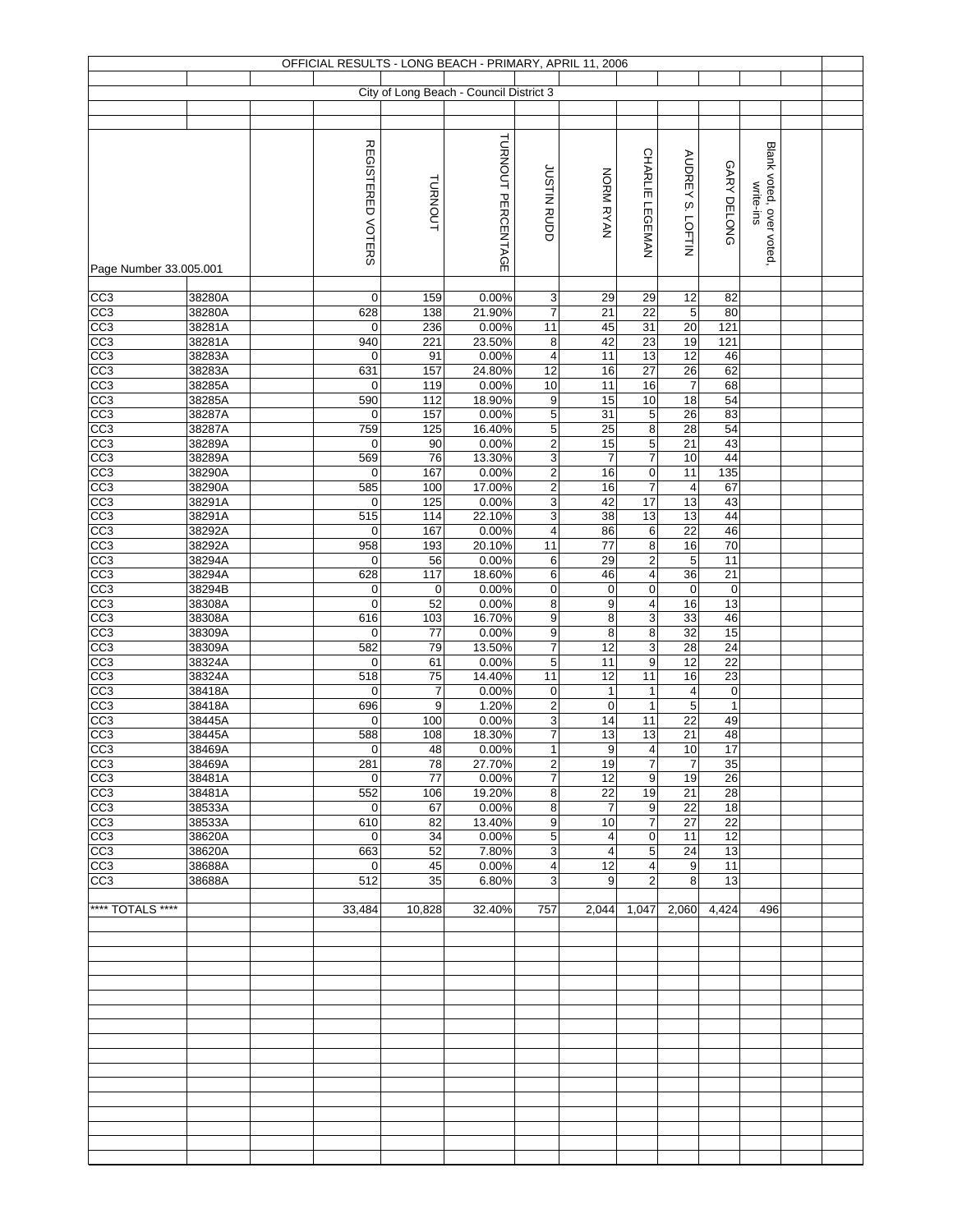|                                    |                  |           |                          |                   | OFFICIAL RESULTS - LONG BEACH - PRIMARY, APRIL 11, 2006 |                                    |                              |                                   |                                   |                                  |                                |                   |                                  |
|------------------------------------|------------------|-----------|--------------------------|-------------------|---------------------------------------------------------|------------------------------------|------------------------------|-----------------------------------|-----------------------------------|----------------------------------|--------------------------------|-------------------|----------------------------------|
|                                    |                  |           |                          |                   | City of Long Beach - Council District 5                 |                                    |                              |                                   |                                   |                                  |                                |                   |                                  |
|                                    |                  |           |                          |                   | TURNOUT PERCENTAGE                                      |                                    | <b>NONICA R. BLONENHIELD</b> |                                   |                                   | PATRICK T. STEINHAUSER           |                                |                   |                                  |
|                                    |                  |           | <b>REGISTERED VOTERS</b> |                   |                                                         |                                    |                              |                                   |                                   |                                  |                                | <b>GERRIE</b>     | WI-JACKIE KELL                   |
|                                    |                  |           |                          |                   |                                                         |                                    |                              |                                   |                                   |                                  |                                |                   |                                  |
|                                    |                  |           |                          |                   |                                                         |                                    |                              |                                   |                                   |                                  |                                |                   |                                  |
|                                    |                  |           |                          | <b>TURNOUT</b>    |                                                         | DAVE RADFORD                       |                              | ED BARWICK                        | DENNIS PORTER                     |                                  | <b>TERRY SLAVIN</b>            | <b>SCHIPSKE</b>   |                                  |
|                                    |                  |           |                          |                   |                                                         |                                    |                              |                                   |                                   |                                  |                                |                   |                                  |
|                                    |                  |           |                          |                   |                                                         |                                    |                              |                                   |                                   |                                  |                                |                   |                                  |
| Page Number 34.006.001             |                  |           |                          |                   |                                                         |                                    |                              |                                   |                                   |                                  |                                |                   |                                  |
| CC5                                | 38045A           | ---VBM--- | 12                       | 6                 | 50.00%                                                  | $\mathbf 0$                        | 1                            | $\mathbf{1}$                      | $\mathbf{1}$                      | 0                                | 0                              | 3                 | $\mathbf 0$                      |
| CC5                                | 38045B           |           | 0                        | 30                | 0.00%                                                   | 3                                  | 5                            | 3                                 | $\mathbf{1}$                      | 0                                | $\pmb{0}$                      | $\overline{7}$    | 7                                |
| CC5                                | 38045B           |           | 358                      | 33                | 9.20%                                                   | $\overline{4}$                     | $\mathbf{1}$                 | 5<br>$\mathbf 0$                  | 3<br>$\mathbf 0$                  | 0<br>0                           | $\overline{3}$<br>0            | 11                | $\mathbf{1}$                     |
| CC <sub>5</sub><br>CC5             | 38045C<br>38045H |           | 0<br>$\mathbf 0$         | $\mathbf 0$<br>39 | 0.00%<br>0.00%                                          | $\boldsymbol{0}$<br>$\overline{2}$ | $\mathsf 0$<br>5             | 5                                 | 5                                 | 0                                | $\mathbf{1}$                   | $\mathbf 0$<br>15 | $\overline{0}$<br>$\overline{5}$ |
| CC <sub>5</sub>                    | 38045H           |           | 423                      | 53                | 12.50%                                                  | 5                                  | 5                            | 8                                 | 9                                 | $\overline{\mathbf{c}}$          | $\overline{\mathbf{c}}$        | 17                | $\overline{3}$                   |
| CC5                                | 38065A           |           | $\mathbf 0$              | 144               | 0.00%                                                   | 31                                 | 13                           | 13                                | 11                                | 5                                | 0                              | 48                | 18                               |
| CC <sub>5</sub>                    | 38065A           |           | 862                      | 147               | 17.00%                                                  | 27                                 | 17                           | $\overline{21}$                   | 13                                | $\overline{2}$                   | $\mathbf{1}$                   | 35                | 22                               |
| CC5                                | 38067A           |           | 0                        | 115               | 0.00%                                                   | 14                                 | 7                            | 19                                | 8                                 | $\overline{\mathbf{c}}$          | 0                              | 33                | 25                               |
| CC5                                | 38067A           |           | 787                      | 129               | 16.30%                                                  | $\overline{25}$                    | $\overline{\mathbf{4}}$      | 26                                | $\pmb{0}$                         | $\mathbf{1}$                     | 0                              | 31                | 32                               |
| CC <sub>5</sub><br>CC5             | 38295A<br>38295A |           | 0<br>738                 | 100<br>163        | 0.00%<br>22.00%                                         | $\overline{7}$<br>19               | 4<br>$\overline{2}$          | 18<br>$\overline{22}$             | $\overline{7}$<br>$\overline{14}$ | $\overline{2}$<br>$\overline{7}$ | $\overline{3}$<br>$\mathbf{1}$ | 20<br>35          | 31<br>51                         |
| CC5                                | 38315A           |           | 0                        | 144               | 0.00%                                                   | 17                                 | 4                            | $\overline{17}$                   | 14                                | 3                                | $\overline{2}$                 | 33                | 39                               |
| CC <sub>5</sub>                    | 38315A           |           | 835                      | 125               | 14.90%                                                  | 15                                 | 4                            | 26                                | $\overline{7}$                    | 5                                | $\overline{2}$                 | 33                | 24                               |
| CC <sub>5</sub>                    | 38316A           |           | 0                        | 155               | 0.00%                                                   | 26                                 | 6                            | $\overline{21}$                   | $\overline{12}$                   | 6                                | 3                              | 52                | 23                               |
| CC5                                | 38316A           |           | 800                      | 104               | 13.00%                                                  | 12                                 | 4                            | 20                                | 9                                 | 8                                | 0                              | 32                | $\overline{9}$                   |
| CC <sub>5</sub>                    | 38328A           |           | 0                        | 151               | 0.00%                                                   | 30                                 | 10                           | $\overline{22}$                   | $\overline{14}$                   | 8                                | $\mathbf 0$                    | 33                | 24                               |
| CC <sub>5</sub><br>CC <sub>5</sub> | 38328A<br>38335A |           | 817<br>$\mathbf 0$       | 153<br>76         | 18.70%<br>0.00%                                         | 29<br>$\overline{5}$               | 3<br>$\mathbf{1}$            | 6<br>$\overline{5}$               | 8<br>15                           | $\overline{7}$<br>$\overline{1}$ | 4<br>$\overline{0}$            | 55<br>23          | 27<br>25                         |
| CC <sub>5</sub>                    | 38335A           |           | 499                      | 137               | 27.40%                                                  | $\overline{24}$                    | 6                            | 16                                | 12                                | $\overline{\mathbf{r}}$          | $\overline{0}$                 | 39                | 25                               |
| CC5                                | 38336A           |           | $\pmb{0}$                | 79                | 0.00%                                                   | 5                                  | $\mathbf{1}$                 | $\overline{12}$                   | 16                                | $\mathbf{1}$                     | $\mathbf{1}$                   | 20                | 21                               |
| CC <sub>5</sub>                    | 38336A           |           | 600                      | 123               | 20.50%                                                  | 20                                 | 5                            | 13                                | 18                                | $\mathbf{1}$                     | $\mathbf{1}$                   | 33                | 23                               |
| CC <sub>5</sub>                    | 38337A           |           | 0                        | 137               | 0.00%                                                   | 3                                  | $\overline{7}$               | $\overline{27}$                   | 13                                | 4                                | $\mathbf{1}$                   | 46                | 25                               |
| CC <sub>5</sub>                    | 38337A           |           | 804                      | 176               | 21.80%                                                  | 6                                  | 6                            | 28                                | $\overline{28}$                   | 5                                | 0                              | 71                | 25                               |
| CC5<br>$\overline{CC5}$            | 38346A<br>38346A |           | $\mathbf 0$<br>809       | 61<br>150         | 0.00%<br>18.50%                                         | 12<br>$\overline{25}$              | $\overline{5}$<br>7          | $\overline{2}$<br>$\overline{12}$ | $\boldsymbol{9}$<br>19            | 0<br>4                           | 0<br>$\overline{2}$            | 12<br>31          | 16<br>35                         |
| CC5                                | 38348A           |           | 0                        | 76                | 0.00%                                                   | 13                                 | 9                            | 16                                | 6                                 | $\overline{\mathbf{c}}$          | 0                              | 12                | 13                               |
| CC <sub>5</sub>                    | 38348A           |           | 792                      | 182               | 22.90%                                                  | $\overline{26}$                    | 36                           | 26                                | $\overline{12}$                   | 5                                | 0                              | 41                | 26                               |
| CC <sub>5</sub>                    | 38349A           |           | 0                        | 85                | 0.00%                                                   | 8                                  | 5                            | 14                                | $\,6$                             | $\overline{2}$                   | $\overline{2}$                 | 26                | 17                               |
| CC5                                | 38349A           |           | 556                      | 93                | 16.70%                                                  | $\overline{7}$                     | 5                            | 26                                | 12                                | $\mathbf{1}$                     | $\mathbf{1}$                   | 19                | 15                               |
| CC5<br>CC5                         | 38351A           |           | 0<br>453                 | 48<br>75          | 0.00%<br>16.50%                                         | 8<br>$\overline{\mathbf{4}}$       | 3<br>11                      | 8<br>9                            | $\overline{2}$<br>$\overline{7}$  | 0<br>$\overline{2}$              | 0<br>0                         | 10<br>18          | 15<br>19                         |
| CC <sub>5</sub>                    | 38351A<br>38355A |           | $\mathbf 0$              | 118               | 0.00%                                                   | 11                                 | 4                            | 27                                | $\overline{14}$                   | $\overline{2}$                   | $\mathbf 0$                    | 26                | 32                               |
| CC <sub>5</sub>                    | 38355A           |           | 898                      | 188               | 20.90%                                                  | 14                                 | 6                            | 37                                | 8                                 | $\overline{4}$                   | $\overline{3}$                 | 64                | 41                               |
| CC <sub>5</sub>                    | 38356A           |           | $\mathbf 0$              | 109               | 0.00%                                                   | 16                                 | 13                           | 16                                | 12                                | 1                                | $\overline{c}$                 | 24                | 19                               |
| CC <sub>5</sub>                    | 38356A           |           | 687                      | 116               | 16.80%                                                  | 17                                 | 16                           | 30                                | $\overline{7}$                    | 3                                | $\mathbf{1}$                   | 24                | 15                               |
| CC <sub>5</sub>                    | 38363A           |           | 0                        | 114               | 0.00%                                                   | 21                                 | 8                            | 30                                | $\mathbf 2$                       | $\overline{c}$                   | $\overline{c}$                 | 20                | 28                               |
| CC <sub>5</sub><br>CC <sub>5</sub> | 38363A<br>38366A |           | 681<br>0                 | 156<br>96         | 22.90%<br>0.00%                                         | 50<br>13                           | 3<br>9                       | 40<br>12                          | $\mathbf{1}$<br>5                 | 0<br>$\mathbf{1}$                | $\mathbf{1}$<br>3              | 28<br>21          | 27<br>$\overline{28}$            |
| CC <sub>5</sub>                    | 38366A           |           | 813                      | 185               | 22.70%                                                  | 25                                 | 23                           | 27                                | 18                                | 6                                | $\mathbf{1}$                   | 37                | 28                               |
| CC <sub>5</sub>                    | 38367A           |           | 0                        | 73                | 0.00%                                                   | 14                                 | 5                            | 12                                | $\overline{7}$                    | 0                                | 0                              | 14                | 20                               |
| CC <sub>5</sub>                    | 38367A           |           | 781                      | 148               | 18.90%                                                  | 28                                 | 3                            | 29                                | 3                                 | $\mathbf{1}$                     | 0                              | 41                | 38                               |
| CC <sub>5</sub>                    | 38370A           |           | 0                        | 101               | 0.00%                                                   | 19                                 | 6                            | 17                                | $\overline{7}$                    | 0                                | 0                              | 20                | 24                               |
| CC <sub>5</sub>                    | 38370A           |           | 809                      | 135               | 16.60%                                                  | 20                                 | 3                            | 50                                | 10                                | $\overline{c}$                   | 0                              | 28                | 14                               |
| CC <sub>5</sub><br>CC <sub>5</sub> | 38371A<br>38371A |           | 0<br>626                 | 83<br>116         | 0.00%<br>18.50%                                         | 15<br>10                           | 7<br>2                       | 19<br>26                          | $\overline{\mathbf{4}}$<br>15     | 0<br>5                           | $\mathbf{1}$<br>$\overline{c}$ | 20<br>29          | 15<br>22                         |
| CC <sub>5</sub>                    | 38372A           |           | 0                        | 82                | 0.00%                                                   | 13                                 | 6                            | 9                                 | $\overline{2}$                    | 3                                | $\mathbf{1}$                   | 24                | $\overline{22}$                  |
| CC <sub>5</sub>                    | 38372A           |           | 626                      | 123               | 19.60%                                                  | 22                                 | 11                           | 11                                | 9                                 | 6                                | $\mathbf{1}$                   | 30                | 29                               |
| CC <sub>5</sub>                    | 38373A           |           | 0                        | 63                | 0.00%                                                   | $\overline{2}$                     | 6                            | 10                                | $\overline{7}$                    | $\mathbf{1}$                     | $\mathbf{1}$                   | 19                | 16                               |
| CC <sub>5</sub>                    | 38373A           |           | 780                      | 188               | 24.10%                                                  | 17                                 | 7                            | 32                                | 18                                | 0                                | $\overline{c}$                 | 45                | 54                               |
| CC <sub>5</sub>                    | 38374A           |           | 0                        | 128               | 0.00%                                                   | 10                                 | 8                            | 23                                | 27                                | $\overline{c}$                   | 0                              | 25                | 28                               |
| CC <sub>5</sub>                    | 38374A           |           | 824<br>0                 | 159<br>102        | 19.20%<br>0.00%                                         | 9<br>12                            | 8<br>13                      | 31<br>17                          | 21<br>17                          | $\overline{\mathbf{c}}$<br>0     | $\mathbf{1}$<br>$\overline{c}$ | 37<br>17          | 39<br>$\overline{21}$            |
| CC <sub>5</sub><br>CC <sub>5</sub> | 38376A<br>38376A |           | 725                      | 141               | 19.40%                                                  | 32                                 | $\overline{4}$               | 17                                | 14                                | $\overline{4}$                   | $\mathbf{1}$                   | 24                | 36                               |
| CC <sub>5</sub>                    | 38377A           |           | $\mathbf 0$              | 54                | 0.00%                                                   | $\overline{4}$                     | $\overline{7}$               | 8                                 | 10                                | 0                                | 0                              | 10                | 13                               |
| CC <sub>5</sub>                    | 38377A           |           | 565                      | 50                | 8.80%                                                   | 5                                  | $\overline{\mathbf{4}}$      | $\overline{4}$                    | 8                                 | $\overline{\mathbf{c}}$          | 0                              | 10                | 13                               |
| CC <sub>5</sub>                    | 38378A           |           | 0                        | 95                | 0.00%                                                   | 16                                 | 8                            | 16                                | 8                                 | $\mathbf{1}$                     | 0                              | 11                | $\overline{28}$                  |
| CC <sub>5</sub>                    | 38378A           |           | 812                      | 107               | 13.10%                                                  | 15                                 | 6                            | 22                                | $\overline{4}$                    | $\mathbf{1}$                     | $\mathbf{1}$                   | 27                | 22                               |
| CC <sub>5</sub>                    | 38399A           |           | 0                        | 137               | 0.00%                                                   | 15                                 | 10                           | 25                                | 10                                | 0                                | $\mathbf{1}$                   | 26                | 43                               |
| CC <sub>5</sub>                    | 38399A           |           | 815                      | 153               | 18.70%                                                  | 22                                 | 8                            | 29                                | 6                                 | 3                                | 0                              | 42                | 39                               |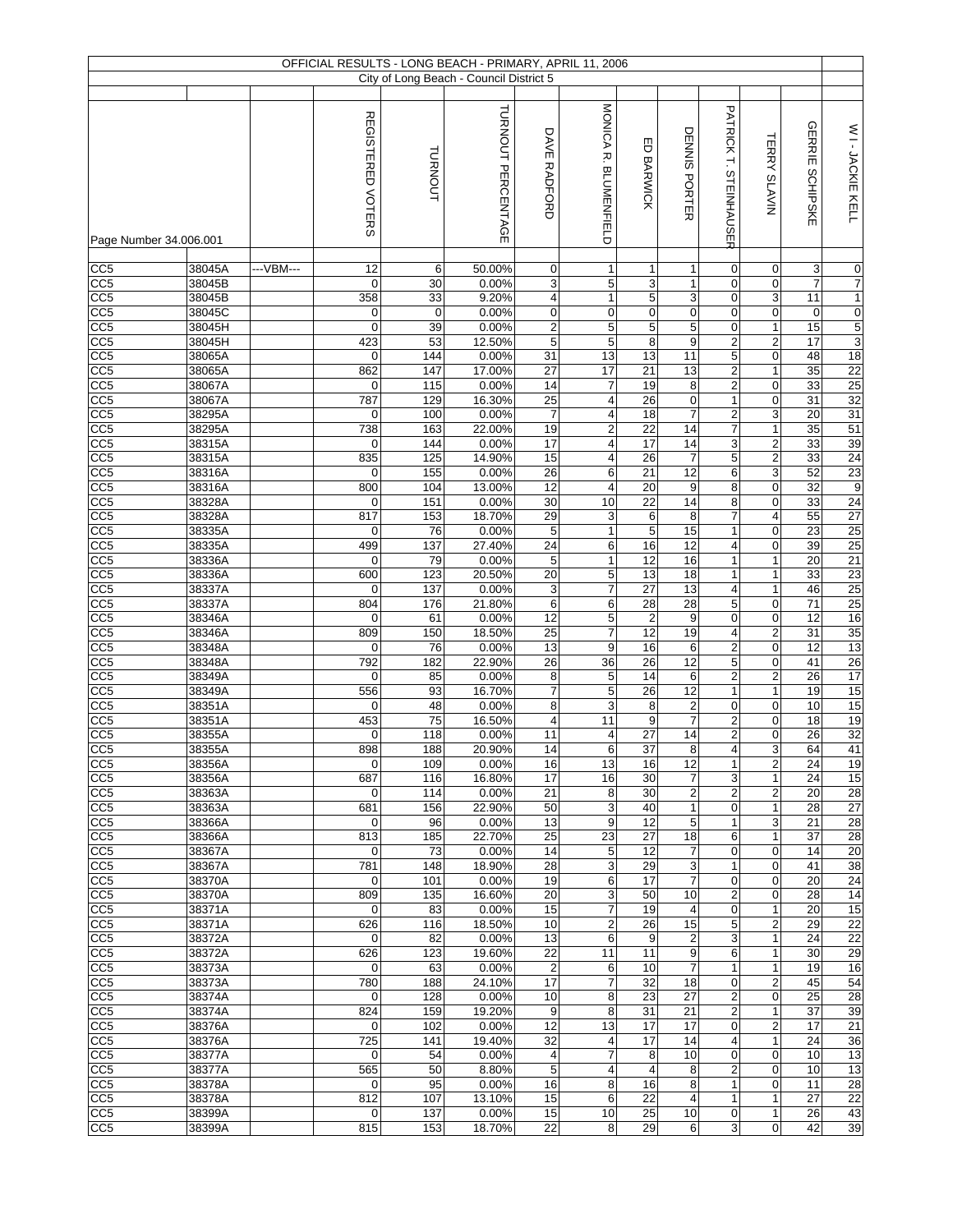|                                     |                         |                          |            | OFFICIAL RESULTS - LONG BEACH - PRIMARY, APRIL 11, 2006 |                         |                                         |                       |                                           |                                |                                  |                        |                       |
|-------------------------------------|-------------------------|--------------------------|------------|---------------------------------------------------------|-------------------------|-----------------------------------------|-----------------------|-------------------------------------------|--------------------------------|----------------------------------|------------------------|-----------------------|
|                                     |                         |                          |            | City of Long Beach - Council District 5                 |                         |                                         |                       |                                           |                                |                                  |                        |                       |
|                                     |                         |                          |            |                                                         |                         |                                         |                       |                                           |                                |                                  |                        |                       |
|                                     |                         |                          |            |                                                         |                         |                                         |                       |                                           |                                |                                  |                        |                       |
|                                     |                         | <b>REGISTERED VOTERS</b> |            | TURNOUT PERCENTAGE                                      |                         | MONICA R. BLUMENFIELD                   |                       |                                           | PATRICK T. STEINHAUSER         |                                  |                        |                       |
|                                     |                         |                          |            |                                                         | DAVE RADFORD            |                                         |                       | DENNIS PORTER                             |                                |                                  | <b>GERRIE SCHIPSKE</b> | WI-JACKIE KELL        |
|                                     |                         |                          | TURNOUT    |                                                         |                         |                                         | ED BARWICK            |                                           |                                | <b>TERRY SLAVIN</b>              |                        |                       |
|                                     |                         |                          |            |                                                         |                         |                                         |                       |                                           |                                |                                  |                        |                       |
|                                     |                         |                          |            |                                                         |                         |                                         |                       |                                           |                                |                                  |                        |                       |
|                                     |                         |                          |            |                                                         |                         |                                         |                       |                                           |                                |                                  |                        |                       |
|                                     |                         |                          |            |                                                         |                         |                                         |                       |                                           |                                |                                  |                        |                       |
| Page Number 35.006.001              |                         |                          |            |                                                         |                         |                                         |                       |                                           |                                |                                  |                        |                       |
| CC5                                 | 38411A                  | $\mathbf 0$              | 168        | 0.00%                                                   | 19                      | $\overline{c}$                          | 21                    | 6                                         | $\boldsymbol{2}$               | $\pmb{0}$                        | 30                     | $\overline{77}$       |
| CC <sub>5</sub>                     | 38411A                  | 918                      | 236        | 25.70%                                                  | 26                      | 5                                       | 19                    | $10$                                      | 9                              | 2                                | 29                     | 123                   |
| CC <sub>5</sub>                     | 38447A                  | $\mathbf 0$              | 124        | 0.00%                                                   | $\overline{\mathbf{4}}$ | $\sqrt{5}$                              | 17                    | 11                                        | $\overline{3}$                 | 3                                | 16                     | 63                    |
| CC5<br>CC <sub>5</sub>              | 38447A<br>38535A        | 860<br>0                 | 202<br>119 | 23.40%<br>0.00%                                         | 16<br>9                 | 10<br>$\,$ 5 $\,$                       | $\overline{17}$<br>19 | 13<br>18                                  | $\overline{5}$<br>13           | $\overline{0}$<br>$\overline{0}$ | 52<br>$\overline{23}$  | 70<br>$\overline{24}$ |
| CC <sub>5</sub>                     | 38535A                  | 779                      | 167        | 21.40%                                                  | 18                      | $\mathbf{p}$                            | 35                    | 11                                        | $\overline{18}$                | $\overline{1}$                   | 37                     | 36                    |
| CC <sub>5</sub>                     | 38539B                  | 0                        | 152        | 0.00%                                                   | 32                      | $\mathbf{1}$                            | 17                    | 23                                        | $6 \overline{}$                | $\overline{1}$                   | 33                     | 28                    |
| CC <sub>5</sub>                     | 38539B                  | 793                      | 171        | 21.50%                                                  | $\overline{25}$         | $\mathbf{p}$                            | 31                    | 12                                        | $\overline{7}$                 | $\overline{1}$                   | 44                     | 42                    |
| CC5                                 | 38541A                  | 0<br>550                 | 58<br>81   | 0.00%<br>14.70%                                         | 10<br>19                | $\mathbf 0$<br>$\mathbf{p}$             | 10<br>13              | $\overline{2}$<br>$\overline{\mathbf{4}}$ | $\overline{3}$<br>$\mathbf{1}$ | $\overline{0}$<br>$\overline{0}$ | 17<br>18               | 14                    |
| CC <sub>5</sub><br>CC5              | 38541A<br>38630A        | $\mathbf 0$              | 103        | 0.00%                                                   | 6                       | $\overline{7}$                          | 29                    | $\overline{3}$                            | $\overline{2}$                 | $\overline{0}$                   | 25                     | 20<br>28              |
| CC <sub>5</sub>                     | 38630A                  | 792                      | 177        | 22.30%                                                  | $\overline{23}$         | 8                                       | 55                    | 10                                        | 3                              | $\ddagger$                       | 47                     | $\overline{21}$       |
| CC5                                 | 38632A                  | 0                        | 94         | 0.00%                                                   | 20                      | $\mathbf{1}$                            | 20                    | $\overline{8}$                            | $\overline{2}$                 | $\ddagger$                       | 21                     | 20                    |
| CC <sub>5</sub>                     | 38632A                  | 682                      | 100        | 14.60%                                                  | 13                      | 7                                       | $\overline{18}$       | $\overline{3}$                            | $\mathbf{1}$                   | $\overline{0}$                   | $\overline{24}$        | 27                    |
| CC <sub>5</sub><br>CC5              | 38636A<br>38636A        | $\mathbf 0$<br>846       | 134<br>159 | 0.00%<br>18.70%                                         | 29<br>33                | $\sqrt{5}$<br>12                        | 26<br>19              | 10<br>11                                  | $\mathbf{1}$<br>$\sqrt{6}$     | 3<br>$\overline{0}$              | 27<br>$\overline{36}$  | 24<br>31              |
| CC <sub>5</sub>                     | 38637A                  | $\mathbf 0$              | 115        | 0.00%                                                   | 14                      | $\overline{a}$                          | 11                    | 10                                        | $\overline{3}$                 | $\mathbf{1}$                     | 28                     | 41                    |
| CC <sub>5</sub>                     | 38637A                  | 713                      | 129        | 18.00%                                                  | $\overline{14}$         | $\overline{7}$                          | 16                    | 8                                         | $\overline{3}$                 | $\pmb{0}$                        | 44                     | $rac{28}{18}$         |
| CC <sub>5</sub>                     | 38639A                  | $\pmb{0}$                | 114        | 0.00%                                                   | 11                      | $\overline{\mathbf{4}}$                 | 17                    | 11                                        | $\overline{4}$                 | $\mathbf 1$                      | 41                     |                       |
| CC <sub>5</sub>                     | 38639A                  | 899<br>$\mathbf 0$       | 191<br>87  | 21.20%<br>0.00%                                         | 13                      | 11                                      | 19<br>$\overline{7}$  | $\overline{22}$<br>$\overline{c}$         | 23                             | $\mathbf 0$<br>$\overline{0}$    | 50<br>22               | 42<br>41              |
| CC <sub>5</sub><br>$\overline{CC5}$ | 38647A<br>38647A        | 476                      | 115        | 24.10%                                                  | $\boldsymbol{7}$<br>9   | $\mathbf{p}$<br>$\overline{\mathbf{4}}$ | 11                    | $\overline{6}$                            | $\overline{3}$<br>$\mathbf{1}$ | $\ddagger$                       | 30                     | 46                    |
| CC <sub>5</sub>                     | 38649A                  | 0                        | 84         | 0.00%                                                   | 10                      | $\mathbf{1}$                            | 8                     | $\overline{9}$                            | $\mathbf{1}$                   | 0                                | 16                     | 32                    |
| CC <sub>5</sub>                     | 38649A                  | 597                      | 135        | 22.60%                                                  | 18                      | $\overline{\mathbf{4}}$                 | 17                    | $\overline{5}$                            | $\overline{2}$                 | $\overline{\mathbf{2}}$          | 28                     | 50                    |
| CC <sub>5</sub>                     | 38650A                  | 0                        | 60         | 0.00%                                                   | $\sigma$                | 8                                       | 17                    | 10                                        | 4                              | $\mathbf{1}$                     | $\overline{3}$         | $\overline{8}$        |
| CC5<br>CC <sub>5</sub>              | 38650A<br>38680A        | 735<br>0                 | 74<br>92   | 10.00%<br>0.00%                                         | $\overline{7}$<br>$10$  | $\,6$<br>10                             | 15<br>10              | $10$<br>9                                 | $\mathbf{1}$<br>8              | $\overline{0}$<br>$\mathbf{1}$   | 13<br>13               | 18<br>25              |
| CC <sub>5</sub>                     | 38680A                  | 663                      | 106        | 15.90%                                                  | 16                      | $\overline{\mathbf{4}}$                 | 16                    | 11                                        | 3                              | $\pmb{0}$                        | 22                     | 28                    |
|                                     |                         |                          |            |                                                         |                         |                                         |                       |                                           |                                |                                  |                        |                       |
| **** TOTALS ****                    |                         | 30,890                   | 10,156     | 32.80%                                                  | 1,336                   | 555                                     | 1,623                 | 853                                       | 280                            | 77                               | 2,426                  | 2,420                 |
|                                     |                         |                          |            |                                                         |                         |                                         |                       |                                           |                                |                                  |                        |                       |
|                                     | Blank voted, over voted | 586                      |            |                                                         |                         |                                         |                       |                                           |                                |                                  |                        |                       |
|                                     |                         |                          |            |                                                         |                         |                                         |                       |                                           |                                |                                  |                        |                       |
|                                     |                         |                          |            |                                                         |                         |                                         |                       |                                           |                                |                                  |                        |                       |
|                                     |                         |                          |            |                                                         |                         |                                         |                       |                                           |                                |                                  |                        |                       |
|                                     |                         |                          |            |                                                         |                         |                                         |                       |                                           |                                |                                  |                        |                       |
|                                     |                         |                          |            |                                                         |                         |                                         |                       |                                           |                                |                                  |                        |                       |
|                                     |                         |                          |            |                                                         |                         |                                         |                       |                                           |                                |                                  |                        |                       |
|                                     |                         |                          |            |                                                         |                         |                                         |                       |                                           |                                |                                  |                        |                       |
|                                     |                         |                          |            |                                                         |                         |                                         |                       |                                           |                                |                                  |                        |                       |
|                                     |                         |                          |            |                                                         |                         |                                         |                       |                                           |                                |                                  |                        |                       |
|                                     |                         |                          |            |                                                         |                         |                                         |                       |                                           |                                |                                  |                        |                       |
|                                     |                         |                          |            |                                                         |                         |                                         |                       |                                           |                                |                                  |                        |                       |
|                                     |                         |                          |            |                                                         |                         |                                         |                       |                                           |                                |                                  |                        |                       |
|                                     |                         |                          |            |                                                         |                         |                                         |                       |                                           |                                |                                  |                        |                       |
|                                     |                         |                          |            |                                                         |                         |                                         |                       |                                           |                                |                                  |                        |                       |
|                                     |                         |                          |            |                                                         |                         |                                         |                       |                                           |                                |                                  |                        |                       |
|                                     |                         |                          |            |                                                         |                         |                                         |                       |                                           |                                |                                  |                        |                       |
|                                     |                         |                          |            |                                                         |                         |                                         |                       |                                           |                                |                                  |                        |                       |
|                                     |                         |                          |            |                                                         |                         |                                         |                       |                                           |                                |                                  |                        |                       |
|                                     |                         |                          |            |                                                         |                         |                                         |                       |                                           |                                |                                  |                        |                       |
|                                     |                         |                          |            |                                                         |                         |                                         |                       |                                           |                                |                                  |                        |                       |
|                                     |                         |                          |            |                                                         |                         |                                         |                       |                                           |                                |                                  |                        |                       |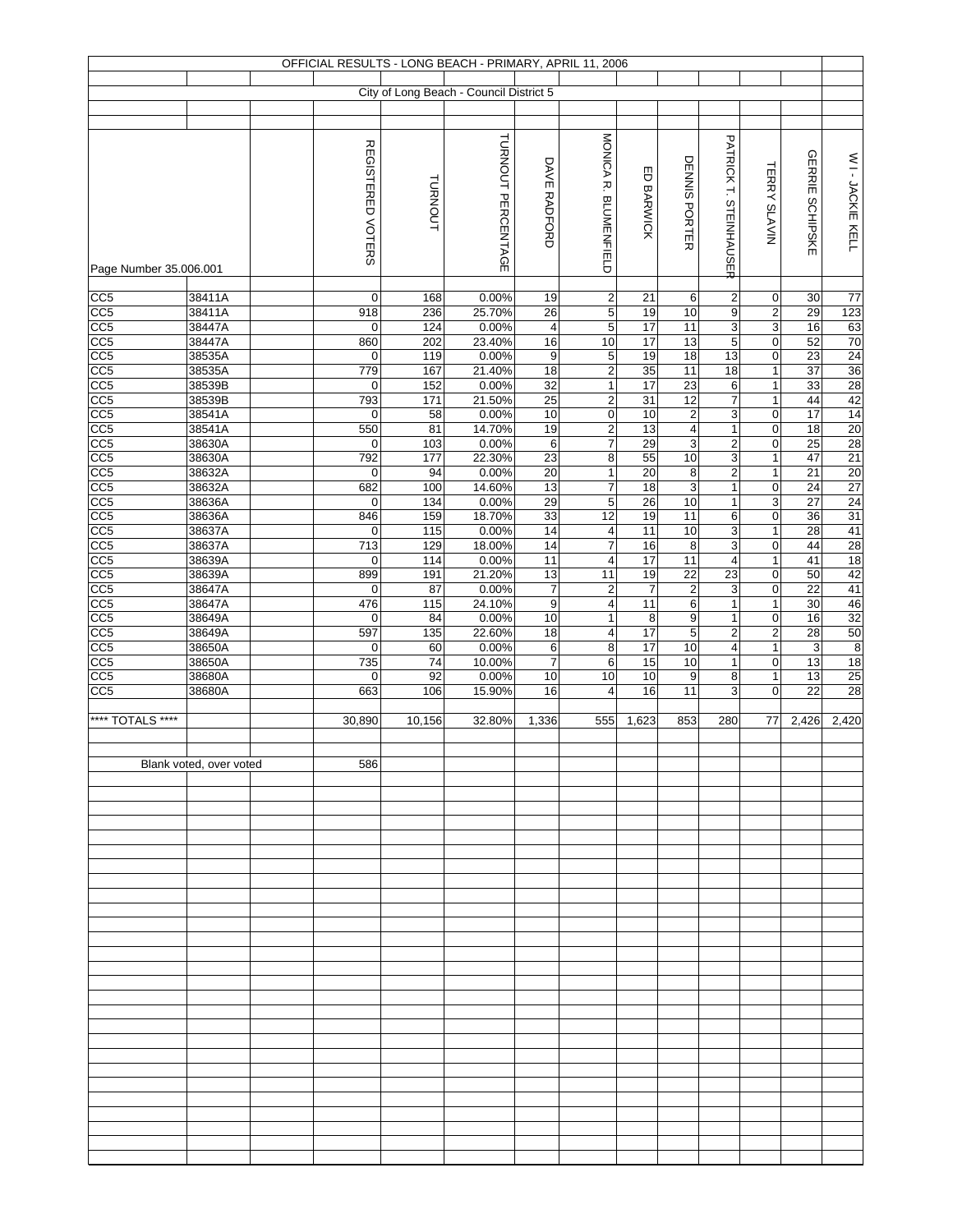|                  |                        |           |                   |             | City of Long Beach - Council District 7 |                           |                 |  |  |  |
|------------------|------------------------|-----------|-------------------|-------------|-----------------------------------------|---------------------------|-----------------|--|--|--|
|                  |                        |           |                   |             |                                         |                           |                 |  |  |  |
|                  |                        |           | REGISTERED VOTERS |             | TURNOUT PERCENTAGE                      | TONIA REYES URANGA        | ALEXH. CHERIN   |  |  |  |
|                  |                        |           |                   | TURNOUT     |                                         |                           |                 |  |  |  |
|                  |                        |           |                   |             |                                         |                           |                 |  |  |  |
|                  |                        |           |                   |             |                                         |                           |                 |  |  |  |
|                  |                        |           |                   |             |                                         |                           |                 |  |  |  |
|                  |                        |           |                   |             |                                         |                           |                 |  |  |  |
|                  | Page Number 36.007.001 |           |                   |             |                                         |                           |                 |  |  |  |
| CC7              | 38043A                 |           | 0                 | 30          | 0.00%                                   | 15                        | 13              |  |  |  |
| CC7              | 38043A                 |           | 369               | 33          | 8.90%                                   | 14                        | 14              |  |  |  |
| CC7              | 38044A                 | ---VBM--- | 2                 | 1           | 50.00%                                  | $\mathbf{1}$              | $\mathbf 0$     |  |  |  |
| CC7              | 38044D                 |           | $\pmb{0}$         | 172         | 0.00%                                   | 63                        | 101             |  |  |  |
| CC7              | 38044D                 |           | 908               | 253         | 27.80%                                  | 117                       | 125             |  |  |  |
| CC7              | 38068A                 |           | $\mathbf 0$       | $\mathbf 0$ | 0.00%                                   | 0                         | $\mathbf 0$     |  |  |  |
| CC7              | 38071A                 |           | $\mathbf 0$       | 153         | 0.00%                                   | 84                        | 60              |  |  |  |
| CC7              | 38071A                 |           | 931               | 165         | 17.70%                                  | 91                        | 63              |  |  |  |
| CC7              | 38076A                 |           | 0                 | 98          | 0.00%                                   | 48                        | 46              |  |  |  |
| CC7              | 38076A                 |           | 746               | 85          | 11.30%                                  | 43                        | 34              |  |  |  |
| CC7              | 38081A                 |           | 0                 | 73          | 0.00%                                   | 26                        | 44              |  |  |  |
| CC7              | 38081A                 |           | 505               | 106         | 20.90%                                  | 38                        | 66              |  |  |  |
| CC7              | 38081B                 |           | $\mathbf 0$       | 40          | 0.00%                                   | 17                        | 22              |  |  |  |
| CC7              | 38081B                 |           | 261               | 63          | 24.10%                                  | 29                        | 33              |  |  |  |
| CC7              | 38082A                 |           | 0                 | 122         | 0.00%                                   | 64                        | 55              |  |  |  |
| CC7              | 38082A                 |           | 767               | 154         | 20.00%                                  | 86                        | 62              |  |  |  |
| CC7              | 38082B                 | ---VBM--- | 18                |             | 5.50%                                   | $\mathbf{1}$              | $\mathbf 0$     |  |  |  |
| CC7              | 38084A                 |           | $\mathbf 0$       | 83          | 0.00%                                   | 43                        | 40              |  |  |  |
| CC7              | 38084A                 |           | 636               | 133         | 20.90%                                  | 68                        | 59              |  |  |  |
| CC7              | 38084B                 | ---VBM--- | 153               | 31          | 20.20%                                  | 11                        | 17              |  |  |  |
| CC7              | 38085A                 |           | $\mathbf 0$       | 54          | 0.00%                                   | $\overline{26}$           | $\overline{25}$ |  |  |  |
| CC7              | 38085A                 |           | 397               | 77          | 19.30%                                  | 33                        | 43              |  |  |  |
| CC7              | 38085B                 |           | $\overline{0}$    | 74          | 0.00%                                   | 31                        | 41              |  |  |  |
| CC7              | 38085B                 |           | 461               | 135         | 29.20%                                  | 55                        | 75              |  |  |  |
| CC7              | 38092A                 |           | 0                 | 54          | 0.00%                                   | 40                        | 10              |  |  |  |
| CC7              | 38092A                 |           | 758               | 161         | 21.20%                                  | 112                       | 35              |  |  |  |
| CC7              | 38097A                 |           | 0                 | 64          | 0.00%                                   | 30                        | 28              |  |  |  |
| CC7              | 38097A                 |           | 750               | 103         | 13.70%                                  | 43                        | 34              |  |  |  |
| CC7              | 38099A                 |           | $\mathbf 0$       | 53          | 0.00%                                   | 33                        | 15              |  |  |  |
| CC7              | 38099A                 |           | 798               | 135         | 16.90%                                  | 92                        | 32              |  |  |  |
| CC7              | 38100A                 |           | $\mathbf 0$       | 40          | 0.00%                                   | 29                        | 10              |  |  |  |
| CC7              | 38100A                 |           | 588               | 83          | 14.10%                                  | 65                        | 16              |  |  |  |
| CC7              | 38101A                 |           | $\mathbf 0$       | 52          | 0.00%                                   | 27                        | 23              |  |  |  |
| CC7              | 38101A                 |           | 792               | 151         | 19.00%                                  | 104                       | 30              |  |  |  |
| CC7              | 38103A                 |           | 0                 | 43          | 0.00%                                   | 30                        | 10              |  |  |  |
| CC7              | 38103A                 |           | 730               | 130         | 17.80%                                  | 97                        | 25              |  |  |  |
| CC7              | 38120A                 |           | 0                 | 120         | 0.00%                                   | 48                        | 62              |  |  |  |
| CC7              | 38120A                 |           | 895               | 134         | 14.90%                                  | 86                        | 46              |  |  |  |
| CC7              | 38121A                 |           | $\overline{0}$    | 10          | 0.00%                                   | 5                         | $\overline{c}$  |  |  |  |
| CC7              | 38121A                 |           | 325               | 6           | 1.85%                                   | 4                         | $\overline{c}$  |  |  |  |
| CC7              | 38124A                 |           | 0                 | 89          | 0.00%                                   | 63                        | 19              |  |  |  |
| CC7              | 38124A                 |           | 707               | 78          | 11.03%                                  | 53                        | 19              |  |  |  |
| CC7              | 38173A                 |           | $\mathbf 0$       | 29          | 0.00%                                   | 13                        | 14              |  |  |  |
| CC7              | 38173A                 |           | 421               | 51          | 12.11%                                  | 28                        | 21              |  |  |  |
| CC7              | 38190A                 |           | $\mathbf 0$       | 26          | 0.00%                                   | $\overline{21}$           | $\overline{4}$  |  |  |  |
| CC7              | 38190A                 |           | 526               | 100         | 19.01%                                  | 64                        | 29              |  |  |  |
| CC7              | 38240A                 |           | $\mathbf 0$       | 42          | 0.00%                                   | $\overline{20}$           | $\overline{21}$ |  |  |  |
| CC7              | 38240A                 |           | 262               | 30          | 11.40%                                  | 12                        | 18              |  |  |  |
| CC7              | 38323A                 |           | 0                 | 20          | 0.00%                                   | 8                         | 6               |  |  |  |
| CC7              | 38323A                 |           | 358               | 11          | 3.00%                                   | $\ensuremath{\mathsf{3}}$ | 8               |  |  |  |
| CC7              | 38333A                 |           | $\mathbf 0$       | 88          | 0.00%                                   | 61                        | 19              |  |  |  |
| CC7              | 38333A                 |           | 738               | 92          | 12.40%                                  | 57                        | $\overline{28}$ |  |  |  |
| CC7              | 38384A                 |           | 0                 | 40          | 0.00%                                   | 21                        | 17              |  |  |  |
| CC7              | 38384A                 |           | 688               | 97          | 14.00%                                  | 54                        | 36              |  |  |  |
| CC7              | 38517A                 |           | 573               | 80          | 13.90%                                  | 49                        | 24              |  |  |  |
| CC7              | 38530A                 |           | $\mathbf 0$       | 67          | 0.00%                                   | 26                        | 39              |  |  |  |
| CC7              | 38530A                 |           | 685               | 99          | 14.40%                                  | 40                        | 52              |  |  |  |
| CC7              | 38558A                 |           | 0                 | 71          | 0.00%                                   | 40                        | 29              |  |  |  |
| $\overline{CC7}$ | 38558A                 |           | 632               | 125         | 19.70%                                  | 65                        | 56              |  |  |  |
| CC7              | 38559A                 |           | $\mathbf 0$       | 93          | 0.00%                                   | 43                        | 49              |  |  |  |
| $\overline{CC7}$ | 38559A                 |           | 798               | 144         | 18.00%                                  | 75                        | 59              |  |  |  |
|                  |                        |           |                   |             |                                         |                           |                 |  |  |  |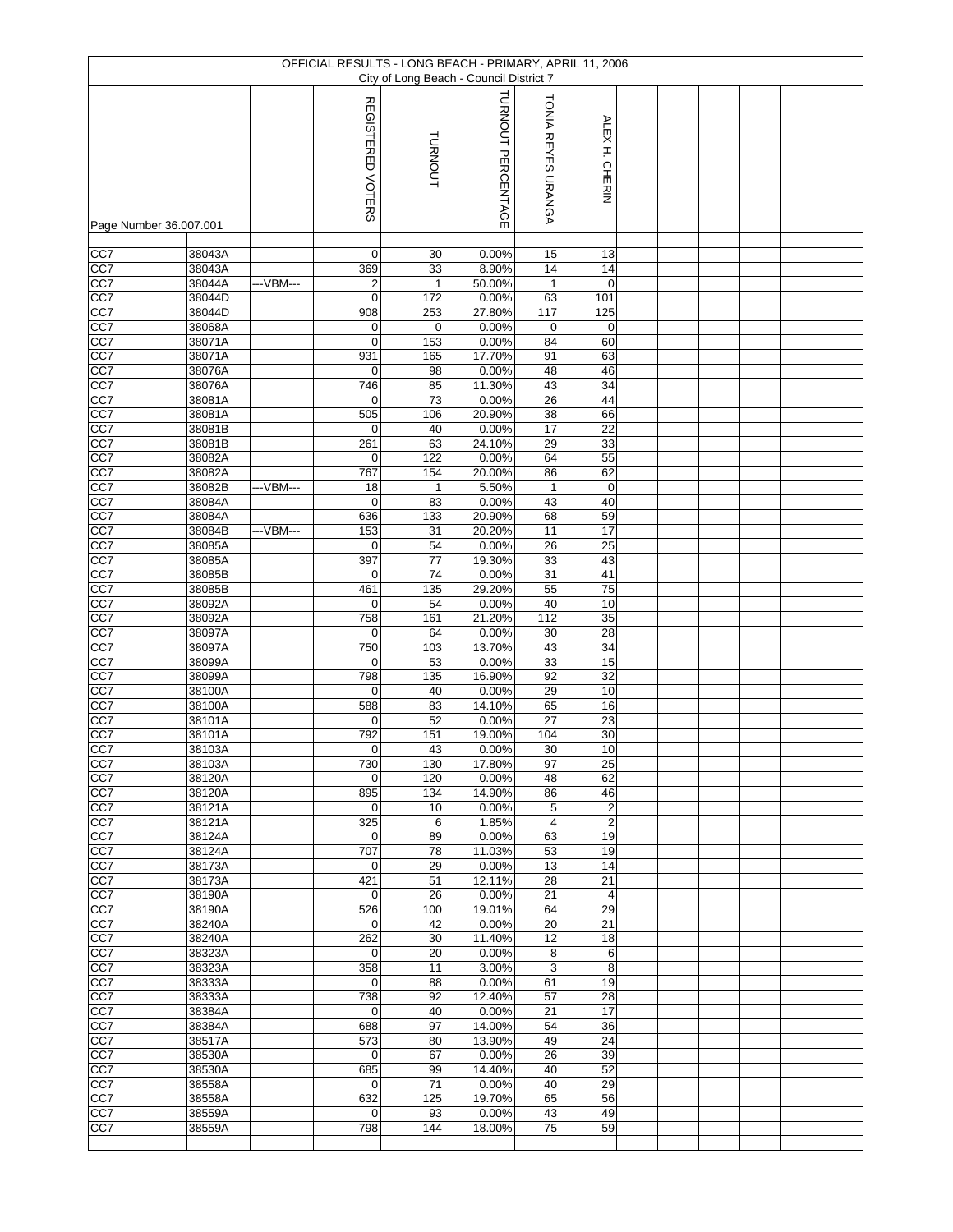|                        |                  |                    |                 | OFFICIAL RESULTS - LONG BEACH - PRIMARY, APRIL 11, 2006 |                    |                |                                       |  |  |  |
|------------------------|------------------|--------------------|-----------------|---------------------------------------------------------|--------------------|----------------|---------------------------------------|--|--|--|
|                        |                  |                    |                 | City of Long Beach - Council District 7                 |                    |                |                                       |  |  |  |
|                        |                  |                    |                 |                                                         |                    |                |                                       |  |  |  |
|                        |                  |                    |                 |                                                         |                    |                |                                       |  |  |  |
|                        |                  |                    |                 | TURNOUT PERCENTAGE                                      |                    |                |                                       |  |  |  |
|                        |                  | REGISTERED VOTERS  |                 |                                                         | TONIA REYES URANGA |                | Blank voted, over voted,<br>write-ins |  |  |  |
|                        |                  |                    |                 |                                                         |                    | ALEX H. CHERIN |                                       |  |  |  |
|                        |                  |                    |                 |                                                         |                    |                |                                       |  |  |  |
|                        |                  |                    | TURNOUT         |                                                         |                    |                |                                       |  |  |  |
|                        |                  |                    |                 |                                                         |                    |                |                                       |  |  |  |
|                        |                  |                    |                 |                                                         |                    |                |                                       |  |  |  |
| Page Number 37.007.001 |                  |                    |                 |                                                         |                    |                |                                       |  |  |  |
|                        | 38564A           | $\pmb{0}$          | 61              | 0.00%                                                   | 32                 | 26             |                                       |  |  |  |
|                        | 38564A           | 764                | 65              | 8.50%                                                   | 36                 | 25             |                                       |  |  |  |
|                        | 38568A           | $\overline{0}$     | 104             | 0.00%                                                   | 57                 | 40             |                                       |  |  |  |
|                        | 38568A           | 822                | 147             | 17.80%                                                  | 71                 | 54             |                                       |  |  |  |
|                        | 38572A<br>38572A | $\mathbf 0$<br>819 | 75<br>99        | 0.00%<br>12.00%                                         | 41<br>54           | 28<br>42       |                                       |  |  |  |
|                        | 38671A           | $\mathsf 0$        | 36              | 0.00%                                                   | 25                 | 10             |                                       |  |  |  |
|                        | 38671A<br>38701A | 729                | 101             | 13.80%                                                  | 77                 | 17             |                                       |  |  |  |
|                        |                  | $\pmb{0}$          | $\overline{27}$ | 0.00%                                                   | 16                 | 10             |                                       |  |  |  |
|                        | 38701A           | 602                | 129             | 21.40%                                                  | 75                 | 38             |                                       |  |  |  |
| **** TOTALS ****       |                  | 21,914             | 5,791           | 26.40%                                                  | 3,149              | 2,275          | 367                                   |  |  |  |
|                        |                  |                    |                 |                                                         |                    |                |                                       |  |  |  |
|                        |                  |                    |                 |                                                         |                    |                |                                       |  |  |  |
|                        |                  |                    |                 |                                                         |                    |                |                                       |  |  |  |
|                        |                  |                    |                 |                                                         |                    |                |                                       |  |  |  |
|                        |                  |                    |                 |                                                         |                    |                |                                       |  |  |  |
|                        |                  |                    |                 |                                                         |                    |                |                                       |  |  |  |
|                        |                  |                    |                 |                                                         |                    |                |                                       |  |  |  |
|                        |                  |                    |                 |                                                         |                    |                |                                       |  |  |  |
|                        |                  |                    |                 |                                                         |                    |                |                                       |  |  |  |
|                        |                  |                    |                 |                                                         |                    |                |                                       |  |  |  |
|                        |                  |                    |                 |                                                         |                    |                |                                       |  |  |  |
|                        |                  |                    |                 |                                                         |                    |                |                                       |  |  |  |
|                        |                  |                    |                 |                                                         |                    |                |                                       |  |  |  |
|                        |                  |                    |                 |                                                         |                    |                |                                       |  |  |  |
|                        |                  |                    |                 |                                                         |                    |                |                                       |  |  |  |
|                        |                  |                    |                 |                                                         |                    |                |                                       |  |  |  |
|                        |                  |                    |                 |                                                         |                    |                |                                       |  |  |  |
|                        |                  |                    |                 |                                                         |                    |                |                                       |  |  |  |
|                        |                  |                    |                 |                                                         |                    |                |                                       |  |  |  |
|                        |                  |                    |                 |                                                         |                    |                |                                       |  |  |  |
|                        |                  |                    |                 |                                                         |                    |                |                                       |  |  |  |
|                        |                  |                    |                 |                                                         |                    |                |                                       |  |  |  |
|                        |                  |                    |                 |                                                         |                    |                |                                       |  |  |  |
|                        |                  |                    |                 |                                                         |                    |                |                                       |  |  |  |
|                        |                  |                    |                 |                                                         |                    |                |                                       |  |  |  |
|                        |                  |                    |                 |                                                         |                    |                |                                       |  |  |  |
|                        |                  |                    |                 |                                                         |                    |                |                                       |  |  |  |
|                        |                  |                    |                 |                                                         |                    |                |                                       |  |  |  |
|                        |                  |                    |                 |                                                         |                    |                |                                       |  |  |  |
|                        |                  |                    |                 |                                                         |                    |                |                                       |  |  |  |
|                        |                  |                    |                 |                                                         |                    |                |                                       |  |  |  |
|                        |                  |                    |                 |                                                         |                    |                |                                       |  |  |  |
|                        |                  |                    |                 |                                                         |                    |                |                                       |  |  |  |
|                        |                  |                    |                 |                                                         |                    |                |                                       |  |  |  |
|                        |                  |                    |                 |                                                         |                    |                |                                       |  |  |  |
|                        |                  |                    |                 |                                                         |                    |                |                                       |  |  |  |
|                        |                  |                    |                 |                                                         |                    |                |                                       |  |  |  |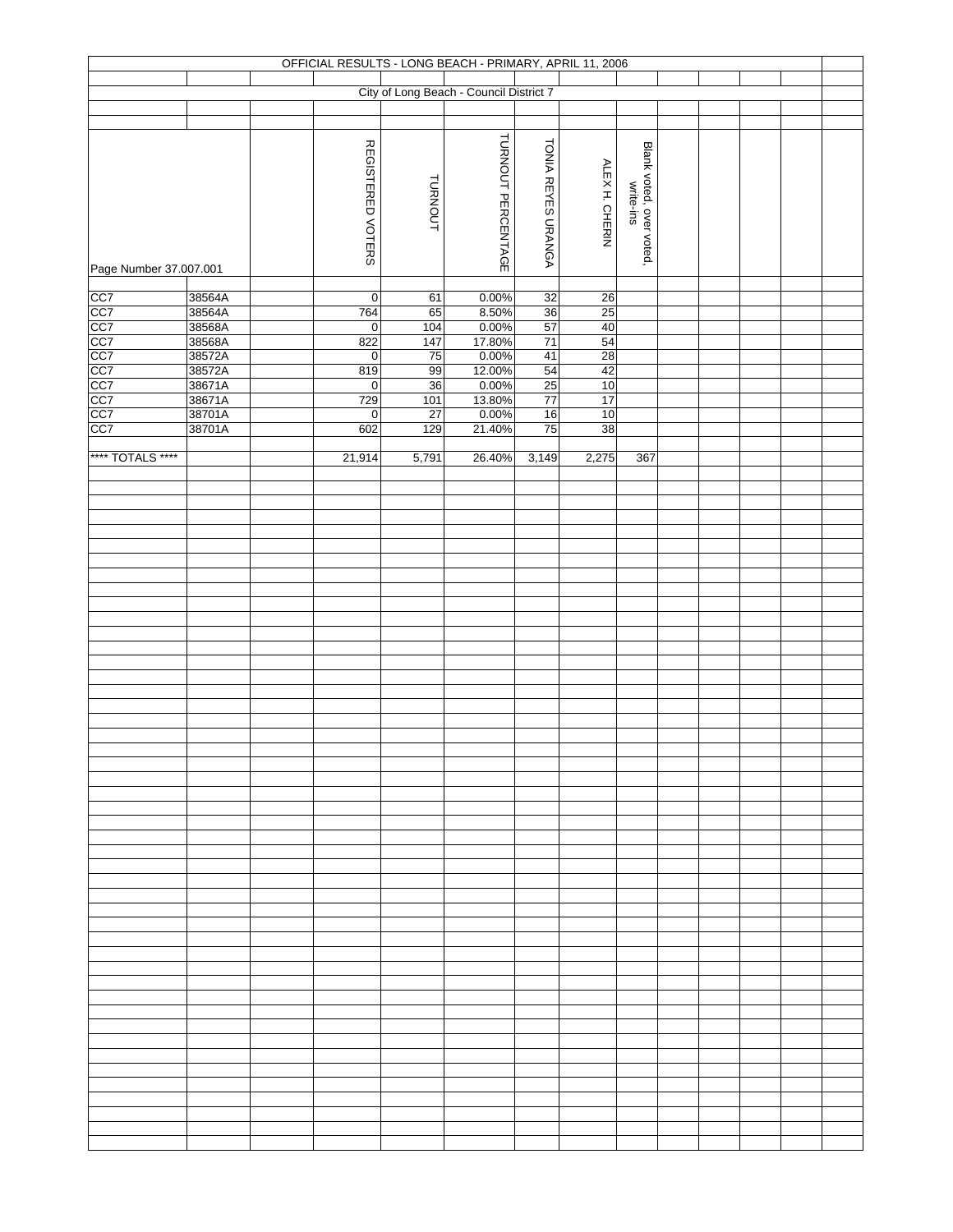|                                    |                  |            | OFFICIAL RESULTS - LONG BEACH - PRIMARY, APRIL 11, 2006 |                      |                                         |                       |                       |  |  |  |
|------------------------------------|------------------|------------|---------------------------------------------------------|----------------------|-----------------------------------------|-----------------------|-----------------------|--|--|--|
|                                    |                  |            |                                                         |                      | City of Long Beach - Council District 9 |                       |                       |  |  |  |
|                                    |                  |            |                                                         |                      |                                         |                       |                       |  |  |  |
|                                    |                  |            | REGISTERED VOTERS                                       |                      | TURNOUT PERCENTAGE                      |                       |                       |  |  |  |
|                                    |                  |            |                                                         | <b>TURNOUT</b>       |                                         | VAL LERCH             | <b>STEVEN NEAL</b>    |  |  |  |
|                                    |                  |            |                                                         |                      |                                         |                       |                       |  |  |  |
| Page Number 38.008.001             |                  |            |                                                         |                      |                                         |                       |                       |  |  |  |
| CC9                                | 38001A           |            | $\mathbf 0$                                             | 35                   | 0.00%                                   | 19                    | 14                    |  |  |  |
| CC <sub>9</sub>                    | 38001A           |            | 576                                                     | 76                   | 13.10%                                  | 11                    | 60                    |  |  |  |
| CC9<br>CC <sub>9</sub>             | 38001C<br>38004A | ---VBM---  | 18<br>$\mathbf 0$                                       | $\overline{2}$<br>36 | 11.10%<br>0.00%                         | $\pmb{0}$<br>21       | $\overline{c}$<br>14  |  |  |  |
| CC9                                | 38004A           |            | 779                                                     | 115                  | 14.70%                                  | 33                    | 77                    |  |  |  |
| CC <sub>9</sub>                    | 38005A           |            | $\mathbf 0$                                             | 34                   | 0.00%                                   | 17                    | 16                    |  |  |  |
| CC <sub>9</sub>                    | 38005A           |            | 626                                                     | 73                   | 11.60%                                  | 17                    | 53                    |  |  |  |
| $\overline{CC9}$                   | 38008A           |            | 0                                                       | 61                   | 0.00%                                   | 46                    | 13                    |  |  |  |
| CC <sub>9</sub>                    | 38008A           |            | 840                                                     | 141                  | 16.70%                                  | 90                    | 48                    |  |  |  |
| CC <sub>9</sub>                    | 38011A           |            | $\mathbf 0$                                             | 32                   | 0.00%                                   | 16                    | $\overline{12}$       |  |  |  |
| CC <sub>8</sub>                    | 38011A           |            | 502                                                     | 53                   | 10.50%                                  | $\overline{21}$       | $\overline{28}$<br>14 |  |  |  |
| CC <sub>0</sub><br>CC <sub>9</sub> | 38013A<br>38013A |            | $\mathbf 0$<br>648                                      | 40<br>60             | 0.00%<br>9.20%                          | 24<br>$\overline{22}$ | 35                    |  |  |  |
| CC9                                | 38015A           |            | 0                                                       | 28                   | 0.00%                                   | 14                    | 10                    |  |  |  |
| CC <sub>9</sub>                    | 38015A           |            | 613                                                     | 36                   | 5.80%                                   | 19                    | 15                    |  |  |  |
| CC9                                | 38016A           |            | 0                                                       | 43                   | 0.00%                                   | 20                    | 18                    |  |  |  |
| CC <sub>9</sub>                    | 38016A           |            | 717                                                     | 91                   | 12.60%                                  | 40                    | 41                    |  |  |  |
| CC9                                | 38017A           |            | $\mathbf 0$                                             | 39                   | 0.00%                                   | 18                    | 19                    |  |  |  |
| CC <sub>9</sub>                    | 38017A           |            | 783                                                     | 70                   | 8.90%                                   | 30                    | 35                    |  |  |  |
| CC <sub>9</sub>                    | 38019A           | ---VBM---  | 97                                                      | 19                   | 19.50%                                  | 9                     | 10                    |  |  |  |
| CC <sub>9</sub>                    | 38020A           |            | $\mathbf 0$                                             | 55                   | 0.00%                                   | 36                    | 17                    |  |  |  |
| CC <sub>9</sub>                    | 38020A           |            | 768                                                     | 114                  | 14.80%                                  | 44                    | 60                    |  |  |  |
| CC9<br>CC9                         | 38024A           |            | $\mathbf 0$                                             | 62<br>112            | 0.00%                                   | 43                    | 14<br>63              |  |  |  |
| CC <sub>9</sub>                    | 38024A<br>38026A |            | 850<br>$\mathbf 0$                                      | 49                   | 13.10%<br>0.00%                         | 48<br>26              | 20                    |  |  |  |
| $\overline{CC9}$                   | 38026A           |            | 822                                                     | 115                  | 13.90%                                  | 51                    | 61                    |  |  |  |
| CC9                                | 38027A           |            | $\mathbf 0$                                             | 41                   | 0.00%                                   | 26                    | 11                    |  |  |  |
| CC <sub>9</sub>                    | 38027A           |            | 777                                                     | 85                   | 10.90%                                  | 41                    | 41                    |  |  |  |
| CC9                                | 38029A           |            | $\mathbf 0$                                             | 37                   | 0.00%                                   | 23                    | 12                    |  |  |  |
| CC9                                | 38029A           |            | 695                                                     | 37                   | 5.30%                                   | $\overline{7}$        | 30                    |  |  |  |
| CC <sub>9</sub>                    | 38031A           |            | $\mathbf 0$                                             | 26                   | 0.00%                                   | 18                    | 8                     |  |  |  |
| CC9                                | 38031A           |            | 564                                                     | 28                   | 4.90%                                   | 3                     | 22                    |  |  |  |
| CC <sub>9</sub><br>CC <sub>9</sub> | 38032A<br>38032A |            | 0<br>823                                                | 34<br>60             | 0.00%<br>7.20%                          | 20<br>26              | 11<br>27              |  |  |  |
| CC <sub>0</sub>                    | 38033A           |            | $\mathbf 0$                                             | 97                   | 0.00%                                   | 64                    | 30                    |  |  |  |
| CC <sub>0</sub>                    | 38033A           |            | 951                                                     | 104                  | 10.90%                                  | 58                    | 43                    |  |  |  |
| CC <sub>8</sub>                    | 38035A           |            | 0                                                       | 42                   | 0.00%                                   | $\overline{26}$       | 13                    |  |  |  |
| CC <sub>9</sub>                    | 38035A           |            | 499                                                     | 78                   | 15.60%                                  | 29                    | 41                    |  |  |  |
| CC <sub>0</sub>                    | 38035F           | ---VBM---  | 32                                                      | 5                    | 15.60%                                  | 4                     | $\mathbf{1}$          |  |  |  |
| CC <sub>0</sub>                    | 38069C           | --- VBM--- | 201                                                     | 15                   | 7.40%                                   | 7                     | 8                     |  |  |  |
| CC <sub>0</sub><br>CC <sub>9</sub> | 38090A           | ---VBM---  | 0<br>23                                                 | 0<br>5               | 0.00%<br>21.70%                         | 0                     | 0                     |  |  |  |
| CC <sub>0</sub>                    | 38226A<br>38226B | ---VBM---  | 12                                                      | $\mathbf 0$          | 0.00%                                   | $\overline{c}$<br>0   | 3<br>0                |  |  |  |
| CC9                                | 38230A           |            | $\mathbf 0$                                             | 16                   | 0.00%                                   | 6                     | $\overline{7}$        |  |  |  |
| CC <sub>0</sub>                    | 38230A           |            | 291                                                     | 43                   | 14.70%                                  | 18                    | 20                    |  |  |  |
| CC <sub>0</sub>                    | 38233A           | --- VBM--- | $\overline{2}$                                          | $\mathbf 0$          | 0.00%                                   | $\pmb{0}$             | $\mathbf 0$           |  |  |  |
| CC <sub>0</sub>                    | 38253A           | --- VBM--- | 129                                                     | 21                   | 16.20%                                  | 10                    | 11                    |  |  |  |
| CC <sub>9</sub>                    | 38307A           | ---VBM---  | 164                                                     | 22                   | 13.40%                                  | 10                    | 11                    |  |  |  |
| CC <sub>0</sub>                    | 38345A           |            | $\mathbf 0$                                             | 41                   | 0.00%                                   | 22                    | 16                    |  |  |  |
| CC <sub>0</sub>                    | 38345A           |            | 688                                                     | 56                   | 8.10%                                   | 28                    | 23                    |  |  |  |
| CC <sub>0</sub>                    | 38386A           |            | $\mathbf 0$                                             | 41                   | 0.00%                                   | 26                    | 13                    |  |  |  |
| CC <sub>9</sub><br>CC9             | 38386A<br>38402A |            | 769<br>0                                                | 107<br>36            | 13.90%<br>0.00%                         | 43                    | 63<br>6               |  |  |  |
| CC <sub>0</sub>                    | 38402A           |            | 615                                                     | 120                  | 19.50%                                  | 29<br>78              | 38                    |  |  |  |
| CC <sub>9</sub>                    | 38546A           |            | $\mathbf 0$                                             | 36                   | 0.00%                                   | 24                    | 12                    |  |  |  |
| CC <sub>0</sub>                    | 38546A           |            | 377                                                     | 35                   | 9.20%                                   | 13                    | 20                    |  |  |  |
| CC <sub>0</sub>                    | 38547A           |            | 0                                                       | 34                   | 0.00%                                   | 25                    | 8                     |  |  |  |
| CC <sub>9</sub>                    | 38547A           |            | 461                                                     | 53                   | 11.40%                                  | 29                    | 19                    |  |  |  |
| CC9                                | 38603A           | ---VBM---  | 209                                                     | 66                   | 31.50%                                  | 40                    | 21                    |  |  |  |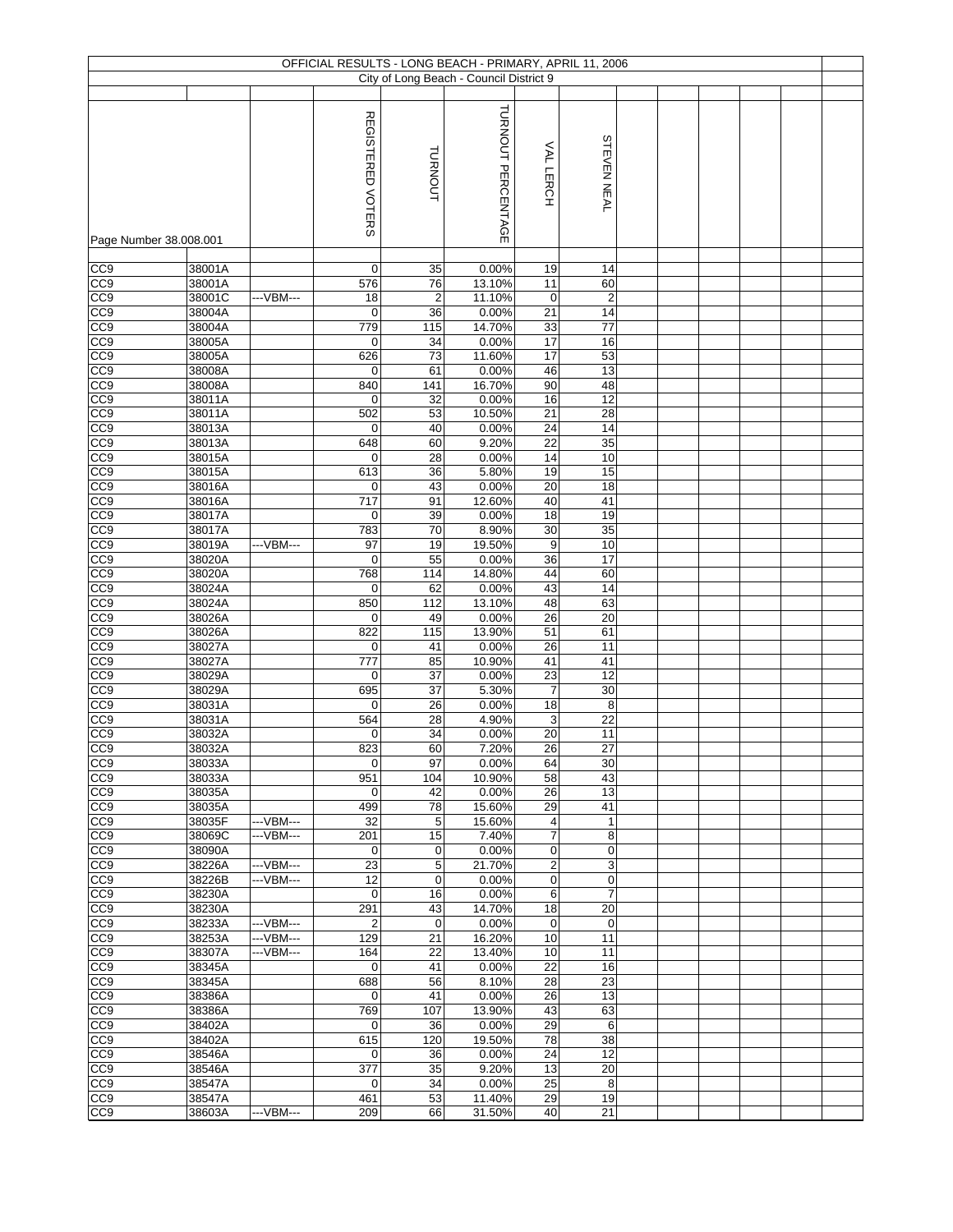|                        |  |                   |                | OFFICIAL RESULTS - LONG BEACH - PRIMARY, APRIL 11, 2006 |          |                    |                                       |  |  |  |
|------------------------|--|-------------------|----------------|---------------------------------------------------------|----------|--------------------|---------------------------------------|--|--|--|
|                        |  |                   |                | City of Long Beach - Council District 9                 |          |                    |                                       |  |  |  |
|                        |  |                   |                |                                                         |          |                    |                                       |  |  |  |
| Page Number 39.008.001 |  | REGISTERED VOTERS | <b>TURNOUT</b> | TURNOUT PERCENTAGE                                      | VALLERCH | <b>STEVEN NEAL</b> | Blank voted, over voted,<br>write-ins |  |  |  |
|                        |  |                   |                |                                                         |          |                    |                                       |  |  |  |
| **** TOTAL ****        |  | 16,921            | 3,012          | 17.80%                                                  | 1,490    | 1,358              | 164                                   |  |  |  |
|                        |  |                   |                |                                                         |          |                    |                                       |  |  |  |
|                        |  |                   |                |                                                         |          |                    |                                       |  |  |  |
|                        |  |                   |                |                                                         |          |                    |                                       |  |  |  |
|                        |  |                   |                |                                                         |          |                    |                                       |  |  |  |
|                        |  |                   |                |                                                         |          |                    |                                       |  |  |  |
|                        |  |                   |                |                                                         |          |                    |                                       |  |  |  |
|                        |  |                   |                |                                                         |          |                    |                                       |  |  |  |
|                        |  |                   |                |                                                         |          |                    |                                       |  |  |  |
|                        |  |                   |                |                                                         |          |                    |                                       |  |  |  |
|                        |  |                   |                |                                                         |          |                    |                                       |  |  |  |
|                        |  |                   |                |                                                         |          |                    |                                       |  |  |  |
|                        |  |                   |                |                                                         |          |                    |                                       |  |  |  |
|                        |  |                   |                |                                                         |          |                    |                                       |  |  |  |
|                        |  |                   |                |                                                         |          |                    |                                       |  |  |  |
|                        |  |                   |                |                                                         |          |                    |                                       |  |  |  |
|                        |  |                   |                |                                                         |          |                    |                                       |  |  |  |
|                        |  |                   |                |                                                         |          |                    |                                       |  |  |  |
|                        |  |                   |                |                                                         |          |                    |                                       |  |  |  |
|                        |  |                   |                |                                                         |          |                    |                                       |  |  |  |
|                        |  |                   |                |                                                         |          |                    |                                       |  |  |  |
|                        |  |                   |                |                                                         |          |                    |                                       |  |  |  |
|                        |  |                   |                |                                                         |          |                    |                                       |  |  |  |
|                        |  |                   |                |                                                         |          |                    |                                       |  |  |  |
|                        |  |                   |                |                                                         |          |                    |                                       |  |  |  |
|                        |  |                   |                |                                                         |          |                    |                                       |  |  |  |
|                        |  |                   |                |                                                         |          |                    |                                       |  |  |  |
|                        |  |                   |                |                                                         |          |                    |                                       |  |  |  |
|                        |  |                   |                |                                                         |          |                    |                                       |  |  |  |
|                        |  |                   |                |                                                         |          |                    |                                       |  |  |  |
|                        |  |                   |                |                                                         |          |                    |                                       |  |  |  |
|                        |  |                   |                |                                                         |          |                    |                                       |  |  |  |
|                        |  |                   |                |                                                         |          |                    |                                       |  |  |  |
|                        |  |                   |                |                                                         |          |                    |                                       |  |  |  |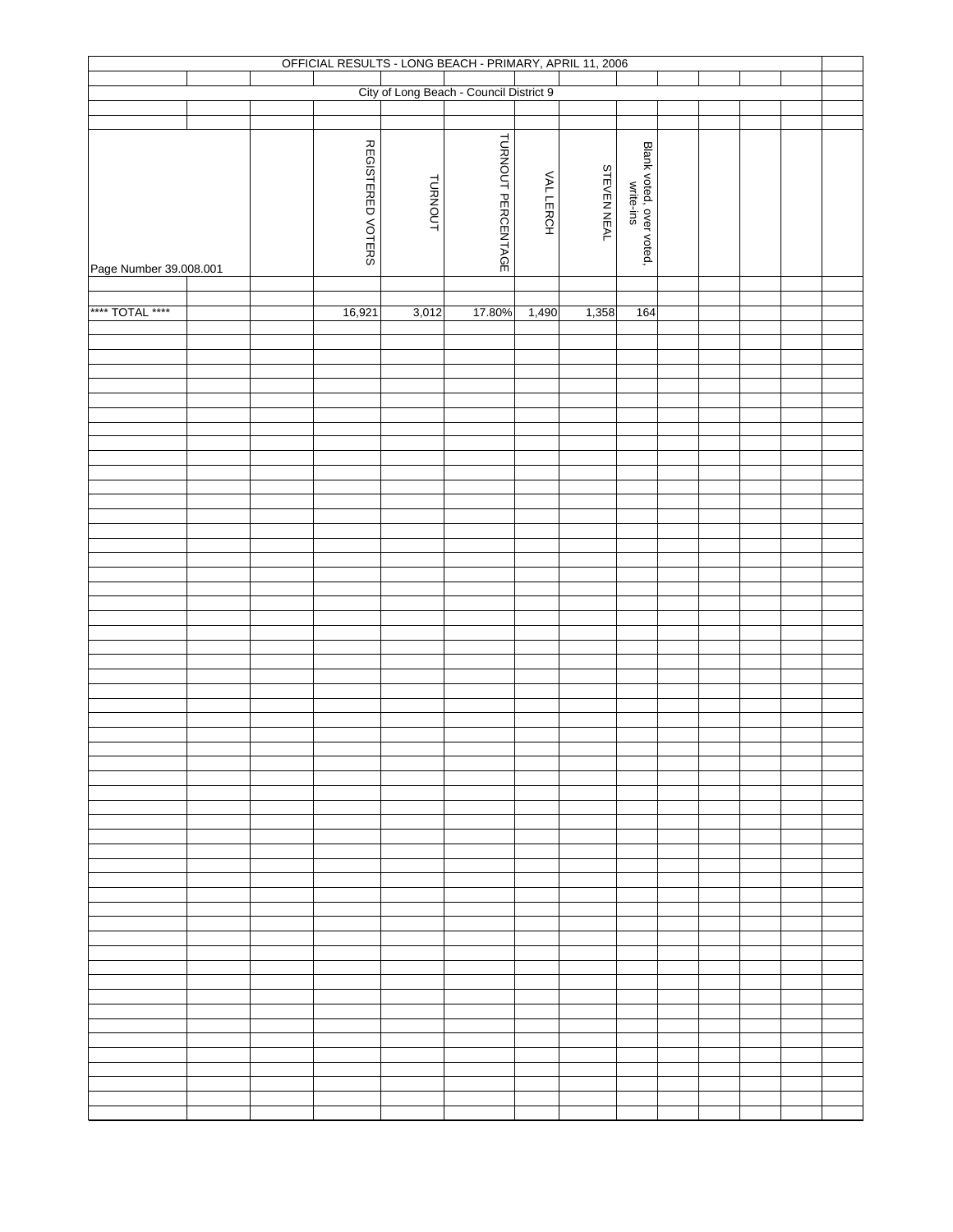|                                    |                  |           |                          |             | OFFICIAL RESULTS - LONG BEACH - PRIMARY, APRIL 11, 2006 |                       |                          |  |  |  |
|------------------------------------|------------------|-----------|--------------------------|-------------|---------------------------------------------------------|-----------------------|--------------------------|--|--|--|
|                                    |                  |           |                          |             | City of Long Beach - Comm. College TA 1                 |                       |                          |  |  |  |
|                                    |                  |           |                          |             |                                                         |                       |                          |  |  |  |
|                                    |                  |           |                          |             | TURNOUT PERCENTAGE                                      | CHESTER P. WASKOJR    |                          |  |  |  |
|                                    |                  |           | <b>REGISTERED VOTERS</b> |             |                                                         |                       | <b>JEFFREY A. KELLOG</b> |  |  |  |
|                                    |                  |           |                          | TURNOUT     |                                                         |                       |                          |  |  |  |
|                                    |                  |           |                          |             |                                                         |                       |                          |  |  |  |
|                                    |                  |           |                          |             |                                                         |                       |                          |  |  |  |
|                                    |                  |           |                          |             |                                                         |                       |                          |  |  |  |
| Page Number 40.009.001             |                  |           |                          |             |                                                         |                       |                          |  |  |  |
|                                    |                  |           |                          |             |                                                         |                       |                          |  |  |  |
| CC <sub>9</sub>                    | 34530B<br>38001A | ---VBM--- | 14<br>$\mathbf 0$        | 1<br>35     | 7.10%<br>0.00%                                          | $\mathbf{1}$<br>10    | $\mathbf 0$<br>20        |  |  |  |
| CC9                                | 38001A           |           | 576                      | 76          | 13.10%                                                  | 31                    | $\overline{37}$          |  |  |  |
| CC <sub>9</sub>                    | 38004A           |           | 0                        | 36          | 0.00%                                                   | 16                    | 19                       |  |  |  |
| CC <sub>9</sub>                    | 38004A           |           | 779                      | 115         | 14.70%                                                  | 46                    | 53                       |  |  |  |
| CC9<br>CC <sub>9</sub>             | 38005A<br>38005A |           | $\mathbf 0$<br>626       | 34<br>73    | 0.00%<br>11.60%                                         | 14<br>28              | 20<br>37                 |  |  |  |
| CC <sub>9</sub>                    | 38008A           |           | 0                        | 61          | 0.00%                                                   | 21                    | 37                       |  |  |  |
| CC <sub>9</sub>                    | 38008A           |           | 840                      | 141         | 16.70%                                                  | 55                    | 73                       |  |  |  |
| CC9<br>CC <sub>0</sub>             | 38011A<br>38011A |           | 0<br>502                 | 32<br>53    | 0.00%<br>10.50%                                         | 8<br>$\overline{32}$  | 19<br>14                 |  |  |  |
| CC <sub>9</sub>                    | 38013A           |           | 0                        | 40          | 0.00%                                                   | 14                    | $\overline{25}$          |  |  |  |
| CC9                                | 38013A           |           | 648                      | 60          | 9.20%                                                   | 19                    | 37                       |  |  |  |
| CC9                                | 38015A<br>38015A |           | 0<br>613                 | 28<br>36    | 0.00%<br>5.80%                                          | 8<br>11               | 17<br>20                 |  |  |  |
| CC9<br>CC <sub>9</sub>             | 38016A           |           | 0                        | 43          | 0.00%                                                   | 15                    | $\overline{22}$          |  |  |  |
| CC <sub>9</sub>                    | 38016A           |           | 717                      | 91          | 12.60%                                                  | 34                    | 45                       |  |  |  |
| CC <sub>9</sub>                    | 38017A           |           | 0                        | 39          | 0.00%                                                   | 16                    | 19                       |  |  |  |
| CC <sub>9</sub><br>CC8             | 38017A<br>38018A |           | 783<br>$\mathbf 0$       | 70<br>96    | 8.90%<br>0.00%                                          | 39<br>19              | 25<br>60                 |  |  |  |
| CC <sub>8</sub>                    | 38018A           |           | 401                      | 44          | 10.90%                                                  | 17                    | 24                       |  |  |  |
| CC <sub>9</sub>                    | 38019A           | ---VBM--- | 97                       | 19          | 19.50%                                                  | 6                     | 11                       |  |  |  |
| CC <sub>9</sub>                    | 38020A           |           | $\mathbf 0$              | 55          | 0.00%                                                   | 16                    | 32                       |  |  |  |
| CC <sub>9</sub><br>CC <sub>9</sub> | 38020A<br>38024A |           | 768<br>0                 | 114<br>62   | 14.80%<br>0.00%                                         | 48<br>25              | 54<br>31                 |  |  |  |
| CC <sub>9</sub>                    | 38024A           |           | 850                      | 112         | 13.10%                                                  | 41                    | 64                       |  |  |  |
| CC <sub>9</sub>                    | 38026A           |           | $\mathbf 0$              | 49          | 0.00%                                                   | 17                    | 29                       |  |  |  |
| CC9<br>CC9                         | 38026A<br>38027A |           | 822<br>0                 | 115<br>41   | 13.90%<br>0.00%                                         | 42<br>15              | 62<br>19                 |  |  |  |
| CC9                                | 38027A           |           | 777                      | 85          | 10.90%                                                  | 34                    | 44                       |  |  |  |
| CC <sub>9</sub>                    | 38029A           |           | 0                        | 37          | 0.00%                                                   | 10                    | 23                       |  |  |  |
| CC <sub>9</sub><br>CC <sub>9</sub> | 38029A<br>38031A |           | 695                      | 37<br>26    | 5.30%<br>0.00%                                          | $\overline{25}$<br>10 | 9<br>16                  |  |  |  |
| CC9                                | 38031A           |           | $\overline{0}$<br>564    | 28          | 4.90%                                                   | 11                    | 12                       |  |  |  |
| CC <sub>9</sub>                    | 38032A           |           | 0                        | 34          | 0.00%                                                   | 13                    | 19                       |  |  |  |
| CC <sub>9</sub>                    | 38032A           |           | 823                      | 60          | 7.20%                                                   | $\overline{26}$       | 26                       |  |  |  |
| CC9<br>CC <sub>9</sub>             | 38033A<br>38033A |           | 0<br>951                 | 97<br>104   | 0.00%<br>10.90%                                         | $\overline{23}$<br>45 | 68<br>51                 |  |  |  |
| CC <sub>9</sub>                    | 38035F           | ---VBM--- | 32                       | 5           | 15.60%                                                  | $\mathbf{1}$          | $\overline{c}$           |  |  |  |
| CC <sub>8</sub>                    | 38037A           |           | $\mathbf 0$              | 41          | 0.00%                                                   | 10                    | 23                       |  |  |  |
| CC <sub>8</sub><br>CC <sub>8</sub> | 38037A<br>38039A |           | 766<br>0                 | 34<br>32    | 4.40%<br>0.00%                                          | 13<br>12              | 16<br>17                 |  |  |  |
| CC8                                | 38039A           |           | 754                      | 31          | 4.10%                                                   | 12                    | 16                       |  |  |  |
| CC <sub>8</sub>                    | 38041D           |           | 0                        | $\mathbf 0$ | 0.00%                                                   | 0                     | $\mathbf 0$              |  |  |  |
| CC <sub>8</sub>                    | 38042A           |           | $\mathbf 0$              | 93          | 0.00%                                                   | 20                    | 63<br>30                 |  |  |  |
| CC <sub>8</sub><br>CC7             | 38042A<br>38043A |           | 788<br>0                 | 47<br>30    | 5.90%<br>0.00%                                          | 13<br>15              | 12                       |  |  |  |
| CC7                                | 38043A           |           | 369                      | 33          | 8.90%                                                   | 17                    | 13                       |  |  |  |
| CC7                                | 38044D           |           | 0                        | 172         | 0.00%                                                   | 50                    | 107                      |  |  |  |
| CC7<br>CC <sub>8</sub>             | 38044D<br>38053A |           | 908<br>0                 | 253<br>99   | 27.80%<br>0.00%                                         | 84<br>34              | 143<br>54                |  |  |  |
| CC <sub>8</sub>                    | 38053A           |           | 840                      | 79          | 9.40%                                                   | 21                    | 51                       |  |  |  |
| CC <sub>8</sub>                    | 38055A           |           | 0                        | 89          | 0.00%                                                   | 21                    | 60                       |  |  |  |
| CC <sub>8</sub>                    | 38055A           |           | 799                      | 93          | 11.60%                                                  | 27<br>21              | 60<br>33                 |  |  |  |
| CC <sub>8</sub><br>CC <sub>8</sub> | 38057A<br>38057A |           | 0<br>781                 | 64<br>76    | 0.00%<br>9.70%                                          | 37                    | 27                       |  |  |  |
| CC <sub>8</sub>                    | 38058A           |           | 0                        | 45          | 0.00%                                                   | 14                    | 28                       |  |  |  |
| CC8                                | 38058A           |           | 741                      | 57          | 7.60%                                                   | 23                    | 27                       |  |  |  |
| CC <sub>8</sub><br>CC <sub>8</sub> | 38059A<br>38059A |           | 0<br>699                 | 51<br>34    | 0.00%<br>4.80%                                          | 15<br>15              | 31<br>17                 |  |  |  |
|                                    |                  |           |                          |             |                                                         |                       |                          |  |  |  |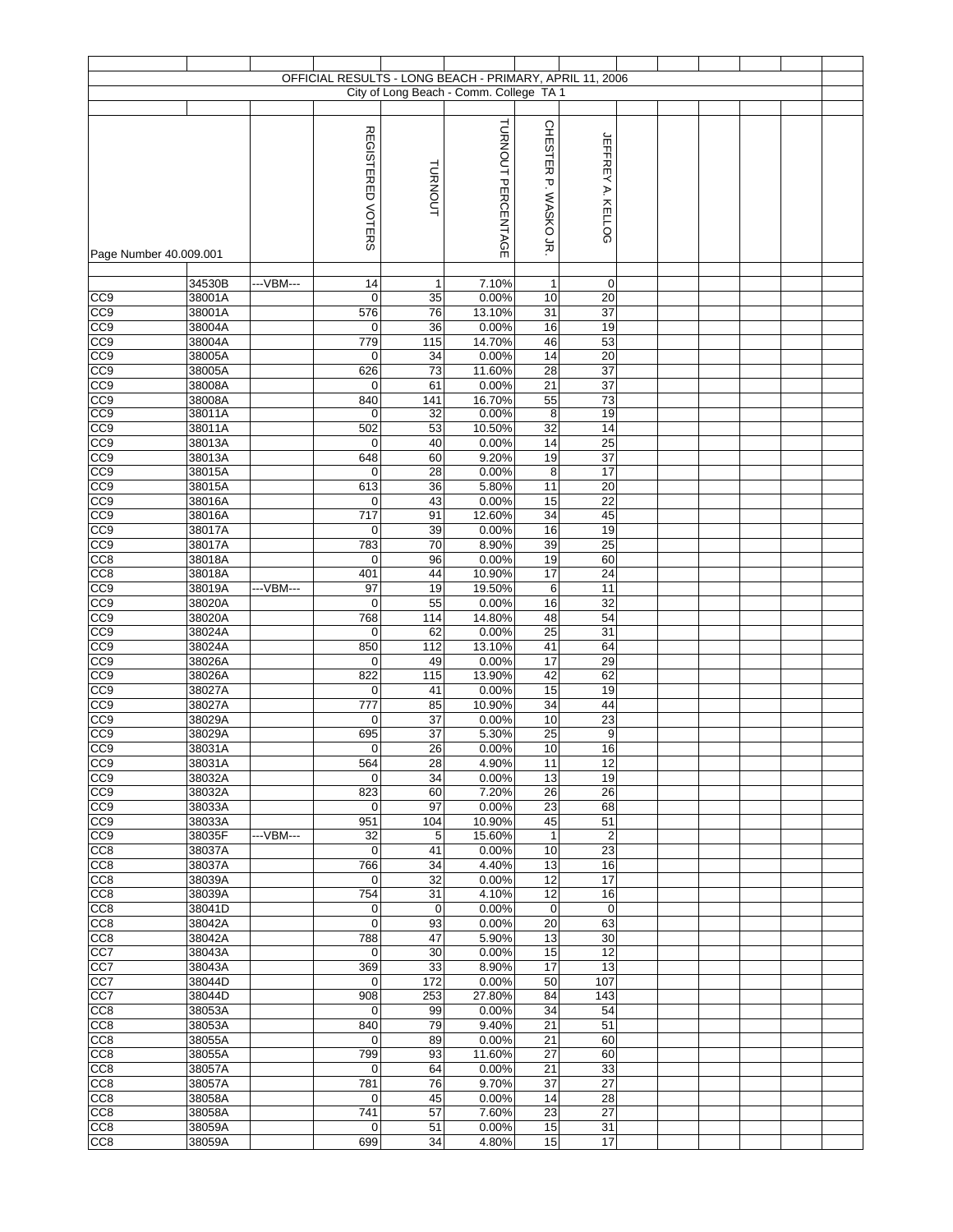|                                    |                  |           |                    |             | OFFICIAL RESULTS - LONG BEACH - PRIMARY, APRIL 11, 2006 |                        |                          |                                      |  |  |  |
|------------------------------------|------------------|-----------|--------------------|-------------|---------------------------------------------------------|------------------------|--------------------------|--------------------------------------|--|--|--|
|                                    |                  |           |                    |             | City of Long Beach - Comm. College TA 1                 |                        |                          |                                      |  |  |  |
|                                    |                  |           |                    |             |                                                         |                        |                          |                                      |  |  |  |
| Page Number 41.009.001             |                  |           | REGISTERED VOTERS  | TURNOUT     | TURNOUT PERCENTAGE                                      | CHESTER P. WASKO JR    | <b>JEFFREY A. KELLOG</b> | Blank voted, over voted<br>write-ins |  |  |  |
|                                    |                  |           |                    |             |                                                         |                        |                          |                                      |  |  |  |
| CC <sub>8</sub>                    | 38060A           |           | 0                  | 33          | 0.00%                                                   | 9                      | 22                       |                                      |  |  |  |
| CC8<br>CC8                         | 38060A<br>38070A |           | 778<br>0           | 61<br>89    | 7.80%<br>0.00%                                          | 24<br>31               | 32<br>49                 |                                      |  |  |  |
| CC8                                | 38070A           |           | 771                | 154         | 19.90%                                                  | 40                     | 99                       |                                      |  |  |  |
| CC8                                | 38075A           |           | 0                  | 113         | 0.00%                                                   | 31                     | $\overline{74}$          |                                      |  |  |  |
| CC8                                | 38075A           |           | 734                | 108         | 14.70%                                                  | 26                     | 65                       |                                      |  |  |  |
| CC8                                | 38080A           |           | $\mathbf 0$        | 84          | 0.00%                                                   | 19                     | 57                       |                                      |  |  |  |
| CC8                                | 38080A           |           | 438                | 98          | 22.30%                                                  | 24                     | 65                       |                                      |  |  |  |
| CC7<br>CC <sub>7</sub>             | 38081A<br>38081A |           | 0<br>505           | 73<br>106   | 0.00%<br>20.90%                                         | 11<br>25               | 43<br>70                 |                                      |  |  |  |
| CC7                                | 38085B           |           | $\mathbf 0$        | 74          | 0.00%                                                   | $\overline{17}$        | 50                       |                                      |  |  |  |
| CC7                                | 38085B           |           | 461                | 135         | 29.20%                                                  | 46                     | $\overline{75}$          |                                      |  |  |  |
| CC9                                | 38090A           |           | $\pmb{0}$          | $\mathbf 0$ | 0.00%                                                   | $\pmb{0}$              | $\mathbf 0$              |                                      |  |  |  |
| CC8                                | 38102A           |           | $\mathbf 0$        | 32          | 0.00%                                                   | 8                      | 18                       |                                      |  |  |  |
| CC8                                | 38102A           |           | 602                | 47          | 7.80%                                                   | 22                     | 19                       |                                      |  |  |  |
| CC <sub>8</sub><br>CC8             | 38108A<br>38108A |           | 0<br>440           | 50<br>29    | 0.00%<br>6.50%                                          | 18<br>11               | $\overline{26}$<br>16    |                                      |  |  |  |
| CC <sub>8</sub>                    | 38116B           |           | 0                  | 119         | 0.00%                                                   | 25                     | 83                       |                                      |  |  |  |
| CC8                                | 38116B           |           | 765                | 105         | 13.70%                                                  | 21                     | 70                       |                                      |  |  |  |
| CC8                                | 38216B           |           | $\mathbf 0$        | 55          | 0.00%                                                   | 21                     | 30                       |                                      |  |  |  |
| CC8                                | 38216B           |           | 454                | 76          | 16.70%                                                  | 23                     | 47                       |                                      |  |  |  |
| CC9                                | 38226A           | ---VBM--- | 23                 | 5           | 21.70%                                                  | $\overline{c}$         | 3                        |                                      |  |  |  |
| CC <sub>9</sub>                    | 38230A           |           | 0                  | 16          | 0.00%                                                   | $\overline{7}$         | $\,6\,$                  |                                      |  |  |  |
| CC9<br>CC <sub>9</sub>             | 38230A<br>38253A | ---VBM--- | 291<br>129         | 43<br>21    | 14.70%<br>16.20%                                        | 15<br>$\overline{7}$   | 19<br>$\overline{14}$    |                                      |  |  |  |
| CC9                                | 38345A           |           | $\mathbf 0$        | 41          | 0.00%                                                   | 18                     | 19                       |                                      |  |  |  |
| CC <sub>9</sub>                    | 38345A           |           | 688                | 56          | 8.10%                                                   | $\overline{25}$        | 24                       |                                      |  |  |  |
| CC <sub>9</sub>                    | 38386A           |           | 0                  | 41          | 0.00%                                                   | 14                     | 23                       |                                      |  |  |  |
| CC9                                | 38386A           |           | 769                | 107         | 13.90%                                                  | 49                     | 47                       |                                      |  |  |  |
| CC9                                | 38402A           |           | 0                  | 36          | 0.00%                                                   | 11                     | 25                       |                                      |  |  |  |
| CC9<br>$\overline{CC8}$            | 38402A           |           | 615                | 120         | 19.50%                                                  | 38                     | 71<br>15                 |                                      |  |  |  |
| CC8                                | 38415A<br>38415A |           | 0<br>572           | 34<br>24    | 0.00%<br>4.10%                                          | 16<br>$\boldsymbol{2}$ | 15                       |                                      |  |  |  |
| CC <sub>9</sub>                    | 38546A           |           | 0                  | 36          | 0.00%                                                   | 17                     | 18                       |                                      |  |  |  |
| CC <sub>0</sub>                    | 38546A           |           | 377                | 35          | 9.20%                                                   | 20                     | 13                       |                                      |  |  |  |
| CC9                                | 38547A           |           | 0                  | 34          | 0.00%                                                   | 11                     | 20                       |                                      |  |  |  |
| CC <sub>9</sub>                    | 38547A           |           | 461                | 53          | 11.40%                                                  | 15                     | 32                       |                                      |  |  |  |
| CC <sub>8</sub><br>CC <sub>8</sub> | 38549A<br>38549A |           | $\mathbf 0$<br>808 | 148<br>101  | 0.00%<br>12.50%                                         | 36<br>23               | 100<br>66                |                                      |  |  |  |
| CC <sub>8</sub>                    | 38551A           |           | 0                  | 56          | 0.00%                                                   | 14                     | 35                       |                                      |  |  |  |
| CC8                                | 38551A           |           | 818                | 38          | 4.60%                                                   | 21                     | 13                       |                                      |  |  |  |
| CC8                                | 38552A           |           | $\mathbf 0$        | 53          | 0.00%                                                   | 16                     | 31                       |                                      |  |  |  |
| CC8                                | 38552A           |           | 798                | 55          | 6.80%                                                   | 18                     | 24                       |                                      |  |  |  |
| CC8                                | 38553A           |           | $\mathbf 0$        | 53          | 0.00%                                                   | 21                     | 27                       |                                      |  |  |  |
| CC8                                | 38553A           |           | 769                | 60          | 7.80%                                                   | 22                     | 27                       |                                      |  |  |  |
| CC <sub>8</sub><br>CC8             | 38554A<br>38554A |           | 0<br>809           | 59<br>43    | 0.00%<br>5.30%                                          | 25<br>10               | 27<br>27                 |                                      |  |  |  |
| CC7                                | 38558A           |           | 0                  | 71          | 0.00%                                                   | 32                     | 39                       |                                      |  |  |  |
| CC7                                | 38558A           |           | 632                | 125         | 19.70%                                                  | 43                     | 77                       |                                      |  |  |  |
| CC7                                | 38559A           |           | $\mathbf 0$        | 93          | 0.00%                                                   | 31                     | 54                       |                                      |  |  |  |
| CC7                                | 38559A           |           | 798                | 144         | 18.00%                                                  | 42                     | 85                       |                                      |  |  |  |
| CC8                                | 38560A           |           | 0                  | 135         | 0.00%                                                   | 35                     | 87                       |                                      |  |  |  |
| CC8<br>CC <sub>8</sub>             | 38560A<br>38562A |           | 774<br>0           | 167<br>204  | 21.50%<br>0.00%                                         | 40<br>39               | 112<br>152               |                                      |  |  |  |
| CC <sub>8</sub>                    | 38562A           |           | 859                | 182         | 21.10%                                                  | 39                     | 119                      |                                      |  |  |  |
| CC <sub>8</sub>                    | 38660A           |           | 0                  | 44          | 0.00%                                                   | 20                     | 23                       |                                      |  |  |  |
| CC <sub>8</sub>                    | 38660A           |           | 794                | 56          | 7.00%                                                   | 20                     | 31                       |                                      |  |  |  |
|                                    |                  |           |                    |             |                                                         |                        |                          |                                      |  |  |  |
| **** TOTALS ****                   |                  |           | 7,967              | 7,967       | 20.90%                                                  | 2,602                  | 4,553                    | 812                                  |  |  |  |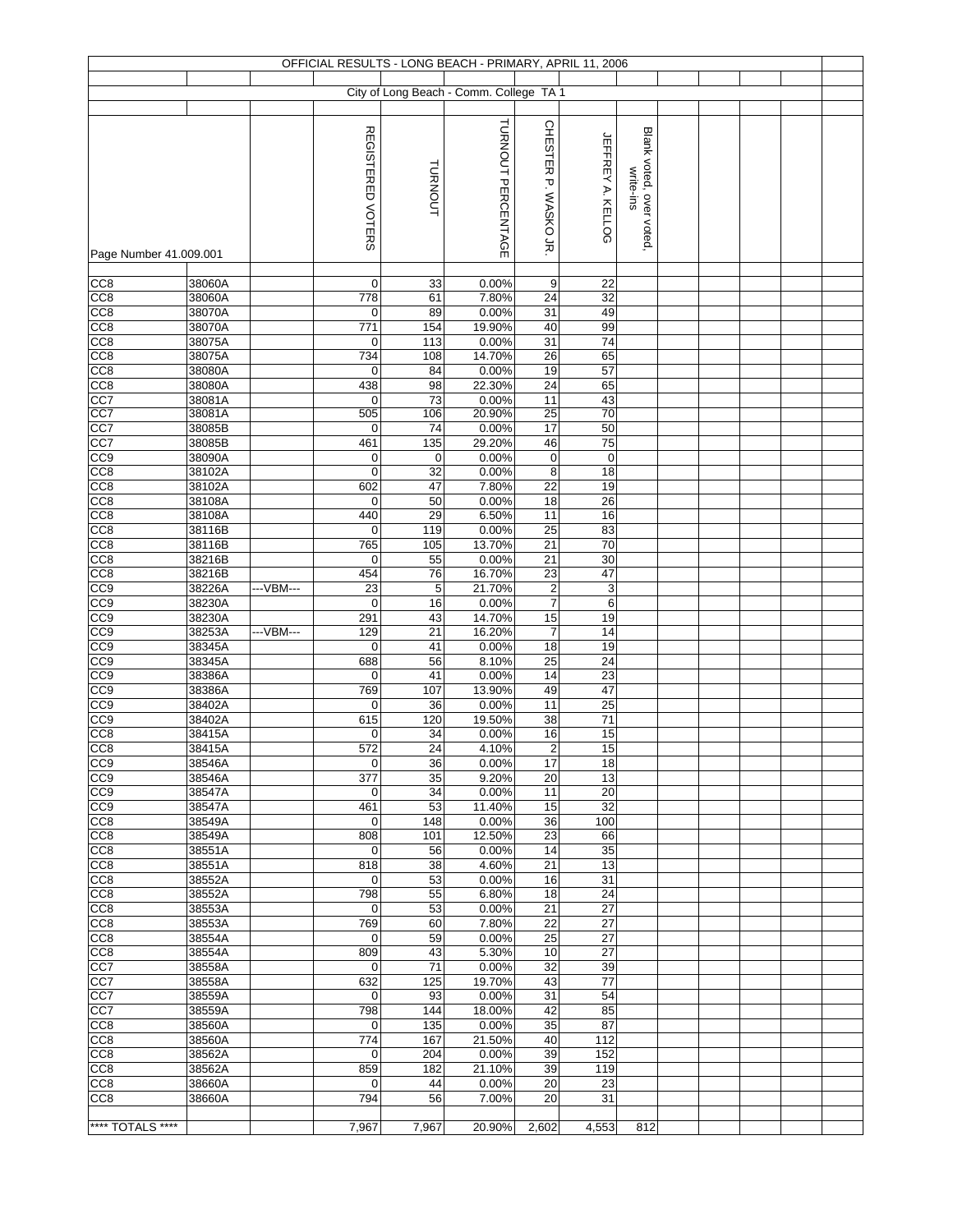|                                    |                  |            |                          |                      | OFFICIAL RESULTS - LONG BEACH - PRIMARY, APRIL 11, 2006 |                 |                      |  |  |  |
|------------------------------------|------------------|------------|--------------------------|----------------------|---------------------------------------------------------|-----------------|----------------------|--|--|--|
|                                    |                  |            |                          |                      | City of Long Beach - Comm. College TA 3                 |                 |                      |  |  |  |
|                                    |                  |            |                          |                      |                                                         |                 |                      |  |  |  |
| Page Number 42.010.001             |                  |            | <b>REGISTERED VOTERS</b> | TURNOUT              | TURNOUT PERCENTAGE                                      | MARK J. BOWEN   | DIANNE THEIL McNINCH |  |  |  |
|                                    |                  |            |                          |                      |                                                         |                 |                      |  |  |  |
| CC1<br>CC1                         | 38003B<br>38007C | ---VBM---  | 21<br>$\mathbf 0$        | $\overline{2}$<br>71 | 9.50%<br>0.00%                                          | 1<br>37         | 1<br>29              |  |  |  |
| CC <sub>1</sub>                    | 38007C           |            | 808                      | 116                  | 14.30%                                                  | 56              | 42                   |  |  |  |
| CC1                                | 38010A           |            | 0                        | 33                   | 0.00%                                                   | 17              | 15                   |  |  |  |
| CC <sub>1</sub>                    | 38010A           |            | 606                      | 74                   | 12.20%                                                  | 34              | $\overline{28}$      |  |  |  |
| CC <sub>1</sub>                    | 38010D           | --- VBM--- | 181                      | 26                   | 14.30%                                                  | 9               | 15                   |  |  |  |
| CC <sub>1</sub>                    | 38028A           | ---VBM---  | 23                       | 3                    | 13.00%                                                  | $\mathbf{1}$    | $\mathbf{1}$         |  |  |  |
| CC2<br>CC2                         | 38040A<br>38040A |            | 0<br>992                 | 31<br>33             | 0.00%<br>3.30%                                          | 15<br>20        | 12<br>9              |  |  |  |
| CC4                                | 38047A           |            | 0                        | $\overline{37}$      | 0.00%                                                   | 24              | $\overline{7}$       |  |  |  |
| CC <sub>4</sub>                    | 38047A           |            | 781                      | 23                   | 2.90%                                                   | 13              | $\overline{7}$       |  |  |  |
| CC2                                | 38049B           |            | 0                        | 59                   | 0.00%                                                   | $\overline{26}$ | $\overline{21}$      |  |  |  |
| CC2                                | 38049B           |            | 808                      | 68                   | 8.40%                                                   | 38              | 17                   |  |  |  |
| CC <sub>2</sub>                    | 38072A           |            | 0                        | 41                   | 0.00%                                                   | 18              | 15                   |  |  |  |
| CC2                                | 38072A           | ---VBM---  | 633                      | 67                   | 10.50%                                                  | 33<br>12        | 23<br>9              |  |  |  |
| CC <sub>1</sub><br>CC <sub>1</sub> | 38089A<br>38089D |            | 226<br>0                 | 25<br>26             | 11.00%<br>0.00%                                         | 15              | 10                   |  |  |  |
| CC1                                | 38089D           |            | 339                      | 24                   | 7.00%                                                   | 15              | 6                    |  |  |  |
| CC <sub>1</sub>                    | 38098A           | ---VBM---  | 21                       | $\mathsf 3$          | 14.20%                                                  | 3               | 0                    |  |  |  |
| CC6                                | 38113A           |            | $\mathbf 0$              | 27                   | 0.00%                                                   | $\overline{5}$  | $\overline{14}$      |  |  |  |
| CC <sub>6</sub>                    | 38113A           |            | 254                      | 10                   | 3.90%                                                   | 3               | 3                    |  |  |  |
| CC6                                | 38118A           |            | 0                        | 33                   | 0.00%                                                   | 13              | 11                   |  |  |  |
| CC6                                | 38118A           |            | 663                      | 39                   | 5.80%                                                   | 21              | 11                   |  |  |  |
| CC2<br>CC2                         | 38122A<br>38122A |            | 0<br>645                 | 59<br>27             | 0.00%<br>4.10%                                          | 26<br>16        | 21<br>10             |  |  |  |
| CC2                                | 38149A           |            | 0                        | 50                   | 0.00%                                                   | 22              | 20                   |  |  |  |
| CC2                                | 38149A           |            | 753                      | 61                   | 8.10%                                                   | 34              | 20                   |  |  |  |
| CC <sub>2</sub>                    | 38152A           |            | 0                        | 67                   | 0.00%                                                   | 34              | $\overline{22}$      |  |  |  |
| CC2                                | 38152A           |            | 739                      | 38                   | 5.10%                                                   | 26              | 9                    |  |  |  |
| CC6                                | 38156A           | ---VBM---  | 180                      | 26                   | 14.40%                                                  | 12              | 9                    |  |  |  |
| CC2<br>CC <sub>2</sub>             | 38157A           |            | $\mathbf 0$<br>933       | 35                   | 0.00%<br>2.60%                                          | 21              | 14                   |  |  |  |
| CC4                                | 38157A<br>38157B |            | $\overline{0}$           | 25<br>66             | 0.00%                                                   | 12<br>48        | $\overline{7}$<br>26 |  |  |  |
| CC4                                | 38157B           |            | 638                      | 60                   | 9.40%                                                   | 29              | 21                   |  |  |  |
| CC4                                | 38158B           |            | 0                        | 37                   | 0.00%                                                   | 17              | 16                   |  |  |  |
| CC4                                | 38158B           |            | 543                      | 18                   | 3.30%                                                   | 8               | 8                    |  |  |  |
| CC <sub>1</sub>                    | 38166A           |            | 0                        | 109                  | 0.00%                                                   | 37              | 55                   |  |  |  |
| CC <sub>1</sub><br>CC1             | 38166A<br>38166B |            | 995<br>0                 | 82<br>80             | 8.20%<br>0.00%                                          | 40<br>28        | 33<br>40             |  |  |  |
| CC1                                | 38166B           |            | 702                      | 38                   | 5.40%                                                   | 18              | 18                   |  |  |  |
| CC1                                | 38175A           |            | $\mathbf 0$              | 44                   | 0.00%                                                   | 20              | 17                   |  |  |  |
| CC1                                | 38175A           |            | 630                      | 89                   | 14.10%                                                  | 48              | 26                   |  |  |  |
| CC2                                | 38177A           |            | 0                        | 88                   | 0.00%                                                   | 35              | 36                   |  |  |  |
| CC2                                | 38177A           |            | 541                      | 48                   | 8.80%                                                   | 21              | 18                   |  |  |  |
| CC <sub>2</sub><br>CC <sub>2</sub> | 38178A<br>38178A |            | $\mathbf 0$<br>808       | 58<br>53             | 0.00%<br>6.50%                                          | 32<br>25        | 21<br>23             |  |  |  |
| CC <sub>2</sub>                    | 38179A           |            | 0                        | 70                   | 0.00%                                                   | 35              | 27                   |  |  |  |
| CC <sub>2</sub>                    | 38179A           |            | 693                      | 47                   | 6.70%                                                   | 25              | 13                   |  |  |  |
| CC1                                | 38185A           |            | 0                        | 65                   | 0.00%                                                   | 29              | 22                   |  |  |  |
| CC1                                | 38185A           |            | 817                      | 30                   | 3.60%                                                   | 20              | 5                    |  |  |  |
| CC2                                | 38189A           |            | 0                        | $\mathbf 0$          | 0.00%                                                   | 0               | $\mathbf 0$          |  |  |  |
| CC2                                | 38198A           |            | $\mathbf 0$              | 75                   | 0.00%                                                   | 29              | 35                   |  |  |  |
| CC <sub>2</sub><br>CC <sub>2</sub> | 38198A<br>38199B |            | 769<br>$\mathbf 0$       | 110<br>104           | 14.30%<br>0.00%                                         | 51<br>49        | 36<br>43             |  |  |  |
| CC2                                | 38199B           |            | 623                      | 48                   | 7.70%                                                   | 24              | 18                   |  |  |  |
| CC <sub>2</sub>                    | 38201A           |            | $\mathbf 0$              | 95                   | 0.00%                                                   | 38              | 43                   |  |  |  |
| CC <sub>2</sub>                    | 38201A           |            | 654                      | 59                   | 9.00%                                                   | 30              | 23                   |  |  |  |
| CC2                                | 38201C           |            | 0                        | $\mathbf 0$          | 0.00%                                                   | $\mathbf 0$     | $\mathbf 0$          |  |  |  |
| CC <sub>1</sub>                    | 38202A           |            | 0                        | 80                   | 0.00%                                                   | 40              | 28                   |  |  |  |
| CC <sub>1</sub>                    | 38202A           |            | 715                      | 33                   | 4.60%                                                   | 18              | 12                   |  |  |  |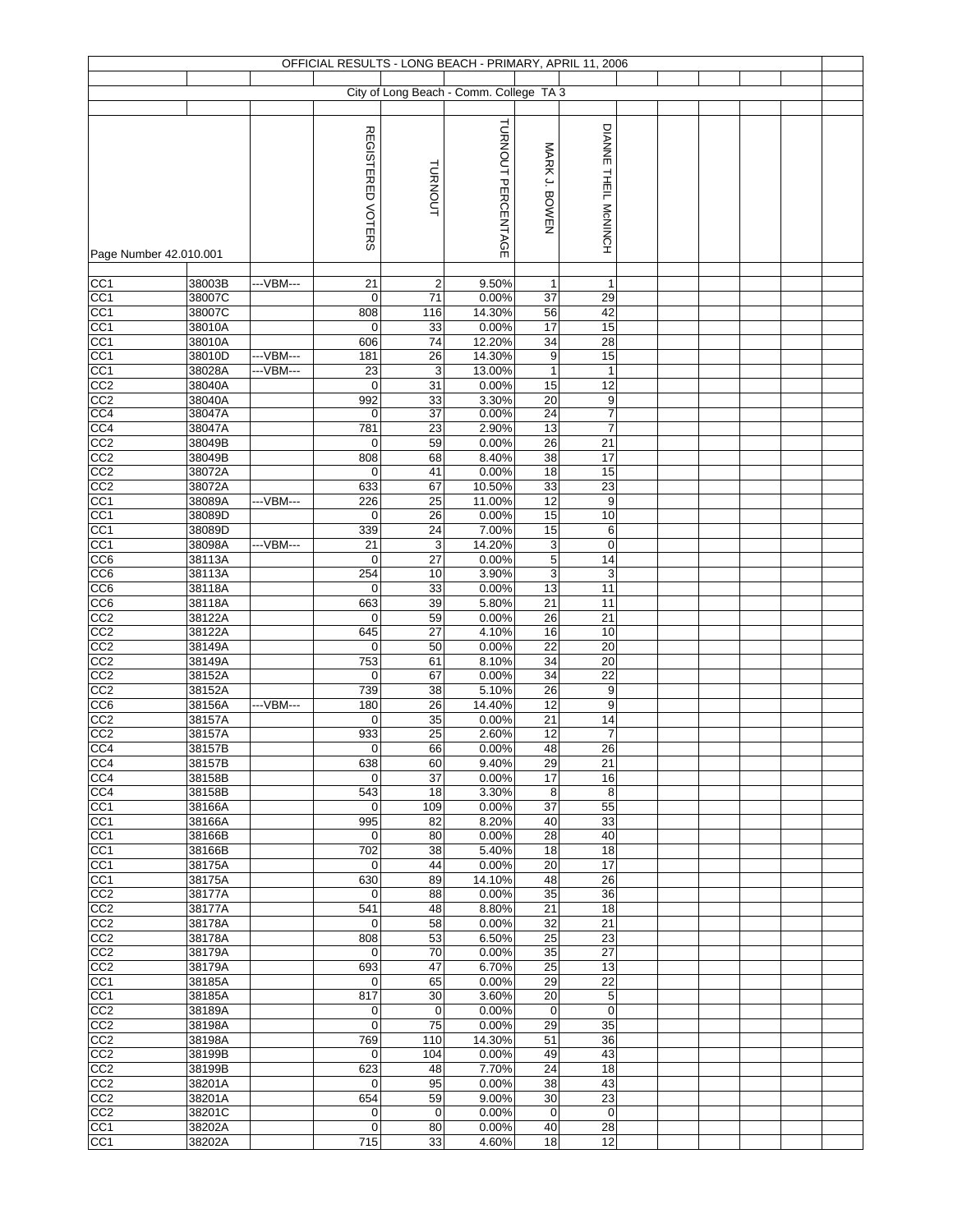|                                    |                  |                    |             | OFFICIAL RESULTS - LONG BEACH - PRIMARY, APRIL 11, 2006 |                       |                      |                         |  |  |  |
|------------------------------------|------------------|--------------------|-------------|---------------------------------------------------------|-----------------------|----------------------|-------------------------|--|--|--|
|                                    |                  |                    |             | City of Long Beach - Comm. College TA 3                 |                       |                      |                         |  |  |  |
|                                    |                  |                    |             |                                                         |                       |                      |                         |  |  |  |
|                                    |                  |                    |             |                                                         |                       |                      |                         |  |  |  |
|                                    |                  | REGISTERED VOTERS  |             | TURNOUT PERCENTAGE                                      |                       | DIANNE THEIL MCNINCH | Blank voted, over voted |  |  |  |
|                                    |                  |                    |             |                                                         | MARK J. BOWEN         |                      |                         |  |  |  |
|                                    |                  |                    | TURNOUT     |                                                         |                       |                      |                         |  |  |  |
|                                    |                  |                    |             |                                                         |                       |                      | write-ins               |  |  |  |
|                                    |                  |                    |             |                                                         |                       |                      |                         |  |  |  |
|                                    |                  |                    |             |                                                         |                       |                      |                         |  |  |  |
| Page Number 43.010.001             |                  |                    |             |                                                         |                       |                      |                         |  |  |  |
|                                    |                  |                    |             |                                                         |                       |                      |                         |  |  |  |
| CC <sub>2</sub><br>CC2             | 38204A<br>38204A | $\mathbf 0$<br>806 | 61<br>64    | 0.00%<br>7.90%                                          | 30<br>37              | 24<br>22             |                         |  |  |  |
| CC2                                | 38224B           | 0                  | 21          | 0.00%                                                   | $\overline{7}$        | 6                    |                         |  |  |  |
| CC <sub>2</sub>                    | 38224B           | 351                | 35          | 9.90%                                                   | 10                    | 13                   |                         |  |  |  |
| $\frac{CC2}{CC2}$                  | 38227A           | 0                  | 34          | 0.00%                                                   | $\overline{21}$       | 10                   |                         |  |  |  |
| CC4                                | 38227A<br>38246A | 623<br>0           | 46<br>30    | 7.30%<br>0.00%                                          | 24<br>15              | 14<br>11             |                         |  |  |  |
|                                    | 38246A           | 776                | 24          | 3.00%                                                   | 18                    | $\sqrt{5}$           |                         |  |  |  |
| CC4<br>CC2<br>CC2<br>CC1           | 38238A           | 0                  | 65          | 0.00%                                                   | 35                    | 25                   |                         |  |  |  |
|                                    | 38238A           | 848                | 69          | 8.10%<br>0.00%                                          | 51                    | 10<br>32             |                         |  |  |  |
| CC <sub>1</sub>                    | 38239A<br>38239A | 0<br>753           | 64<br>36    | 4.70%                                                   | $\overline{27}$<br>15 | 18                   |                         |  |  |  |
| CC <sub>1</sub>                    | 38245A           | 0                  | $\mathbf 0$ | 0.00%                                                   | $\mathbf 0$           | $\boldsymbol{0}$     |                         |  |  |  |
| CC <sub>1</sub>                    | 38296A           | $\mathbf 0$        | 17          | 0.00%                                                   | 10                    | $\overline{7}$       |                         |  |  |  |
| $\frac{CC1}{CC2}$                  | 38296A<br>38342B | 570<br>$\mathbf 0$ | 26<br>47    | 4.50%<br>0.00%                                          | 15<br>$\overline{28}$ | 5<br>13              |                         |  |  |  |
| CC2                                | 38342B           | 523                | 43          | 8.20%                                                   | 27                    | 11                   |                         |  |  |  |
| CC <sub>1</sub>                    | 38060A           | 0                  | 39          | 0.00%                                                   | $\overline{20}$       | 16                   |                         |  |  |  |
| $\frac{CC1}{CC2}$                  | 38060A           | 686                | 37          | 5.30%                                                   | 22                    | 8                    |                         |  |  |  |
|                                    | 38361A           | 0<br>817           | 85<br>57    | 0.00%<br>6.90%                                          | 46<br>39              | 24<br>15             |                         |  |  |  |
| CC <sub>2</sub><br>CC <sub>2</sub> | 38361A<br>38362A | 0                  | 44          | 0.00%                                                   | 22                    | 15                   |                         |  |  |  |
| CC <sub>2</sub>                    | 38362A           | 744                | 86          | 11.50%                                                  | 46                    | 24                   |                         |  |  |  |
| CC <sub>1</sub>                    | 38368A           | 0                  | 56          | 0.00%                                                   | 22                    | 30                   |                         |  |  |  |
| CC <sub>1</sub><br>CC2             | 38368A<br>38379A | 682<br>$\mathbf 0$ | 37<br>32    | 5.40%<br>0.00%                                          | 20<br>14              | 14<br>12             |                         |  |  |  |
| CC2                                | 38379A           | 531                | 44          | 8.20%                                                   | $\overline{26}$       | 12                   |                         |  |  |  |
| CC <sub>1</sub>                    | 38503A           | 0                  | $\mathbf 0$ | 0.00%                                                   | $\mathsf 0$           | $\mathbf 0$          |                         |  |  |  |
| CC2                                | 38545A           | 0                  | 60          | 0.00%                                                   | $30\,$                | 26                   |                         |  |  |  |
| CC <sub>2</sub><br>CC <sub>1</sub> | 38545A<br>38577A | 815<br>0           | 47<br>49    | 5.70%<br>0.00%                                          | 26<br>$\overline{26}$ | 13<br>19             |                         |  |  |  |
| CC <sub>1</sub>                    | 38577A           | 693                | 49          | 7.00%                                                   | 29                    | 16                   |                         |  |  |  |
| CC <sub>1</sub>                    | 38591A           | $\mathbf 0$        | 66          | 0.00%                                                   | 34                    | 26                   |                         |  |  |  |
| CC <sub>1</sub>                    | 38591A<br>38593A | 729                | 88          | 12.00%                                                  | 50                    | $\overline{22}$      |                         |  |  |  |
| CC <sub>2</sub><br>CC <sub>2</sub> | 38593A           | $\mathbf 0$<br>677 | 29<br>23    | 0.00%<br>3.30%                                          | 19<br>11              | $\overline{4}$<br>10 |                         |  |  |  |
| CC2                                | 38594A           | $\mathbf 0$        | 51          | 0.00%                                                   | 29                    | 14                   |                         |  |  |  |
| CC2                                | 38594A           | 709                | 33          | 4.60%                                                   | 18                    | 12                   |                         |  |  |  |
| CC <sub>1</sub><br>CC <sub>1</sub> | 38702A<br>38702A | $\mathbf 0$<br>627 | 30<br>19    | 0.00%<br>3.00%                                          | 11<br>13              | 17<br>5              |                         |  |  |  |
|                                    |                  |                    |             |                                                         |                       |                      |                         |  |  |  |
| **** TOTALS ****                   |                  | 31,694             | 4,709       | 14.70%                                                  | 2,369                 | 1,681                | 659                     |  |  |  |
|                                    |                  |                    |             |                                                         |                       |                      |                         |  |  |  |
|                                    |                  |                    |             |                                                         |                       |                      |                         |  |  |  |
|                                    |                  |                    |             |                                                         |                       |                      |                         |  |  |  |
|                                    |                  |                    |             |                                                         |                       |                      |                         |  |  |  |
|                                    |                  |                    |             |                                                         |                       |                      |                         |  |  |  |
|                                    |                  |                    |             |                                                         |                       |                      |                         |  |  |  |
|                                    |                  |                    |             |                                                         |                       |                      |                         |  |  |  |
|                                    |                  |                    |             |                                                         |                       |                      |                         |  |  |  |
|                                    |                  |                    |             |                                                         |                       |                      |                         |  |  |  |
|                                    |                  |                    |             |                                                         |                       |                      |                         |  |  |  |
|                                    |                  |                    |             |                                                         |                       |                      |                         |  |  |  |
|                                    |                  |                    |             |                                                         |                       |                      |                         |  |  |  |
|                                    |                  |                    |             |                                                         |                       |                      |                         |  |  |  |
|                                    |                  |                    |             |                                                         |                       |                      |                         |  |  |  |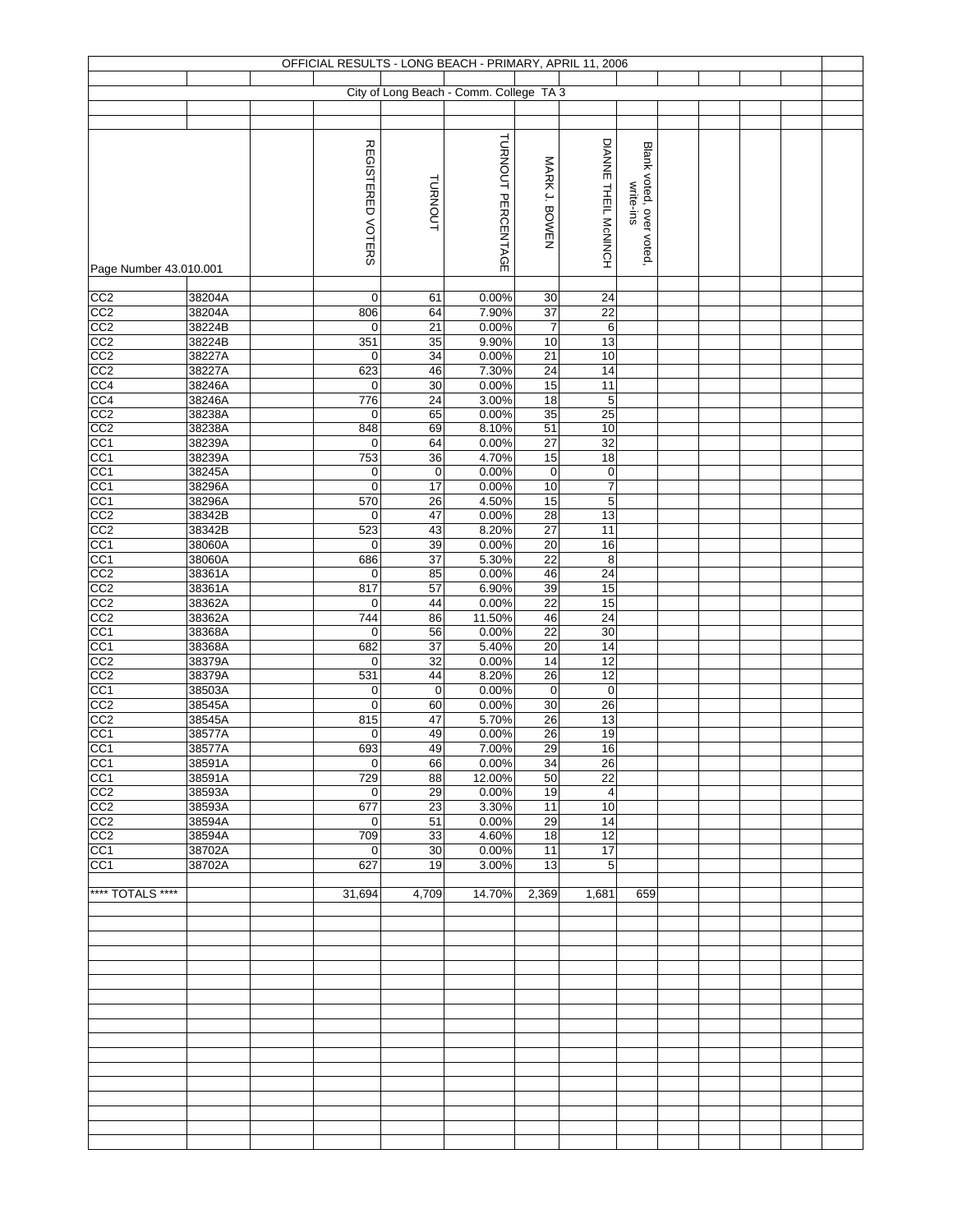| City of Long Beach - Comm. College TA 5<br><b>JEANNINE MCMANIGAL-BALI</b><br>TURNOUT PERCENTAGE<br>REGISTERED VOTERS<br>TOM CLARK<br>TURNOUT<br>Page Number 44.011.001<br>09301A<br>$\mathbf 0$<br>52<br>0.00%<br>28<br>19<br>19<br>09301A<br>841<br>6.40%<br>26<br>54<br>$\mathbf 0$<br>0.00%<br>$\boldsymbol{0}$<br>$\pmb{0}$<br>26505B<br>$\mathbf 0$<br>0.00%<br>$\pmb{0}$<br>$\pmb{0}$<br>26506B<br>$\mathbf 0$<br>$\mathbf 0$<br>18<br>34515B<br>0<br>37<br>0.00%<br>14<br>576<br>3.80%<br>12<br>10<br>34515B<br>22<br>$\overline{28}$<br>34516A<br>51<br>0.00%<br>21<br>$\mathbf 0$<br>684<br>4.30%<br>17<br>12<br>34516A<br>30<br>34520A<br>41<br>0.00%<br>20<br>20<br>$\mathbf 0$<br>819<br>4.70%<br>34520A<br>19<br>17<br>39<br>12<br>34521A<br>33<br>0.00%<br>19<br>$\mathbf 0$<br>6.20%<br>34521A<br>704<br>44<br>$\overline{14}$<br>$\overline{27}$<br>34523A<br>0.00%<br>12<br>$\mathbf 0$<br>28<br>11<br>4.20%<br>34523A<br>560<br>24<br>12<br>11<br>34525A<br>0.00%<br>20<br>14<br>$\mathbf 0$<br>39<br>2.40%<br>$\ensuremath{\mathsf{3}}$<br>10<br>34525A<br>828<br>20<br>34527A<br>0.00%<br>13<br>17<br>33<br>0<br>34527A<br>571<br>4.90%<br>11<br>14<br>28<br>0.00%<br>34528A<br>50<br>32<br>15<br>0<br>34528A<br>825<br>29<br>3.50%<br>15<br>12<br>0.00%<br>34534A<br>38<br>21<br>15<br>$\mathbf 0$ |
|-------------------------------------------------------------------------------------------------------------------------------------------------------------------------------------------------------------------------------------------------------------------------------------------------------------------------------------------------------------------------------------------------------------------------------------------------------------------------------------------------------------------------------------------------------------------------------------------------------------------------------------------------------------------------------------------------------------------------------------------------------------------------------------------------------------------------------------------------------------------------------------------------------------------------------------------------------------------------------------------------------------------------------------------------------------------------------------------------------------------------------------------------------------------------------------------------------------------------------------------------------------------------------------------------------------------------|
|                                                                                                                                                                                                                                                                                                                                                                                                                                                                                                                                                                                                                                                                                                                                                                                                                                                                                                                                                                                                                                                                                                                                                                                                                                                                                                                         |
|                                                                                                                                                                                                                                                                                                                                                                                                                                                                                                                                                                                                                                                                                                                                                                                                                                                                                                                                                                                                                                                                                                                                                                                                                                                                                                                         |
|                                                                                                                                                                                                                                                                                                                                                                                                                                                                                                                                                                                                                                                                                                                                                                                                                                                                                                                                                                                                                                                                                                                                                                                                                                                                                                                         |
|                                                                                                                                                                                                                                                                                                                                                                                                                                                                                                                                                                                                                                                                                                                                                                                                                                                                                                                                                                                                                                                                                                                                                                                                                                                                                                                         |
|                                                                                                                                                                                                                                                                                                                                                                                                                                                                                                                                                                                                                                                                                                                                                                                                                                                                                                                                                                                                                                                                                                                                                                                                                                                                                                                         |
|                                                                                                                                                                                                                                                                                                                                                                                                                                                                                                                                                                                                                                                                                                                                                                                                                                                                                                                                                                                                                                                                                                                                                                                                                                                                                                                         |
|                                                                                                                                                                                                                                                                                                                                                                                                                                                                                                                                                                                                                                                                                                                                                                                                                                                                                                                                                                                                                                                                                                                                                                                                                                                                                                                         |
|                                                                                                                                                                                                                                                                                                                                                                                                                                                                                                                                                                                                                                                                                                                                                                                                                                                                                                                                                                                                                                                                                                                                                                                                                                                                                                                         |
|                                                                                                                                                                                                                                                                                                                                                                                                                                                                                                                                                                                                                                                                                                                                                                                                                                                                                                                                                                                                                                                                                                                                                                                                                                                                                                                         |
|                                                                                                                                                                                                                                                                                                                                                                                                                                                                                                                                                                                                                                                                                                                                                                                                                                                                                                                                                                                                                                                                                                                                                                                                                                                                                                                         |
|                                                                                                                                                                                                                                                                                                                                                                                                                                                                                                                                                                                                                                                                                                                                                                                                                                                                                                                                                                                                                                                                                                                                                                                                                                                                                                                         |
|                                                                                                                                                                                                                                                                                                                                                                                                                                                                                                                                                                                                                                                                                                                                                                                                                                                                                                                                                                                                                                                                                                                                                                                                                                                                                                                         |
|                                                                                                                                                                                                                                                                                                                                                                                                                                                                                                                                                                                                                                                                                                                                                                                                                                                                                                                                                                                                                                                                                                                                                                                                                                                                                                                         |
|                                                                                                                                                                                                                                                                                                                                                                                                                                                                                                                                                                                                                                                                                                                                                                                                                                                                                                                                                                                                                                                                                                                                                                                                                                                                                                                         |
|                                                                                                                                                                                                                                                                                                                                                                                                                                                                                                                                                                                                                                                                                                                                                                                                                                                                                                                                                                                                                                                                                                                                                                                                                                                                                                                         |
|                                                                                                                                                                                                                                                                                                                                                                                                                                                                                                                                                                                                                                                                                                                                                                                                                                                                                                                                                                                                                                                                                                                                                                                                                                                                                                                         |
|                                                                                                                                                                                                                                                                                                                                                                                                                                                                                                                                                                                                                                                                                                                                                                                                                                                                                                                                                                                                                                                                                                                                                                                                                                                                                                                         |
|                                                                                                                                                                                                                                                                                                                                                                                                                                                                                                                                                                                                                                                                                                                                                                                                                                                                                                                                                                                                                                                                                                                                                                                                                                                                                                                         |
|                                                                                                                                                                                                                                                                                                                                                                                                                                                                                                                                                                                                                                                                                                                                                                                                                                                                                                                                                                                                                                                                                                                                                                                                                                                                                                                         |
|                                                                                                                                                                                                                                                                                                                                                                                                                                                                                                                                                                                                                                                                                                                                                                                                                                                                                                                                                                                                                                                                                                                                                                                                                                                                                                                         |
|                                                                                                                                                                                                                                                                                                                                                                                                                                                                                                                                                                                                                                                                                                                                                                                                                                                                                                                                                                                                                                                                                                                                                                                                                                                                                                                         |
|                                                                                                                                                                                                                                                                                                                                                                                                                                                                                                                                                                                                                                                                                                                                                                                                                                                                                                                                                                                                                                                                                                                                                                                                                                                                                                                         |
|                                                                                                                                                                                                                                                                                                                                                                                                                                                                                                                                                                                                                                                                                                                                                                                                                                                                                                                                                                                                                                                                                                                                                                                                                                                                                                                         |
|                                                                                                                                                                                                                                                                                                                                                                                                                                                                                                                                                                                                                                                                                                                                                                                                                                                                                                                                                                                                                                                                                                                                                                                                                                                                                                                         |
|                                                                                                                                                                                                                                                                                                                                                                                                                                                                                                                                                                                                                                                                                                                                                                                                                                                                                                                                                                                                                                                                                                                                                                                                                                                                                                                         |
|                                                                                                                                                                                                                                                                                                                                                                                                                                                                                                                                                                                                                                                                                                                                                                                                                                                                                                                                                                                                                                                                                                                                                                                                                                                                                                                         |
|                                                                                                                                                                                                                                                                                                                                                                                                                                                                                                                                                                                                                                                                                                                                                                                                                                                                                                                                                                                                                                                                                                                                                                                                                                                                                                                         |
|                                                                                                                                                                                                                                                                                                                                                                                                                                                                                                                                                                                                                                                                                                                                                                                                                                                                                                                                                                                                                                                                                                                                                                                                                                                                                                                         |
|                                                                                                                                                                                                                                                                                                                                                                                                                                                                                                                                                                                                                                                                                                                                                                                                                                                                                                                                                                                                                                                                                                                                                                                                                                                                                                                         |
|                                                                                                                                                                                                                                                                                                                                                                                                                                                                                                                                                                                                                                                                                                                                                                                                                                                                                                                                                                                                                                                                                                                                                                                                                                                                                                                         |
| 750<br>2.90%<br>13<br>34534A<br>22<br>$\overline{7}$                                                                                                                                                                                                                                                                                                                                                                                                                                                                                                                                                                                                                                                                                                                                                                                                                                                                                                                                                                                                                                                                                                                                                                                                                                                                    |
| $\overline{37}$<br>0.00%<br>17<br>16<br>34535A<br>$\mathbf 0$                                                                                                                                                                                                                                                                                                                                                                                                                                                                                                                                                                                                                                                                                                                                                                                                                                                                                                                                                                                                                                                                                                                                                                                                                                                           |
| $\frac{1}{715}$<br>5.10%<br>11<br>26<br>34535A<br>37                                                                                                                                                                                                                                                                                                                                                                                                                                                                                                                                                                                                                                                                                                                                                                                                                                                                                                                                                                                                                                                                                                                                                                                                                                                                    |
| 34537A<br>38<br>0.00%<br>22<br>13<br>$\mathbf 0$                                                                                                                                                                                                                                                                                                                                                                                                                                                                                                                                                                                                                                                                                                                                                                                                                                                                                                                                                                                                                                                                                                                                                                                                                                                                        |
| 34537A<br>836<br>41<br>4.90%<br>$\overline{23}$<br>17<br>34538A<br>0.00%<br>13<br>27<br>$\mathbf 0$<br>43                                                                                                                                                                                                                                                                                                                                                                                                                                                                                                                                                                                                                                                                                                                                                                                                                                                                                                                                                                                                                                                                                                                                                                                                               |
| 816<br>15<br>34538A<br>33<br>4.00%<br>15                                                                                                                                                                                                                                                                                                                                                                                                                                                                                                                                                                                                                                                                                                                                                                                                                                                                                                                                                                                                                                                                                                                                                                                                                                                                                |
| 0.00%<br>28<br>17<br>34540A<br>$\mathbf 0$<br>47                                                                                                                                                                                                                                                                                                                                                                                                                                                                                                                                                                                                                                                                                                                                                                                                                                                                                                                                                                                                                                                                                                                                                                                                                                                                        |
| 718<br>42<br>5.80%<br>16<br>26<br>34540A                                                                                                                                                                                                                                                                                                                                                                                                                                                                                                                                                                                                                                                                                                                                                                                                                                                                                                                                                                                                                                                                                                                                                                                                                                                                                |
| 0.00%<br>29<br>15<br>34542A<br>$\mathbf 0$<br>46                                                                                                                                                                                                                                                                                                                                                                                                                                                                                                                                                                                                                                                                                                                                                                                                                                                                                                                                                                                                                                                                                                                                                                                                                                                                        |
| 31<br>766<br>53<br>$\overline{20}$<br>34542A<br>6.90%                                                                                                                                                                                                                                                                                                                                                                                                                                                                                                                                                                                                                                                                                                                                                                                                                                                                                                                                                                                                                                                                                                                                                                                                                                                                   |
| 0.00%<br>29<br>15<br>34543A<br>$\mathbf 0$<br>44<br>34543A<br>779<br>32<br>4.10%<br>10<br>21                                                                                                                                                                                                                                                                                                                                                                                                                                                                                                                                                                                                                                                                                                                                                                                                                                                                                                                                                                                                                                                                                                                                                                                                                            |
| 34545A<br>43<br>0.00%<br>28<br>15<br>0                                                                                                                                                                                                                                                                                                                                                                                                                                                                                                                                                                                                                                                                                                                                                                                                                                                                                                                                                                                                                                                                                                                                                                                                                                                                                  |
| 835<br>4.90%<br>$\overline{25}$<br>$\overline{14}$<br>34545A<br>41                                                                                                                                                                                                                                                                                                                                                                                                                                                                                                                                                                                                                                                                                                                                                                                                                                                                                                                                                                                                                                                                                                                                                                                                                                                      |
| 0.00%<br>33<br>$\overline{27}$<br>34546A<br>$\mathbf 0$<br>61                                                                                                                                                                                                                                                                                                                                                                                                                                                                                                                                                                                                                                                                                                                                                                                                                                                                                                                                                                                                                                                                                                                                                                                                                                                           |
| 7.10%<br>19<br>34546A<br>773<br>55<br>20                                                                                                                                                                                                                                                                                                                                                                                                                                                                                                                                                                                                                                                                                                                                                                                                                                                                                                                                                                                                                                                                                                                                                                                                                                                                                |
| 67<br>0.00%<br>50<br>13<br>34548A<br>0                                                                                                                                                                                                                                                                                                                                                                                                                                                                                                                                                                                                                                                                                                                                                                                                                                                                                                                                                                                                                                                                                                                                                                                                                                                                                  |
| 808<br>56<br>6.90%<br>28<br>25<br>34548A<br>17                                                                                                                                                                                                                                                                                                                                                                                                                                                                                                                                                                                                                                                                                                                                                                                                                                                                                                                                                                                                                                                                                                                                                                                                                                                                          |
| 61<br>0.00%<br>38<br>34550A<br>$\mathbf 0$<br>34550A<br>602<br>56<br>9.30%<br>37<br>18                                                                                                                                                                                                                                                                                                                                                                                                                                                                                                                                                                                                                                                                                                                                                                                                                                                                                                                                                                                                                                                                                                                                                                                                                                  |
| 35<br>0.00%<br>16<br>15<br>34552A<br>$\mathbf 0$                                                                                                                                                                                                                                                                                                                                                                                                                                                                                                                                                                                                                                                                                                                                                                                                                                                                                                                                                                                                                                                                                                                                                                                                                                                                        |
| 669<br>26<br>3.80%<br>12<br>11<br>34552A                                                                                                                                                                                                                                                                                                                                                                                                                                                                                                                                                                                                                                                                                                                                                                                                                                                                                                                                                                                                                                                                                                                                                                                                                                                                                |
| 0.00%<br>15<br>34553A<br>$\overline{0}$<br>34<br>17                                                                                                                                                                                                                                                                                                                                                                                                                                                                                                                                                                                                                                                                                                                                                                                                                                                                                                                                                                                                                                                                                                                                                                                                                                                                     |
| 33<br>4.90%<br>19<br>34553A<br>673<br>10                                                                                                                                                                                                                                                                                                                                                                                                                                                                                                                                                                                                                                                                                                                                                                                                                                                                                                                                                                                                                                                                                                                                                                                                                                                                                |
| 0.00%<br>34554A<br>$\mathbf 0$<br>46<br>26<br>16                                                                                                                                                                                                                                                                                                                                                                                                                                                                                                                                                                                                                                                                                                                                                                                                                                                                                                                                                                                                                                                                                                                                                                                                                                                                        |
| 19<br>676<br>43<br>6.30%<br>23<br>34554A                                                                                                                                                                                                                                                                                                                                                                                                                                                                                                                                                                                                                                                                                                                                                                                                                                                                                                                                                                                                                                                                                                                                                                                                                                                                                |
| 13<br>34555A<br>$\mathbf 0$<br>27<br>0.00%<br>11<br>556<br>21<br>3.70%<br>$\overline{7}$<br>11<br>34555A                                                                                                                                                                                                                                                                                                                                                                                                                                                                                                                                                                                                                                                                                                                                                                                                                                                                                                                                                                                                                                                                                                                                                                                                                |
| 23<br>21<br>34557A<br>46<br>0.00%<br>0                                                                                                                                                                                                                                                                                                                                                                                                                                                                                                                                                                                                                                                                                                                                                                                                                                                                                                                                                                                                                                                                                                                                                                                                                                                                                  |
|                                                                                                                                                                                                                                                                                                                                                                                                                                                                                                                                                                                                                                                                                                                                                                                                                                                                                                                                                                                                                                                                                                                                                                                                                                                                                                                         |
| 34557A<br>600<br>31<br>5.10%<br>12<br>18                                                                                                                                                                                                                                                                                                                                                                                                                                                                                                                                                                                                                                                                                                                                                                                                                                                                                                                                                                                                                                                                                                                                                                                                                                                                                |
| 0.00%<br>19<br>34559A<br>$\mathbf 0$<br>46<br>27                                                                                                                                                                                                                                                                                                                                                                                                                                                                                                                                                                                                                                                                                                                                                                                                                                                                                                                                                                                                                                                                                                                                                                                                                                                                        |
| 732<br>6.00%<br>21<br>34559A<br>44<br>20                                                                                                                                                                                                                                                                                                                                                                                                                                                                                                                                                                                                                                                                                                                                                                                                                                                                                                                                                                                                                                                                                                                                                                                                                                                                                |
| 57<br>0.00%<br>27<br>29<br>34560A<br>0                                                                                                                                                                                                                                                                                                                                                                                                                                                                                                                                                                                                                                                                                                                                                                                                                                                                                                                                                                                                                                                                                                                                                                                                                                                                                  |
| 818<br>5.90%<br>20<br>34560A<br>49<br>20                                                                                                                                                                                                                                                                                                                                                                                                                                                                                                                                                                                                                                                                                                                                                                                                                                                                                                                                                                                                                                                                                                                                                                                                                                                                                |
| $\overline{25}$<br>62<br>31<br>34562A<br>$\mathbf 0$<br>0.00%                                                                                                                                                                                                                                                                                                                                                                                                                                                                                                                                                                                                                                                                                                                                                                                                                                                                                                                                                                                                                                                                                                                                                                                                                                                           |
| 872<br>35<br>34562A<br>59<br>6.70%<br>20<br>15<br>34564A<br>$\mathbf 0$<br>39<br>0.00%<br>20                                                                                                                                                                                                                                                                                                                                                                                                                                                                                                                                                                                                                                                                                                                                                                                                                                                                                                                                                                                                                                                                                                                                                                                                                            |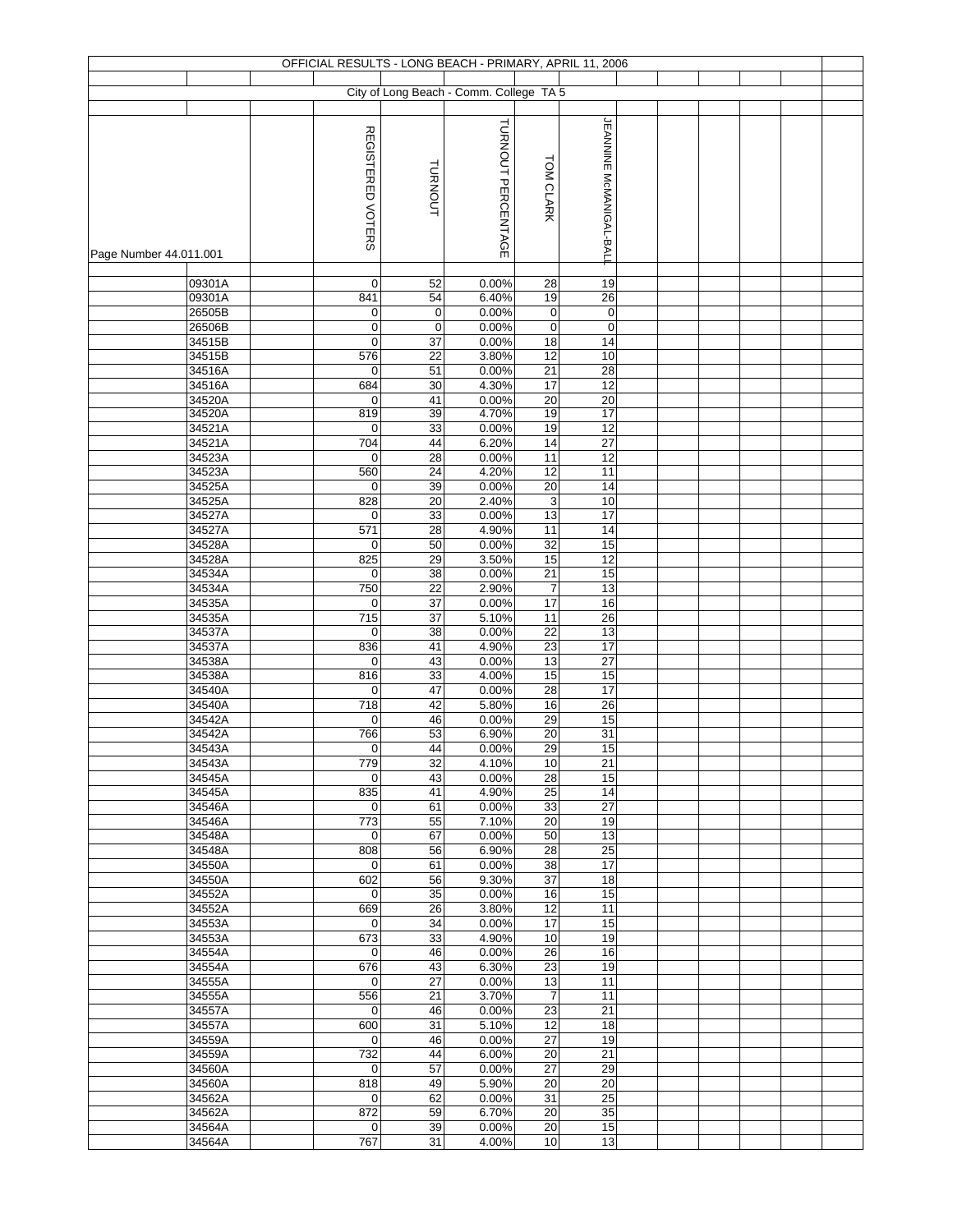|                        |                  |            |                     |                  | OFFICIAL RESULTS - LONG BEACH - PRIMARY, APRIL 11, 2006 |                 |                                |  |  |  |
|------------------------|------------------|------------|---------------------|------------------|---------------------------------------------------------|-----------------|--------------------------------|--|--|--|
|                        |                  |            |                     |                  |                                                         |                 |                                |  |  |  |
|                        |                  |            |                     |                  | City of Long Beach - Comm. College TA 5                 |                 |                                |  |  |  |
|                        |                  |            |                     |                  |                                                         |                 |                                |  |  |  |
|                        |                  |            |                     |                  | TURNOUT PERCENTAGE                                      |                 | <b>JEANNINE McMANIGAL-BALL</b> |  |  |  |
|                        |                  |            | REGISTERED VOTERS   |                  |                                                         |                 |                                |  |  |  |
|                        |                  |            |                     |                  |                                                         |                 |                                |  |  |  |
|                        |                  |            |                     |                  |                                                         |                 |                                |  |  |  |
|                        |                  |            |                     | TURNOUT          |                                                         | TOM CLARK       |                                |  |  |  |
|                        |                  |            |                     |                  |                                                         |                 |                                |  |  |  |
|                        |                  |            |                     |                  |                                                         |                 |                                |  |  |  |
|                        |                  |            |                     |                  |                                                         |                 |                                |  |  |  |
| Page Number 45.011.001 |                  |            |                     |                  |                                                         |                 |                                |  |  |  |
|                        |                  |            |                     |                  |                                                         |                 |                                |  |  |  |
|                        | 34566A           |            | 0                   | 35               | 0.00%                                                   | 24              | 8                              |  |  |  |
|                        | 34566A           |            | 610                 | 40               | 6.50%                                                   | 14              | 23                             |  |  |  |
|                        | 34567A           |            | 0                   | 44               | 0.00%                                                   | 29              | 13                             |  |  |  |
|                        | 34567A           |            | 600                 | 37               | 6.10%                                                   | 20              | 17                             |  |  |  |
|                        | 34569A           |            | 0                   | 53               | 0.00%                                                   | 28              | 19                             |  |  |  |
|                        | 34569A<br>38041C |            | 650                 | 34               | 5.20%<br>0.00%                                          | 11              | 19                             |  |  |  |
| CC <sub>8</sub>        |                  |            | $\mathbf 0$         | $\mathbf 0$<br>1 | 50.00%                                                  | 0               | $\mathbf 0$                    |  |  |  |
| CC7<br>CC5             | 38044A<br>38045B | ---VBM---  | $\overline{c}$<br>0 | 30               | 0.00%                                                   | 0<br>$10$       | $\mathbf{1}$<br>18             |  |  |  |
| CC <sub>5</sub>        | 38045B           |            | 358                 | 33               | 9.20%                                                   | 12              | 17                             |  |  |  |
| CC <sub>5</sub>        | 38045H           |            | $\mathbf 0$         | 39               | 0.00%                                                   | $\overline{23}$ | 16                             |  |  |  |
| CC <sub>5</sub>        | 38045H           |            | 423                 | 53               | 12.50%                                                  | $\overline{26}$ | 24                             |  |  |  |
| CC4                    | 38051C           | --- VBM--- | 204                 | 82               | 40.10%                                                  | 33              | 36                             |  |  |  |
| CC4                    | 38052A           |            | 0                   | 110              | 0.00%                                                   | 57              | 44                             |  |  |  |
| CC4                    | 38052A           |            | 778                 | 142              | 18.20%                                                  | 62              | 71                             |  |  |  |
| CC <sub>5</sub>        | 38065A           |            | 0                   | 144              | 0.00%                                                   | 73              | 60                             |  |  |  |
| CC5                    | 38065A           |            | 862                 | 147              | 17.00%                                                  | 62              | 66                             |  |  |  |
| CC5                    | 38067A           |            | 0                   | 115              | 0.00%                                                   | 45              | 55                             |  |  |  |
| CC <sub>5</sub>        | 38067A           |            | 787                 | 129              | 16.30%                                                  | $71$            | 45                             |  |  |  |
| CC4                    | 38127A           |            | 0                   | $\mathbf 0$      | 0.00%                                                   | $\mathsf 0$     | $\mathbf 0$                    |  |  |  |
| CC4                    | 38147A           | ---VBM---  | 113                 | 33               | 29.20%                                                  | 13              | 13                             |  |  |  |
| CC4                    | 38147B           |            | $\mathbf 0$         | 66               | 0.00%                                                   | 31              | 25<br>31                       |  |  |  |
| CC4<br>CC5             | 38147B<br>38295A |            | 673<br>$\mathbf 0$  | 88<br>100        | 13.00%<br>0.00%                                         | 45<br>55        | 40                             |  |  |  |
| CC <sub>5</sub>        | 38295A           |            | 738                 | 163              | 22.00%                                                  | 70              | 80                             |  |  |  |
| CC4                    | 38302A           |            | 0                   | 133              | 0.00%                                                   | 80              | 48                             |  |  |  |
| CC4                    | 38302A           |            | 837                 | 232              | 27.70%                                                  | 94              | 98                             |  |  |  |
| CC <sub>4</sub>        | 38304A           |            | 0                   | 129              | 0.00%                                                   | $71$            | 43                             |  |  |  |
| CC4                    | 38304A           |            | 834                 | 176              | 21.10%                                                  | 93              | 69                             |  |  |  |
| CC9                    | 38307A           | ---VBM---  | 164                 | 22               | 13.40%                                                  | 13              | 8                              |  |  |  |
| CC <sub>5</sub>        | 38315A           |            | 0                   | 144              | 0.00%                                                   | 88              | 39                             |  |  |  |
| $\overline{CC5}$       | 38315A           |            | 835                 | 125              | 14.90%                                                  | 53              | 58                             |  |  |  |
| CC5                    | 38316A           |            | $\overline{0}$      | 155              | 0.00%                                                   | 98              | 41                             |  |  |  |
| CC <sub>5</sub>        | 38316A           |            | 800                 | 104              | 13.00%                                                  | 46              | 45                             |  |  |  |
| CC4                    | 38319A           |            | $\mathbf 0$         | 86               | 0.00%                                                   | 52              | 28                             |  |  |  |
| CC4                    | 38319A           |            | 752                 | 147              | 19.50%                                                  | 77              | 58                             |  |  |  |
| CC4<br>CC4             | 38321A<br>38321A |            | 0<br>830            | 108<br>127       | 0.00%<br>15.30%                                         | 56<br>72        | 43<br>41                       |  |  |  |
| CC7                    | 38323A           |            | 0                   | 20               | 0.00%                                                   | $\overline{4}$  | 8                              |  |  |  |
| CC7                    | 38323A           |            | 358                 | 11               | 3.00%                                                   | 3               | 8                              |  |  |  |
| CC <sub>5</sub>        | 38328A           |            | $\mathbf 0$         | 151              | 0.00%                                                   | 89              | 49                             |  |  |  |
| CC <sub>5</sub>        | 38328A           |            | 817                 | 153              | 18.70%                                                  | 83              | 51                             |  |  |  |
| CC5                    | 38335A           |            | 0                   | 76               | 0.00%                                                   | 41              | 27                             |  |  |  |
| CC <sub>5</sub>        | 38335A           |            | 499                 | 137              | 27.40%                                                  | 67              | 50                             |  |  |  |
| CC <sub>5</sub>        | 38336A           |            | 0                   | 79               | 0.00%                                                   | 46              | 23                             |  |  |  |
| CC <sub>5</sub>        | 38336A           |            | 600                 | 123              | 20.50%                                                  | 54              | 49                             |  |  |  |
| CC <sub>5</sub>        | 38337A           |            | $\mathbf 0$         | 137              | 0.00%                                                   | 61              | 53                             |  |  |  |
| CC <sub>5</sub>        | 38337A           |            | 804                 | 176              | 21.80%                                                  | 86              | 76                             |  |  |  |
| CC <sub>5</sub>        | 38346A           |            | 0                   | 61               | 0.00%                                                   | 24              | 23                             |  |  |  |
| CC <sub>5</sub>        | 38346A           |            | 809                 | 150              | 18.50%                                                  | 59              | 68                             |  |  |  |
| CC5                    | 38348A           |            | 0<br>792            | 76               | 0.00%                                                   | 23              | 44                             |  |  |  |
| CC5<br>CC <sub>5</sub> | 38348A<br>38349A |            |                     | 182<br>85        | 22.90%<br>0.00%                                         | 72<br>44        | 88<br>24                       |  |  |  |
| CC <sub>5</sub>        | 38349A           |            | 0<br>556            | 93               | 16.70%                                                  | 43              | 38                             |  |  |  |
| CC <sub>5</sub>        | 38351A           |            | 0                   | 48               | 0.00%                                                   | 27              | 16                             |  |  |  |
| CC <sub>5</sub>        | 38351A           |            | 453                 | 75               | 16.50%                                                  | 28              | 30                             |  |  |  |
| CC5                    | 38355A           |            | $\mathbf 0$         | 118              | 0.00%                                                   | 67              | 41                             |  |  |  |
| CC <sub>5</sub>        | 38355A           |            | 898                 | 188              | 20.90%                                                  | 96              | 75                             |  |  |  |
| CC <sub>5</sub>        | 38356A           |            | 0                   | 109              | 0.00%                                                   | 55              | 45                             |  |  |  |
| CC <sub>5</sub>        | 38356A           |            | 687                 | 116              | 16.80%                                                  | 57              | 50                             |  |  |  |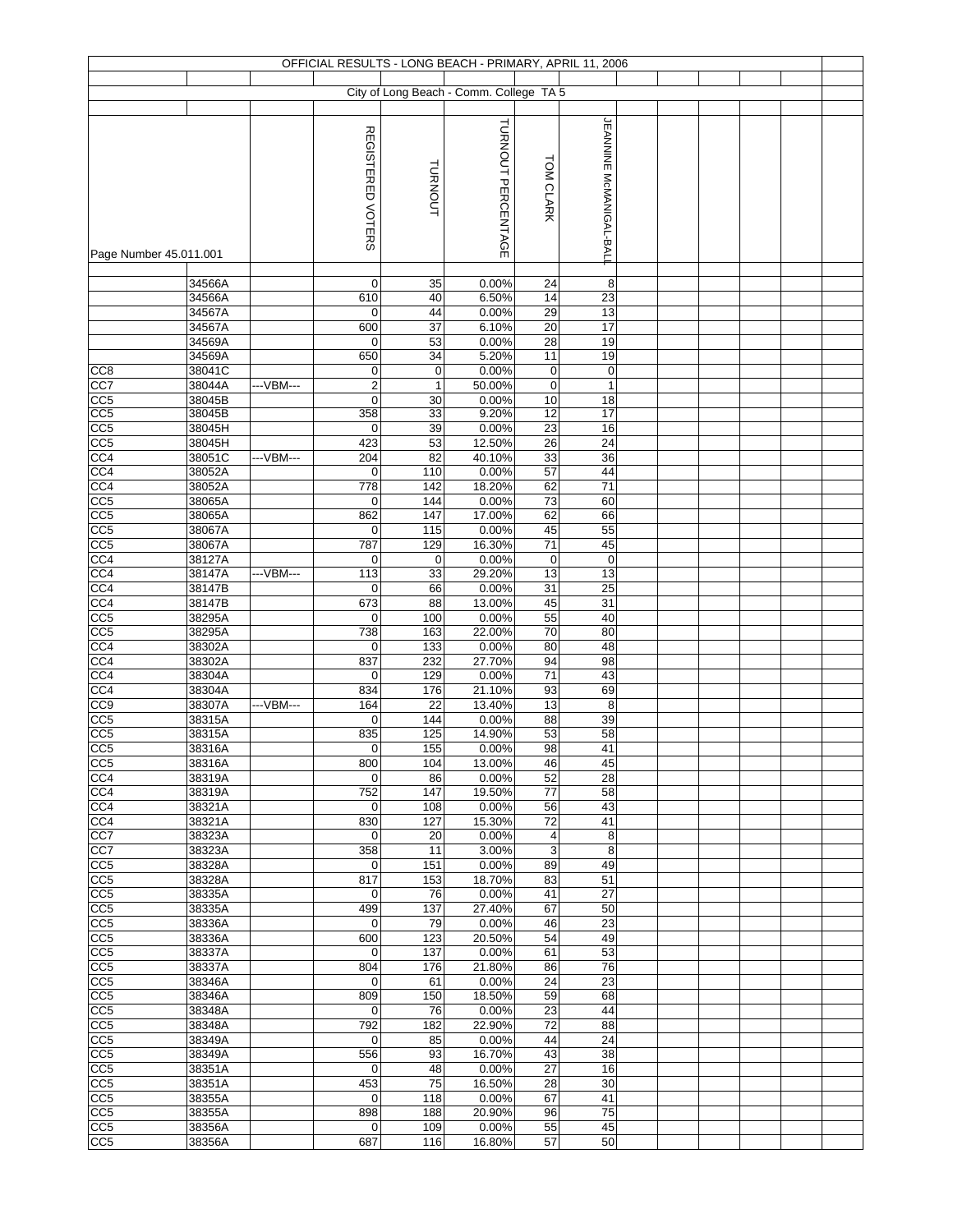|                                    |                  |            |                    |                | OFFICIAL RESULTS - LONG BEACH - PRIMARY, APRIL 11, 2006 |                       |                                |                         |  |  |  |
|------------------------------------|------------------|------------|--------------------|----------------|---------------------------------------------------------|-----------------------|--------------------------------|-------------------------|--|--|--|
|                                    |                  |            |                    |                |                                                         |                       |                                |                         |  |  |  |
|                                    |                  |            |                    |                | City of Long Beach - Comm. College TA 5                 |                       |                                |                         |  |  |  |
|                                    |                  |            |                    |                |                                                         |                       |                                |                         |  |  |  |
|                                    |                  |            |                    |                |                                                         |                       |                                |                         |  |  |  |
|                                    |                  |            | REGISTERED VOTERS  |                | TURNOUT PERCENTAGE                                      |                       | <b>JEANNINE McMANIGAL-BALI</b> | Blank voted, over voted |  |  |  |
|                                    |                  |            |                    |                |                                                         |                       |                                |                         |  |  |  |
|                                    |                  |            |                    |                |                                                         | TOM CLARK             |                                |                         |  |  |  |
|                                    |                  |            |                    | <b>TURNOUT</b> |                                                         |                       |                                | write-ins               |  |  |  |
|                                    |                  |            |                    |                |                                                         |                       |                                |                         |  |  |  |
|                                    |                  |            |                    |                |                                                         |                       |                                |                         |  |  |  |
|                                    |                  |            |                    |                |                                                         |                       |                                |                         |  |  |  |
| Page Number 46.011.001             |                  |            |                    |                |                                                         |                       |                                |                         |  |  |  |
|                                    |                  |            |                    |                |                                                         |                       |                                |                         |  |  |  |
| CC <sub>5</sub>                    | 38363A           |            | 0                  | 114            | 0.00%                                                   | 58                    | 47                             |                         |  |  |  |
| CC5                                | 38363A           |            | 681                | 156            | 22.90%                                                  | 69                    | 65                             |                         |  |  |  |
| CC5                                | 38366A           |            | $\mathbf 0$        | 96             | 0.00%                                                   | 53                    | 37                             |                         |  |  |  |
| CC <sub>5</sub>                    | 38366A           |            | 813                | 185            | 22.70%                                                  | 89                    | 70                             |                         |  |  |  |
| CC <sub>5</sub><br>CC <sub>5</sub> | 38367A           |            | $\mathbf 0$<br>781 | 73             | 0.00%                                                   | 38<br>82              | 24<br>52                       |                         |  |  |  |
| CC <sub>5</sub>                    | 38367A<br>38370A |            | 0                  | 148<br>101     | 18.90%<br>0.00%                                         | 60                    | 28                             |                         |  |  |  |
| CC <sub>5</sub>                    | 38370A           |            | 809                | 135            | 16.60%                                                  | $71$                  | 51                             |                         |  |  |  |
| CC <sub>5</sub>                    | 38371A           |            | $\mathbf 0$        | 83             | 0.00%                                                   | 35                    | 40                             |                         |  |  |  |
| CC <sub>5</sub>                    | 38371A           |            | 626                | 116            | 18.50%                                                  | 44                    | 61                             |                         |  |  |  |
| CC <sub>5</sub>                    | 38372A           |            | $\mathbf 0$        | 82             | 0.00%                                                   | 36                    | 41                             |                         |  |  |  |
| CC <sub>5</sub>                    | 38372A           |            | 626                | 123            | 19.60%                                                  | 53                    | 61                             |                         |  |  |  |
| CC <sub>5</sub>                    | 38373A           |            | 0                  | 63             | 0.00%                                                   | 31                    | $\overline{27}$                |                         |  |  |  |
| CC <sub>5</sub><br>CC <sub>5</sub> | 38373A<br>38374A |            | 780<br>$\mathbf 0$ | 188<br>128     | 24.10%<br>0.00%                                         | 81<br>68              | 88<br>49                       |                         |  |  |  |
| CC <sub>5</sub>                    | 38374A           |            | 824                | 159            | 19.20%                                                  | 57                    | 93                             |                         |  |  |  |
| CC5                                | 38376A           |            | 0                  | 102            | 0.00%                                                   | 61                    | 38                             |                         |  |  |  |
| CC <sub>5</sub>                    | 38376A           |            | 725                | 141            | 19.40%                                                  | 55                    | 73                             |                         |  |  |  |
| CC <sub>5</sub>                    | 38377A           |            | $\mathbf 0$        | 54             | 0.00%                                                   | 28                    | 21                             |                         |  |  |  |
| CC <sub>5</sub>                    | 38377A           |            | 565                | 50             | 8.80%                                                   | 26                    | 19                             |                         |  |  |  |
| CC5                                | 38378A           |            | $\mathbf 0$        | 95             | 0.00%                                                   | 56                    | 29                             |                         |  |  |  |
| CC <sub>5</sub>                    | 38378A           |            | 812                | 107            | 13.10%                                                  | 41                    | 51                             |                         |  |  |  |
| CC <sub>5</sub><br>CC <sub>5</sub> | 38399A<br>38399A |            | $\mathbf 0$<br>815 | 137<br>153     | 0.00%<br>18.70%                                         | 70<br>71              | 48<br>69                       |                         |  |  |  |
| CC <sub>5</sub>                    | 38411A           |            | 0                  | 168            | 0.00%                                                   | 109                   | 44                             |                         |  |  |  |
| CC <sub>5</sub>                    | 38411A           |            | 918                | 236            | 25.70%                                                  | 130                   | 78                             |                         |  |  |  |
| CC <sub>5</sub>                    | 38447A           |            | 0                  | 124            | 0.00%                                                   | 82                    | 29                             |                         |  |  |  |
| CC5                                | 38447A           |            | 860                | 202            | 23.40%                                                  | 95                    | 75                             |                         |  |  |  |
| CC <sub>5</sub>                    | 38535A           |            | 0                  | 119            | 0.00%                                                   | 65                    | 44                             |                         |  |  |  |
| CC <sub>5</sub>                    | 38535A           |            | 779                | 167            | 21.40%                                                  | 91                    | 57                             |                         |  |  |  |
| CC <sub>5</sub>                    | 38539B           |            | 0                  | 152            | 0.00%                                                   | 92<br>84              | $\overline{47}$<br>74          |                         |  |  |  |
| CC <sub>5</sub><br>CC <sub>5</sub> | 38539B<br>38541A |            | 793<br>$\mathbf 0$ | 171<br>58      | 21.50%<br>0.00%                                         | 34                    | 18                             |                         |  |  |  |
| CC <sub>5</sub>                    | 38541A           |            | 550                | 81             | 14.70%                                                  | 37                    | 39                             |                         |  |  |  |
| CC <sub>9</sub>                    | 38603A           | --- VBM--- | 209                | 66             | 31.50%                                                  | 30                    | 30                             |                         |  |  |  |
| CC <sub>5</sub>                    | 38630A           |            | 0                  | 103            | 0.00%                                                   | 61                    | 30                             |                         |  |  |  |
| CC5                                | 38630A           |            | 792                | 177            | 22.30%                                                  | 77                    | 74                             |                         |  |  |  |
| CC5                                | 38632A           |            | 0                  | 94             | 0.00%                                                   | 47                    | 41                             |                         |  |  |  |
| CC5                                | 38632A           |            | 682                | 100            | 14.60%                                                  | 44                    | 40                             |                         |  |  |  |
| $\overline{CC5}$<br>CC5            | 38636A<br>38636A |            | $\mathbf 0$        | 134            | 0.00%<br>18.70%                                         | $\overline{73}$<br>65 | 42<br>70                       |                         |  |  |  |
| CC <sub>5</sub>                    | 38637A           |            | 846<br>$\mathbf 0$ | 159<br>115     | 0.00%                                                   | 68                    | 32                             |                         |  |  |  |
| CC5                                | 38637A           |            | 713                | 129            | 18.00%                                                  | 57                    | 49                             |                         |  |  |  |
| CC5                                | 38639A           |            | 0                  | 114            | 0.00%                                                   | 59                    | 47                             |                         |  |  |  |
| CC <sub>5</sub>                    | 38639A           |            | 899                | 191            | 21.20%                                                  | 95                    | 76                             |                         |  |  |  |
| CC5                                | 38647A           |            | $\mathbf 0$        | 87             | 0.00%                                                   | 55                    | 25                             |                         |  |  |  |
| CC5                                | 38647A           |            | 476                | 115            | 24.10%                                                  | 61                    | 46                             |                         |  |  |  |
| CC5                                | 38649A           |            | 0                  | 84             | 0.00%                                                   | 48                    | 26                             |                         |  |  |  |
| CC5<br>CC5                         | 38649A<br>38680A |            | 597<br>0           | 135<br>92      | 22.60%<br>0.00%                                         | 70<br>57              | 48<br>25                       |                         |  |  |  |
| CC <sub>5</sub>                    | 38680A           |            | 663                | 106            | 15.90%                                                  | 56                    | 40                             |                         |  |  |  |
|                                    |                  |            |                    |                |                                                         |                       |                                |                         |  |  |  |
| **** TOTALS ****                   |                  |            | 58,926             | 14,414         | 24.40%                                                  | 7,169                 | 5,762                          | 1483                    |  |  |  |
|                                    |                  |            |                    |                |                                                         |                       |                                |                         |  |  |  |
|                                    |                  |            |                    |                |                                                         |                       |                                |                         |  |  |  |
|                                    |                  |            |                    |                |                                                         |                       |                                |                         |  |  |  |
|                                    |                  |            |                    |                |                                                         |                       |                                |                         |  |  |  |
|                                    |                  |            |                    |                |                                                         |                       |                                |                         |  |  |  |
|                                    |                  |            |                    |                |                                                         |                       |                                |                         |  |  |  |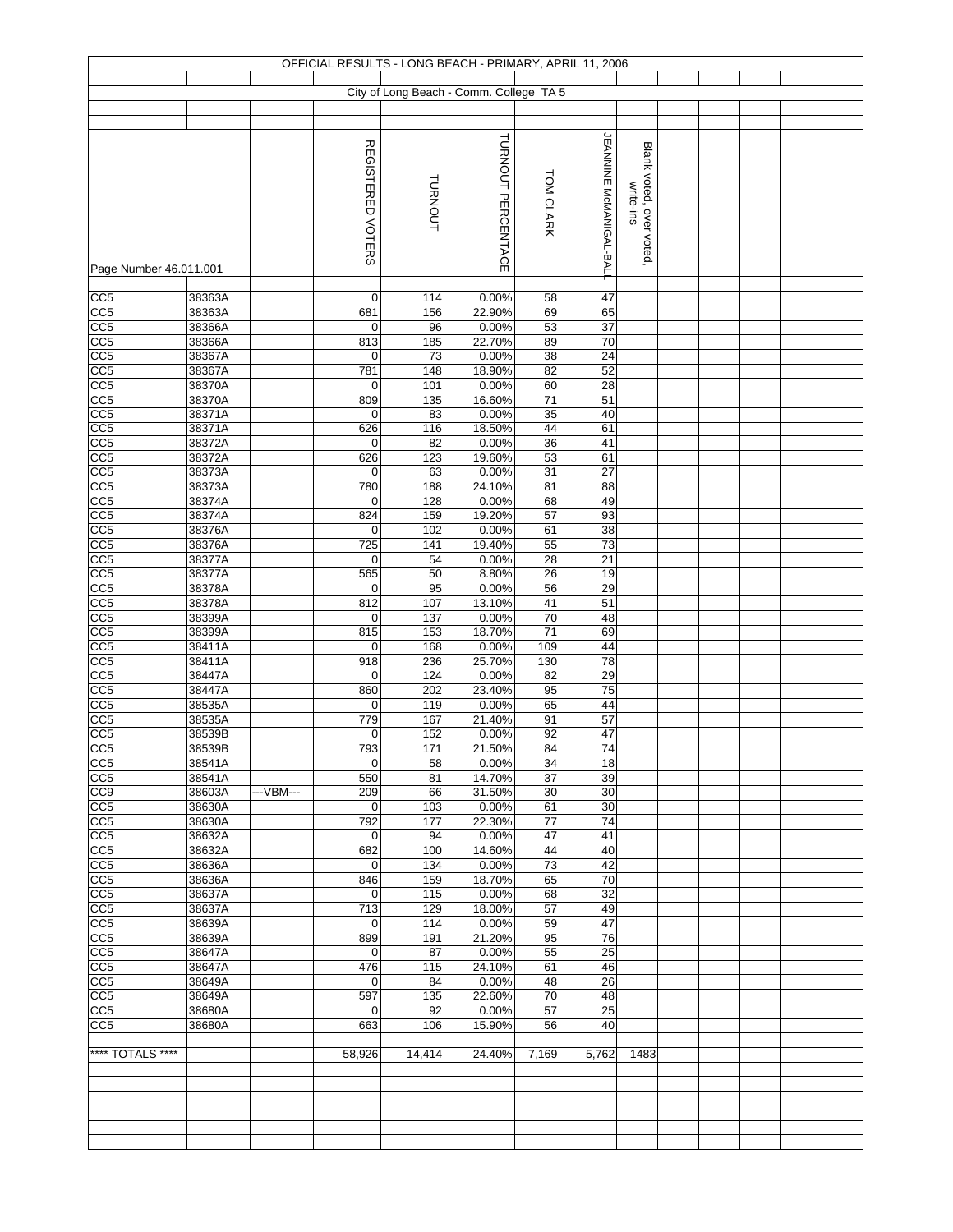|                                    |                  |           |                   |            | OFFICIAL RESULTS - LONG BEACH - PRIMARY, APRIL 11, 2006 |                 |                       |  |  |  |
|------------------------------------|------------------|-----------|-------------------|------------|---------------------------------------------------------|-----------------|-----------------------|--|--|--|
|                                    |                  |           |                   |            |                                                         |                 |                       |  |  |  |
|                                    |                  |           |                   |            | City of Long Beach - Unified School Dist. #1            |                 |                       |  |  |  |
|                                    |                  |           |                   |            |                                                         |                 |                       |  |  |  |
|                                    |                  |           |                   |            | TURNOUT PERCENTAGE                                      |                 |                       |  |  |  |
|                                    |                  |           | REGISTERED VOTERS |            |                                                         |                 |                       |  |  |  |
|                                    |                  |           |                   |            |                                                         |                 |                       |  |  |  |
|                                    |                  |           |                   | TURNOUT    |                                                         | JIM D. DEATON   | MARY STANTON          |  |  |  |
|                                    |                  |           |                   |            |                                                         |                 |                       |  |  |  |
|                                    |                  |           |                   |            |                                                         |                 |                       |  |  |  |
|                                    |                  |           |                   |            |                                                         |                 |                       |  |  |  |
|                                    |                  |           |                   |            |                                                         |                 |                       |  |  |  |
| Page Number 47.012.001             |                  |           |                   |            |                                                         |                 |                       |  |  |  |
|                                    |                  |           |                   |            |                                                         |                 |                       |  |  |  |
| CC <sub>9</sub>                    | 38001A           |           | 0                 | 35         | 0.00%                                                   | 20              | 9                     |  |  |  |
| CC9                                | 38001A           |           | 576               | 76         | 13.10%                                                  | 27              | 40                    |  |  |  |
| CC9                                | 38004A           |           | 0                 | 36         | 0.00%                                                   | 13              | 22                    |  |  |  |
| CC9                                | 38004A<br>38005A |           | 779               | 115<br>34  | 14.70%<br>0.00%                                         | 59<br>19        | 43<br>15              |  |  |  |
| CC9<br>CC9                         | 38005A           |           | 0<br>626          | 73         | 11.60%                                                  | 34              | 34                    |  |  |  |
| CC <sub>9</sub>                    | 38008A           |           | 0                 | 61         | 0.00%                                                   | $\overline{28}$ | 31                    |  |  |  |
| CC9                                | 38008A           |           | 840               | 141        | 16.70%                                                  | 75              | 58                    |  |  |  |
| CC <sub>9</sub>                    | 38011A           |           | 0                 | 32         | 0.00%                                                   | 14              | 15                    |  |  |  |
| CC <sub>9</sub>                    | 38011A           |           | 502               | 53         | 10.50%                                                  | 28              | 17                    |  |  |  |
| CC <sub>0</sub>                    | 38013A           |           | 0                 | 40         | 0.00%                                                   | 19              | 19                    |  |  |  |
| CC <sub>0</sub>                    | 38013A           |           | 648               | 60         | 9.20%                                                   | $\overline{25}$ | $\overline{30}$       |  |  |  |
| CC9                                | 38015A           |           | $\mathbf 0$       | 28         | 0.00%                                                   | 12              | 13                    |  |  |  |
| CC <sub>9</sub>                    | 38015A           |           | 613               | 36         | 5.80%                                                   | $10$            | 21                    |  |  |  |
| CC9                                | 38016A           |           | 0                 | 43         | 0.00%                                                   | 20              | 19                    |  |  |  |
| CC <sub>9</sub>                    | 38016A           |           | 717               | 91         | 12.60%                                                  | 45              | 39                    |  |  |  |
| CC9<br>CC9                         | 38017A           |           | 0                 | 39         | 0.00%                                                   | $\overline{25}$ | 12<br>$\overline{27}$ |  |  |  |
| CC8                                | 38017A<br>38018A |           | 783<br>0          | 70<br>96   | 8.90%<br>0.00%                                          | 39<br>36        | 49                    |  |  |  |
| CC8                                | 38018A           |           | $\overline{401}$  | 44         | 10.90%                                                  | 21              | 21                    |  |  |  |
| CC9                                | 38019A           | ---VBM--- | 97                | 19         | 19.50%                                                  | 6               | 12                    |  |  |  |
| CC9                                | 38020A           |           | $\mathbf 0$       | 55         | 0.00%                                                   | $30\,$          | 21                    |  |  |  |
| CC9                                | 38020A           |           | 768               | 114        | 14.80%                                                  | 51              | 51                    |  |  |  |
| CC9                                | 38024A           |           | $\mathbf 0$       | 62         | 0.00%                                                   | 38              | 18                    |  |  |  |
| CC <sub>9</sub>                    | 38024A           |           | 850               | 112        | 13.10%                                                  | 58              | 51                    |  |  |  |
| CC9                                | 38026A           |           | 0                 | 49         | 0.00%                                                   | 16              | 31                    |  |  |  |
| CC <sub>9</sub>                    | 38026A           |           | 822               | 115        | 13.90%                                                  | 54              | 51                    |  |  |  |
| CC <sub>9</sub>                    | 38027A           |           | 0                 | 41         | 0.00%                                                   | 22              | 15                    |  |  |  |
| CC9                                | 38027A           |           | 777               | 85         | 10.90%                                                  | 48              | 33                    |  |  |  |
| CC9                                | 38029A           |           | 0                 | 37         | 0.00%                                                   | 15              | 20                    |  |  |  |
| CC <sub>9</sub><br>CC <sub>9</sub> | 38029A<br>38031A |           | 695<br>0          | 37<br>26   | 5.30%<br>0.00%                                          | 20<br>14        | 16<br>11              |  |  |  |
| CC9                                | 38031A           |           | 564               | 28         | 4.90%                                                   | 16              | $\overline{5}$        |  |  |  |
| CC <sub>9</sub>                    | 38032A           |           | 0                 | 34         | 0.00%                                                   | 18              | 13                    |  |  |  |
| CC <sub>9</sub>                    | 38032A           |           | 823               | 60         | 7.20%                                                   | 24              | 27                    |  |  |  |
| CC9                                | 38033A           |           | 0                 | 97         | 0.00%                                                   | 43              | 52                    |  |  |  |
| CC <sub>9</sub>                    | 38033A           |           | 951               | 104        | 10.90%                                                  | 56              | 41                    |  |  |  |
| CC <sub>8</sub>                    | 38037A           |           | $\mathbf 0$       | 41         | 0.00%                                                   | 13              | 20                    |  |  |  |
| CC <sub>8</sub>                    | 38037A           |           | 766               | 34         | 4.40%                                                   | 10              | 19                    |  |  |  |
| CC <sub>8</sub>                    | 38039A           |           | 0                 | 32         | 0.00%                                                   | 12              | 18                    |  |  |  |
| CC <sub>8</sub>                    | 38039A           |           | 754               | 31         | 4.10%                                                   | 12              | 15<br>61              |  |  |  |
| CC7<br>CC7                         | 38044D<br>38044D |           | 0<br>908          | 172<br>253 | 0.00%<br>27.80%                                         | 95<br>125       | 111                   |  |  |  |
| CC <sub>8</sub>                    | 38053A           |           | 0                 | 99         | 0.00%                                                   | 44              | 47                    |  |  |  |
| CC <sub>8</sub>                    | 38053A           |           | 840               | 79         | 9.40%                                                   | 37              | 38                    |  |  |  |
| CC <sub>8</sub>                    | 38055A           |           | 0                 | 89         | 0.00%                                                   | 42              | 41                    |  |  |  |
| CC <sub>8</sub>                    | 38055A           |           | 799               | 93         | 11.60%                                                  | 40              | 50                    |  |  |  |
| CC <sub>8</sub>                    | 38057A           |           | 0                 | 64         | 0.00%                                                   | 23              | 31                    |  |  |  |
| CC <sub>8</sub>                    | 38057A           |           | 781               | 76         | 9.70%                                                   | 34              | 33                    |  |  |  |
| CC <sub>8</sub>                    | 38058A           |           | $\mathbf 0$       | 45         | 0.00%                                                   | 22              | 20                    |  |  |  |
| CC <sub>8</sub>                    | 38058A           |           | 741               | 57         | 7.60%                                                   | 31              | 22                    |  |  |  |
| CC <sub>8</sub>                    | 38059A           |           | $\mathbf 0$       | 51         | 0.00%                                                   | 31              | 14                    |  |  |  |
| CC <sub>8</sub>                    | 38059A           |           | 699               | 34         | 4.80%                                                   | 15              | 15                    |  |  |  |
| CC <sub>8</sub>                    | 38060A           |           | $\mathbf 0$       | 33         | 0.00%                                                   | 11              | 19<br>28              |  |  |  |
| CC <sub>8</sub><br>CC <sub>8</sub> | 38060A<br>38070A |           | 778<br>0          | 61<br>89   | 7.80%<br>0.00%                                          | 30<br>34        | 48                    |  |  |  |
| CC8                                | 38070A           |           | 771               | 154        | 19.90%                                                  | 68              | 76                    |  |  |  |
| CC <sub>8</sub>                    | 38075A           |           | $\mathbf 0$       | 113        | 0.00%                                                   | 38              | 67                    |  |  |  |
| CC <sub>8</sub>                    | 38075A           |           | 734               | 108        | 14.70%                                                  | 39              | 55                    |  |  |  |
| CC <sub>8</sub>                    | 38080A           |           | 0                 | 84         | 0.00%                                                   | 48              | 31                    |  |  |  |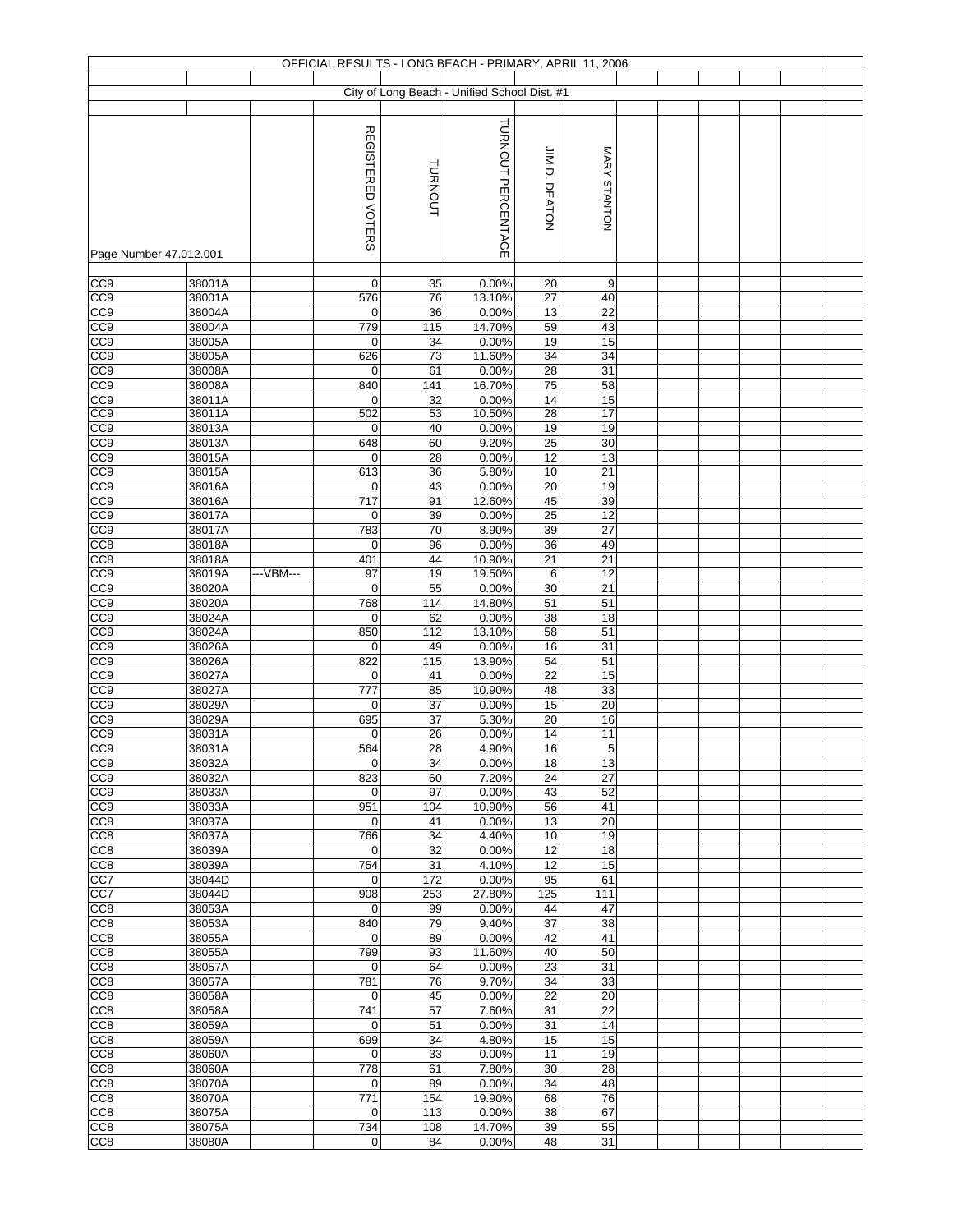|                                     |                  |           |                    |             | OFFICIAL RESULTS - LONG BEACH - PRIMARY, APRIL 11, 2006 |                       |                      |                                      |  |  |  |
|-------------------------------------|------------------|-----------|--------------------|-------------|---------------------------------------------------------|-----------------------|----------------------|--------------------------------------|--|--|--|
|                                     |                  |           |                    |             | City of Long Beach - Unified School Dist. #1            |                       |                      |                                      |  |  |  |
|                                     |                  |           |                    |             |                                                         |                       |                      |                                      |  |  |  |
|                                     |                  |           |                    |             |                                                         |                       |                      |                                      |  |  |  |
| Page Number 48.012.001              |                  |           | REGISTERED VOTERS  | TURNOUT     | TURNOUT PERCENTAGE                                      | JIM D. DEATON         | MARY STANTON         | Blank voted, over voted<br>write-ins |  |  |  |
| CC8                                 | 38080A           |           | 438                | 98          | 22.30%                                                  | 44                    | 44                   |                                      |  |  |  |
| CC7                                 | 38081A           |           | $\mathbf 0$        | 73          | 0.00%                                                   | 38                    | 24                   |                                      |  |  |  |
| CC7                                 | 38081A           |           | 505                | 106         | 20.90%                                                  | 48                    | 53                   |                                      |  |  |  |
| CC7                                 | 38081B           |           | $\mathbf 0$        | 40          | 0.00%                                                   | 18                    | 17                   |                                      |  |  |  |
| CC7<br>CC7                          | 38081B<br>38082A |           | 261<br>$\mathbf 0$ | 63<br>122   | 24.10%<br>0.00%                                         | 27<br>56              | 29<br>58             |                                      |  |  |  |
| CC7                                 | 38082A           |           | 767                | 154         | 20.00%                                                  | 77                    | 59                   |                                      |  |  |  |
| CC7                                 | 38084A           |           | 0                  | 83          | 0.00%                                                   | 38                    | 40                   |                                      |  |  |  |
| CC7                                 | 38084A           |           | 636                | 133         | 20.90%                                                  | 63                    | 50                   |                                      |  |  |  |
| CC7                                 | 38285A           |           | 0<br>397           | 54          | 0.00%                                                   | 24                    | 25<br>28             |                                      |  |  |  |
| CC7<br>CC7                          | 38285A<br>38085B |           | 0                  | 77<br>74    | 19.30%<br>0.00%                                         | 39<br>27              | 43                   |                                      |  |  |  |
| CC7                                 | 38085B           |           | 461                | 135         | 29.20%                                                  | 68                    | 62                   |                                      |  |  |  |
| CC9                                 | 38090A           |           | $\mathbf 0$        | 0           | 0.00%                                                   | $\pmb{0}$             | $\pmb{0}$            |                                      |  |  |  |
| CC8                                 | 38102A           |           | $\mathbf 0$        | 32          | 0.00%                                                   | 11                    | 9                    |                                      |  |  |  |
| CC <sub>8</sub>                     | 38102A           |           | 602                | 47          | 7.80%                                                   | 18                    | 26                   |                                      |  |  |  |
| CC <sub>8</sub>                     | 38116A           |           | $\mathbf 0$        | 30          | 0.00%                                                   | 13                    | 15                   |                                      |  |  |  |
| CC <sub>8</sub>                     | 38116A           |           | 252                | 25          | 9.90%                                                   | $\boldsymbol{9}$      | 13                   |                                      |  |  |  |
| CC8<br>CC <sub>8</sub>              | 38116B<br>38116B |           | $\mathbf 0$<br>765 | 119<br>105  | 0.00%<br>13.70%                                         | 46<br>36              | 66<br>59             |                                      |  |  |  |
| CC8                                 | 38216B           |           | $\mathbf 0$        | 55          | 0.00%                                                   | 27                    | 23                   |                                      |  |  |  |
| CC8                                 | 38216B           |           | 454                | 76          | 16.70%                                                  | 40                    | 34                   |                                      |  |  |  |
| CC9                                 | 38226A           | ---VBM--- | 23                 | 5           | 21.70%                                                  | 4                     | $\mathbf{1}$         |                                      |  |  |  |
| CC <sub>9</sub>                     | 38230A           |           | $\mathbf 0$        | 16          | 0.00%                                                   | $\boldsymbol{9}$      | $\overline{4}$       |                                      |  |  |  |
| CC <sub>9</sub>                     | 38230A           |           | 291                | 43          | 14.70%                                                  | 18                    | 16                   |                                      |  |  |  |
| CC <sub>9</sub>                     | 38253A           | ---VBM--- | 129                | 21          | 16.20%                                                  | 13                    | 8<br>$\overline{12}$ |                                      |  |  |  |
| CC <sub>9</sub><br>CC <sub>0</sub>  | 38345A<br>38345A |           | $\mathbf 0$<br>688 | 41<br>56    | 0.00%<br>8.10%                                          | $\overline{22}$<br>19 | 30                   |                                      |  |  |  |
| CC <sub>9</sub>                     | 38386A           |           | $\mathbf 0$        | 41          | 0.00%                                                   | $\overline{26}$       | 11                   |                                      |  |  |  |
| CC9                                 | 38386A           |           | 769                | 107         | 13.90%                                                  | 34                    | 60                   |                                      |  |  |  |
| CC9                                 | 38402A           |           | 0                  | 36          | 0.00%                                                   | 16                    | 20                   |                                      |  |  |  |
| CC <sub>9</sub>                     | 38402A           |           | 615                | 120         | 19.50%                                                  | 59                    | 53                   |                                      |  |  |  |
| CC <sub>8</sub>                     | 38415A           |           | 0                  | 34          | 0.00%                                                   | 13                    | 18                   |                                      |  |  |  |
| CC <sub>8</sub>                     | 38415A           |           | 572                | 24          | 4.10%                                                   | 10                    | 8<br>12              |                                      |  |  |  |
| CC <sub>9</sub><br>CC <sub>9</sub>  | 38546A<br>38546A |           | 0<br>377           | 36<br>35    | 0.00%<br>9.20%                                          | 23<br>19              | 14                   |                                      |  |  |  |
| CC <sub>9</sub>                     | 38547A           |           | $\mathbf 0$        | 34          | 0.00%                                                   | 19                    | 9                    |                                      |  |  |  |
| CC <sub>9</sub>                     | 38547A           |           | 461                | 53          | 11.40%                                                  | 27                    | 19                   |                                      |  |  |  |
| CC <sub>8</sub>                     | 38549A           |           | 0                  | 148         | 0.00%                                                   | 57                    | 79                   |                                      |  |  |  |
| CC <sub>8</sub>                     | 38549A           |           | 808                | 101         | 12.50%                                                  | 33                    | 60                   |                                      |  |  |  |
| CC <sub>8</sub><br>CC8              | 38551A<br>38551A |           | $\mathbf 0$<br>818 | 56<br>38    | 0.00%<br>4.60%                                          | 25<br>23              | 25<br>13             |                                      |  |  |  |
| CC <sub>8</sub>                     | 38552A           |           | 0                  | 53          | 0.00%                                                   | 26                    | 22                   |                                      |  |  |  |
| CC <sub>8</sub>                     | 38552A           |           | 798                | 55          | 6.80%                                                   | 20                    | 21                   |                                      |  |  |  |
| CC <sub>8</sub>                     | 38553A           |           | $\mathbf 0$        | 53          | 0.00%                                                   | 26                    | 22                   |                                      |  |  |  |
| CC <sub>8</sub>                     | 38553A           |           | 769                | 60          | 7.80%                                                   | 25                    | 25                   |                                      |  |  |  |
| CC <sub>8</sub>                     | 38554A           |           | $\mathbf 0$        | 59          | 0.00%                                                   | 34                    | 19                   |                                      |  |  |  |
| CC <sub>8</sub><br>CC <sub>8</sub>  | 38554A<br>38560A |           | 809<br>$\mathbf 0$ | 43<br>135   | 5.30%<br>0.00%                                          | 22<br>43              | 16<br>81             |                                      |  |  |  |
| CC <sub>8</sub>                     | 38560A           |           | 774                | 167         | 21.50%                                                  | 64                    | 93                   |                                      |  |  |  |
| CC <sub>8</sub>                     | 38562A           |           | $\mathbf 0$        | 204         | 0.00%                                                   | 50                    | 146                  |                                      |  |  |  |
| CC <sub>8</sub>                     | 38562A           |           | 859                | 182         | 21.10%                                                  | 56                    | 118                  |                                      |  |  |  |
| CC7                                 | 38564A           |           | 0                  | 61          | 0.00%                                                   | 34                    | 23                   |                                      |  |  |  |
| CC7                                 | 38564A           |           | 764                | 65          | 8.50%                                                   | 32                    | 27                   |                                      |  |  |  |
| CC <sub>8</sub>                     | 38660A           |           | $\mathbf 0$        | 44          | 0.00%                                                   | 15                    | 26                   |                                      |  |  |  |
| CC <sub>8</sub><br>**** TOTALS **** | 38660A           |           | 794<br>38,059      | 56<br>8,153 | 7.00%<br>21.40%                                         | 25<br>3,660           | 26<br>3,795          | 698                                  |  |  |  |
|                                     |                  |           |                    |             |                                                         |                       |                      |                                      |  |  |  |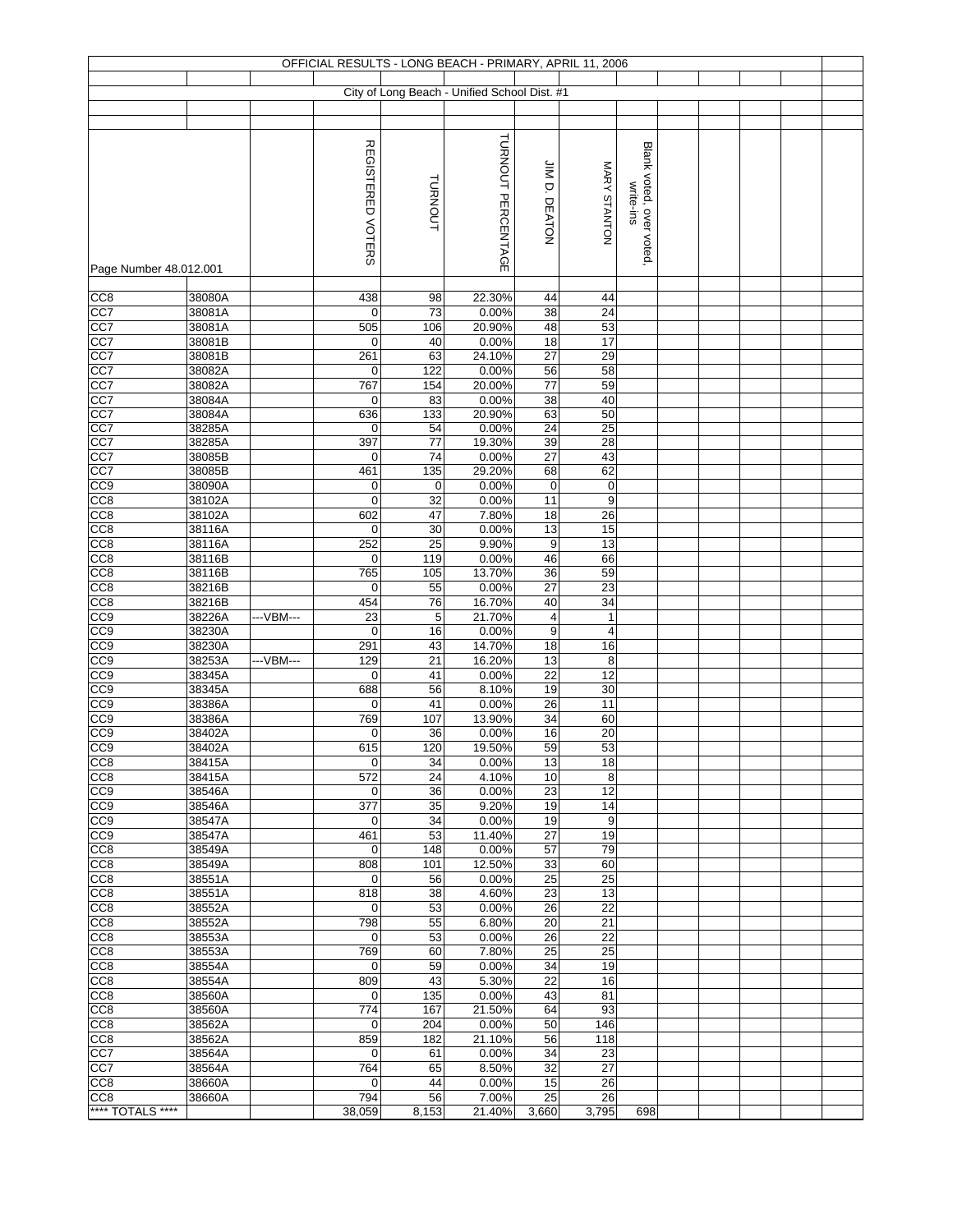| OFFICIAL RESULTS - LONG BEACH - PRIMARY, APRIL 11, 2006<br>City of Long Beach - Unified School Dist. #3 |                  |           |                       |                      |                    |                   |                       |  |  |  |  |  |  |
|---------------------------------------------------------------------------------------------------------|------------------|-----------|-----------------------|----------------------|--------------------|-------------------|-----------------------|--|--|--|--|--|--|
|                                                                                                         |                  |           |                       |                      |                    |                   |                       |  |  |  |  |  |  |
|                                                                                                         |                  |           | REGISTERED VOTERS     | TURNOUT              | TURNOUT PERCENTAGE | SUJA LOWENTHAL    | MICHAEL ELLIS         |  |  |  |  |  |  |
|                                                                                                         |                  |           |                       |                      |                    |                   |                       |  |  |  |  |  |  |
| Page Number 49.013.001                                                                                  |                  |           |                       |                      |                    |                   |                       |  |  |  |  |  |  |
| CC <sub>1</sub><br>CC <sub>1</sub>                                                                      | 38003B<br>38007C | ---VBM--- | 21<br>$\overline{0}$  | $\overline{2}$<br>71 | 9.50%<br>0.00%     | $\mathbf 0$<br>25 | $\overline{2}$<br>40  |  |  |  |  |  |  |
| $\overline{CC1}$                                                                                        | 38007C           |           | 808                   | 116                  | 14.30%             | 41                | 61                    |  |  |  |  |  |  |
| CC1                                                                                                     | 38010A           |           | $\overline{0}$        | 33                   | 0.00%              | 10                | 21                    |  |  |  |  |  |  |
| CC1                                                                                                     | 38010A           |           | 606                   | 74                   | 12.20%             | 19                | 46                    |  |  |  |  |  |  |
| CC6<br>CC6                                                                                              | 38034A<br>38034A |           | $\overline{0}$<br>894 | 74<br>32             | 0.00%<br>3.50%     | 21<br>12          | 35<br>16              |  |  |  |  |  |  |
| $\overline{CC2}$                                                                                        | 38040A           |           | $\mathbf 0$           | 31                   | 0.00%              | $\overline{7}$    | $\overline{21}$       |  |  |  |  |  |  |
| CC2                                                                                                     | 38040A           |           | 992                   | 33                   | 3.30%              | 10                | 20                    |  |  |  |  |  |  |
| CC4                                                                                                     | 38047A           |           | $\overline{0}$        | 37                   | 0.00%              | 14                | 18                    |  |  |  |  |  |  |
| CC <sub>4</sub><br>$\overline{CC2}$                                                                     | 38047A<br>38049B |           | 781<br>$\overline{0}$ | 23<br>59             | 2.90%<br>0.00%     | 8<br>21           | 12<br>31              |  |  |  |  |  |  |
| CC <sub>2</sub>                                                                                         | 38049B           |           | 808                   | 68                   | 8.40%              | 15                | 41                    |  |  |  |  |  |  |
| CC2                                                                                                     | 38072A           |           | $\overline{0}$        | 41                   | 0.00%              | $\overline{17}$   | 18                    |  |  |  |  |  |  |
| CC2                                                                                                     | 38072A           |           | 633                   | 67                   | 10.50%             | 19                | 41                    |  |  |  |  |  |  |
| CC1<br>CC <sub>1</sub>                                                                                  | 38089D<br>38089D |           | $\overline{0}$<br>339 | 26<br>24             | 0.00%<br>7.00%     | 15<br>9           | 10<br>13              |  |  |  |  |  |  |
| CC4                                                                                                     | 38091A           |           | $\overline{0}$        | 38                   | 0.00%              | 13                | 19                    |  |  |  |  |  |  |
| CC4                                                                                                     | 38091A           |           | 683                   | 28                   | 4.00%              | $\overline{7}$    | 17                    |  |  |  |  |  |  |
| CC1                                                                                                     | 38098A           | ---VBM--- | 21                    | 3                    | 14.20%             | $\mathbf 0$       | 3                     |  |  |  |  |  |  |
| CC6                                                                                                     | 38118A           |           | $\overline{0}$        | 33                   | 0.00%              | 11                | $\overline{14}$       |  |  |  |  |  |  |
| CC6<br>CC2                                                                                              | 38118A<br>38122A |           | 663<br>$\overline{0}$ | 39<br>59             | 5.80%<br>0.00%     | 11<br>15          | 20<br>33              |  |  |  |  |  |  |
| CC <sub>2</sub>                                                                                         | 38122A           |           | 645                   | 27                   | 4.10%              | $\overline{7}$    | 18                    |  |  |  |  |  |  |
| CC6                                                                                                     | 38151A           |           | $\overline{0}$        | 20                   | 0.00%              | 5                 | 13                    |  |  |  |  |  |  |
| CC <sub>6</sub>                                                                                         | 38151A           |           | 375                   | 22                   | 5.80%              | $\overline{2}$    | $\overline{14}$       |  |  |  |  |  |  |
| CC2<br>CC2                                                                                              | 38152A<br>38152A |           | $\overline{0}$<br>739 | 67<br>38             | 0.00%<br>5.10%     | 28<br>5           | 32<br>30              |  |  |  |  |  |  |
| CC2                                                                                                     | 38157A           |           | $\overline{0}$        | 35                   | 0.00%              | 9                 | $\overline{7}$        |  |  |  |  |  |  |
| CC <sub>2</sub>                                                                                         | 38157A           |           | 933                   | 25                   | 2.60%              | 6                 | 6                     |  |  |  |  |  |  |
| CC4                                                                                                     | 38158B           |           | $\overline{0}$        | 37                   | 0.00%              | 11                | 21                    |  |  |  |  |  |  |
| CC4<br>CC4                                                                                              | 38158B<br>38159C |           | 543<br>$\overline{0}$ | 18<br>23             | 3.30%<br>0.00%     | 10<br>11          | $\overline{7}$<br>12  |  |  |  |  |  |  |
| CC4                                                                                                     | 38159C           |           | 770                   | 25                   | 3.20%              | 8                 | 13                    |  |  |  |  |  |  |
| CC1                                                                                                     | 38166A           |           | $\overline{0}$        | 109                  | 0.00%              | 61                | 33                    |  |  |  |  |  |  |
| CC <sub>1</sub>                                                                                         | 38166A           |           | 995                   | 82                   | 8.20%              | 31                | 42                    |  |  |  |  |  |  |
| CC1<br>CC <sub>1</sub>                                                                                  | 38175A<br>38175A |           | $\mathbf 0$<br>630    | 44<br>89             | 0.00%<br>14.10%    | 17<br>27          | 19<br>47              |  |  |  |  |  |  |
| CC2                                                                                                     | 38177A           |           | $\overline{0}$        | 88                   | 0.00%              | 33                | 42                    |  |  |  |  |  |  |
| CC2                                                                                                     | 38177A           |           | 541                   | 48                   | 8.80%              | 23                | 18                    |  |  |  |  |  |  |
| CC2                                                                                                     | 38178A           |           | $\overline{0}$        | 58                   | 0.00%              | 25                | 30                    |  |  |  |  |  |  |
| CC <sub>2</sub>                                                                                         | 38178A           |           | 808<br>$\overline{0}$ | 53                   | 6.50%              | 16<br>12          | 30                    |  |  |  |  |  |  |
| CC2<br>CC2                                                                                              | 38179A<br>38179A |           | 693                   | 70<br>47             | 0.00%<br>6.70%     | 12                | 51<br>30              |  |  |  |  |  |  |
| CC1                                                                                                     | 38185A           |           | $\overline{0}$        | 65                   | 0.00%              | 27                | 27                    |  |  |  |  |  |  |
| CC <sub>1</sub>                                                                                         | 38185A           |           | 817                   | 30                   | 3.60%              | 9                 | 18                    |  |  |  |  |  |  |
| CC <sub>2</sub>                                                                                         | 38189A           |           | $\overline{0}$        | $\mathbf 0$          | 0.00%              | $\mathbf 0$       | $\mathbf 0$           |  |  |  |  |  |  |
| CC <sub>2</sub><br>CC <sub>2</sub>                                                                      | 38198A<br>38198A |           | $\overline{0}$<br>769 | 75<br>110            | 0.00%<br>14.30%    | 33<br>42          | 32<br>54              |  |  |  |  |  |  |
| CC2                                                                                                     | 38199B           |           | $\overline{0}$        | 104                  | 0.00%              | 37                | 56                    |  |  |  |  |  |  |
| CC2                                                                                                     | 38199B           |           | 623                   | 48                   | 7.70%              | 19                | 23                    |  |  |  |  |  |  |
| CC2                                                                                                     | 38201A           |           | $\overline{0}$        | 95                   | 0.00%              | 38                | 46                    |  |  |  |  |  |  |
| CC2<br>CC <sub>1</sub>                                                                                  | 38201A<br>38202A |           | 654<br>$\mathbf 0$    | 59<br>80             | 9.00%<br>0.00%     | 24<br>24          | 31<br>46              |  |  |  |  |  |  |
| CC <sub>1</sub>                                                                                         | 38202A           |           | 715                   | 33                   | 4.60%              | 13                | 18                    |  |  |  |  |  |  |
| CC <sub>2</sub>                                                                                         | 38204A           |           | $\overline{0}$        | 61                   | 0.00%              | 22                | 35                    |  |  |  |  |  |  |
| CC <sub>2</sub>                                                                                         | 38204A           |           | 806                   | 64                   | 7.90%              | 19                | 38                    |  |  |  |  |  |  |
| CC4<br>CC4                                                                                              | 38246A<br>38246A |           | $\overline{0}$<br>776 | 30<br>24             | 0.00%<br>3.00%     | 6<br>8            | $\overline{21}$<br>15 |  |  |  |  |  |  |
|                                                                                                         |                  |           |                       |                      |                    |                   |                       |  |  |  |  |  |  |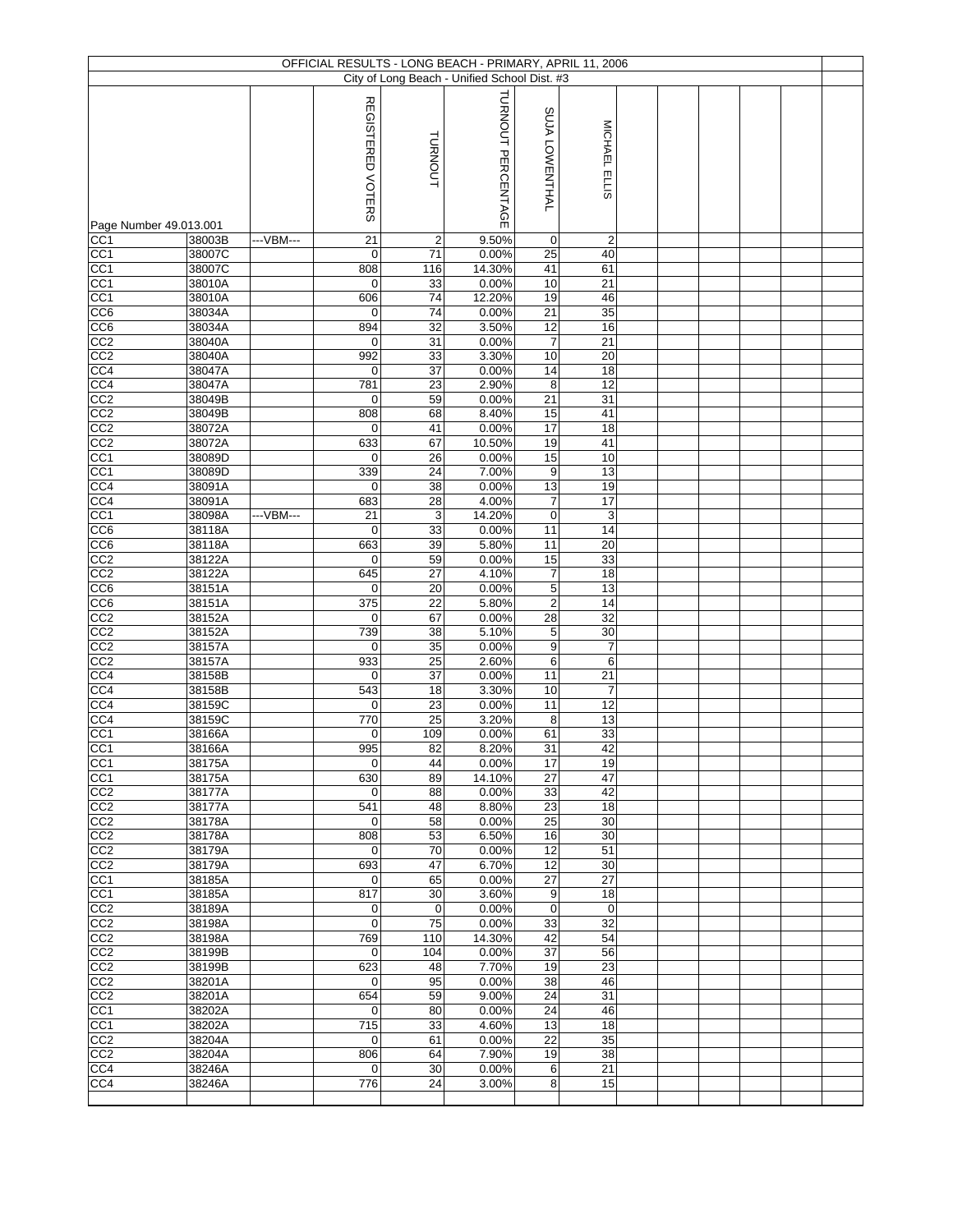| OFFICIAL RESULTS - LONG BEACH - PRIMARY, APRIL 11, 2006 |                  |  |                   |                       |                                              |                               |                       |                                       |  |  |  |  |  |
|---------------------------------------------------------|------------------|--|-------------------|-----------------------|----------------------------------------------|-------------------------------|-----------------------|---------------------------------------|--|--|--|--|--|
|                                                         |                  |  |                   |                       | City of Long Beach - Unified School Dist. #3 |                               |                       |                                       |  |  |  |  |  |
|                                                         |                  |  |                   |                       |                                              |                               |                       |                                       |  |  |  |  |  |
|                                                         |                  |  |                   |                       |                                              |                               |                       |                                       |  |  |  |  |  |
|                                                         |                  |  |                   |                       | TURNOUT PERCENTAGE                           |                               |                       |                                       |  |  |  |  |  |
|                                                         |                  |  | REGISTERED VOTERS |                       |                                              | SUJA LOWENTHAL                |                       | Blank voted, over voted.<br>write-ins |  |  |  |  |  |
|                                                         |                  |  |                   |                       |                                              |                               |                       |                                       |  |  |  |  |  |
|                                                         |                  |  |                   | TURNOUT               |                                              |                               |                       |                                       |  |  |  |  |  |
|                                                         |                  |  |                   |                       |                                              |                               |                       |                                       |  |  |  |  |  |
|                                                         |                  |  |                   |                       |                                              |                               | MICHAEL ELLIS         |                                       |  |  |  |  |  |
|                                                         |                  |  |                   |                       |                                              |                               |                       |                                       |  |  |  |  |  |
| Page Number 50.013.001                                  |                  |  |                   |                       |                                              |                               |                       |                                       |  |  |  |  |  |
| CC2                                                     | 38238A           |  | 0                 | 65                    | 0.00%                                        | 22                            | 38                    |                                       |  |  |  |  |  |
| CC <sub>2</sub>                                         | 38238A           |  | 848               | 69                    | 8.10%                                        | 14                            | 49                    |                                       |  |  |  |  |  |
| CC <sub>1</sub><br>CC <sub>1</sub>                      | 38239A<br>38239A |  | 0<br>753          | 64<br>36              | 0.00%<br>4.70%                               | 29<br>$\overline{21}$         | 30<br>14              |                                       |  |  |  |  |  |
|                                                         | 38245A           |  | 0                 | $\mathbf 0$           | 0.00%                                        | $\pmb{0}$                     | $\mathbf 0$           |                                       |  |  |  |  |  |
| $\frac{CC1}{CC2}$                                       | 38342B           |  | $\mathbf 0$       | 47                    | 0.00%                                        | 12                            | 28                    |                                       |  |  |  |  |  |
| CC2                                                     | 38342B           |  | 523               | 43                    | 8.20%                                        | $\overline{11}$               | $\overline{28}$       |                                       |  |  |  |  |  |
| CC <sub>1</sub>                                         | 38060A           |  | 0                 | 39                    | 0.00%                                        | 16                            | 20                    |                                       |  |  |  |  |  |
| CC1<br>CC2<br>CC2<br>CC2                                | 38060A<br>38361A |  | 686<br>0          | $\overline{37}$<br>85 | 5.30%<br>0.00%                               | $\overline{\mathbf{8}}$<br>29 | 22<br>45              |                                       |  |  |  |  |  |
|                                                         | 38361A           |  | 817               | 57                    | 6.90%                                        | $\overline{17}$               | 37                    |                                       |  |  |  |  |  |
|                                                         | 38362A           |  | 0                 | 44                    | 0.00%                                        | 20                            | 22                    |                                       |  |  |  |  |  |
| CC2                                                     | 38362A           |  | 744               | 86                    | 11.50%                                       | 29                            | 40                    |                                       |  |  |  |  |  |
| CC1<br>CC <sub>1</sub>                                  | 38368A<br>38368A |  | 0<br>682          | 56<br>37              | 0.00%<br>5.40%                               | 29<br>$\overline{12}$         | 24<br>21              |                                       |  |  |  |  |  |
| CC2                                                     | 38379A           |  | 0                 | 32                    | 0.00%                                        | 18                            | $\boldsymbol{9}$      |                                       |  |  |  |  |  |
|                                                         | 38379A           |  | 531               | 44                    | 8.20%                                        | $\overline{23}$               | 14                    |                                       |  |  |  |  |  |
| CC <sub>2</sub>                                         | 38545A           |  | $\pmb{0}$         | 60                    | 0.00%                                        | 31                            | $\overline{27}$       |                                       |  |  |  |  |  |
| CC <sub>2</sub>                                         | 38545A           |  | 815               | 47                    | 5.70%                                        | 16                            | 27                    |                                       |  |  |  |  |  |
| $\frac{CC1}{CC1}$                                       | 38577A<br>38577A |  | 0<br>693          | 49<br>49              | 0.00%<br>7.00%                               | $20\,$<br>$\overline{22}$     | $\overline{25}$<br>25 |                                       |  |  |  |  |  |
| CC <sub>1</sub>                                         | 38591A           |  | 0                 | 66                    | 0.00%                                        | $\overline{23}$               | 40                    |                                       |  |  |  |  |  |
| CC <sub>1</sub>                                         | 38591A           |  | 729               | 88                    | 12.00%                                       | 32                            | 41                    |                                       |  |  |  |  |  |
| CC2                                                     | 38593A           |  | $\mathbf 0$       | 29                    | 0.00%                                        | 8                             | 15                    |                                       |  |  |  |  |  |
| $\overline{CC2}$<br>CC2                                 | 38593A<br>38594A |  | 677<br>0          | 23<br>51              | 3.30%<br>0.00%                               | 13<br>19                      | 10<br>27              |                                       |  |  |  |  |  |
| CC2                                                     | 38594A           |  | 709               | 33                    | 4.60%                                        | $\boldsymbol{9}$              | $\overline{23}$       |                                       |  |  |  |  |  |
| CC4                                                     | 38610B           |  | 0                 | $\overline{36}$       | 0.00%                                        | 10                            | 19                    |                                       |  |  |  |  |  |
| CC <sub>4</sub>                                         | 38610B           |  | 761               | 73                    | 9.50%                                        | 20                            | 46                    |                                       |  |  |  |  |  |
| CC4<br>CC4                                              | 38611A           |  | 0<br>740          | 57<br>30              | 0.00%<br>4.00%                               | $\overline{24}$<br>13         | $\overline{27}$<br>13 |                                       |  |  |  |  |  |
|                                                         | 38611A           |  |                   |                       |                                              |                               |                       |                                       |  |  |  |  |  |
| **** TOTALS ****                                        |                  |  | 30,789            | 4,463                 | 14.40%                                       | 1,570                         | 2,333                 | 560                                   |  |  |  |  |  |
|                                                         |                  |  |                   |                       |                                              |                               |                       |                                       |  |  |  |  |  |
|                                                         |                  |  |                   |                       |                                              |                               |                       |                                       |  |  |  |  |  |
|                                                         |                  |  |                   |                       |                                              |                               |                       |                                       |  |  |  |  |  |
|                                                         |                  |  |                   |                       |                                              |                               |                       |                                       |  |  |  |  |  |
|                                                         |                  |  |                   |                       |                                              |                               |                       |                                       |  |  |  |  |  |
|                                                         |                  |  |                   |                       |                                              |                               |                       |                                       |  |  |  |  |  |
|                                                         |                  |  |                   |                       |                                              |                               |                       |                                       |  |  |  |  |  |
|                                                         |                  |  |                   |                       |                                              |                               |                       |                                       |  |  |  |  |  |
|                                                         |                  |  |                   |                       |                                              |                               |                       |                                       |  |  |  |  |  |
|                                                         |                  |  |                   |                       |                                              |                               |                       |                                       |  |  |  |  |  |
|                                                         |                  |  |                   |                       |                                              |                               |                       |                                       |  |  |  |  |  |
|                                                         |                  |  |                   |                       |                                              |                               |                       |                                       |  |  |  |  |  |
|                                                         |                  |  |                   |                       |                                              |                               |                       |                                       |  |  |  |  |  |
|                                                         |                  |  |                   |                       |                                              |                               |                       |                                       |  |  |  |  |  |
|                                                         |                  |  |                   |                       |                                              |                               |                       |                                       |  |  |  |  |  |
|                                                         |                  |  |                   |                       |                                              |                               |                       |                                       |  |  |  |  |  |
|                                                         |                  |  |                   |                       |                                              |                               |                       |                                       |  |  |  |  |  |
|                                                         |                  |  |                   |                       |                                              |                               |                       |                                       |  |  |  |  |  |
|                                                         |                  |  |                   |                       |                                              |                               |                       |                                       |  |  |  |  |  |
|                                                         |                  |  |                   |                       |                                              |                               |                       |                                       |  |  |  |  |  |
|                                                         |                  |  |                   |                       |                                              |                               |                       |                                       |  |  |  |  |  |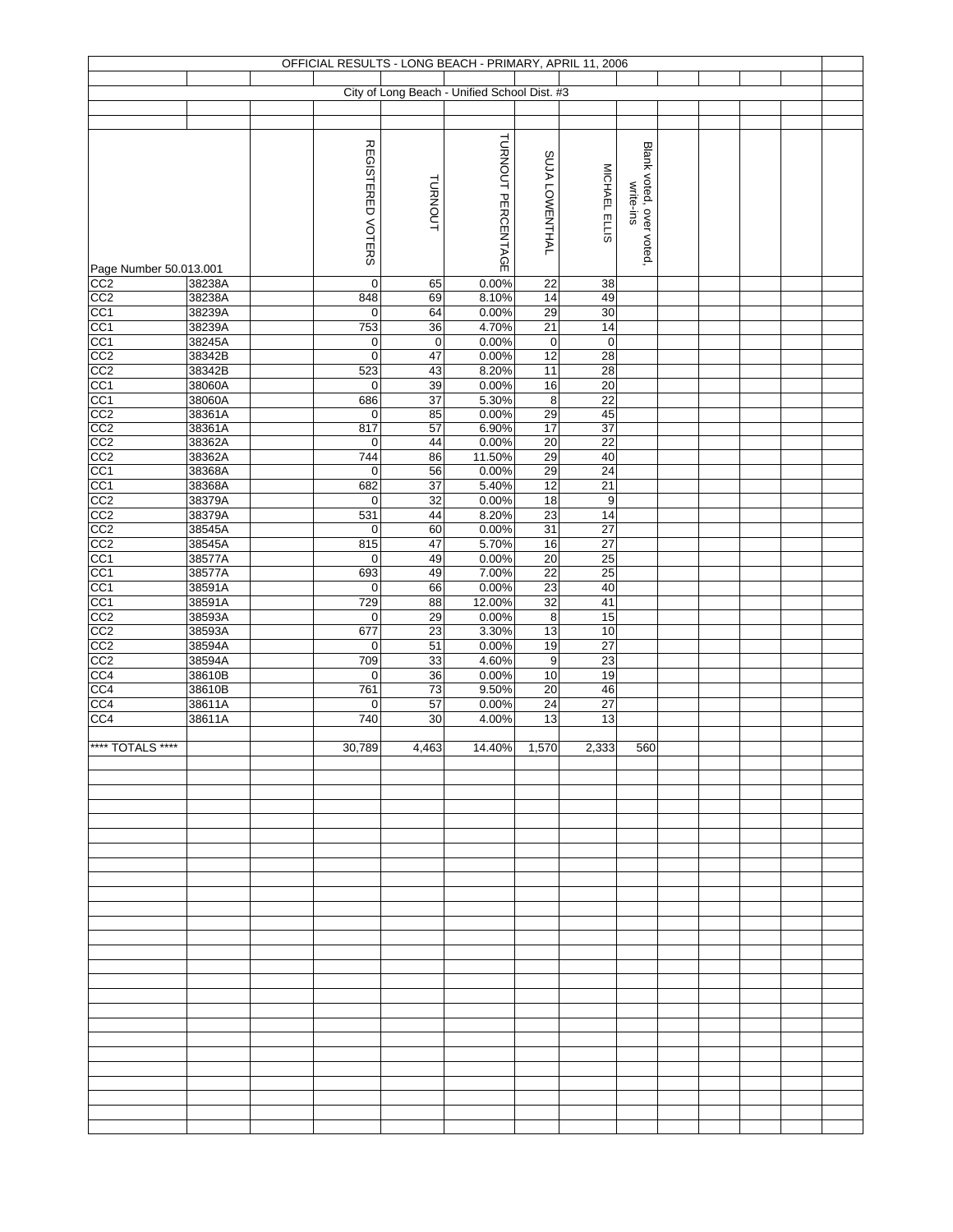| OFFICIAL RESULTS - LONG BEACH - PRIMARY, APRIL 11, 2006 |                  |  |                         |                   |                                              |                        |                      |                                |  |  |  |  |  |
|---------------------------------------------------------|------------------|--|-------------------------|-------------------|----------------------------------------------|------------------------|----------------------|--------------------------------|--|--|--|--|--|
|                                                         |                  |  |                         |                   | City of Long Beach - Unified School Dist. #5 |                        |                      |                                |  |  |  |  |  |
|                                                         |                  |  |                         |                   |                                              |                        |                      |                                |  |  |  |  |  |
|                                                         |                  |  |                         |                   | TURNOUT PERCENTAGE                           |                        |                      |                                |  |  |  |  |  |
|                                                         |                  |  | REGISTERED VOTERS       | TURNOUT           |                                              | DAVID BARTON           | <b>JIM CHOURA</b>    | FLORENCE C. WILSON             |  |  |  |  |  |
| Page Number 51.014.001                                  |                  |  |                         |                   |                                              |                        |                      |                                |  |  |  |  |  |
|                                                         | 09301A           |  | $\mathbf 0$             | 52                | 0.00%                                        | 13                     | 23                   | 10                             |  |  |  |  |  |
|                                                         | 09301A<br>14144G |  | 841<br>0                | 54<br>$\mathbf 0$ | 6.40%<br>0.00%                               | 20<br>$\pmb{0}$        | 21<br>0              | 12<br>$\mathbf 0$              |  |  |  |  |  |
|                                                         | 26505B           |  | $\pmb{0}$               | $\mathbf 0$       | 0.00%                                        | $\pmb{0}$              | $\pmb{0}$            | $\mathbf 0$                    |  |  |  |  |  |
|                                                         | 26506B           |  | 0                       | $\mathbf 0$       | 0.00%                                        | $\pmb{0}$              | $\mathbf 0$          | $\mathbf 0$                    |  |  |  |  |  |
|                                                         | 34112A           |  | 0                       | $\mathbf 0$       | 0.00%                                        | $\mathbf 0$            | $\pmb{0}$            | 0                              |  |  |  |  |  |
|                                                         | 34515B           |  | $\pmb{0}$               | 37                | 0.00%                                        | 20                     | 12                   | 5                              |  |  |  |  |  |
|                                                         | 34515B           |  | 576                     | 22                | 3.80%                                        | 6                      | 12                   | 4                              |  |  |  |  |  |
|                                                         | 34516A<br>34516A |  | $\mathbf 0$<br>684      | 51<br>30          | 0.00%<br>4.30%                               | 25<br>15               | 18<br>11             | $\overline{\mathfrak{c}}$<br>3 |  |  |  |  |  |
|                                                         | 34520A           |  | $\boldsymbol{0}$        | 41                | 0.00%                                        | 21                     | 13                   | 5                              |  |  |  |  |  |
|                                                         | 34520A           |  | 819                     | 39                | 4.70%                                        | 11                     | 22                   | 6                              |  |  |  |  |  |
|                                                         | 34521A           |  | $\mathbf 0$             | 33                | 0.00%                                        | 8                      | 19                   | $\overline{\mathbf{4}}$        |  |  |  |  |  |
|                                                         | 34521A           |  | 704                     | 44                | 6.20%                                        | 18                     | 15                   | 10                             |  |  |  |  |  |
|                                                         | 34523A           |  | $\mathbf 0$             | 28                | 0.00%                                        | 10                     | 14                   | 4                              |  |  |  |  |  |
|                                                         | 34523A<br>34525A |  | 560<br>$\mathbf 0$      | 24<br>39          | 4.20%<br>0.00%                               | $\boldsymbol{7}$<br>10 | $\overline{7}$<br>16 | 9<br>12                        |  |  |  |  |  |
|                                                         | 34525A           |  | 828                     | 20                | 2.40%                                        | 10                     | 6                    | $\mathbf{3}$                   |  |  |  |  |  |
|                                                         | 34527A           |  | 0                       | 33                | 0.00%                                        | 13                     | $\,6$                | 14                             |  |  |  |  |  |
|                                                         | 34527A           |  | 571                     | 28                | 4.90%                                        | 8                      | 13                   | $\sqrt{5}$                     |  |  |  |  |  |
|                                                         | 34528A           |  | $\mathbf 0$             | 50                | 0.00%                                        | 23                     | $\overline{20}$      | 6                              |  |  |  |  |  |
|                                                         | 34528A           |  | 825                     | 29                | 3.50%                                        | 11                     | 15                   | 3                              |  |  |  |  |  |
|                                                         | 34534A           |  | $\mathbf 0$             | 38                | 0.00%                                        | $\overline{12}$        | 13                   | 10                             |  |  |  |  |  |
|                                                         | 34534A<br>34535A |  | 750<br>$\boldsymbol{0}$ | 22<br>37          | 2.90%<br>0.00%                               | 9<br>13                | 4<br>$\overline{17}$ | 8<br>6                         |  |  |  |  |  |
|                                                         | 34535A           |  | 715                     | 37                | 5.10%                                        | 18                     | 16                   | 2                              |  |  |  |  |  |
|                                                         | 34537A           |  | $\mathbf 0$             | 38                | 0.00%                                        | 15                     | 15                   | $\overline{7}$                 |  |  |  |  |  |
|                                                         | 34537A           |  | 836                     | 41                | 4.90%                                        | $\overline{25}$        | 10                   | 6                              |  |  |  |  |  |
|                                                         | 34538A           |  | $\mathbf 0$             | 43                | 0.00%                                        | $\overline{12}$        | 13                   | 16                             |  |  |  |  |  |
|                                                         | 34538A           |  | 816                     | 33<br>47          | 4.00%<br>0.00%                               | 15<br>15               | 16<br>23             | $\boldsymbol{2}$<br>6          |  |  |  |  |  |
|                                                         | 34540A<br>34540A |  | 0<br>718                | 42                | 5.80%                                        | 32                     | $\boldsymbol{7}$     | 3                              |  |  |  |  |  |
|                                                         | 34542A           |  | $\overline{0}$          | 46                | 0.00%                                        | $\overline{20}$        | 23                   | 3                              |  |  |  |  |  |
|                                                         | 34542A           |  | 766                     | 53                | 6.90%                                        | 34                     | 13                   | 6                              |  |  |  |  |  |
|                                                         | 34543A           |  | $\mathbf 0$             | 44                | 0.00%                                        | 14                     | 23                   | 6                              |  |  |  |  |  |
|                                                         | 34543A           |  | 779                     | 32                | 4.10%                                        | 19                     | 9                    | $\overline{\mathbf{4}}$        |  |  |  |  |  |
|                                                         | 34545A<br>34545A |  | $\overline{0}$<br>835   | 43<br>41          | 0.00%<br>4.90%                               | 16<br>20               | 14<br>18             | 12                             |  |  |  |  |  |
|                                                         | 34546A           |  | $\mathbf 0$             | 61                | 0.00%                                        | 26                     | 24                   | 3<br>9                         |  |  |  |  |  |
|                                                         | 34546A           |  | 773                     | 55                | 7.10%                                        | 29                     | 16                   | 10                             |  |  |  |  |  |
|                                                         | 34548A           |  | $\mathbf 0$             | 67                | 0.00%                                        | 17                     | 33                   | 15                             |  |  |  |  |  |
|                                                         | 34548A           |  | 808                     | 56                | 6.90%                                        | 25                     | 23                   | 6                              |  |  |  |  |  |
|                                                         | 34550A           |  | $\mathbf 0$             | 61                | 0.00%                                        | 8                      | 46                   | 7                              |  |  |  |  |  |
|                                                         | 34550A<br>34552A |  | 602<br>$\mathbf 0$      | 56<br>35          | 9.30%<br>0.00%                               | 9<br>14                | 42<br>14             | 4<br>$\overline{7}$            |  |  |  |  |  |
|                                                         | 34552A           |  | 669                     | 26                | 3.80%                                        | 11                     | 14                   | 0                              |  |  |  |  |  |
|                                                         | 34553A           |  | $\mathbf 0$             | 34                | 0.00%                                        | 12                     | 16                   | 6                              |  |  |  |  |  |
|                                                         | 34553A           |  | 673                     | 33                | 4.90%                                        | 15                     | 15                   | $\overline{2}$                 |  |  |  |  |  |
|                                                         | 34554A           |  | $\overline{0}$          | 46                | 0.00%                                        | 18                     | 15                   | 12                             |  |  |  |  |  |
|                                                         | 34554A           |  | 676                     | 43                | 6.30%                                        | 17                     | 20                   | 3                              |  |  |  |  |  |
|                                                         | 34555A<br>34555A |  | 0<br>556                | 27<br>21          | 0.00%<br>3.70%                               | 10<br>11               | 13<br>$\overline{7}$ | 4<br>3                         |  |  |  |  |  |
|                                                         | 34557A           |  | $\mathbf 0$             | 46                | 0.00%                                        | 9                      | 27                   | 10                             |  |  |  |  |  |
|                                                         | 34557A           |  | 600                     | 31                | 5.10%                                        | 19                     | 8                    | 4                              |  |  |  |  |  |
|                                                         | 34559A           |  | $\mathbf 0$             | 46                | 0.00%                                        | 16                     | 13                   | 17                             |  |  |  |  |  |
|                                                         | 34559A           |  | 732                     | 44                | 6.00%                                        | 14                     | 25                   | 5                              |  |  |  |  |  |
|                                                         | 34560A           |  | $\mathbf 0$<br>818      | 57                | 0.00%                                        | 32                     | 16                   | 9                              |  |  |  |  |  |
|                                                         | 34560A<br>34562A |  | $\mathbf 0$             | 49<br>62          | 5.90%<br>0.00%                               | 29<br>28               | 11<br>22             | 6<br>12                        |  |  |  |  |  |
|                                                         | 34562A           |  | 872                     | 59                | 6.70%                                        | 26                     | 26                   | $\overline{7}$                 |  |  |  |  |  |
|                                                         |                  |  |                         |                   |                                              |                        |                      |                                |  |  |  |  |  |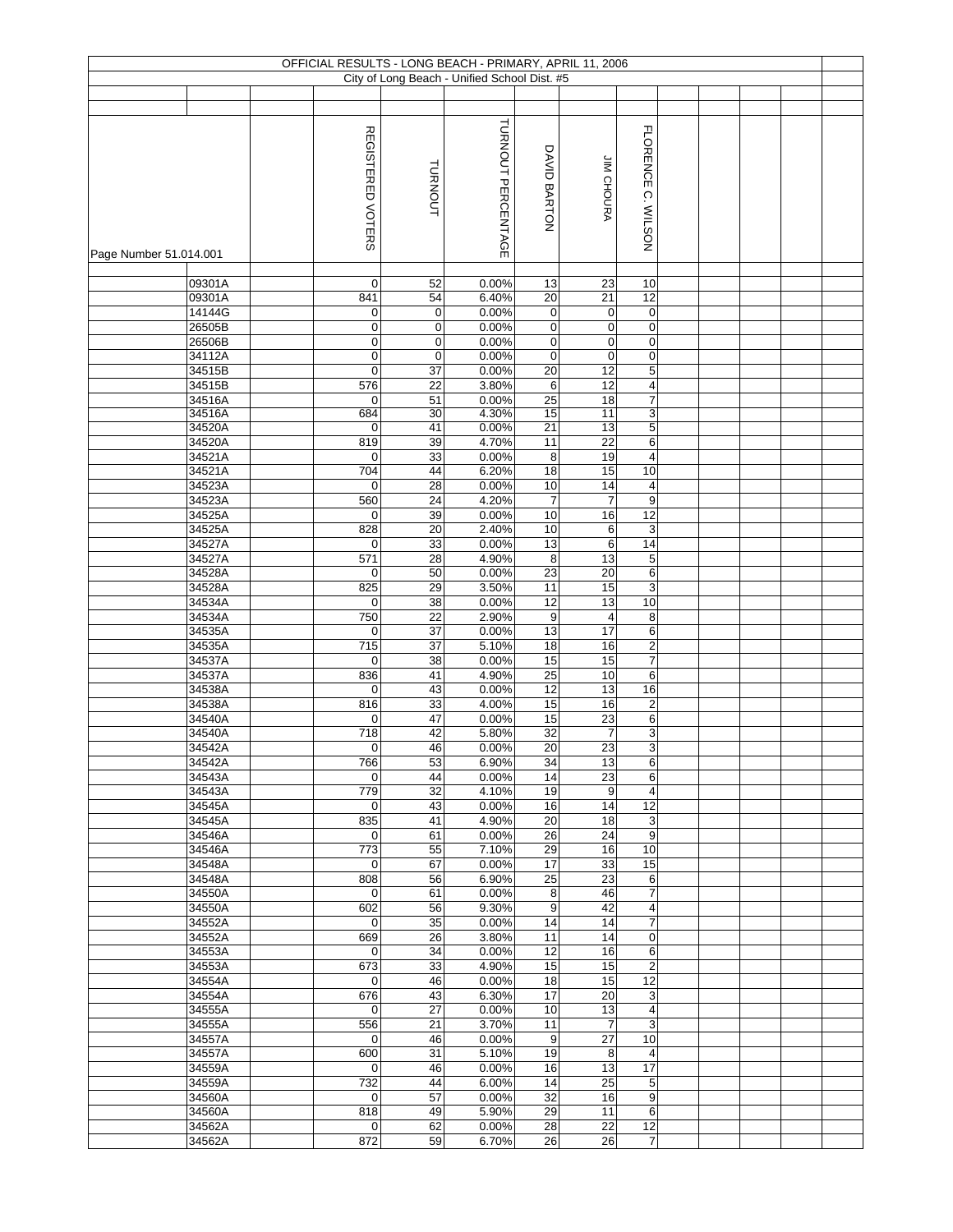| OFFICIAL RESULTS - LONG BEACH - PRIMARY, APRIL 11, 2006 |                  |           |                         |                   |                                              |              |                         |                                        |  |  |  |  |  |
|---------------------------------------------------------|------------------|-----------|-------------------------|-------------------|----------------------------------------------|--------------|-------------------------|----------------------------------------|--|--|--|--|--|
|                                                         |                  |           |                         |                   | City of Long Beach - Unified School Dist. #5 |              |                         |                                        |  |  |  |  |  |
|                                                         |                  |           |                         |                   |                                              |              |                         |                                        |  |  |  |  |  |
|                                                         |                  |           |                         |                   |                                              |              |                         |                                        |  |  |  |  |  |
|                                                         |                  |           | REGISTERED VOTERS       |                   | TURNOUT PERCENTAGE                           |              |                         | <b>FLORENCE</b>                        |  |  |  |  |  |
|                                                         |                  |           |                         |                   |                                              | DAVID BARTON |                         |                                        |  |  |  |  |  |
|                                                         |                  |           |                         |                   |                                              |              |                         |                                        |  |  |  |  |  |
|                                                         |                  |           |                         | TURNOUT           |                                              |              | JIM CHOURA              |                                        |  |  |  |  |  |
|                                                         |                  |           |                         |                   |                                              |              |                         |                                        |  |  |  |  |  |
|                                                         |                  |           |                         |                   |                                              |              |                         |                                        |  |  |  |  |  |
|                                                         |                  |           |                         |                   |                                              |              |                         | C. WILSON                              |  |  |  |  |  |
| Page Number 52.014.001                                  |                  |           |                         |                   |                                              |              |                         |                                        |  |  |  |  |  |
|                                                         |                  |           |                         |                   |                                              |              |                         |                                        |  |  |  |  |  |
|                                                         | 34564A           |           | 0                       | 39                | 0.00%                                        | 16           | 16                      | 5                                      |  |  |  |  |  |
|                                                         | 34564A           |           | 767                     | 31                | 4.00%                                        | 17           | 8<br>15                 | $\mathbf 2$<br>$\overline{\mathbf{4}}$ |  |  |  |  |  |
|                                                         | 34566A<br>34566A |           | 0<br>610                | 35<br>40          | 0.00%<br>6.50%                               | 15<br>22     | 11                      | 5                                      |  |  |  |  |  |
|                                                         | 34567A           |           | 0                       | 44                | 0.00%                                        | 16           | 17                      | 10                                     |  |  |  |  |  |
|                                                         | 34567A           |           | 600                     | 37                | 6.10%                                        | 19           | 9                       | 8                                      |  |  |  |  |  |
|                                                         | 34569A           |           | $\mathbf 0$             | 53                | 0.00%                                        | 22           | $\overline{18}$         | 11                                     |  |  |  |  |  |
|                                                         | 34569A           |           | 650                     | 34                | 5.20%                                        | 19           | 9                       | $\overline{4}$                         |  |  |  |  |  |
| CC <sub>8</sub>                                         | 38041C           |           | 0                       | $\mathbf 0$       | 0.00%                                        | $\pmb{0}$    | 0                       | $\mathbf 0$                            |  |  |  |  |  |
| CC <sub>8</sub><br>CC <sub>8</sub>                      | 38041D<br>38042A |           | 0<br>0                  | $\mathbf 0$<br>93 | 0.00%<br>0.00%                               | 0<br>35      | 0<br>$\overline{27}$    | $\mathbf 0$<br>22                      |  |  |  |  |  |
| CC8                                                     | 38042A           |           | 788                     | 47                | 5.90%                                        | 26           | 9                       | $\boldsymbol{9}$                       |  |  |  |  |  |
| CC7                                                     | 38043A           |           | 0                       | 30                | 0.00%                                        | 15           | 3                       | $\boldsymbol{9}$                       |  |  |  |  |  |
| CC7                                                     | 38043A           |           | 369                     | 33                | 8.90%                                        | 21           | $\overline{\mathbf{4}}$ | 3                                      |  |  |  |  |  |
| CC7                                                     | 38044A           | ---VBM--- | $\overline{\mathbf{c}}$ | $\mathbf{1}$      | 50.00%                                       | 0            | $\pmb{0}$               | $\mathbf{1}$                           |  |  |  |  |  |
| CC5                                                     | 38045B           |           | 0                       | 30                | 0.00%                                        | 12           | 8                       | $\overline{7}$                         |  |  |  |  |  |
| CC5                                                     | 38045B           |           | 358                     | 33                | 9.20%                                        | 13           | $\overline{7}$          | $\overline{7}$                         |  |  |  |  |  |
| CC4                                                     | 38051A           |           | $\mathbf 0$             | 139               | 0.00%                                        | 58           | 41                      | 28                                     |  |  |  |  |  |
| CC <sub>4</sub><br>CC4                                  | 38051A<br>38051C | ---VBM--- | 958<br>204              | 219<br>82         | 22.80%<br>40.10%                             | 77<br>33     | 68<br>24                | 33<br>16                               |  |  |  |  |  |
| CC <sub>4</sub>                                         | 38052A           |           | 0                       | 110               | 0.00%                                        | 44           | 38                      | 21                                     |  |  |  |  |  |
| CC4                                                     | 38052A           |           | 778                     | 142               | 18.20%                                       | 65           | 49                      | 22                                     |  |  |  |  |  |
| CC <sub>5</sub>                                         | 38065A           |           | 0                       | 144               | 0.00%                                        | 60           | 46                      | 30                                     |  |  |  |  |  |
| CC5                                                     | 38065A           |           | 862                     | 147               | 17.00%                                       | 72           | 44                      | 17                                     |  |  |  |  |  |
| CC5                                                     | 38067A           |           | 0                       | 115               | 0.00%                                        | 50           | 35                      | $\overline{17}$                        |  |  |  |  |  |
| CC5                                                     | 38067A           |           | 787                     | 129               | 16.30%                                       | 65           | 39<br>10                | 13<br>12                               |  |  |  |  |  |
| CC <sub>8</sub><br>CC <sub>8</sub>                      | 38108A<br>38108A |           | 0<br>440                | 50<br>29          | 0.00%<br>6.50%                               | 25<br>15     | 7                       | 5                                      |  |  |  |  |  |
| CC4                                                     | 38127A           |           | 0                       | $\mathbf 0$       | 0.00%                                        | $\mathsf 0$  | $\pmb{0}$               | $\mathbf 0$                            |  |  |  |  |  |
| CC <sub>4</sub>                                         | 38147B           |           | 0                       | 66                | 0.00%                                        | 31           | 21                      | $\overline{7}$                         |  |  |  |  |  |
| CC4                                                     | 38147B           |           | 673                     | 88                | 13.00%                                       | 46           | 24                      | 11                                     |  |  |  |  |  |
| CC5                                                     | 38295A           |           | 0                       | 100               | 0.00%                                        | 41           | 36                      | 20                                     |  |  |  |  |  |
| CC <sub>5</sub>                                         | 38295A           |           | 738                     | 163               | 22.00%                                       | 68           | 62                      | 23                                     |  |  |  |  |  |
| CC4<br>CC4                                              | 38302A<br>38302A |           | 0<br>837                | 133<br>232        | 0.00%<br>27.70%                              | 55<br>103    | 50<br>62                | 23<br>40                               |  |  |  |  |  |
| CC4                                                     | 38304A           |           | 0                       | 129               | 0.00%                                        | 40           | 54                      | 23                                     |  |  |  |  |  |
| CC4                                                     | 38304A           |           | 834                     | 176               | 21.10%                                       | 83           | 52                      | 28                                     |  |  |  |  |  |
| CC9                                                     | 38307A           | ---VBM--- | 164                     | 22                | 13.40%                                       | 4            | 5                       | 11                                     |  |  |  |  |  |
| CC <sub>5</sub>                                         | 38315A           |           | 0                       | 144               | 0.00%                                        | 36           | 63                      | 28                                     |  |  |  |  |  |
| CC <sub>5</sub>                                         | 38315A           |           | 835                     | 125               | 14.90%                                       | 52           | 52                      | 14                                     |  |  |  |  |  |
| CC5<br>CC <sub>5</sub>                                  | 38316A<br>38316A |           | 0<br>800                | 155<br>104        | 0.00%<br>13.00%                              | 46<br>44     | 64<br>42                | 27<br>11                               |  |  |  |  |  |
| CC4                                                     | 38319A           |           | $\mathbf 0$             | 86                | 0.00%                                        | 40           | 26                      | 16                                     |  |  |  |  |  |
| CC4                                                     | 38319A           |           | 752                     | 147               | 19.50%                                       | 74           | 36                      | 25                                     |  |  |  |  |  |
| CC4                                                     | 38321A           |           | 0                       | 108               | 0.00%                                        | 46           | 38                      | 18                                     |  |  |  |  |  |
| CC4                                                     | 38321A           |           | 830                     | 127               | 15.30%                                       | 61           | 38                      | 16                                     |  |  |  |  |  |
| CC7                                                     | 38323A           |           | $\mathbf 0$             | 20                | 0.00%                                        | 9            | $\overline{\mathbf{c}}$ | 6                                      |  |  |  |  |  |
| CC7                                                     | 38323A           |           | 358                     | 11                | 3.00%                                        | 3            | 3                       | 5                                      |  |  |  |  |  |
| CC <sub>5</sub><br>CC <sub>5</sub>                      | 38328A<br>38328A |           | 0<br>817                | 151<br>153        | 0.00%<br>18.70%                              | 65<br>76     | 46<br>46                | 29<br>17                               |  |  |  |  |  |
| CC5                                                     | 38335A           |           | $\mathbf 0$             | 76                | 0.00%                                        | 32           | 25                      | 13                                     |  |  |  |  |  |
| CC5                                                     | 38335A           |           | 499                     | 137               | 27.40%                                       | 67           | 47                      | 13                                     |  |  |  |  |  |
| CC5                                                     | 38336A           |           | $\mathbf 0$             | 79                | 0.00%                                        | 31           | 26                      | 17                                     |  |  |  |  |  |
| CC <sub>5</sub>                                         | 38336A           |           | 600                     | 123               | 20.50%                                       | 69           | 30                      | $\overline{13}$                        |  |  |  |  |  |
| CC <sub>5</sub>                                         | 38337A           |           | 0                       | 137               | 0.00%                                        | 48           | 42                      | 31                                     |  |  |  |  |  |
| CC <sub>5</sub><br>CC <sub>5</sub>                      | 38337A<br>38346A |           | 804<br>0                | 176<br>61         | 21.80%<br>0.00%                              | 82<br>21     | 61<br>23                | 24<br>9                                |  |  |  |  |  |
| CC <sub>5</sub>                                         | 38346A           |           | 809                     | 150               | 18.50%                                       | 51           | 57                      | 25                                     |  |  |  |  |  |
| CC <sub>5</sub>                                         | 38348A           |           | 0                       | 76                | 0.00%                                        | 34           | 18                      | 15                                     |  |  |  |  |  |
| CC <sub>5</sub>                                         | 38348A           |           | 792                     | 182               | 22.90%                                       | 93           | 45                      | 30                                     |  |  |  |  |  |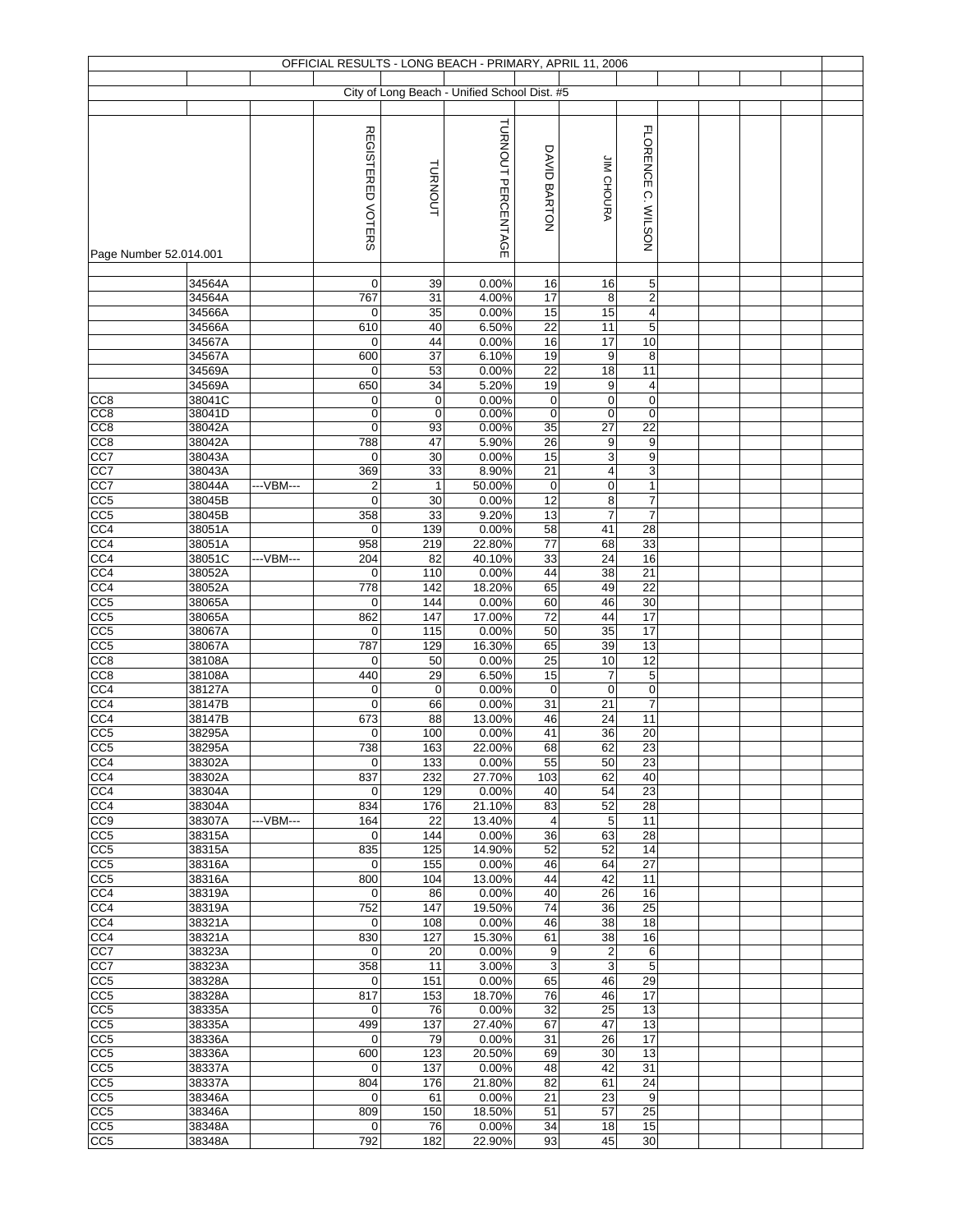| OFFICIAL RESULTS - LONG BEACH - PRIMARY, APRIL 11, 2006 |                  |           |                    |            |                                              |              |                   |                  |  |  |  |  |  |
|---------------------------------------------------------|------------------|-----------|--------------------|------------|----------------------------------------------|--------------|-------------------|------------------|--|--|--|--|--|
|                                                         |                  |           |                    |            |                                              |              |                   |                  |  |  |  |  |  |
|                                                         |                  |           |                    |            | City of Long Beach - Unified School Dist. #5 |              |                   |                  |  |  |  |  |  |
|                                                         |                  |           |                    |            |                                              |              |                   |                  |  |  |  |  |  |
|                                                         |                  |           |                    |            | TURNOUT PERCENTAGE                           |              |                   |                  |  |  |  |  |  |
|                                                         |                  |           | REGISTERED VOTERS  |            |                                              |              |                   | <b>FLORENCE</b>  |  |  |  |  |  |
|                                                         |                  |           |                    |            |                                              | DAVID BARTON |                   |                  |  |  |  |  |  |
|                                                         |                  |           |                    |            |                                              |              |                   |                  |  |  |  |  |  |
|                                                         |                  |           |                    | TURNOUT    |                                              |              | <b>JIM CHOURA</b> |                  |  |  |  |  |  |
|                                                         |                  |           |                    |            |                                              |              |                   |                  |  |  |  |  |  |
|                                                         |                  |           |                    |            |                                              |              |                   |                  |  |  |  |  |  |
|                                                         |                  |           |                    |            |                                              |              |                   | C. WILSON        |  |  |  |  |  |
| Page Number 53.014.001                                  |                  |           |                    |            |                                              |              |                   |                  |  |  |  |  |  |
|                                                         |                  |           |                    |            |                                              |              |                   |                  |  |  |  |  |  |
| CC <sub>5</sub>                                         | 38349A           |           | 0                  | 85         | 0.00%                                        | 18           | 41                | 19               |  |  |  |  |  |
| CC5                                                     | 38349A           |           | 556                | 93         | 16.70%                                       | 48           | 29                | 11               |  |  |  |  |  |
| CC5                                                     | 38351A           |           | 0                  | 48         | 0.00%                                        | 19           | 15                | 9                |  |  |  |  |  |
| CC5                                                     | 38351A           |           | 453                | 75         | 16.50%                                       | 33           | 14                | 16               |  |  |  |  |  |
| CC <sub>5</sub>                                         | 38355A           |           | 0                  | 118        | 0.00%                                        | 39           | 54                | 18               |  |  |  |  |  |
| CC5                                                     | 38355A           |           | 898                | 188        | 20.90%                                       | 96           | 63                | 19               |  |  |  |  |  |
| CC <sub>5</sub>                                         | 38356A           |           | $\mathbf 0$        | 109        | 0.00%                                        | 49           | 35                | $\overline{21}$  |  |  |  |  |  |
| CC5                                                     | 38356A           |           | 687                | 116        | 16.80%                                       | 48           | 39                | 22<br>17         |  |  |  |  |  |
| CC <sub>5</sub><br>CC <sub>5</sub>                      | 38363A<br>38363A |           | 0<br>681           | 114<br>156 | 0.00%<br>22.90%                              | 46<br>73     | 38<br>49          | 22               |  |  |  |  |  |
| CC5                                                     | 38366A           |           | 0                  | 96         | 0.00%                                        | 35           | 41                | 14               |  |  |  |  |  |
| CC5                                                     | 38366A           |           | 813                | 185        | 22.70%                                       | 83           | 60                | 23               |  |  |  |  |  |
| CC5                                                     | 38367A           |           | 0                  | 73         | 0.00%                                        | 29           | 24                | 12               |  |  |  |  |  |
| CC5                                                     | 38367A           |           | 781                | 148        | 18.90%                                       | 76           | 47                | 17               |  |  |  |  |  |
| CC5                                                     | 38370A           |           | $\mathbf 0$        | 101        | 0.00%                                        | 46           | 37                | 12               |  |  |  |  |  |
| CC <sub>5</sub>                                         | 38370A           |           | 809                | 135        | 16.60%                                       | 65           | 45                | 19               |  |  |  |  |  |
| CC5                                                     | 38371A           |           | 0                  | 83         | 0.00%                                        | 28           | 15                | 35               |  |  |  |  |  |
| CC <sub>5</sub>                                         | 38371A           |           | 626                | 116        | 18.50%                                       | 47           | 32                | 32               |  |  |  |  |  |
| CC5                                                     | 38372A           |           | 0                  | 82         | 0.00%                                        | 39           | 30                | 8                |  |  |  |  |  |
| CC <sub>5</sub>                                         | 38372A           |           | 626                | 123        | 19.60%                                       | 53           | 51                | 13               |  |  |  |  |  |
| CC5                                                     | 38373A           |           | 0                  | 63         | 0.00%                                        | 24           | 26                | 11               |  |  |  |  |  |
| CC5                                                     | 38373A           |           | 780                | 188        | 24.10%                                       | 75           | 73                | 28               |  |  |  |  |  |
| CC <sub>5</sub>                                         | 38374A           |           | 0                  | 128        | 0.00%                                        | 47           | 56                | 22               |  |  |  |  |  |
| CC <sub>5</sub>                                         | 38374A           |           | 824                | 159        | 19.20%                                       | 56           | 72                | 19               |  |  |  |  |  |
| $\overline{CC5}$                                        | 38376A           |           | 0                  | 102        | 0.00%                                        | 23           | 55                | 20               |  |  |  |  |  |
| CC5<br>CC5                                              | 38376A<br>38377A |           | 725<br>0           | 141<br>54  | 19.40%<br>0.00%                              | 58<br>25     | 55<br>14          | 19<br>13         |  |  |  |  |  |
| CC <sub>5</sub>                                         | 38377A           |           | 565                | 50         | 8.80%                                        | 15           | $\overline{27}$   | 6                |  |  |  |  |  |
| CC5                                                     | 38378A           |           | $\mathbf 0$        | 95         | 0.00%                                        | 36           | 34                | $\overline{21}$  |  |  |  |  |  |
| CC <sub>5</sub>                                         | 38378A           |           | 812                | 107        | 13.10%                                       | 54           | 34                | $\boldsymbol{9}$ |  |  |  |  |  |
| CC5                                                     | 38399A           |           | 0                  | 137        | 0.00%                                        | 54           | 39                | 28               |  |  |  |  |  |
| CC5                                                     | 38399A           |           | 815                | 153        | 18.70%                                       | 75           | 51                | 22               |  |  |  |  |  |
| CC <sub>5</sub>                                         | 38411A           |           | $\overline{0}$     | 168        | 0.00%                                        | 42           | 93                | 17               |  |  |  |  |  |
| CC <sub>5</sub>                                         | 38411A           |           | 918                | 236        | 25.70%                                       | 75           | 130               | 18               |  |  |  |  |  |
| CC <sub>5</sub>                                         | 38447A           |           | 0                  | 124        | 0.00%                                        | 45           | 53                | 13               |  |  |  |  |  |
| CC5                                                     | 38447A           |           | 860                | 202        | 23.40%                                       | 89           | 84                | 13               |  |  |  |  |  |
| CC <sub>5</sub>                                         | 38535A           |           | 0                  | 119        | 0.00%                                        | 38           | 65                | 10               |  |  |  |  |  |
| CC <sub>5</sub>                                         | 38535A           |           | 779                | 167        | 21.40%                                       | 65           | 79                | 14               |  |  |  |  |  |
| CC <sub>5</sub>                                         | 38539B           |           | 0                  | 152        | 0.00%                                        | 47           | 70                | 24               |  |  |  |  |  |
| CC <sub>5</sub>                                         | 38539B           |           | 793                | 171        | 21.50%                                       | 64           | 87                | 12               |  |  |  |  |  |
| CC <sub>5</sub>                                         | 38541A           |           | 0                  | 58         | 0.00%                                        | 19           | 25                | 10               |  |  |  |  |  |
| CC <sub>5</sub><br>CC7                                  | 38541A<br>38558A |           | 550<br>$\mathbf 0$ | 81<br>71   | 14.70%<br>0.00%                              | 40<br>37     | 26<br>20          | 11<br>14         |  |  |  |  |  |
| CC7                                                     | 38558A           |           | 632                | 125        | 19.70%                                       | 68           | 31                | 21               |  |  |  |  |  |
| CC7                                                     | 38559A           |           | 0                  | 93         | 0.00%                                        | 38           | 26                | 16               |  |  |  |  |  |
| CC7                                                     | 38559A           |           | 798                | 144        | 18.00%                                       | 63           | 37                | 26               |  |  |  |  |  |
| CC <sub>9</sub>                                         | 38603A           | ---VBM--- | 209                | 66         | 31.50%                                       | 33           | 14                | 14               |  |  |  |  |  |
| CC <sub>5</sub>                                         | 38630A           |           | 0                  | 103        | 0.00%                                        | 39           | 27                | 28               |  |  |  |  |  |
| CC <sub>5</sub>                                         | 38630A           |           | 792                | 177        | 22.30%                                       | 85           | 45                | 28               |  |  |  |  |  |
| CC <sub>5</sub>                                         | 38632A           |           | $\mathbf 0$        | 94         | 0.00%                                        | 34           | 29                | 28               |  |  |  |  |  |
| CC <sub>5</sub>                                         | 38632A           |           | 682                | 100        | 14.60%                                       | 44           | 37                | 12               |  |  |  |  |  |
| CC5                                                     | 38636A           |           | 0                  | 134        | 0.00%                                        | 45           | 44                | 28               |  |  |  |  |  |
| CC <sub>5</sub>                                         | 38636A           |           | 846                | 159        | 18.70%                                       | 82           | 44                | 14               |  |  |  |  |  |
| CC <sub>5</sub>                                         | 38637A           |           | 0                  | 115        | 0.00%                                        | 49           | 50                | 11               |  |  |  |  |  |
| CC <sub>5</sub>                                         | 38637A           |           | 713                | 129        | 18.00%                                       | 71           | 41                | 11               |  |  |  |  |  |
| CC <sub>5</sub>                                         | 38639A           |           | 0                  | 114        | 0.00%                                        | 40           | 56                | 10               |  |  |  |  |  |
| CC <sub>5</sub>                                         | 38639A           |           | 899                | 191        | 21.20%                                       | 79           | 78                | 26               |  |  |  |  |  |
| CC <sub>5</sub>                                         | 38647A           |           | 0                  | 87         | 0.00%                                        | 32           | 32                | 15               |  |  |  |  |  |
| CC <sub>5</sub>                                         | 38647A           |           | 476                | 115        | 24.10%                                       | 61           | 30                | 19               |  |  |  |  |  |
| CC <sub>5</sub>                                         | 38649A           |           | 0                  | 84         | 0.00%                                        | 30           | 31                | 15               |  |  |  |  |  |